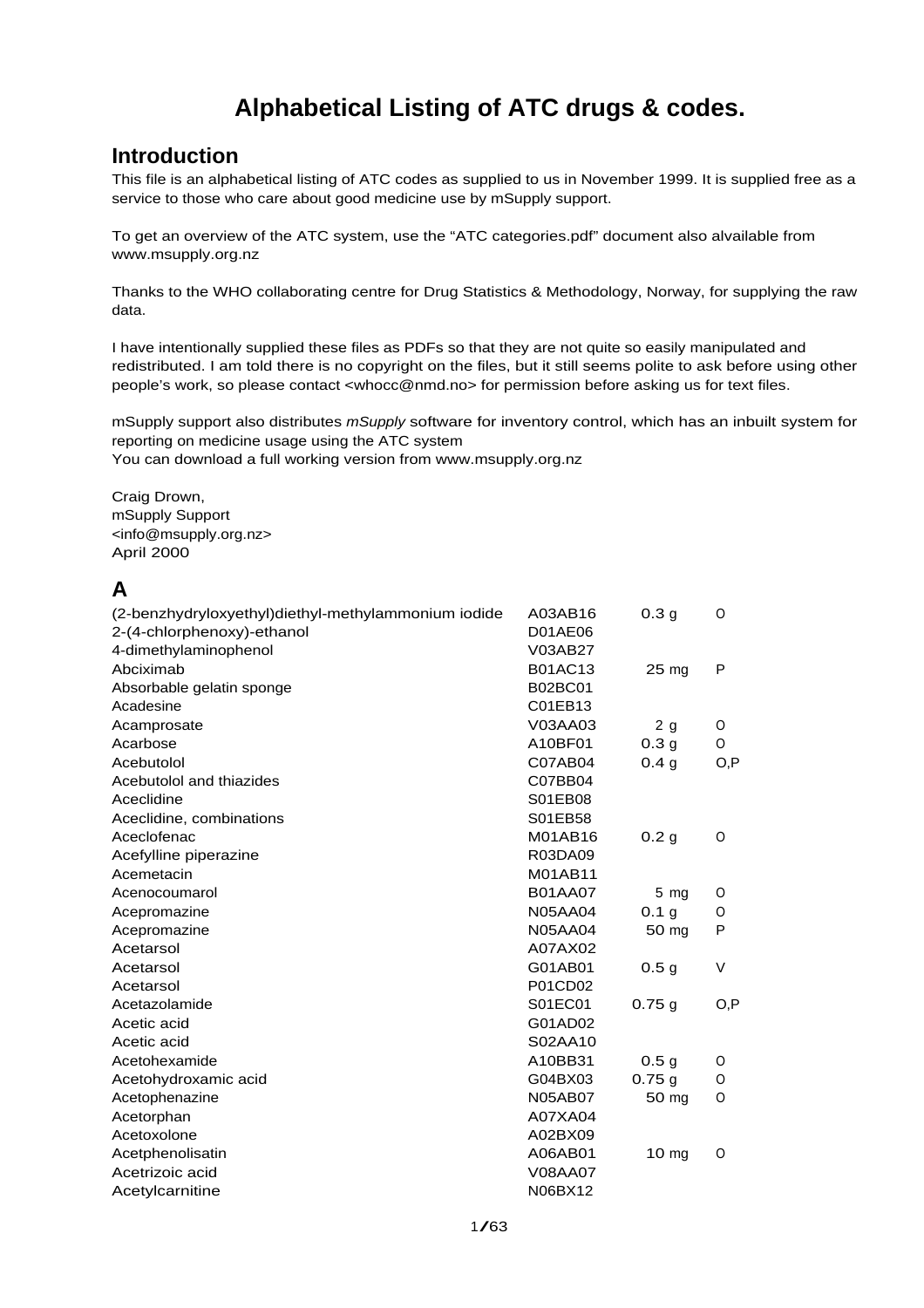| Acetylcholine                                   | S01EB09                   |                   |                |
|-------------------------------------------------|---------------------------|-------------------|----------------|
| Acetylcysteine                                  | R05CB01                   | 0.5 <sub>g</sub>  | 0              |
| Acetylcysteine                                  | R05CB01                   | 1.6 <sub>g</sub>  | Inhal.solution |
| Acetylcysteine                                  | S01XA08                   |                   |                |
| Acetylcysteine                                  | V03AB23                   |                   |                |
| Acetyldigitoxin                                 | C01AA01                   | 0.2 <sub>mg</sub> | 0              |
| Acetyldigoxin                                   | C01AA02                   | 0.5 <sub>mg</sub> | O              |
| Acetylglycinamide chloral hydrate               | <b>N05CC03</b>            | 1.7 <sub>g</sub>  | 0              |
| Acetylleucine                                   | <b>N07CA04</b>            |                   |                |
| Acetylsalicylic acid                            | A01AD05                   |                   |                |
| Acetylsalicylic acid                            | <b>B01AC06</b>            | 1 tablet#         |                |
| Acetylsalicylic acid                            | N02BA01                   | 3 <sub>g</sub>    | O, R           |
| Acetylsalicylic acid                            | N02BA01                   | 1 <sub>g</sub>    | P              |
| Acetylsalicylic acid and corticosteroids        | M01BA03                   |                   |                |
| Acetylsalicylic acid, comb. excl. psycholeptics | N02BA51                   |                   |                |
| Acetylsalicylic acid, comb. with psycholeptics  | N02BA71                   |                   |                |
| Aciclovir                                       | D06BB03                   |                   |                |
| Aciclovir                                       | <b>J05AB01</b>            | 4 <sub>g</sub>    | O, P           |
| Aciclovir                                       | S01AD03                   |                   |                |
| Acipimox                                        | C10AD06                   | 0.5 <sub>g</sub>  | O              |
| Acitretin                                       | D05BB02                   | 35 mg             | 0              |
| Aclarubicin                                     | L01DB04                   |                   |                |
| Acriflavinium chloride                          | R02AA13                   |                   |                |
| Acrivastine                                     | R06AX18                   | 24 mg             | O              |
| Adapalene                                       | D10AD03                   |                   |                |
| Ademetionine                                    | A16AA02                   |                   |                |
| Adenosine                                       | C01EB10                   | 15 <sub>mg</sub>  | P              |
| Adinazolam                                      | <b>N05BA07</b>            |                   |                |
| Adipiodone                                      | <b>V08AC04</b>            |                   |                |
| Adrafinil                                       | N06BX17                   |                   |                |
| Adrenalone                                      | A01AD06                   |                   |                |
| Adrenalone                                      | <b>B02BC05</b>            |                   |                |
| Adrenergic & dopaminergic agents - combinations | C01CA30                   |                   |                |
| Ajmaline                                        | C01BA05                   | 0.3 <sub>g</sub>  | O              |
| Alanyl glutamine                                | <b>B05XB02</b>            |                   |                |
| Alaproclate                                     | <b>N06AB07</b>            |                   |                |
| Albendazole                                     | P02CA03                   | 0.4 g             | O              |
| Albumin                                         | <b>B05AA01</b>            |                   |                |
| Albumin tannate                                 | A07XA01                   | 3 <sub>g</sub>    | O              |
| Albumin tannate, combinations                   | A07XA51                   |                   |                |
| Alclofenac                                      | M01AB06                   | 1.25 g            | O, R           |
| Alclometasone                                   | D07AB10                   |                   |                |
| Alclometasone                                   | S01BA10                   |                   |                |
| Alcuronium                                      | M03AA01                   |                   |                |
| Aldesleukin                                     | L03AC01                   |                   |                |
| Aldesulfone sodium                              | J04BA03                   | 0.33g             | O              |
| Aldosterone                                     | H02AA01                   |                   |                |
| Alendronic acid                                 | M05BA04                   | 10 <sub>mg</sub>  | 0              |
| Alfa1 antitrypsin                               | <b>B02AB02</b>            |                   |                |
| Alfacalcidol                                    | A11CC03                   | 1 mcg             | O, P           |
| Alfaxalone                                      | N01AX05                   |                   |                |
| Alfentanil                                      | <b>N01AH02</b>            |                   |                |
| Alfuzosin                                       | G04CA01                   | 7.5 mg            | O              |
| Algeldrate                                      | A02AB02                   | 5 <sub>g</sub>    | O              |
| Alginic acid                                    | A02EA01                   |                   |                |
| Alglucerase                                     | A16AB01                   |                   |                |
| Alimemazine                                     | R06AD01                   | 30 mg             | O, P           |
|                                                 |                           |                   |                |
| Alizapride<br>Allobarbital                      | A03FA05<br><b>N05CA21</b> | 0.15g             | O,P            |
|                                                 |                           |                   |                |
| Allopurinol                                     | M04AA01<br>M04AA51        | 0.4 <sub>g</sub>  | O, P           |
| Allopurinol, combinations                       |                           |                   |                |
| Allylestrenol                                   | G03DC01                   | 10 mg             | O              |
|                                                 | 2/63                      |                   |                |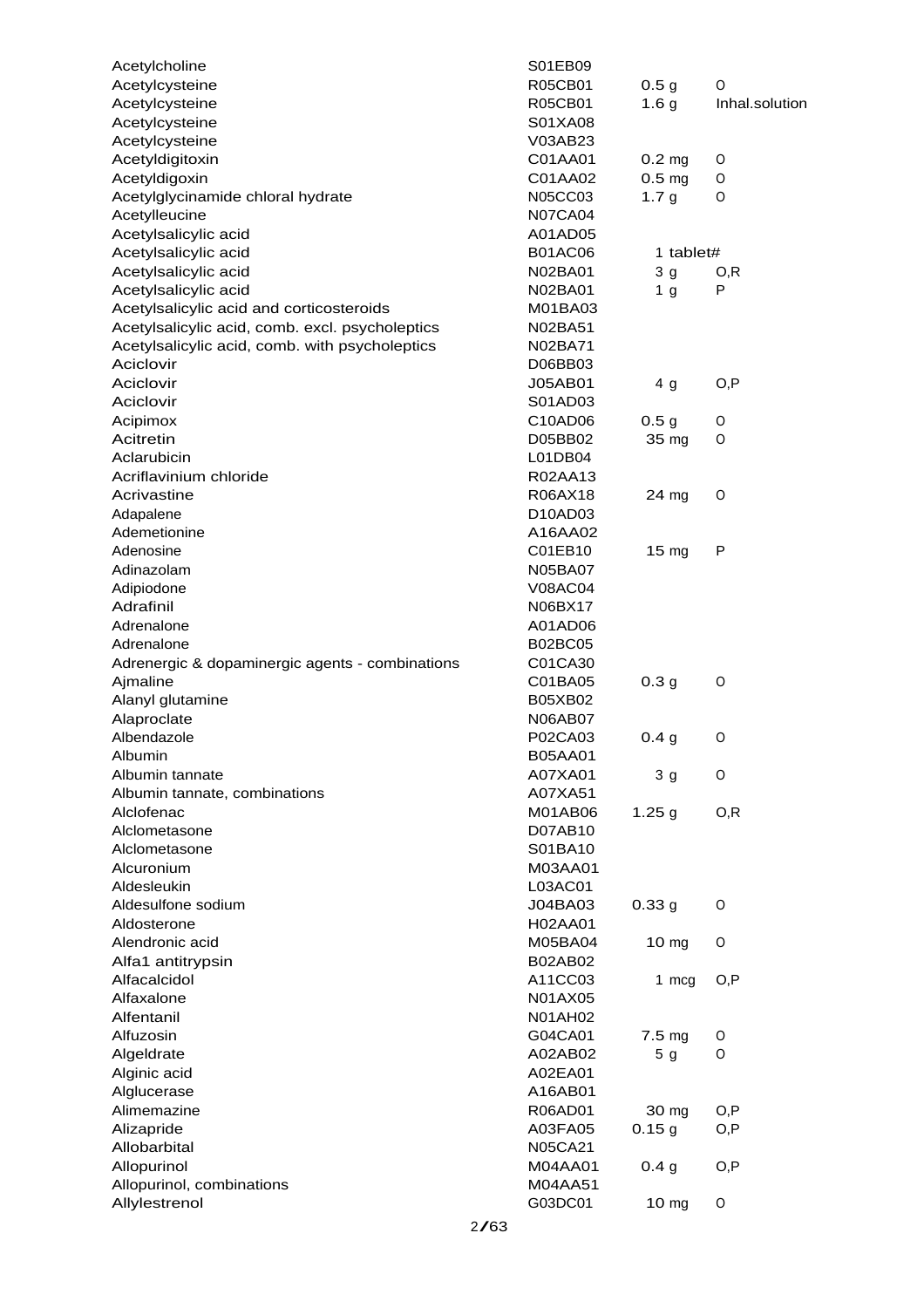| Almagate                                         | A02AD03        |                  |         |
|--------------------------------------------------|----------------|------------------|---------|
| Almasilate                                       | A02AD05        |                  |         |
| Alminoprofen                                     | M01AE16        |                  |         |
| Almitrine                                        | R07AB07        | 0.1 <sub>g</sub> | O       |
| Aloglutamol                                      | A02AB06        |                  |         |
| Aloxiprin                                        | <b>B01AC15</b> |                  |         |
| Aloxiprin                                        | N02BA02        | 3 g              | O       |
| Alprazolam                                       | N05BA12        | 1 $mg$           | O       |
| Alprenolol                                       | C07AA01        | 0.4 <sub>g</sub> | O, P    |
| Alprostadil                                      | C01EA01        |                  |         |
| Alprostadil                                      | G04BE01        | 20 mcg           | P       |
| Alsactide                                        | <b>V04CH04</b> |                  |         |
| Alteplase                                        | <b>B01AD02</b> | 0.1 <sub>g</sub> | P       |
| Alteplase                                        | S01XA13        |                  |         |
| Althea root                                      | <b>R05CA05</b> | 1.6 <sub>g</sub> | O       |
| Altizide and potassium-sparing agents            | C03EA04        |                  |         |
| Altretamine                                      | L01XX03        |                  |         |
| Alum                                             | S01XA07        |                  |         |
| Aluminium acetoacetate                           | A02AB05        |                  |         |
| Aluminium acetotartrate                          | C05AX01        |                  |         |
| Aluminium acetotartrate                          | S02AA04        |                  |         |
|                                                  |                |                  |         |
| Aluminium chloride                               | D10AX01        |                  |         |
| Aluminium chlorohydrate                          | D09AA08        |                  |         |
| Aluminium chlorohydrate                          | M05BX02        |                  |         |
| Aluminium clofibrate                             | C10AB03        |                  |         |
| Aluminium compounds, combinations                | A02AB10        |                  |         |
| Aluminium glycinate                              | A02AB07        |                  |         |
| Aluminium hydroxide                              | A02AB01        |                  |         |
| Aluminium nicotinate                             | C10AD04        |                  |         |
| Aluminium oxide                                  | D10AX04        |                  |         |
| Aluminium phosphate                              | A02AB03        |                  |         |
| Alverine                                         | A03AX08        |                  |         |
| Alverine, combinations                           | A03AX58        |                  |         |
| Amantadine                                       | N04BB01        | 0.2 <sub>g</sub> | O       |
| Ambazone                                         | R02AA01        | 40 mg            | O       |
| Ambenonium                                       | N07AA30        | 60 mg            | O       |
| Ambroxol                                         | <b>R05CB06</b> |                  |         |
| Ambutonium and psycholeptics                     | A03CA07        |                  |         |
| Amcinonide                                       | D07AC11        |                  |         |
| Amfebutamone                                     | N06AX12        |                  |         |
| Amfepramone                                      | A08AA03        | 75 mg            | O       |
| Amfetamine                                       | N06BA01        | 15 <sub>mg</sub> | O, P    |
| Amide anaesthetics, local, combinations          | N01BB20        |                  |         |
| Amifostine                                       | V03AF05        | 1.7 <sub>g</sub> | P       |
| Amikacin                                         | D06AX12        |                  |         |
| Amikacin                                         | J01GB06        | 1 <sub>g</sub>   | P       |
| Amikacin                                         | S01AA21        |                  |         |
| Amiloride                                        | C03DB01        | 10 <sub>mg</sub> | O       |
| Amineptine                                       | N06AA19        |                  |         |
| Amino acids                                      | <b>B05BA01</b> |                  |         |
| Amino(diphenylhydantoin) valeric acid            | N03AB03        | 0.3 <sub>g</sub> | O       |
| Aminoacridine                                    | D08AA02        |                  |         |
| Aminobenzoic acid                                | D02BA01        |                  |         |
| Aminobutyric acid                                | N03AG03        | 1 <sub>g</sub>   | O,P     |
| Aminocaproic acid                                | B02AA01        | 16 <sub>g</sub>  | O,P     |
| Aminogluthetimide                                | L02BG01        | 1 <sub>g</sub>   | 0       |
| Aminohippuric acid                               |                |                  |         |
| Aminomethylbenzoic acid                          | <b>V04CH30</b> |                  |         |
|                                                  | B02AA03        | 0.25g            | O<br>R  |
| Aminophenazone                                   | N02BB03        | 0.5 <sub>g</sub> |         |
| Aminophenazone, combinations excl. psycholeptics | N02BB53        |                  |         |
| Aminophenazone, combinations with psycholeptics  | N02BB73        |                  |         |
| Aminophylline                                    | R03DA05        | 0.6 <sub>g</sub> | O, P, R |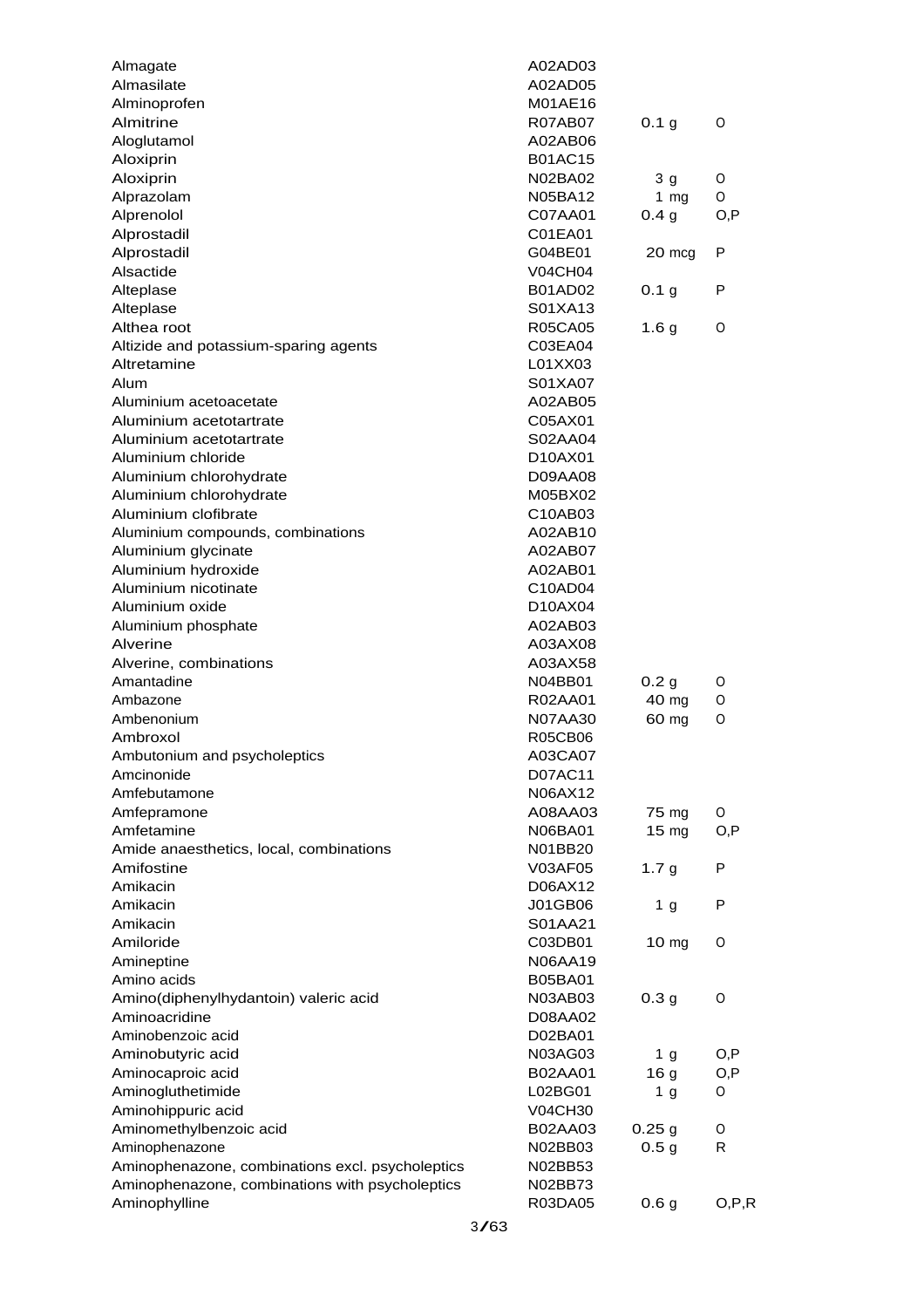| Aminophylline and adrenergics               | R03DB05        |                   |         |
|---------------------------------------------|----------------|-------------------|---------|
| Aminophylline, combinations                 | R03DA55        |                   |         |
| Aminosalicylic acid                         | <b>J04AA01</b> | 12 <sub>g</sub>   | 0       |
| Amiodarone                                  | C01BD01        | 0.2 <sub>g</sub>  | O, P    |
| Amisulpride                                 | <b>N05AL05</b> |                   |         |
| Amitriptyline                               | N06AA09        | 75 mg             | O, P    |
| Amitriptyline and psycholeptics             | <b>N06CA01</b> |                   |         |
| Amlexanox                                   | R03DX01        |                   |         |
| Amlodipine                                  | C08CA01        | 5 <sub>mg</sub>   | O       |
| Ammonium chloride                           | <b>B05XA04</b> |                   |         |
| Ammonium chloride                           | G04BA01        | 8.5 <sub>g</sub>  | O       |
| Amobarbital                                 | <b>N05CA02</b> | 0.1 <sub>g</sub>  | O, P    |
| Amodiaquine                                 | P01BA06        |                   |         |
| Amorolfine                                  | D01AE16        |                   |         |
| Amoxapine                                   | <b>N06AA17</b> | 0.15g             | 0       |
| Amoxicillin                                 | <b>J01CA04</b> | 1 <sub>g</sub>    | O, P    |
| Amoxicillin and enzyme inhibitor            | <b>J01CR02</b> | 1 <sub>g</sub>    | O       |
| Amphotericin                                | A01AB04        | 40 mg             | 0       |
| Amphotericin                                | A07AA07        | 0.4 <sub>g</sub>  | O       |
| Amphotericin                                | G01AA03        | 0.2 <sub>g</sub>  | V       |
| Amphotericin                                | J02AA01        | 35 mg             | P       |
| Ampicillin                                  | <b>J01CA01</b> | 2 <sub>g</sub>    | O, P, R |
| Ampicillin                                  | S01AA19        |                   |         |
| Ampicillin and enzyme inhibitor             | <b>J01CR01</b> | 2 <sub>g</sub>    | P       |
| Ampicillin, combinations                    | J01CA51        |                   |         |
| Amrinone                                    | C01CE01        | 0.5 <sub>g</sub>  | P       |
| Amsacrine                                   | L01XX01        |                   |         |
| Amyl nitrite                                | V03AB22        |                   |         |
| Anagrelide                                  | <b>B01AC14</b> |                   |         |
| Anastrozole                                 | L02BG03        | 1 $mg$            | O       |
| Ancestim                                    | L03AA12        |                   |         |
| Androstanolone                              | A14AA01        |                   |         |
| Anesthetic ether (diethyl ether)            | <b>N01AA01</b> |                   |         |
| Anethole trithione                          | A16AX02        |                   |         |
|                                             | C01CX06        |                   | P       |
| Angiotensinamide<br>Anileridine             | <b>N01AH05</b> | $5 \, mg$         |         |
| Animals                                     | V01AA11        |                   |         |
|                                             | N06BX11        |                   |         |
| Aniracetam                                  |                | 30 U              | P       |
| Anistreplase<br>Antazoline                  | B01AD03        |                   |         |
|                                             | <b>R01AC04</b> |                   |         |
| Antazoline                                  | R06AX05        | 0.3 <sub>g</sub>  | O, P    |
| Anthrax antigen                             | <b>J07AC01</b> |                   |         |
| Anti-D (rh) immunoglobulin                  | J06BB01        |                   |         |
| Antibiotics in combination with other drugs | S01AA20        |                   |         |
| Antifungals, dermatological, combinations   | D01AA20        |                   |         |
| Antiinfectives, combinations                | S02AA30        |                   |         |
| Antiinfectives, combinations                | S03AA30        |                   |         |
| Antilymphocyte immunoglobulin (horse)       | L04AA03        |                   |         |
| Antimony pentasulfide                       | <b>R05CA07</b> | 0.2 <sub>g</sub>  | O       |
| Antithrombin III                            | <b>B01AB02</b> | 2.1 TU            | P       |
| Antithymocyte immunoglobulin (rabbit)       | L04AA04        |                   |         |
| Apomorphine                                 | N04BC07        |                   |         |
| Apraclonidine                               | S01EA03        |                   |         |
| Aprindine                                   | C01BB04        | 0.1 g             | O, P    |
| Aprobarbital                                | <b>N05CA05</b> | 0.1 <sub>g</sub>  | O,P     |
| Apronal                                     | N05CM12        | 0.25 <sub>g</sub> | O       |
| Aprotinin                                   | <b>B02AB01</b> | 500 TU            | P       |
| Arbutamine                                  | C01CA22        |                   |         |
| Arginine glutamate                          | A05BA01        |                   |         |
| Arginine hydrochloride                      | <b>B05XB01</b> |                   |         |
| Argipressin                                 | H01BA06        |                   |         |
| Arsthinol                                   | P01AR01        |                   |         |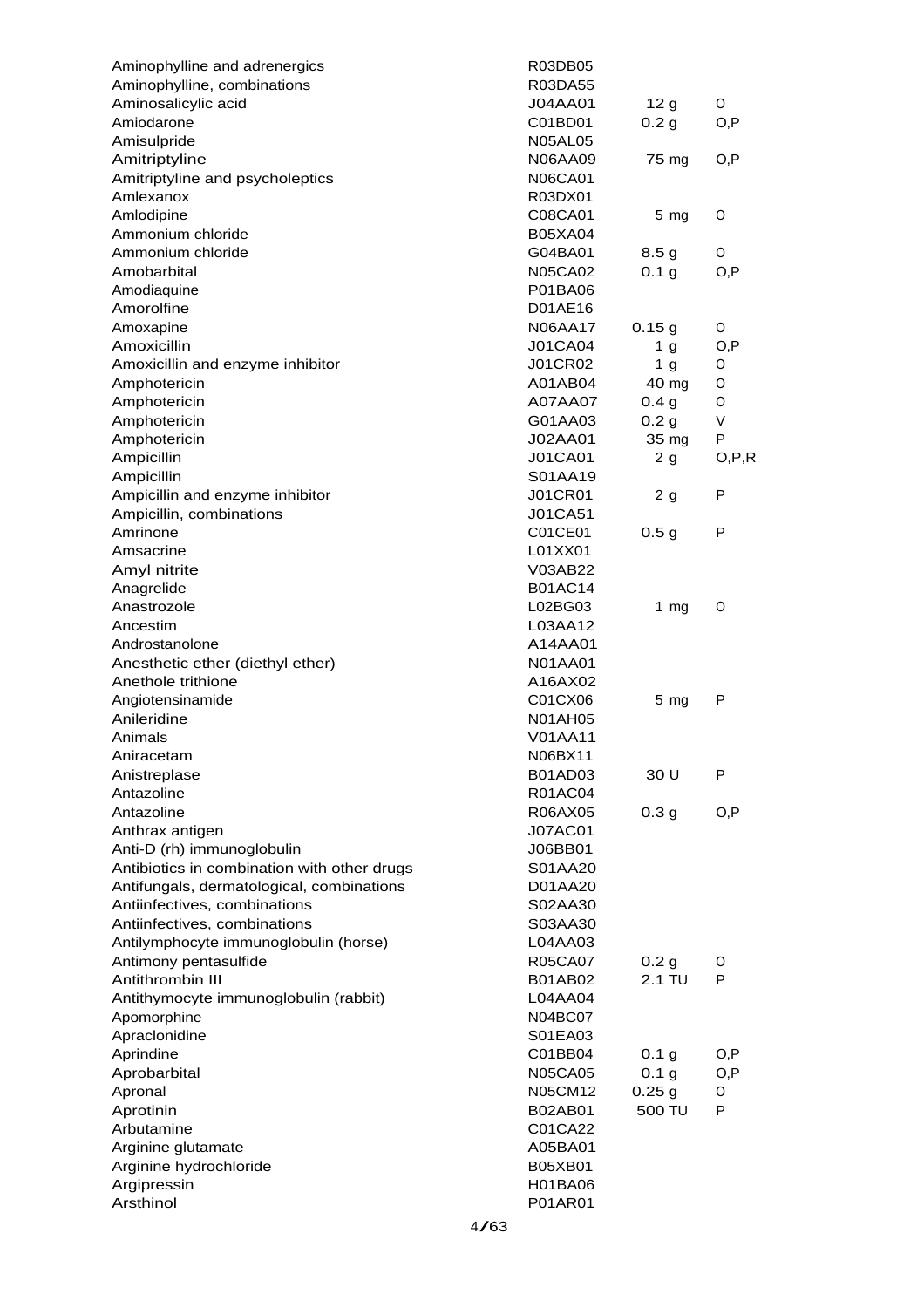| Articaine                                                            | N01BB08<br>N01BB58               |                           |        |
|----------------------------------------------------------------------|----------------------------------|---------------------------|--------|
| Articaine, combinations                                              | S01XA20                          |                           |        |
| Artificial tears and other indifferent preparations                  |                                  |                           |        |
| Ascorbic acid (vit C)                                                | A11GA01<br>A11GB01               | 0.2 <sub>g</sub>          | O, P   |
| Ascorbic acid (vit C) and calcium                                    | L01XX02                          |                           |        |
| Asparaginase<br>Astemizole                                           | R06AX11                          |                           | 0      |
| Atenolol                                                             | C07AB03                          | 10 <sub>mg</sub><br>75 mg | O, P   |
|                                                                      | C07FB03                          |                           |        |
| Atenolol and other antihypertensives<br>Atenolol and other diuretics | C07CB03                          |                           |        |
| Atenolol and other diuretics, combinations                           | C07CB53                          |                           |        |
| Atenolol and thiazides                                               | C07BB03                          |                           |        |
| Atenolol, thiazides and other diuretics                              | C07DB01                          |                           |        |
| Atorvastatin                                                         | C10AA05                          | $10 \text{ mg}$           | O      |
| Atovaquone                                                           | P01AX06                          | 2.25g                     | 0      |
| Atracurium                                                           | M03AC04                          |                           |        |
| Atropine                                                             | A03BA01                          | 1.5 <sub>mg</sub>         | O, P   |
| Atropine                                                             | S01FA01                          |                           |        |
| Atropine and psycholeptics                                           | A03CB03                          |                           |        |
| Attapulgite                                                          | A07BC04                          |                           |        |
| Attapulgite, combinations                                            | A07BC54                          |                           |        |
| Auranofin                                                            | M01CB03                          | 6 mg                      | O      |
|                                                                      | M01CB04                          | 2.4 <sub>mg</sub>         | P      |
| Aurothioglucose<br>Aurotioprol                                       | M01CB05                          |                           |        |
| Azanidazole                                                          | G01AF13                          |                           |        |
| Azanidazole                                                          | P01AB04                          |                           |        |
|                                                                      |                                  |                           |        |
| Azapetine                                                            | C04AX30<br>M01AX04               | 0.15g                     | 0<br>0 |
| Azapropazone<br>Azatadine                                            | R06AX09                          | 0.75g                     | 0      |
| Azathioprine                                                         | L04AX01                          | $2 \, mg$<br>0.15g        | O, P   |
| Azelaic acid                                                         | D <sub>10</sub> AX <sub>03</sub> |                           |        |
| Azelastine                                                           | R01AC03                          |                           | N      |
| Azelastine                                                           | R06AX19                          | $0.56$ mg                 | 0      |
| Azidamfenicol                                                        | S01AA25                          | 4 mg                      |        |
| Azidocillin                                                          | J01CE04                          | 1.5 <sub>g</sub>          | 0      |
| Azithromycin                                                         | <b>J01FA10</b>                   | 0.3 <sub>g</sub>          | 0      |
| Azlocillin                                                           | <b>J01CA09</b>                   | 12 <sub>g</sub>           | P      |
| Aztreonam                                                            | J01DF01                          | 4 <sub>g</sub>            | P      |
|                                                                      |                                  |                           |        |
| в                                                                    |                                  |                           |        |
| Bacampicillin                                                        | <b>J01CA06</b>                   | 1.2 <sub>g</sub>          | 0      |
| <b>Bacitracin</b>                                                    | D06AX05                          |                           |        |
| <b>Bacitracin</b>                                                    | <b>R02AB04</b>                   |                           |        |
| <b>Baclofen</b>                                                      | M03BX01                          | 50 mg                     | 0      |
| Balsalazide                                                          | A07EC04                          |                           |        |
| Bambuterol                                                           | R03CC12                          | 20 mg                     | O      |
| Bamethan                                                             | C04AA31                          | 75 mg                     | 0      |
| Bamifylline                                                          | R03DA08                          |                           |        |
| Bamipine                                                             | D04AA15                          |                           |        |
| Bamipine                                                             | R06AX01                          | 0.1 <sub>g</sub>          | 0      |
| Barbexaclone                                                         | <b>N03AA04</b>                   |                           |        |
| <b>Barbital</b>                                                      | <b>N05CA04</b>                   | 0.5 <sub>g</sub>          | 0      |
| Barbiturates in combination with other drugs                         | <b>N05CB02</b>                   |                           |        |
| Barium sulfate with suspending agents                                | V08BA01                          |                           |        |
| Barium sulfate without suspending agents                             | V08BA02                          |                           |        |
| Barnidipine                                                          | C08CA12                          |                           |        |
| Batroxobin                                                           | B02BX03                          |                           |        |
| <b>BCG</b> vaccine                                                   | L03AX03                          |                           |        |
| Beclamide                                                            | N03AX30                          |                           |        |
| Beclometasone                                                        | A07EA07                          |                           |        |
| Beclometasone                                                        | D07AC15                          |                           |        |
|                                                                      |                                  |                           |        |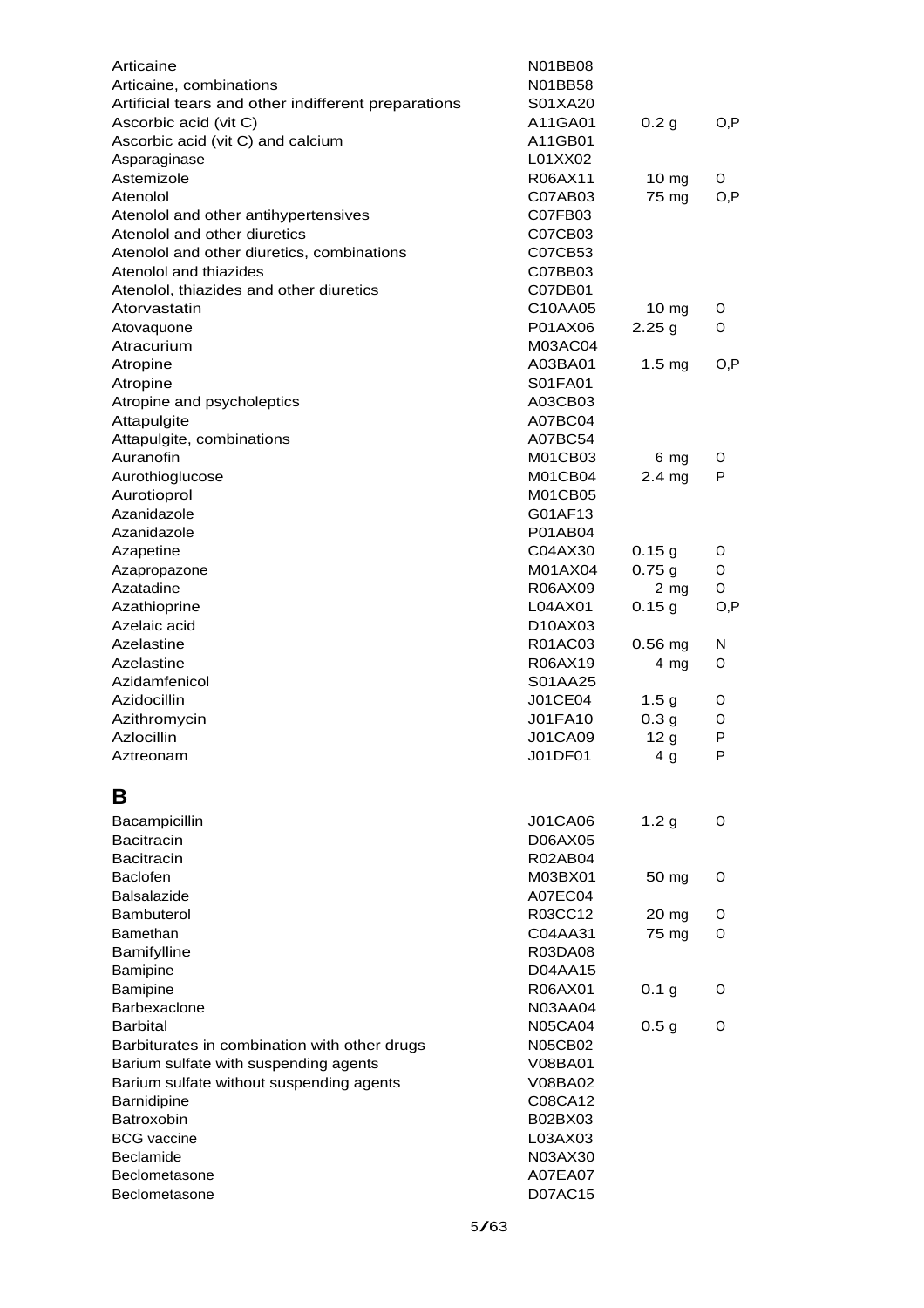| Beclometasone                                    | R01AD01        | $0.4$ mg          | N                    |
|--------------------------------------------------|----------------|-------------------|----------------------|
| Beclometasone                                    | R03BA01        | 0.8 <sub>mg</sub> | Inhal.aerosol/powder |
| Beclometasone                                    | R03BA01        | 1.5 <sub>mg</sub> | Inhal.solution       |
| Beclometasone and antibiotics                    | D07CC04        |                   |                      |
| <b>Befunolol</b>                                 | S01ED06        | $0.2$ ml          |                      |
| Belladonna total alkaloids                       | A03BA04        | 1 $mg$            | O                    |
| Belladonna total alkaloids and psycholeptics     | A03CB02        |                   |                      |
| Bemegride                                        | <b>R07AB05</b> |                   |                      |
| Benazepril                                       | C09AA07        | 7.5 mg            | O                    |
| Benazepril and diuretics                         | C09BA07        |                   |                      |
| Bencyclane                                       | C04AX11        |                   |                      |
| Bendazac                                         | M02AA11        |                   |                      |
| Bendazac                                         | S01BC07        |                   |                      |
| Bendroflumethiazide                              | C03AA01        | 2.5 <sub>mg</sub> | 0                    |
| Bendroflumethiazide and potassium                | C03AB01        | 2.5 <sub>mg</sub> | O                    |
|                                                  |                |                   |                      |
| Bendroflumethiazide and potassium-sparing agents | C03EA13        |                   |                      |
| <b>Benfluorex</b>                                | C10AX04        |                   |                      |
| Benorilate                                       | N02BA10        | 3 <sub>g</sub>    | $\circ$              |
| Benoxaprofen                                     | M01AE06        |                   |                      |
| Benperidol                                       | <b>N05AD07</b> | 1.5 <sub>mg</sub> | O                    |
| Benproperine                                     | R05DB02        | 75 mg             | O                    |
| Bentiromide                                      | V04CK03        |                   |                      |
| Benzalkonium                                     | D08AJ01        |                   |                      |
| Benzalkonium                                     | D09AA11        |                   |                      |
| Benzalkonium                                     | R02AA16        |                   |                      |
| Benzathine benzylpenicillin                      | <b>J01CE08</b> |                   |                      |
| Benzathine phenoxymethylpenicillin               | J01CE10        |                   |                      |
| Benzatropine                                     | N04AC01        | $2 \, mg$         | O,P                  |
| Benzbromarone                                    | M04AB03        | 0.1 <sub>g</sub>  | O                    |
| Benzethonium                                     | R02AA09        |                   |                      |
| Benzilone                                        | A03AB01        | 70 mg             | 0                    |
| Benziodarone                                     | C01DX04        | 0.25 <sub>g</sub> | O                    |
| Benziodarone, combinations                       | C01DX54        |                   |                      |
| Benznidazole                                     | P01CA02        | 0.4 <sub>g</sub>  | $\circ$              |
| Benzocaine                                       | C05AD03        |                   |                      |
| Benzocaine                                       | D04AB04        |                   |                      |
| Benzocaine                                       | <b>N01BA05</b> |                   |                      |
| Benzocaine                                       | R02AD01        |                   |                      |
| Benzoctamine                                     | N05BD01        | 30 mg             | O, P                 |
| Benzododecinium                                  | D09AA05        |                   |                      |
| Benzonatate                                      | R05DB01        | 0.6 <sub>g</sub>  | 0                    |
| Benzoxonium chloride                             | A01AB14        |                   |                      |
|                                                  |                |                   |                      |
| Benzoxonium chloride                             | D08AJ05        |                   |                      |
| Benzoyl peroxide                                 | D10AE01        |                   |                      |
| Benzoyl peroxide, combinations                   | D10AE51        |                   |                      |
| Benzydamine                                      | A01AD02        |                   |                      |
| Benzydamine                                      | G02CC03        |                   |                      |
| Benzydamine                                      | M01AX07        | 0.15g             | O, R                 |
| Benzydamine                                      | M02AA05        |                   |                      |
| Benzyl benzoate                                  | P03AX01        |                   |                      |
| Benzylpenicillin                                 | J01CE01        | 3.6 <sub>g</sub>  | ${\sf P}$            |
| Benzylpenicillin                                 | S01AA14        |                   |                      |
| Benzylthiouracil                                 | H03BA03        |                   |                      |
| Bephenium                                        | P02CX02        |                   |                      |
| <b>Bepridil</b>                                  | C08EA02        | 0.3 <sub>g</sub>  | $\mathsf O$          |
| Bergapten                                        | D05BA03        |                   |                      |
| Betacarotene                                     | D02BB01        | 0.1 <sub>g</sub>  | 0                    |
| <b>Betahistine</b>                               | <b>N07CA01</b> | 24 mg             | 0                    |
| Betaine hydrochloride                            | A09AB02        | 1 <sub>g</sub>    | O                    |
| Betamethasone                                    | A07EA04        |                   |                      |
| Betamethasone                                    | C05AA05        |                   |                      |
| Betamethasone                                    | D07AC01        |                   |                      |
| 6/63                                             |                |                   |                      |
|                                                  |                |                   |                      |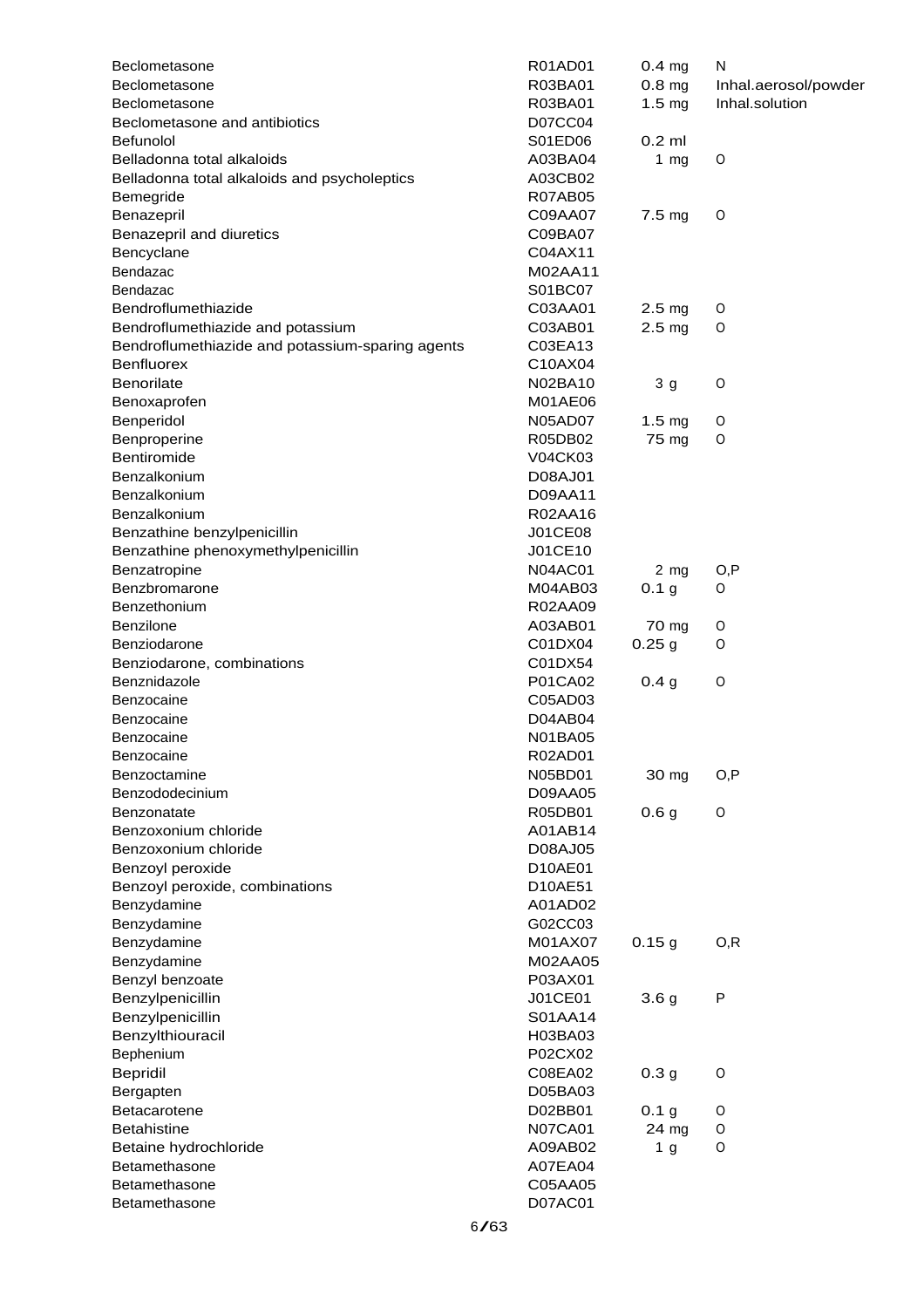| Betamethasone                                   |      | D07XC01            |                   |     |
|-------------------------------------------------|------|--------------------|-------------------|-----|
| Betamethasone                                   |      | H02AB01            | $1.5 \text{ mg}$  | O,P |
| Betamethasone                                   |      | H02AB01            | $0.4$ mg          | P   |
| Betamethasone                                   |      | R01AD06            | $0.4$ mg          | N   |
| Betamethasone                                   |      | R03BA04            |                   |     |
| Betamethasone                                   |      | S01BA06            |                   |     |
| Betamethasone                                   |      | S01CB04            |                   |     |
| Betamethasone                                   |      | S02BA07            |                   |     |
| Betamethasone and antibiotics                   |      | D07CC01            |                   |     |
| Betamethasone and antiinfectives                |      | S01CA05            |                   |     |
| Betamethasone and antiseptics                   |      | D07BC01            |                   |     |
| Betamethasone and mydriatics                    |      | S01BB04            |                   |     |
| <b>Betanidine</b>                               |      | C02CC01            | 0.1 <sub>g</sub>  | O   |
| Betaxolol                                       |      | C07AB05            | $20 \text{ mg}$   | O   |
| Betaxolol                                       |      | S01ED02            | $0.2$ ml          |     |
| <b>Betazole</b>                                 |      | V04CG02            |                   |     |
| Bethanechol                                     |      | N07AB02            | 45 mg             | O   |
| <b>Bevantolol</b>                               |      | C07AB06            | 0.3 <sub>g</sub>  | O   |
| Bevantolol and thiazides                        |      | C07BB06            |                   |     |
| <b>Bevonium</b>                                 |      | A03AB13            | 0.2 <sub>g</sub>  | O   |
| Bevonium and analgesics                         |      | A03DA03            |                   |     |
| Bevonium and psycholeptics                      |      | A03CA06            |                   |     |
| <b>Bezafibrate</b>                              |      | C10AB02            | 0.6 <sub>g</sub>  | O   |
| <b>Bezitramide</b>                              |      | <b>N02AC05</b>     | $10 \text{ mg}$   | O   |
| Bibenzonium bromide                             |      | R05DB12            | 90 mg             | O   |
| <b>Bibrocathol</b>                              |      | S01AX05            |                   |     |
| <b>Bicalutamide</b>                             |      | L02BB03            | 50 mg             | O   |
| <b>Bietaserpine</b>                             |      | C02AA07            | $15 \text{ mg}$   | O   |
| Bietaserpine and diuretics                      |      | C02LA07            |                   |     |
| Bietaserpine, combinations                      |      | C02AA57            |                   |     |
| <b>Bifemelane</b>                               |      | N06AX08            |                   |     |
| <b>Bifonazole</b>                               |      | D01AC10            |                   |     |
| Bifonazole, combinations                        |      | <b>D01AC60</b>     |                   |     |
| <b>Bioallethrin</b>                             |      | P03AC02            |                   |     |
| Bioallethrin, combinations                      |      | P03AC52            |                   |     |
| <b>Biotin</b>                                   |      | A11HA05            |                   |     |
| <b>Biperiden</b>                                |      | N04AA02            | 10 mg             | O,P |
| Bisacodyl                                       |      | A06AB02            | 10 mg             | O,R |
| Bisacodyl                                       |      | A06AG02            |                   |     |
| Bismuth preparations, combinations              |      | C05AX02            |                   |     |
| <b>Bismuth subcitrate</b>                       |      | A02BX05            | 0.48 <sub>g</sub> | O   |
| <b>Bismuth subnitrate</b>                       |      | A02BX12            |                   |     |
| Bisoprolol                                      |      | C07AB07            | 10 mg             | O   |
| <b>Bisoprolol and thiazides</b>                 |      | C07BB07            |                   |     |
| <b>Bithionol</b>                                |      | D10AB01            |                   |     |
| <b>Bithionol</b>                                |      | P02BX01            |                   |     |
| <b>Bitolterol</b>                               |      | R03AC17            |                   |     |
| Bleomycin                                       |      | L01DC01            |                   |     |
| Bopindolol                                      |      | C07AA17            |                   |     |
| Bopindolol and other diuretics                  |      | C07CA17            |                   |     |
| Boric acid                                      |      | S02AA03            |                   |     |
|                                                 |      | <b>N04AA11</b>     |                   |     |
| Bornaprine<br>Botulinum antitoxin               |      | <b>J06AA04</b>     |                   |     |
| Botulinum toxin                                 |      | M03AX01            |                   |     |
|                                                 |      |                    |                   |     |
| <b>Bretylium tosilate</b><br><b>Brimonidine</b> |      | C01BD02<br>S01EA05 | $0.2$ ml          |     |
|                                                 |      |                    |                   |     |
| <b>Brinase</b>                                  |      | <b>B01AD06</b>     |                   |     |
| Brodimoprim                                     |      | J01EA02            |                   |     |
| Bromazepam                                      |      | <b>N05BA08</b>     | 10 mg             | O   |
| <b>Bromazine</b>                                |      | R06AA01            |                   |     |
| <b>Bromelains</b>                               |      | <b>B06AA11</b>     |                   |     |
| <b>Bromhexine</b>                               |      | R05CB02            | 24 mg             | O,P |
|                                                 | 7/63 |                    |                   |     |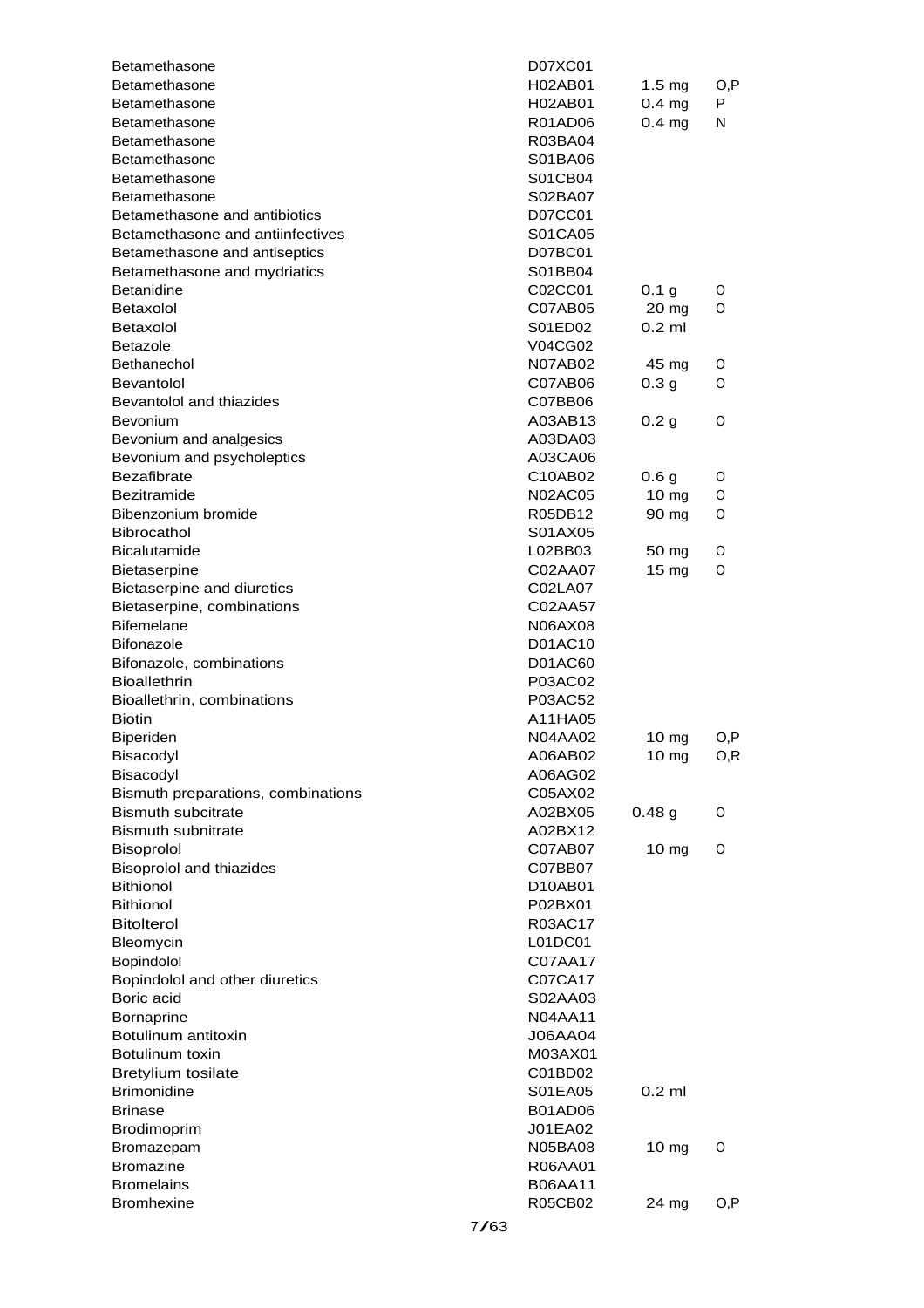| <b>Bromides</b>                           | <b>N05CM11</b> |                   |                      |
|-------------------------------------------|----------------|-------------------|----------------------|
| Bromisoval                                | N05CM03        | 0.6 <sub>g</sub>  | 0                    |
| Bromochlorosalicylanilide                 | D01AE01        |                   |                      |
| Bromocriptine                             | G02CB01        | $5 \, mg$         | O, P                 |
| Bromocriptine                             | N04BC01        | 40 mg             | 0                    |
| Bromopride                                | A03FA04        | 20 mg             | O, P                 |
| Bromperidol                               | <b>N05AD06</b> | $10 \text{ mg}$   | O, P                 |
| Bromperidol                               | N05AD06        | 3.3 mg            | P                    |
| Brompheniramine                           | R06AB01        | 24 mg             | O                    |
| Brompheniramine, combinations             | <b>R06AB51</b> |                   |                      |
| Brotizolam                                | <b>N05CD09</b> | $0.25$ mg         | O                    |
| Broxyquinoline                            | A07AX01        |                   |                      |
| Broxyquinoline                            | G01AC06        | 0.1 <sub>g</sub>  | V                    |
| Broxyquinoline                            | P01AA01        |                   |                      |
| Brucella antigen                          | <b>J07AD01</b> |                   |                      |
| <b>Bucetin</b>                            | N02BE04        |                   |                      |
| Bucetin, combinations excl. psycholeptics | <b>N02BE54</b> |                   |                      |
| Bucetin, combinations with psycholeptics  | <b>N02BE74</b> |                   |                      |
| <b>Bucillamine</b>                        | M01CC02        |                   |                      |
| <b>Bucladesine</b>                        | C01CE04        |                   |                      |
| <b>Buclizine</b>                          | R06AE01        | 50 mg             | O                    |
| Buclizine, combinations                   | <b>R06AE51</b> |                   |                      |
| <b>Budesonide</b>                         | A07EA06        |                   |                      |
| <b>Budesonide</b>                         | D07AC09        |                   |                      |
| <b>Budesonide</b>                         | H02AB16        | $9 \, mg$         | O                    |
| <b>Budesonide</b>                         | R01AD05        | 0.3 <sub>mg</sub> | N                    |
| <b>Budesonide</b>                         | R03BA02        | $0.8$ mg          | Inhal.aerosol/powder |
| <b>Budesonide</b>                         | R03BA02        | 1.5 <sub>mg</sub> | Inhal.solution       |
| <b>Bufexamac</b>                          | M02AA09        |                   |                      |
| <b>Buflomedil</b>                         | C04AX20        | 0.6 <sub>g</sub>  | O                    |
| <b>Buformin</b>                           | A10BA03        | 0.2 <sub>g</sub>  | O                    |
| <b>Bufylline</b>                          | R03DA10        |                   |                      |
| <b>Bumadizone</b>                         | <b>M01AB07</b> | 0.4 <sub>g</sub>  | O                    |
| <b>Bumetanide</b>                         | C03CA02        | 1 $mg$            | O, P                 |
| Bumetanide and potassium                  | C03CB02        | 1 $mg$            | 0                    |
| Bumetanide and potassium-sparing agents   | C03EB02        |                   |                      |
| <b>Bunaftine</b>                          | C01BD03        |                   |                      |
| <b>Buphenine</b>                          | C04AA02        | 30 mg             | 0                    |
| <b>Buphenine</b>                          | G02CA02        | 30 mg             | O, P                 |
| Bupivacaine                               | N01BB01        |                   |                      |
| Bupivacaine, combinations                 | N01BB51        |                   |                      |
|                                           | C07AA19        |                   |                      |
| Bupranolol                                | <b>N02AE01</b> |                   | P, SL                |
| Buprenorphine                             |                | 1.2 <sub>mg</sub> |                      |
| <b>Buserelin</b>                          | L02AE01        | 1.2 <sub>mg</sub> | N<br>P               |
| <b>Buserelin</b>                          | L02AE01        | $1.5 \text{ mg}$  |                      |
| <b>Buserelin</b>                          | L02AE01        | $0.11$ mg         | (depot implant)      |
| <b>Buspirone</b>                          | N05BE01        | 30 mg             | O                    |
| <b>Busulfan</b>                           | L01AB01        |                   |                      |
| <b>Butalamine</b>                         | C04AX23        |                   |                      |
| <b>Butamirate</b>                         | R05DB13        | 25 mg             | O                    |
| <b>Butanilicaine</b>                      | N01BB05        |                   |                      |
| Butaperazine                              | <b>N05AB09</b> | 10 mg             | O                    |
| Butizide and potassium-sparing agents     | C03EA14        |                   |                      |
| <b>Butobarbital</b>                       | <b>N05CA03</b> | 0.15g             | 0                    |
| Butoconazole                              | G01AF15        | 0.1 g             | V                    |
| Butorphanol                               | N02AF01        | 12 mg             | P                    |
| <b>Butriptyline</b>                       | N06AA15        | 75 mg             | O                    |
| Butylscopolamine                          | A03BB01        | 60 mg             | O, P, R              |
| Butylscopolamine and analgesics           | A03DB04        |                   |                      |

**C**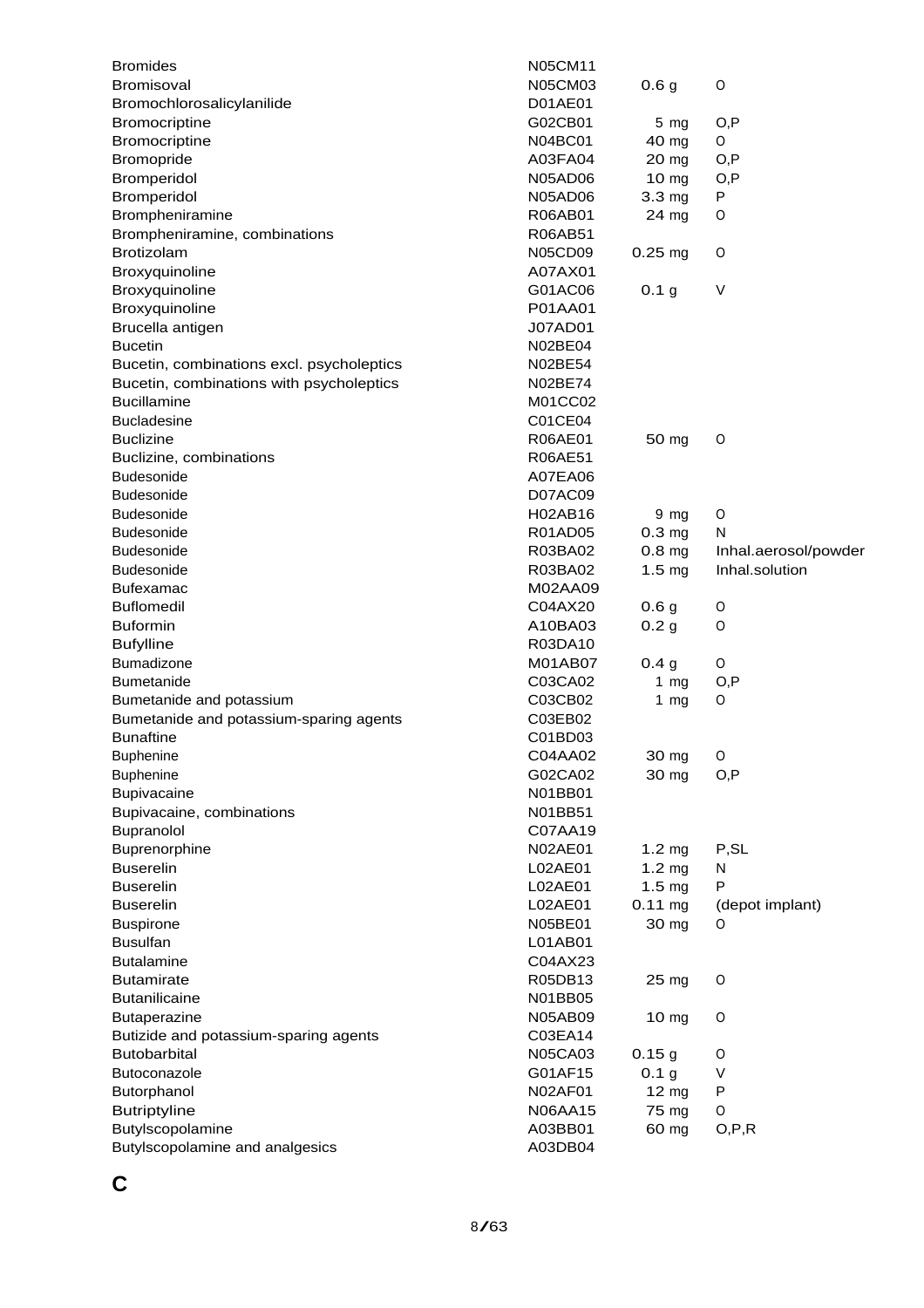| C1-inhibitor                             |      | <b>B02AB03</b>     |                   |      |
|------------------------------------------|------|--------------------|-------------------|------|
| Cabergoline                              |      | G02CB03            | 0.5 <sub>mg</sub> | 0    |
| Cabergoline                              |      | N04BC06            | $4$ mg            | 0    |
| Cadexomer iodine                         |      | D03AX01            |                   |      |
| Cadmium compounds                        |      | D11AC02            |                   |      |
| Cadralazine                              |      | C02DB04            | $15 \text{ mg}$   | 0    |
| Cafedrine                                |      | C01CA21            |                   |      |
| Caffeine                                 |      | N06BC01            | 0.4 g             | O,P  |
| Caffeine and sodium benzoate             |      | V04CG30            |                   |      |
| Calcifediol                              |      | A11CC06            |                   |      |
| Calcipotriol                             |      | D05AX02            |                   |      |
| Calcitonin (human synthetic)             |      | H05BA03            | 100 U             | P    |
| Calcitonin (pork natural)                |      | H05BA02            | 100 U             | P    |
| Calcitonin (salmon synthetic)            |      | H05BA01            | 100 U             | P    |
| Calcitonin (salmon synthetic)            |      | H05BA01            | 200 U             | N    |
| Calcitriol                               |      | A11CC04            | 1 mcg             | O,P  |
| Calcitriol                               |      | D05AX03            |                   |      |
| Calcium (different salts in combination) |      | A12AA20            | 0.5 <sub>g</sub>  | 0    |
| Calcium acetate anhydrous                |      | A12AA12            | 2 <sub>g</sub>    | 0    |
| Calcium alginate                         |      | <b>B02BC08</b>     |                   |      |
| Calcium aminosalicylate                  |      | J04AA03            |                   |      |
| Calcium carbimide                        |      | V03AA02            |                   |      |
| Calcium carbonate                        |      | A02AC01            |                   |      |
| Calcium carbonate                        |      | A12AA04            | 3 <sub>g</sub>    | 0    |
| Calcium chloride                         |      | A12AA07            | 0.2 <sub>g</sub>  | P    |
| Calcium chloride                         |      | <b>B05XA07</b>     |                   |      |
| Calcium chloride                         |      | G04BA03            |                   |      |
| Calcium citrate lysine complex           |      | A12AA09            | 0.5 <sub>g</sub>  | 0    |
| Calcium compounds                        |      | A07XA03            |                   |      |
| Calcium compounds, combinations          |      | A02AC10            |                   |      |
| Calcium dobesilate                       |      | C05BX01            |                   |      |
| Calcium dobesilate, combinations         |      |                    |                   |      |
|                                          |      |                    |                   |      |
| Calcium folinate                         |      | C05BX51            |                   |      |
|                                          |      | V03AF03            | 60 mg             | O,P  |
| Calcium glubionate                       |      | A12AA02            | 2.75g             | P    |
| Calcium glucoheptonate                   |      | A12AA10<br>A12AA03 | 3 <sub>g</sub>    | 0    |
| Calcium gluconate                        |      | D11AX03            | 3 <sub>g</sub>    | O,P  |
| Calcium gluconate                        |      |                    |                   |      |
| Calcium glycerylphosphate                |      | A12AA08            |                   |      |
| Calcium hexamine thiocyanate             |      | R01AX01            |                   |      |
| Calcium iopodate                         |      | <b>V08AC10</b>     |                   |      |
| Calcium lactate                          |      | A12AA05            | 2 <sub>g</sub>    | 0    |
| Calcium lactate gluconate                |      | A12AA06            | 3 <sub>g</sub>    | O    |
| Calcium laevulate                        |      | A12AA30            | 1 <sub>g</sub>    | P    |
| Calcium levofolinate                     |      | V03AF04            | 30 mg             | O, P |
| Calcium pangamate                        |      | A12AA11            |                   |      |
| Calcium pantothenate                     |      | A11HA31            |                   |      |
| Calcium pantothenate                     |      | D03AX04            |                   |      |
| Calcium phosphate                        |      | A12AA01            | 2 <sub>g</sub>    | 0    |
| Calcium silicate                         |      | A02AC02            | 6 <sub>g</sub>    | O    |
| Camazepam                                |      | N05BA15            | 30 mg             | O    |
| Camostat                                 |      | B02AB04            |                   |      |
| Camphora                                 |      | C01EB02            | 0.15g             | 0    |
| Camylofin                                |      | A03AA03            | 0.2 <sub>g</sub>  | O, R |
| Camylofin and analgesics                 |      | A03DA05            |                   |      |
| Candesartan                              |      | C09CA06            | 8 mg              | O    |
| Candesartan and diuretics                |      | C09DA06            |                   |      |
| Candicidin                               |      | G01AA04            | 6 mg              | V    |
| Canrenone                                |      | C03DA03            |                   |      |
| Capecitabine                             |      | L01BC06            |                   |      |
| Capreomycin                              |      | J04AB30            | 1 <sub>g</sub>    | P    |
| Capsaicin                                |      | N01BX04            |                   |      |
| Captodiame                               | 9/63 | N05BB02            | 0.2 <sub>g</sub>  | O    |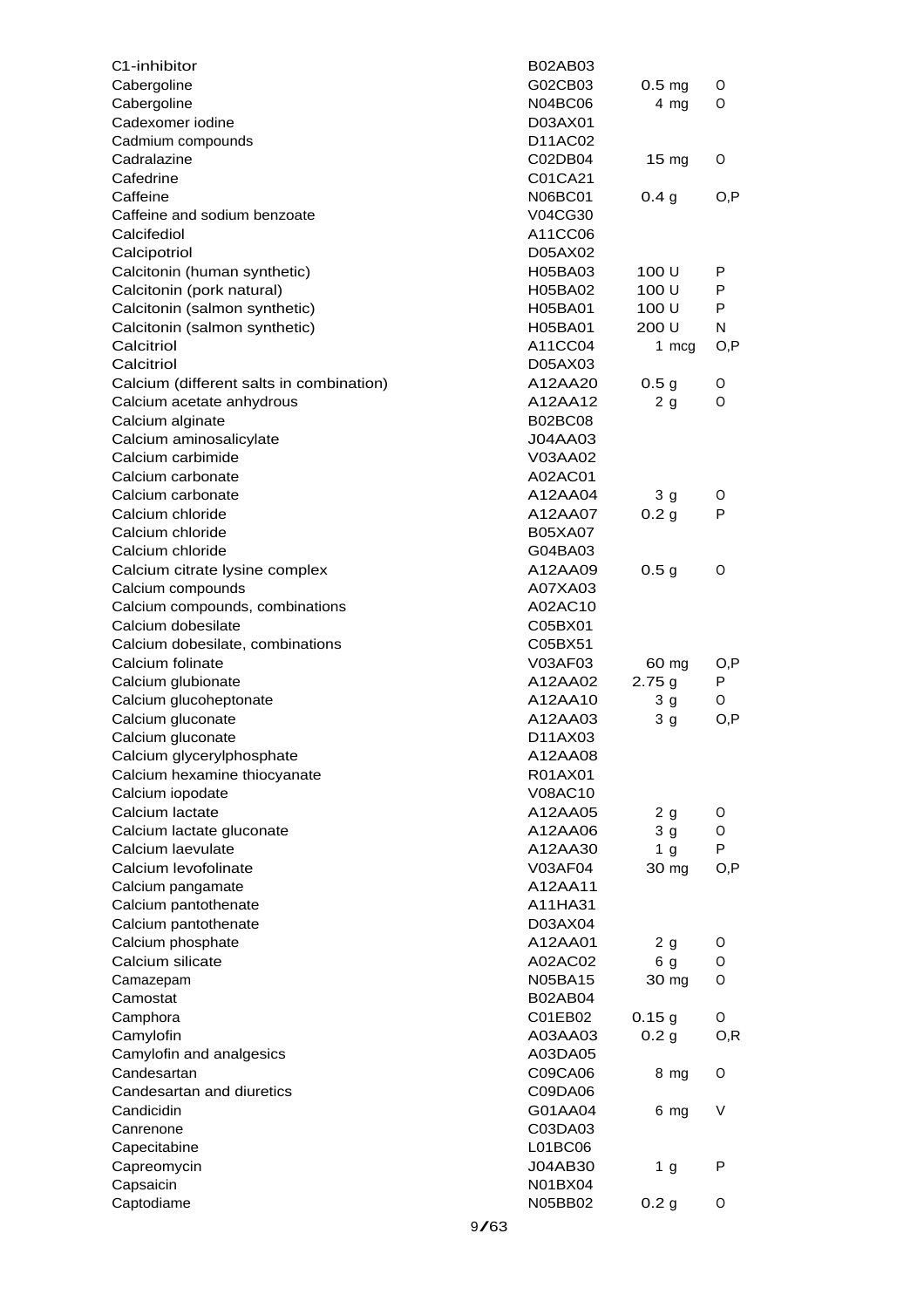| Captopril                                       | C09AA01        | 50 mg             | 0    |
|-------------------------------------------------|----------------|-------------------|------|
| Captopril and diuretics                         | C09BA01        |                   |      |
| Carbachol                                       | N07AB01        | 6 mg              | O    |
| Carbachol                                       | <b>N07AB01</b> | 0.5 <sub>mg</sub> | P    |
| Carbachol                                       | S01EB02        | $0.4$ ml          |      |
| Carbamazepine                                   | <b>N03AF01</b> | 1 <sub>g</sub>    | O, R |
| Carbamide                                       | <b>B05BC02</b> |                   |      |
| Carbamide                                       | D02AE01        |                   |      |
| Carbamide, combinations                         | D02AE51        |                   |      |
| Carbasalate calcium                             | <b>B01AC08</b> | 1 tablet#         |      |
| Carbasalate calcium                             | N02BA15        | 3.6 <sub>g</sub>  | O    |
| Carbasalate calcium comb. excl. psycholeptics   | N02BA65        |                   |      |
| Carbazochrome                                   | B02BX02        |                   |      |
| Carbenicillin                                   | <b>J01CA03</b> | 12g               | P    |
| Carbenoxolone                                   | A02BX01        | 0.15g             | O    |
| Carbenoxolone, combinations excl. psycholeptics | A02BX51        |                   |      |
| Carbenoxolone, combinations with psycholeptics  | A02BX71        |                   |      |
| Carbimazole                                     | H03BB01        | $15 \text{ mg}$   | O    |
| Carbinoxamine                                   | R06AA08        | 16 mg             | 0    |
| Carbocisteine                                   | R05CB03        | 1.5 <sub>g</sub>  | O    |
| Carbocromen                                     | C01DX05        |                   |      |
| Carbohydrates                                   | B05BA03        |                   |      |
| Carbon dioxide producing drugs                  | A06AX02        |                   |      |
| Carboplatin                                     | L01XA02        |                   |      |
| Carboprost                                      | G02AD04        | 2.5 <sub>mg</sub> | P    |
| Carboquone                                      | L01AC03        |                   |      |
| Carbromal                                       | <b>N05CM04</b> | 1 <sub>g</sub>    | O    |
| Carbutamide                                     | A10BB06        | 0.75g             | O    |
| Carbuterol                                      | R03AC10        |                   |      |
| Carbuterol                                      | R03CC10        | 6 mg              | 0    |
| Cardioplegia solutions                          | <b>B05XA16</b> |                   |      |
| Carfecillin                                     | G01AA08        |                   |      |
| Caries prophylactic agents, combinations        | A01AA30        |                   |      |
| Carindacillin                                   | <b>J01CA05</b> | 4 g               | O    |
| Carisoprodol                                    | M03BA02        | 1.4 <sub>g</sub>  | 0    |
| Carisoprodol, combinations excl. psycholeptics  | M03BA52        |                   |      |
| Carisoprodol, combinations with psycholeptics   | M03BA72        |                   |      |
| Carmotur                                        | L01BC04        |                   |      |
| Carmustine                                      | L01AD01        |                   |      |
| Caroverine                                      | A03AX11        |                   |      |
| Carteolol                                       | C07AA15        | 10 mg             | O    |
| Carteolol                                       | S01ED05        | $0.2$ ml          |      |
| Carvedilol                                      | C07AG02        | 37.5 mg           | O    |
| Cascara                                         | A06AB07        |                   |      |
| Cascara, combinations                           | A06AB57        |                   |      |
| Castor oil                                      | A06AB05        | 20 <sub>g</sub>   | O    |
| Cathine                                         | A08AA07        |                   |      |
| Cation exchange resins                          | V04CG01        |                   |      |
| Cefacetrile                                     | J01DA34        |                   |      |
| Cefaclor                                        | <b>J01DA08</b> | 1.5 <sub>g</sub>  | O    |
| Cefadroxil                                      | <b>J01DA09</b> | 2 g               | 0    |
| Cefalexin                                       | J01DA01        | 2g                | O    |
| Cefaloridine                                    | J01DA02        | 3 <sub>g</sub>    | P    |
| Cefalotin                                       | J01DA03        | 4 <sub>g</sub>    | P    |
| Cefamandole                                     | <b>J01DA07</b> | 6 g               | P    |
| Cefapirin                                       | J01DA30        | 4 <sub>g</sub>    | P    |
| Cefatrizine                                     | J01DA21        | 2g                | O    |
| Cefazedone                                      | J01DA15        | 3 <sub>g</sub>    | P    |
| Cefazolin                                       | J01DA04        | 3 <sub>g</sub>    | P    |
| Cefdinir                                        | J01DA42        | 0.6 <sub>g</sub>  | O    |
| Cefepime                                        | J01DA24        | 4 g               | P    |
| Cefetamet                                       | J01DA26        | 1 <sub>g</sub>    | O    |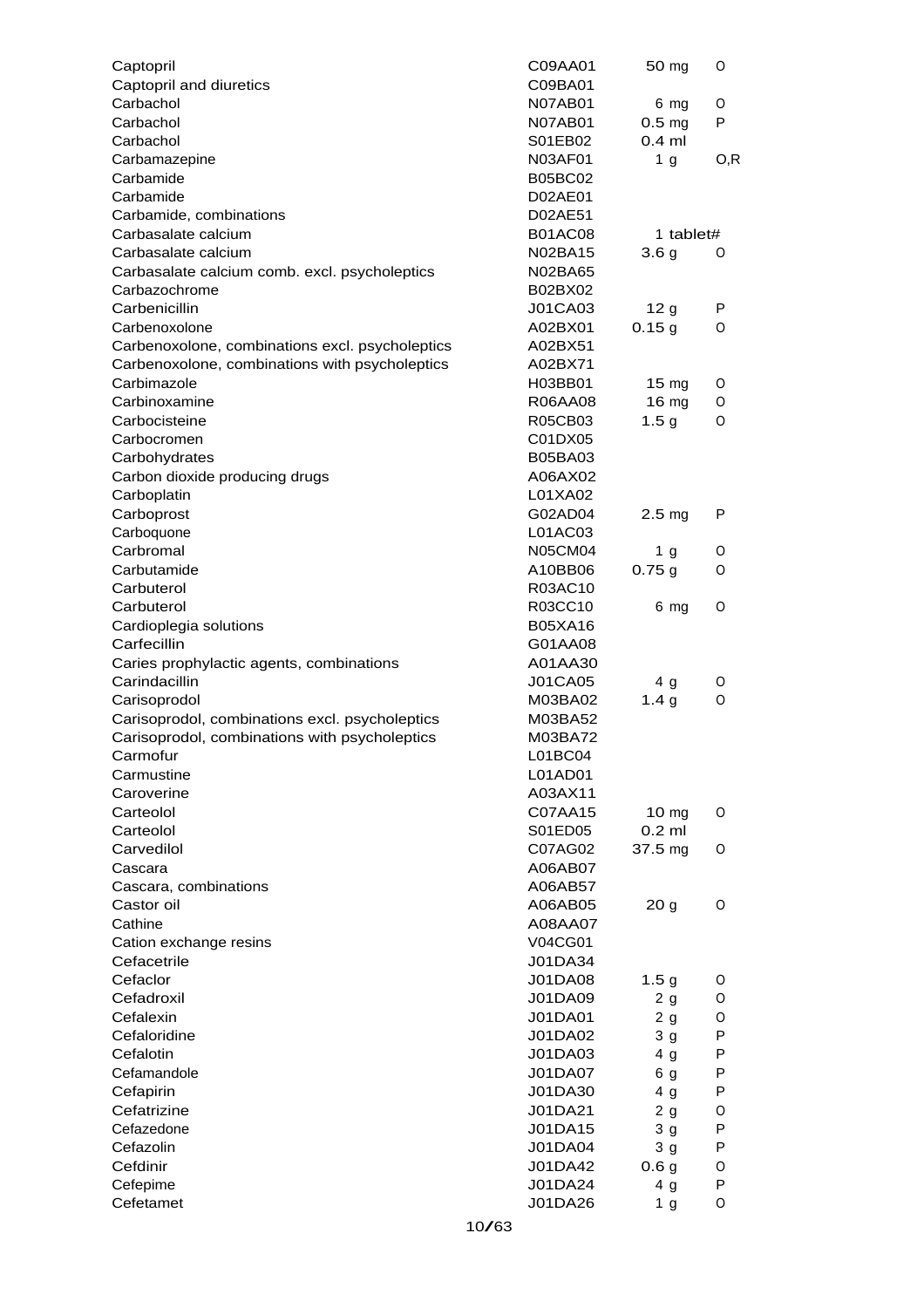| Cefixime                                    | J01DA23        | 0.4 <sub>g</sub>  | O            |
|---------------------------------------------|----------------|-------------------|--------------|
| Cefmenoxime                                 | J01DA16        |                   |              |
| Cefmetazole                                 | J01DA40        |                   |              |
| Cefodizime                                  | J01DA25        | 2 <sub>g</sub>    | P            |
| Cefonicide                                  | J01DA17        | 1 <sub>g</sub>    | $\mathsf{P}$ |
| Cefoperazone                                | J01DA32        | 6 g               | $\mathsf{P}$ |
| Cefotaxime                                  | J01DA10        | 6 g               | $\mathsf{P}$ |
| Cefotetan                                   | J01DA14        | 4 <sub>g</sub>    | $\mathsf{P}$ |
| Cefotiam                                    | J01DA19        | 4 <sub>q</sub>    | $\mathsf{P}$ |
| Cefoxitin                                   | <b>J01DA05</b> | 6 g               | $\mathsf{P}$ |
| Cefpiramide                                 | J01DA27        | 2 <sub>g</sub>    | $\mathsf{P}$ |
| Cefpirome                                   | J01DA37        | 4 <sub>g</sub>    | $\mathsf{P}$ |
| Cefpodoxime                                 | J01DA33        | 0.4 <sub>g</sub>  | O            |
| Cefprozil                                   | J01DA41        |                   |              |
| Cefradine                                   | J01DA31        | 2 <sub>g</sub>    | O, P         |
| Cefroxadine                                 | J01DA35        |                   |              |
| Cefsulodin                                  | J01DA12        | 6 g               | P            |
| Ceftazidime                                 | J01DA11        | 6 g               | P            |
| Ceftezole                                   | J01DA36        |                   |              |
| Ceftibuten                                  | J01DA39        | 0.4 g             | O            |
| Ceftizoxime                                 | J01DA22        | 4 <sub>g</sub>    | P            |
| Ceftriaxone                                 | J01DA13        | 2 <sub>g</sub>    | P            |
| Ceftriaxone, combinations                   | J01DA63        |                   |              |
| Cefuroxime                                  | J01DA06        | 1 g               | O            |
| Cefuroxime                                  | <b>J01DA06</b> | 4 <sub>g</sub>    | P            |
| Cefuroxime, comb. with other antibacterials | <b>J01RA03</b> |                   |              |
| Celiprolol                                  | C07AB08        | 0.2 <sub>g</sub>  | O            |
| Ceratonia                                   | A07XA02        |                   |              |
| Cerium oxalate                              | A04AD02        |                   |              |
| Cerivastatin                                | C10AA06        | 0.2 <sub>mg</sub> | O            |
| Ceruletide                                  | <b>V04CC04</b> |                   |              |
| Cetiedil                                    | C04AX26        |                   |              |
| Cetirizine                                  | <b>R06AE07</b> | 10 <sub>mg</sub>  | O            |
| Cetrimide                                   | D08AJ04        |                   |              |
| Cetrimide                                   | D11AC01        |                   |              |
| Cetrimonium                                 | D08AJ02        |                   |              |
| Cetylpyridinium                             | <b>B05CA01</b> |                   |              |
| Cetylpyridinium                             | D08AJ03        |                   |              |
| Cetylpyridinium                             | D09AA07        |                   |              |
| Cetylpyridinium                             | R02AA06        |                   |              |
| Chenodeoxycholic acid                       | A05AA01        |                   |              |
| Chiniofon                                   | P01AX01        |                   |              |
| Chloral hydrate                             | N05CC01        | 1 <sub>g</sub>    | O, R         |
| Chloralodol                                 | <b>N05CC02</b> | 1.6 <sub>g</sub>  | O            |
| Chlorambucil                                | L01AA02        |                   |              |
| Chloramphenicol                             | D06AX02        |                   |              |
| Chloramphenicol                             | D10AF03        |                   |              |
| Chloramphenicol                             | G01AA05        |                   |              |
| Chloramphenicol                             | J01BA01        | 3 <sub>g</sub>    | O, P         |
| Chloramphenicol                             | S01AA01        |                   |              |
| Chloramphenicol                             | S02AA01        |                   |              |
| Chlorbenzoxamine                            | A03AX03        | 0.15g             | O            |
| Chlorcyclizine                              | <b>R06AE04</b> | 0.1 <sub>g</sub>  | 0            |
| Chlordiazepoxide                            | N05BA02        | 30 mg             | O            |
| Chlordiazepoxide                            | N05BA02        | 50 mg             | P            |
| Chlorhexidine                               | A01AB03        | 30 mg             | $\circ$      |
| Chlorhexidine                               | <b>B05CA02</b> |                   |              |
| Chlorhexidine                               | D08AC02        |                   |              |
| Chlorhexidine                               | D09AA12        |                   |              |
| Chlorhexidine                               | R02AA05        | 30 mg             | O            |
| Chlorhexidine                               | S01AX09        |                   |              |
| Chlorhexidine                               | S02AA09        |                   |              |
|                                             |                |                   |              |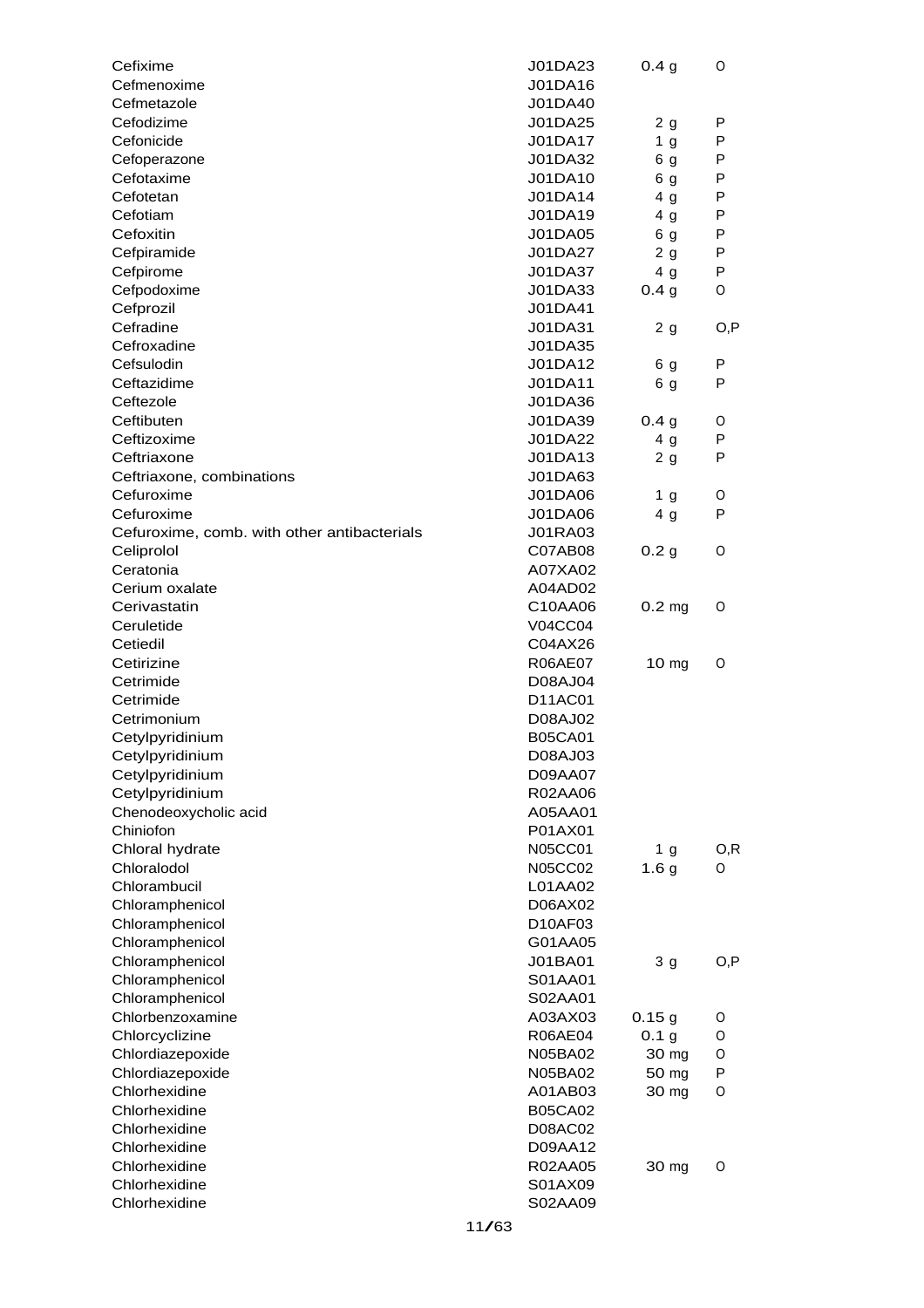| Chlorhexidine                                                       | S03AA04        |                  |      |
|---------------------------------------------------------------------|----------------|------------------|------|
| Chlorhexidine, combinations                                         | <b>D08AC52</b> |                  |      |
| Chlormadinone                                                       | G03DB06        |                  |      |
| Chlormadinone and estrogen                                          | G03AB07        |                  |      |
| Chlormadinone and estrogen                                          | G03FB03        |                  |      |
| Chlormethine                                                        | L01AA05        |                  |      |
| Chlormezanone                                                       | M03BB02        | 0.6 <sub>g</sub> | 0    |
| Chlormezanone, combinations excl. psycholeptics                     | M03BB52        |                  |      |
| Chlormezanone, combinations with psycholeptics                      | M03BB72        |                  |      |
| Chlorobutanol                                                       | A04AD04        |                  |      |
| Chlorobutanol, combinations                                         | A04AD54        |                  |      |
| Chloroform                                                          | N01AB02        |                  |      |
| Chloroprednisone and antiinfectives                                 | S01CA09        |                  |      |
| Chloroprocaine                                                      | <b>N01BA04</b> |                  |      |
| Chloropyramine                                                      | D04AA09        |                  |      |
| Chloropyramine                                                      | R06AC03        | 0.15g            | O    |
| Chloropyramine                                                      | R06AC03        | 20 mg            | P    |
| Chloropyramine, combinations                                        | R06AC53        |                  |      |
| Chloroquine                                                         | P01BA01        | 0.5 <sub>g</sub> | O, P |
| Chlorothiazide                                                      | C03AA04        | 0.5 <sub>g</sub> | 0    |
| Chlorothiazide and potassium                                        | C03AB04        | 0.5 <sub>g</sub> | O    |
| Chlorothiazide, combinations                                        | C03AH01        |                  |      |
| Chlorotrianisene                                                    | G03CA06        | 24 mg            | 0    |
| Chloroxylenol                                                       | <b>D08AE05</b> |                  |      |
| Chlorphenesin                                                       | D01AE07        |                  |      |
| Chlorpheniramine                                                    | R06AB04        | $12 \text{ mg}$  | O    |
| Chlorpheniramine, combinations                                      | R06AB54        |                  |      |
| Chlorphenoxamine                                                    | D04AA34        |                  |      |
| Chlorphenoxamine                                                    | R06AA06        | 80 mg            | O, P |
| Chlorphenoxamine, combinations                                      | R06AA56        |                  |      |
| Chlorproethazine                                                    | <b>N05AA07</b> |                  |      |
| Chlorpromazine                                                      | <b>N05AA01</b> | 0.3 <sub>q</sub> | O, R |
| Chlorpromazine                                                      | <b>N05AA01</b> | 0.1 <sub>g</sub> | P    |
| Chlorpropamide                                                      | A10BB02        | 0.375g           | 0    |
| Chlorprothixene                                                     | <b>N05AF03</b> | 0.3 <sub>g</sub> | 0    |
| Chlorprothixene                                                     | <b>N05AF03</b> | 50 mg            | P    |
| Chlorquinaldol                                                      | D08AH02        |                  |      |
| Chlorquinaldol                                                      | G01AC03        | 0.2 <sub>g</sub> |      |
| Chlorquinaldol                                                      | P01AA04        |                  |      |
| Chlorquinaldol                                                      | R02AA11        |                  |      |
| Chlortalidone                                                       | C03BA04        | 25 mg            | O    |
| Chlortalidone and potassium                                         | C03BB04        | 25 mg            | O    |
| Chlortalidone and potassium-sparing agents                          | C03EA06        |                  |      |
| Chlortetracycline                                                   | A01AB21        |                  |      |
| Chlortetracycline                                                   | D06AA02        |                  |      |
| Chlortetracycline                                                   | J01AA03        | 1 <sub>g</sub>   | O    |
| Chlortetracycline                                                   | S01AA02        |                  |      |
| Chlorzoxazone                                                       | M03BB03        | 1.5 <sub>g</sub> | O    |
| Chlorzoxazone, combinations excl. psycholeptics                     | M03BB53        |                  |      |
| Chlorzoxazone, combinations with psycholeptics                      | M03BB73        |                  |      |
| Cholera, combinations with typhoid vaccine, inactivated, whole cell |                | J07AE51          |      |
| Cholera, inactivated, whole cell                                    | <b>J07AE01</b> |                  |      |
| Cholera, live attenuated                                            | J07AE02        |                  |      |
| Choline alfoscerate                                                 | N07AX02        |                  |      |
| Choline salicylate                                                  | N02BA03        | 3 <sub>g</sub>   | 0    |
| Choline theophyllinate                                              | R03DA02        | 0.6 <sub>g</sub> | O, R |
| Choline theophyllinate and adrenergics                              | R03DB02        |                  |      |
| Cholinesterase                                                      | V03AB29        |                  |      |
| Chondroitin sulfate                                                 | M09AX02        |                  |      |
| Chondroitin sulfate-iron complex                                    | <b>B03AB07</b> |                  |      |
| Chorionic gonadotropin                                              | G03GA01        | 250 U            | P    |
| Chromium (51Cr) edetate                                             | V09CX04        |                  |      |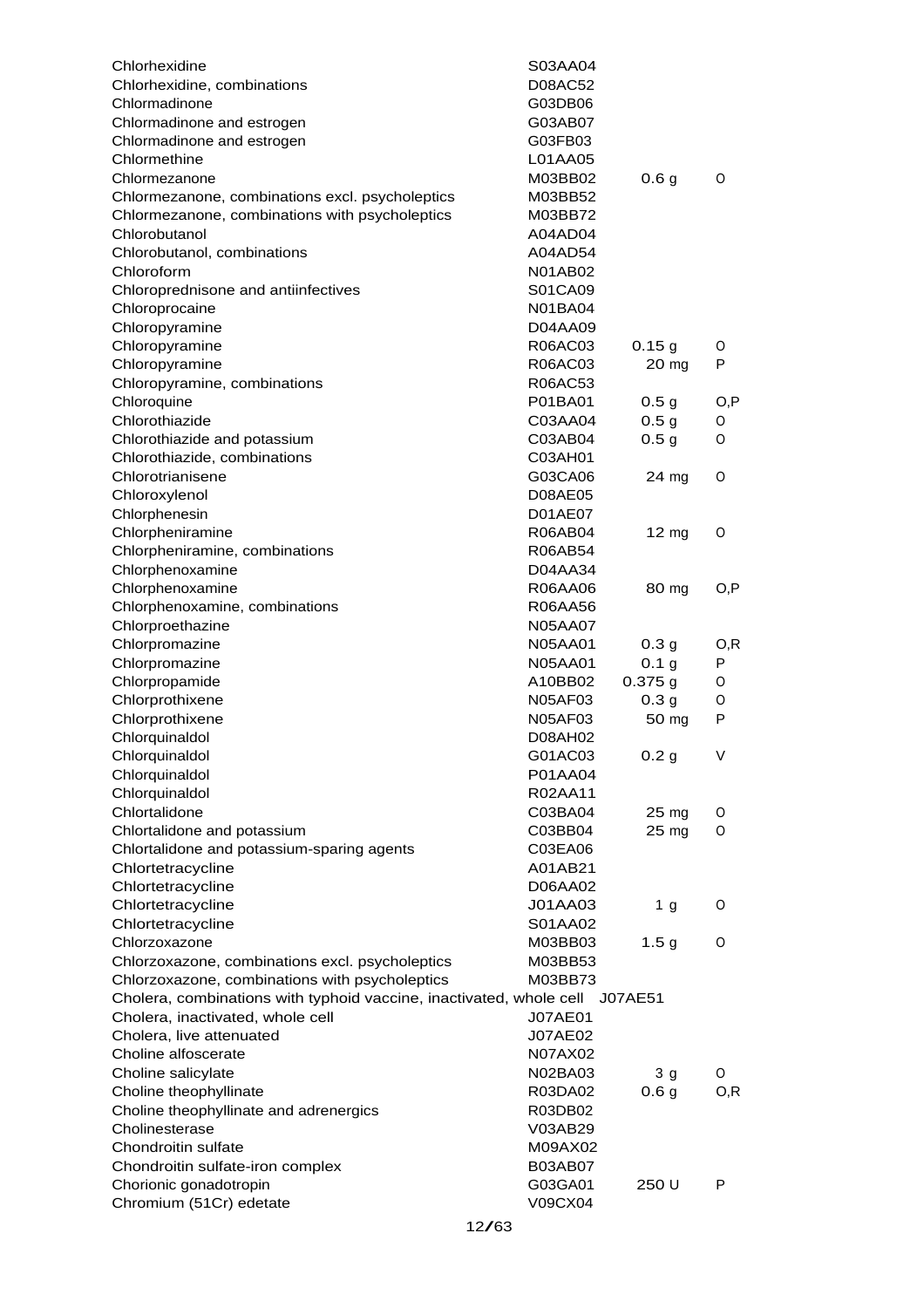| Chymopapain                 | <b>M09AB01</b> |                   |      |
|-----------------------------|----------------|-------------------|------|
| Chymotrypsin                | <b>B06AA04</b> |                   |      |
| Chymotrypsin                | S01KX01        |                   |      |
| Cibenzoline                 | C01BG07        |                   |      |
| Cicletanine                 | C03BX03        |                   |      |
| Ciclobendazole              | P02CA04        |                   |      |
| Ciclonicate                 | C04AC07        |                   |      |
| Ciclonium and analgesics    | A03DA04        |                   |      |
| Ciclopirox                  | D01AE14        |                   |      |
| Ciclopirox                  | G01AX12        |                   |      |
| Ciclosporin                 | L04AA01        | 0.25g             | O,P  |
| Cidofovir                   | J05AB12        | 25 mg             | P    |
| Cilazapril                  | C09AA08        | 2.5 <sub>mg</sub> | O    |
| Cilazapril and diuretics    | C09BA08        |                   |      |
| Cimetidine                  | A02BA01        | 0.8 <sub>g</sub>  | O,P  |
| Cimetidine, combinations    | A02BA51        |                   |      |
| Cimetropium bromide         | A03BB05        |                   |      |
| Cinchocaine                 | C05AD04        |                   |      |
| Cinchocaine                 | D04AB02        |                   |      |
| Cinchocaine                 | N01BB06        |                   |      |
| Cinchocaine                 | S01HA06        |                   |      |
| Cinchophen                  | M04AC02        | 1 g               | O    |
| Cinepazet                   | C01DX14        | 0.9 <sub>g</sub>  | O    |
| Cinepazide                  | C04AX27        |                   |      |
| Cinnarizine                 | <b>N07CA02</b> | 90 mg             | O    |
| Cinolazepam                 | N05CD13        |                   |      |
| Cinoxacin                   | G04AB05        | 1 <sub>g</sub>    | O    |
| Ciprofibrate                | C10AB08        | 0.1 <sub>g</sub>  | 0    |
| Ciprofloxacin               | J01MA02        | 1 <sub>g</sub>    | O    |
| Ciprofloxacin               | J01MA02        | 0.5 <sub>g</sub>  | P    |
| Ciprofloxacin               | S01AX13        |                   |      |
| Cisapride                   | A03FA02        | 30 mg             | O, R |
| Cisatracurium               | M03AC11        |                   |      |
| Cisplatin                   | L01XA01        |                   |      |
| Citalopram                  | <b>N06AB04</b> | 20 mg             | O    |
| Citicoline                  | N06BX06        |                   |      |
| Citiolone                   | A05BA04        |                   |      |
| Citric acid                 | A09AB04        | 2 g               | O    |
| Cladribine                  | L01BB04        |                   |      |
| Clarithromycin              | <b>J01FA09</b> | 0.5 <sub>g</sub>  | O    |
| Clebopride                  | A03FA06        |                   |      |
| Clefamide                   | P01AC02        |                   |      |
| Clemastine                  | D04AA14        |                   |      |
| Clemastine                  | R06AA04        | $2$ mg            | O,P  |
| Clemastine, combinations    | R06AA54        |                   |      |
| Clenbuterol                 | R03AC14        |                   |      |
| Clenbuterol                 | R03CC13        |                   |      |
| Clidinium and psycholeptics | A03CA02        |                   |      |
| Clindamycin                 | D10AF01        |                   |      |
| Clindamycin                 | G01AA10        | 0.1 <sub>g</sub>  | V    |
| Clindamycin                 | <b>J01FF01</b> | 1.2 <sub>g</sub>  | 0    |
| Clindamycin                 | <b>J01FF01</b> | 1.8 <sub>g</sub>  | P    |
| Clioquinol                  | D08AH30        |                   |      |
| Clioquinol                  | D09AA10        |                   |      |
| Clioquinol                  | G01AC02        |                   |      |
| Clioquinol                  | P01AA02        |                   |      |
| Clioquinol                  | S02AA05        |                   |      |
| Clioquinol, combinations    | P01AA52        |                   |      |
| Clobazam                    | N05BA09        | 20 mg             | 0    |
| Clobenzorex                 | A08AA08        |                   |      |
| Clobetasol                  | D07AD01        |                   |      |
| Clobetasone                 | D07AB01        |                   |      |
|                             |                |                   |      |
|                             | 13/63          |                   |      |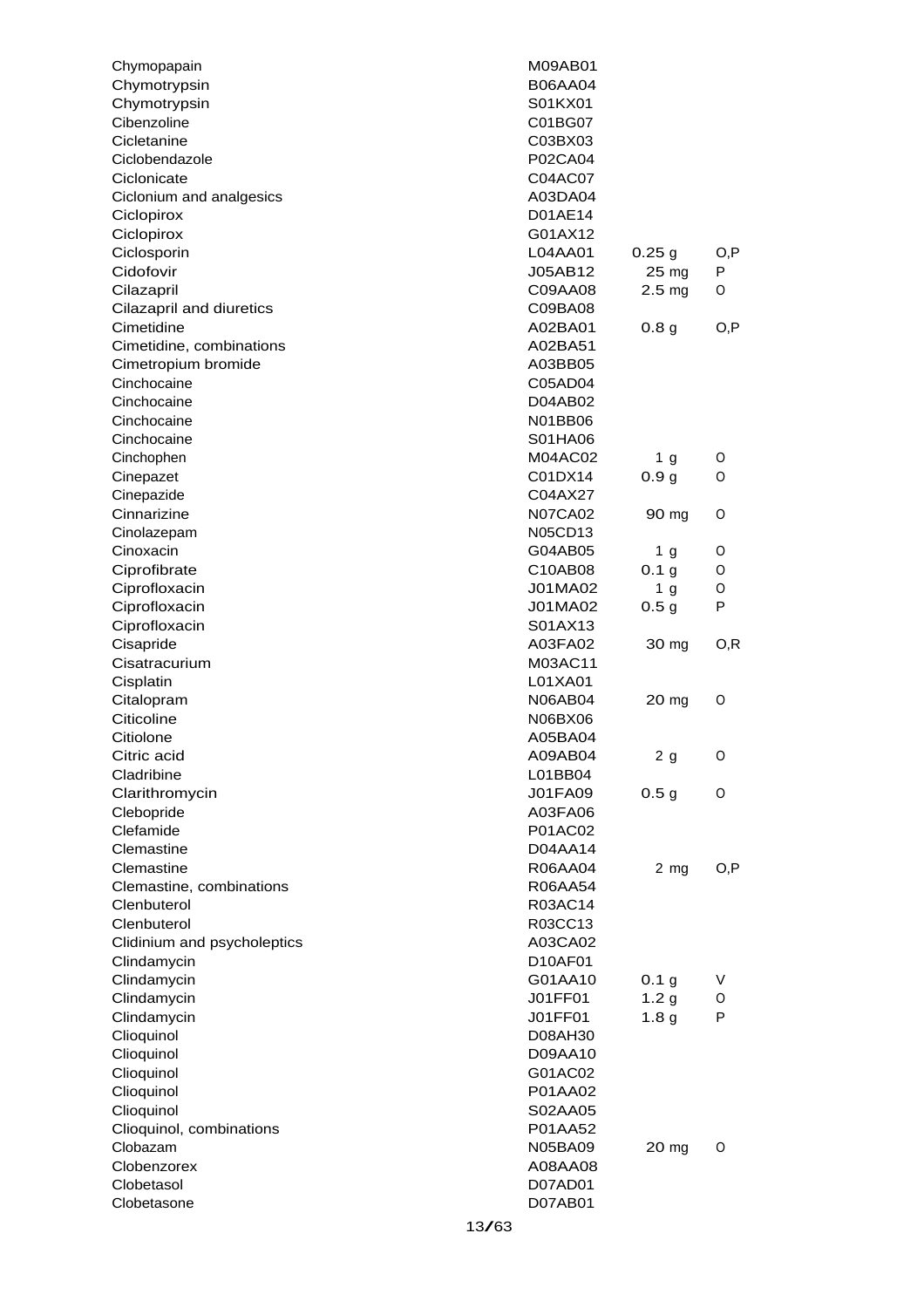| Clobetasone                                                                   | S01BA09                   |                     |        |
|-------------------------------------------------------------------------------|---------------------------|---------------------|--------|
| Clobetasone and antiinfectives                                                | S01CA11                   |                     |        |
| Clobutinol                                                                    | R05DB03                   | 0.12 g              | O,P    |
| Clocortolone                                                                  | D07AB21                   |                     |        |
| Clodantoin                                                                    | G01AX01                   | 0.1 <sub>g</sub>    | V      |
| Clodronic acid                                                                | M05BA02                   | 1.5 <sub>g</sub>    | P      |
| Clodronic acid                                                                | M05BA02                   | 1.6 <sub>g</sub>    | O      |
| Clofazimine                                                                   | J04BA01                   | 0.1 <sub>g</sub>    | O      |
| Clofedanol                                                                    | R05DB10                   | 60 mg               | O      |
| Clofenamide                                                                   | C03BA07                   |                     |        |
| Clofenamide and potassium                                                     | C03BB07                   |                     |        |
| Clofenotane                                                                   | P03AB01                   |                     |        |
| Clofenotane, combinations                                                     | P03AB51                   |                     |        |
| Clofezone<br>Clofezone                                                        | M01AA05                   | 0.6 <sub>g</sub>    | O,R    |
| Clofibrate                                                                    | M02AA03                   |                     |        |
| Clofibride                                                                    | C10AB01<br>C10AB10        | 2 g                 | 0      |
| Clofoctol                                                                     | J01XX03                   |                     |        |
| Clomethiazole                                                                 | <b>N05CM02</b>            | 1.5 <sub>g</sub>    | O,P    |
| Clomethiazole, combinations                                                   | <b>N05CX04</b>            |                     |        |
| Clometocillin                                                                 | J01CE07                   | 1 g                 | 0      |
| Clomidazole                                                                   | D01AC04                   |                     |        |
| Clomifene                                                                     | G03GB02                   | 9 mg                | O      |
| Clomipramine                                                                  | <b>N06AA04</b>            | 0.1 <sub>g</sub>    | O,P    |
| Clomocycline                                                                  | J01AA11                   | 1 <sub>g</sub>      | 0      |
| Clonazepam                                                                    | N03AE01                   | 8 mg                | O,P    |
| Clonidine                                                                     | C02AC01                   | $0.45 \, \text{mg}$ | O,P    |
| Clonidine                                                                     | N02CX02                   | $0.1$ mg            | 0      |
| Clonidine                                                                     | S01EA04                   |                     |        |
| Clonidine and diuretics                                                       | C02LC01                   |                     |        |
| Clonidine and diuretics, combinations with other drugs                        | C02LC51                   |                     |        |
| Clopamide                                                                     | C03BA03                   | 10 <sub>mg</sub>    | 0      |
| Clopamide and potassium                                                       | C03BB03                   | 10 <sub>mg</sub>    | 0      |
| Clopenthixol                                                                  | <b>N05AF02</b>            | 0.1 <sub>g</sub>    | O,P    |
| Cloperastine                                                                  | R05DB21                   |                     |        |
| Clopidogrel                                                                   | <b>B01AC04</b>            |                     |        |
| Cloprednol                                                                    | H02AB14                   |                     |        |
| Cloranolol                                                                    | C07AA27                   |                     |        |
| Clorazepate potassium                                                         | N05BA05                   | 20 mg               | O      |
| Clorexolone                                                                   | C03BA12                   |                     |        |
| Clorexolone, comb. with psycholeptics                                         | C03BA82                   |                     |        |
| Cloricromen                                                                   | <b>B01AC02</b>            |                     |        |
| Cloridarol                                                                    | C01DX15                   |                     |        |
| Clorindione                                                                   | <b>B01AA09</b>            |                     |        |
| Clostridiopeptidase                                                           | D03BA02                   |                     |        |
| Clostridiopeptidase, combinations                                             | D03BA52                   |                     |        |
| Clotiapine                                                                    | N05AX09                   |                     |        |
| Clotiazepam                                                                   | N05BA21                   |                     |        |
| Clotrimazole                                                                  | A01AB18                   |                     |        |
| Clotrimazole                                                                  | D01AC01                   |                     |        |
| Clotrimazole                                                                  | G01AF02                   | 0.1 <sub>g</sub>    | V      |
| Cloxacillin                                                                   | J01CF02                   | 2 <sub>g</sub>      | O, P   |
| Cloxazolam                                                                    | N05BA22                   |                     |        |
| Clozapine                                                                     | <b>N05AH02</b>            | 0.3 <sub>g</sub>    | O,P    |
| Coagulation factor IX                                                         | B02BD04                   | 350 U               | P<br>P |
| Coagulation factor IX, II, VII and X in combination<br>Coagulation factor VII | B02BD01<br><b>B02BD05</b> | 350 U<br>6 TU       | P      |
| Coagulation factor VIII                                                       | B02BD02                   | 500 U               | P      |
| Coagulation factor XIII                                                       | B02BD07                   | 3.5 TU              | P      |
| Cobalt (57Co) cyanocobalamine                                                 | V09XX01                   |                     |        |
| Cobalt (58Co) cyanocobalamine                                                 | V09XX02                   |                     |        |
| Cobamamide                                                                    | <b>B03BA04</b>            |                     |        |
|                                                                               |                           |                     |        |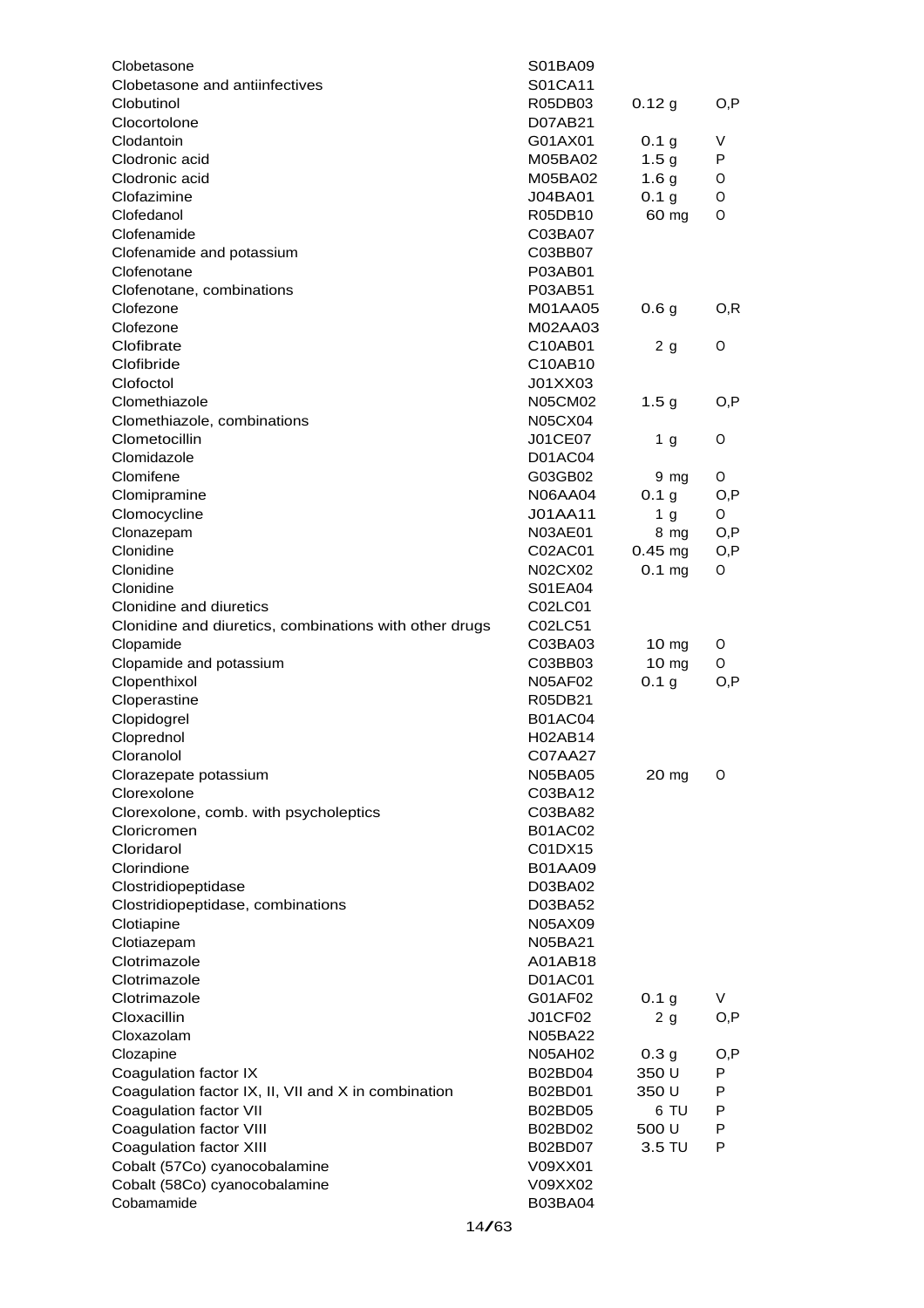| Cocaine                                                             | <b>N01BC01</b>            |                  |               |
|---------------------------------------------------------------------|---------------------------|------------------|---------------|
| Cocaine                                                             | R02AD03                   |                  |               |
| Cocaine                                                             | S01HA01                   |                  |               |
| Cocaine                                                             | S02DA02                   |                  |               |
| Codeine                                                             | R05DA04                   | 0.1 <sub>g</sub> | O             |
| Codeine, combinations                                               | N02AA59                   |                  |               |
| Colchicine                                                          | M04AC01                   | 1 $mg$           | O, P          |
| Colecalciferol                                                      | A11CC05                   |                  |               |
| Colestipol                                                          | C10AC02                   | 20 <sub>g</sub>  | O             |
| Colestyramine                                                       | C10AC01                   | 14 <sub>g</sub>  | O             |
| Colfosceril palmitate                                               | R07AA01                   | $0.108$ g        | Inhal.powd    |
| Colistin                                                            | A07AA10                   |                  |               |
| Colistin                                                            | J01XB01                   | 3 MU             | P             |
| Collagen                                                            | <b>B02BC07</b>            |                  |               |
| Collagen                                                            | G04BX11                   |                  |               |
| Collagen, combinations                                              | D11AX57                   |                  |               |
| Comb. of rauwolfia alkaloids and diuretics incl. other combinations |                           | C02LA50          |               |
| Combinations of barbiturates                                        | <b>N05CB01</b>            |                  |               |
| Combinations of corticosteroids                                     | D07AB30                   |                  |               |
| Combinations of corticosteroids                                     | D07XB30                   |                  |               |
| Combinations of electrolytes                                        | <b>B05XA30</b>            |                  |               |
| Combinations of imidazole derivatives                               | G01AF20                   |                  |               |
| Combinations of levothyroxine and liothyronine                      | H03AA03                   |                  |               |
| Combinations of rauwolfia alkaloids                                 | C02AA03                   |                  |               |
| Combinations of rauwolfia alkoloids, combinations                   | C02AA53                   |                  |               |
| Combinations of sulfonamides                                        | G01AE10                   |                  |               |
| Combinations of tetracyclines                                       | J01AA20                   |                  |               |
| Combinations of xanthines                                           | R03DA20                   |                  |               |
| Conjugated estrogens                                                | G03CA57                   | $0.625$ mg       | O, V          |
| Contact laxatives in combination                                    | A06AB20                   |                  |               |
| Contact laxatives in combination with belladonna alkaloids          | A06AB30                   |                  |               |
| Copper oleinate                                                     | P03AX02                   |                  |               |
| Copper sulfate                                                      | V03AB20                   |                  |               |
| Copper usnate                                                       | G01AX15                   |                  |               |
| Corticoliberin                                                      | V04CD04                   |                  |               |
| Corticotropin                                                       | H01AA01                   | 25 U             | P             |
| Cortisone                                                           | H02AB10                   | $37.5$ mg        | O, P          |
| Cortisone                                                           | S01BA03                   |                  |               |
| Cortivazol                                                          | H02AB17                   |                  |               |
| Cough suppressants and expectorants                                 | R05FB02                   |                  |               |
| Cough suppressants and mucolytics                                   | R05FB01                   |                  |               |
| Crataegus glycosides                                                |                           |                  |               |
| Creatinolfosfate                                                    | C01EB04                   |                  |               |
|                                                                     | C01EB05<br><b>R05CA08</b> |                  |               |
| Creosote                                                            |                           |                  |               |
| Cromoglicic acid                                                    | A07EB01                   | 0.8 <sub>g</sub> | O             |
| Cromoglicic acid                                                    | R01AC01                   | 40 mg            | N             |
| Cromoglicic acid                                                    | R03BC01                   | 80 mg            |               |
| Inhal.powder/solution                                               |                           |                  |               |
| Cromoglicic acid                                                    | R03BC01                   | 40 mg            | Inhal.aerosol |
| Cromoglicic acid                                                    | S01GX01                   |                  |               |
| Cromoglicic acid, combinations                                      | R01AC51                   |                  |               |
| Cromoglicic acid, combinations                                      | S01GX51                   |                  |               |
| Crospovidone                                                        | A07BC03                   |                  |               |
| Cyamemazine                                                         | N05AA06                   |                  |               |
| Cyanocobalamin                                                      | B03BA01                   | 1 $mg$           | O             |
| Cyanocobalamin                                                      | B03BA01                   | 20 mcg           | P             |
| Cyanocobalamin tannin complex                                       | B03BA02                   | 20 mcg           | P             |
| Cyanocobalamin, combinations                                        | B03BA51                   |                  |               |
| Cyclandelate                                                        | C04AX01                   | 0.6 <sub>g</sub> | O             |
| Cyclizine                                                           | R06AE03                   | 0.1 <sub>g</sub> | 0             |
| Cyclizine                                                           | R06AE03                   | 0.3 <sub>g</sub> | R             |
| Cyclizine, combinations                                             | R06AE53                   |                  |               |
| 15/63                                                               |                           |                  |               |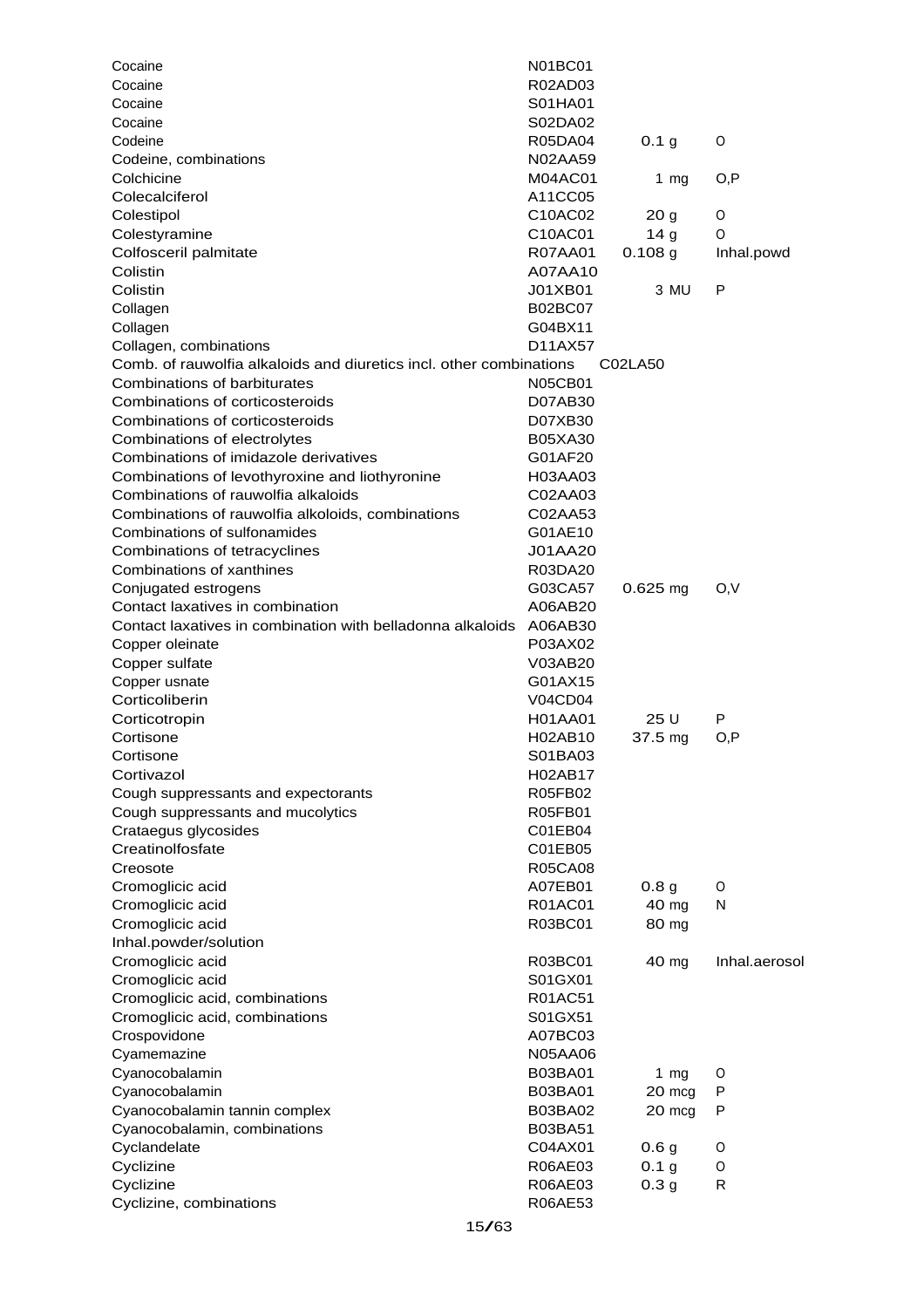| Cyclobarbital                                 | <b>N05CA10</b> | 0.2 <sub>g</sub>  | O    |
|-----------------------------------------------|----------------|-------------------|------|
| Cyclobenzaprine                               | M03BX08        |                   |      |
| Cyclobutyrol                                  | A05AX03        |                   |      |
| Cyclofenil                                    | G03GB01        | 0.14g             | 0    |
| Cycloguanil embonate                          | P01BB02        |                   |      |
| Cyclopentamine                                | R01AA02        |                   |      |
| Cyclopenthiazide                              | C03AA07        | 0.5 <sub>mg</sub> | O    |
| Cyclopenthiazide and potassium                | C03AB07        | 0.5 <sub>mg</sub> | 0    |
| Cyclopenthiazide and potassium-sparing agents | C03EA07        |                   |      |
| Cyclopentolate                                | S01FA04        |                   |      |
| Cyclophosphamide                              | L01AA01        |                   |      |
| Cycloserine                                   | <b>J04AB01</b> | 0.75g             | O    |
| Cyclothiazide                                 | C03AA09        | $5 \, mg$         | O    |
| Cyclothiazide and potassium                   | C03AB09        | $5$ mg            | 0    |
| Cyfluthrin                                    | P03BA01        |                   |      |
| Cymarin                                       | C01AC03        | 2.5 <sub>mg</sub> | O    |
| Cypermethrin                                  | P03BA02        |                   |      |
| Cyproheptadine                                | R06AX02        | $12 \text{ mg}$   | 0    |
| Cyproterone                                   | G03HA01        | 0.1 <sub>g</sub>  | O, P |
| Cyproterone and estrogen                      | G03HB01        |                   |      |
| Cytarabine                                    | L01BC01        |                   |      |
| Cytomegalovirus immunoglobulin                | J06BB09        |                   |      |
|                                               |                |                   |      |
| D                                             |                |                   |      |
| Dacarbazine                                   | L01AX04        |                   |      |
| Daclizumab                                    | L04AA08        |                   |      |
| Dactinomycin                                  | L01DA01        |                   |      |
| Dalteparin                                    | <b>B01AB04</b> | 3 TU              | P    |
| Danaparoid                                    | <b>B01AB09</b> | 3 TU              | P    |
| Danazol                                       | G03XA01        | 0.6 <sub>g</sub>  | 0    |
| Dantrolene                                    | M03CA01        | 0.1 <sub>g</sub>  | 0    |
| Dantron                                       | A06AB03        | 50 mg             | 0    |
| Dantron, combinations                         | A06AB53        |                   |      |
| Dantron, incl. combinations                   | A06AG03        |                   |      |
| Dapiprazole                                   | S01EX02        |                   |      |
| Dapsone                                       | J04BA02        | 50 mg             | O    |
| Daunorubicin                                  | L01DB02        |                   |      |
| Deanol                                        | N06BX04        |                   |      |
| Debrisoquine                                  | C02CC04        | 20 mg             | 0    |
| Decamethrin                                   | P03BA03        |                   |      |
| Deferiprone                                   | V03AC02        |                   |      |
| Deferoxamine                                  | V03AC01        |                   |      |
| Defibrotide                                   | <b>B01AX01</b> |                   |      |
| Deflazacort                                   | H02AB13        | 15 <sub>mg</sub>  | O    |
| Delapril                                      | C09AA12        | 30 mg             | 0    |
| Delapril and diuretics                        | C09BA12        |                   |      |
| Delavirdine                                   | <b>J05AG02</b> |                   |      |
| Demecarium                                    | S01EB04        | $0.1$ ml          |      |
| Demeclocycline                                | D06AA01        |                   |      |
| Demeclocycline                                | <b>J01AA01</b> | 0.6 <sub>g</sub>  | 0    |
| Demecolcine                                   | L01CC01        |                   |      |
| Demegestone                                   | G03DB05        |                   |      |
| Demoxytocin                                   | H01BB01        | 100 U             | O    |
| Deptropine                                    | R06AX16        | 2 <sub>mg</sub>   | 0    |
| Dequalinium                                   | D08AH01        |                   |      |
| Dequalinium                                   | G01AC05        | 20 mg             | V    |
| Dequalinium                                   | R02AA02        | 1.5 <sub>mg</sub> | 0    |
| Desaspidin                                    | P02DX01        |                   |      |
| Deserpidine                                   | C02AA05        |                   |      |
| Deserpidine and diuretics                     | C02LA03        |                   |      |
| Desflurane                                    | N01AB07        |                   |      |
|                                               |                |                   |      |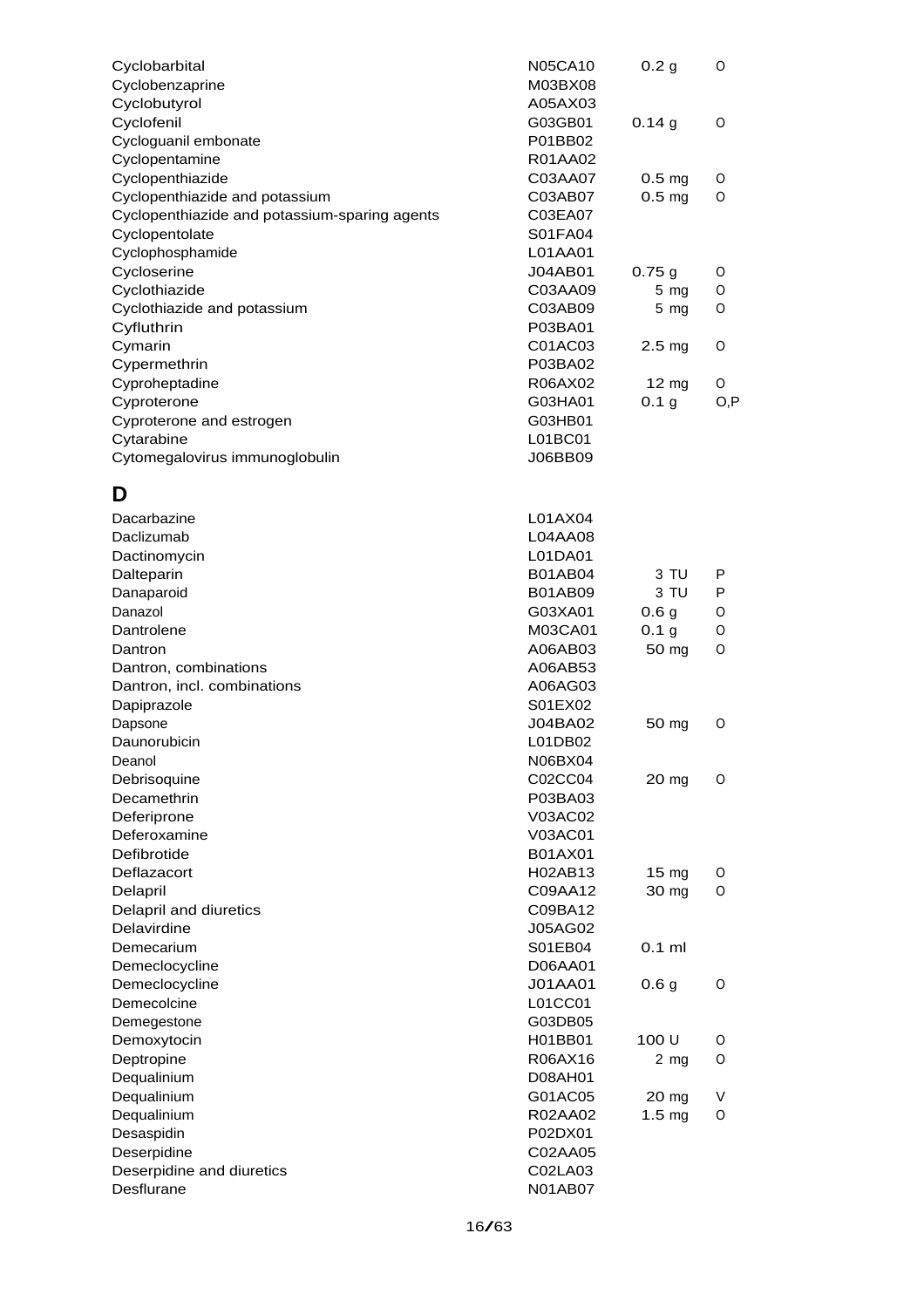| Desipramine                                   | N06AA01              | 0.1 <sub>g</sub>  | O    |
|-----------------------------------------------|----------------------|-------------------|------|
| Desirudin                                     | B01AX02              |                   |      |
| Deslanoside                                   | C01AA07              | 1 $mg$            | P    |
| Desmopressin                                  | H01BA02              | 25 mcg            | N    |
| Desmopressin                                  | H01BA02              | 4 mcg             | P    |
| Desmopressin                                  | H01BA02              | 0.4 <sub>mg</sub> | O    |
| Desogestrel                                   | G03AC09              |                   |      |
| Desogestrel and estrogen                      | G03AA09              |                   |      |
| Desogestrel and estrogen                      | G03AB05              |                   |      |
| Desogestrel and estrogen                      | G03FB10              |                   |      |
| Desonide                                      | D07AB08              |                   |      |
| Desonide                                      | S01BA11              |                   |      |
| Desonide and antiseptics                      | D07BB02              |                   |      |
| Desoximetasone                                | D07AC03              |                   |      |
| Desoximetasone                                | D07XC02              |                   |      |
| Desoxycortone                                 | H02AA03              | $5 \, mg$         | O,P  |
| Desoxyribonuclease                            | <b>B06AA10</b>       |                   |      |
| Detaxtran                                     | C10AC03              |                   |      |
| Dexamethasone                                 | A01AC02              |                   |      |
| Dexamethasone                                 | C05AA09              |                   |      |
| Dexamethasone                                 | D07AB19              |                   |      |
| Dexamethasone                                 | D07XB05              |                   |      |
| Dexamethasone                                 | D <sub>10</sub> AA03 |                   |      |
| Dexamethasone                                 | H02AB02              | $1.5 \text{ mg}$  | O.P  |
| Dexamethasone                                 | R01AD03              |                   |      |
| Dexamethasone                                 | S01BA01              |                   |      |
| Dexamethasone                                 | S01CB01              |                   |      |
| Dexamethasone                                 | S02BA06              |                   |      |
| Dexamethasone                                 | S03BA01              |                   |      |
| Dexamethasone and antibiotics                 | D07CB04              |                   |      |
| Dexamethasone and antiinfectives              | S01CA01              |                   |      |
| Dexamethasone and antiinfectives              | S02CA06              |                   |      |
| Dexamethasone and antiinfectives              | S03CA01              |                   |      |
| Dexamethasone, combinations                   | R01AD53              |                   |      |
| Dexamfetamine                                 | N06BA02              | 15 mg             | O    |
| Dexbrompheniramine                            | <b>R06AB06</b>       |                   |      |
| Dexbrompheniramine, combinations              | <b>R06AB56</b>       |                   |      |
| Dexchlorpheniramine                           | R06AB02              | 6 mg              | O, P |
| Dexchlorpheniramine, combinations             | R06AB52              |                   |      |
| Dexetimide                                    | <b>N04AA08</b>       | 0.5 <sub>mg</sub> | O    |
| Dexetimide                                    | <b>N04AA08</b>       | $0.125$ mg        | P    |
| Dexfenfluramine                               | A08AA04              | 30 mg             | O    |
| Dexibuprofen                                  | M01AE14              | 1 g               | 0    |
| Dexpanthenol                                  | A11HA30              |                   |      |
| Dexpanthenol                                  | D03AX03              |                   |      |
| Dexpanthenol                                  | S01XA12              |                   |      |
| Dexrazoxane                                   | V03AF02              |                   |      |
| Dextran                                       | <b>B05AA05</b>       |                   |      |
| Dextranomer                                   | D03AX02              |                   |      |
| Dextriferron                                  | <b>B03AB05</b>       | 90 mg             | O    |
| Dextriferron                                  | <b>B03AC01</b>       | 0.1 g             | P    |
| Dextromethorphan                              | R05DA09              | 90 mg             | 0    |
| Dextromoramide                                | <b>N02AC01</b>       | 20 mg             | O, P |
| Dextromoramide                                | <b>N02AC01</b>       | 40 mg             | R    |
| Dextropropoxyphene                            | N02AC04              | 0.2 <sub>g</sub>  | O    |
| Dextropropoxyphene                            | N02AC04              | 0.3 <sub>g</sub>  | 0    |
| Dextropropoxyphene, comb. excl. psycholeptics | <b>N02AC54</b>       |                   |      |
| Dextropropoxyphene, comb. with psycholeptics  | <b>N02AC74</b>       |                   |      |
| Dextrothyroxine                               | C10AX01              | 4 mg              | O    |
| Dezocine                                      | N02AX03              |                   |      |
| Diacerein                                     | M01AX21              |                   |      |
|                                               | N02AA09              |                   |      |
| Diamorphine                                   |                      |                   |      |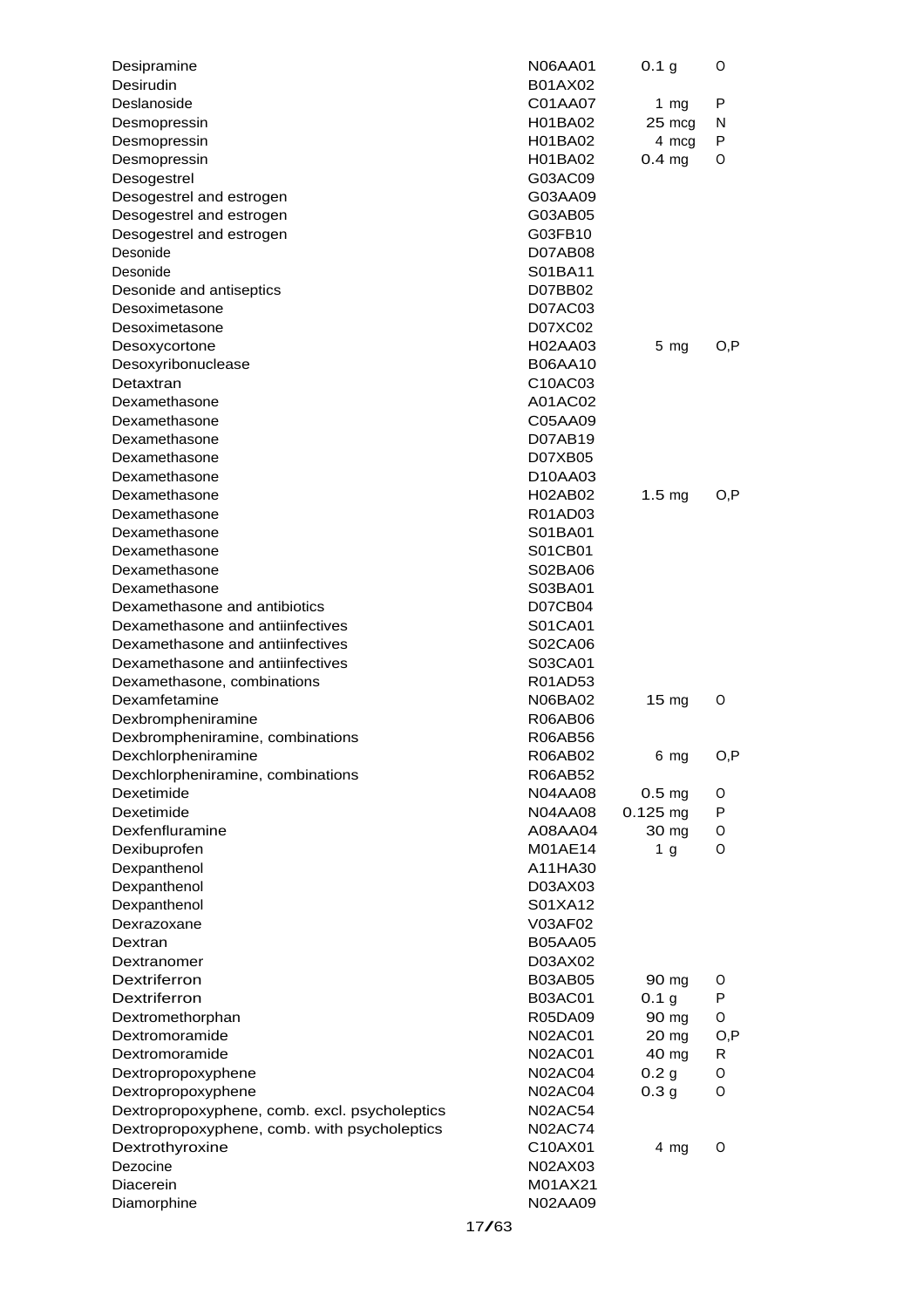| Diastase                                                           | A09AA01        |                     |         |
|--------------------------------------------------------------------|----------------|---------------------|---------|
| Diatrizoic acid                                                    | V08AA01        |                     |         |
| Diazepam                                                           | N05BA01        | $10 \text{ mg}$     | O, P, R |
| Diazoxide                                                          | C02DA01        | 0.3 <sub>g</sub>    | P       |
| Diazoxide                                                          | V03AH01        |                     |         |
| Dibekacin                                                          | J01GB09        | 0.14g               | P       |
| Dibenzepin                                                         | <b>N06AA08</b> | 0.3 <sub>g</sub>    | O       |
| Dibromotyrosine                                                    | H03BX02        |                     |         |
| Dibrompropamidine                                                  | D08AC01        |                     |         |
| Dibrompropamidine                                                  | S01AX14        |                     |         |
| Dibunate                                                           | R05DB16        |                     |         |
| Dibutylphthalate                                                   | P03BX03        |                     |         |
| Dibutylsuccinate                                                   | P03BX04        |                     |         |
| Dichloralphenazone                                                 | <b>N05CC04</b> | 1.3 <sub>g</sub>    | O       |
| Dichlorobenzyl alcohol                                             | R02AA03        |                     |         |
| Dichlorophen                                                       | P02DX02        |                     |         |
| Diclofenac                                                         | M01AB05        | 0.1 <sub>g</sub>    | O.P.R   |
| Diclofenac                                                         | M02AA15        |                     |         |
| Diclofenac                                                         | S01BC03        |                     |         |
| Diclofenac and antiinfectives                                      | S01CC01        |                     |         |
| Diclofenac, combinations                                           | M01AB55        | 0.1 <sub>g</sub>    | O#      |
| Diclofenamide                                                      | S01EC02        | 0.1 <sub>g</sub>    | O       |
| <b>Dicloxacillin</b>                                               | J01CF01        | 2g                  | O,P     |
| Dicoumarol                                                         | <b>B01AA01</b> | 0.1 <sub>g</sub>    | O       |
| Dicycloverine                                                      | A03AA07        |                     |         |
| Didanosine                                                         | J05AF02        | 0.4 <sub>g</sub>    | O       |
| Didecyldimethylammonium chloride                                   | D08AJ06        |                     |         |
| Dienestrol                                                         | G03CB01        | 2.5 <sub>mg</sub>   | 0       |
| Dienestrol                                                         | G03CB01        | 0.2 <sub>mg</sub>   | V       |
| Dienestrol                                                         | G03CB01        | 1 $mg$              | V       |
| Dienestrol                                                         | G03CC02        |                     |         |
| Diethylcarbamazine                                                 | P02CB02        | 0.4 <sub>g</sub>    | 0       |
| Diethylstilbestrol                                                 | G03CB02        | $0.2$ mg            | O       |
| Diethylstilbestrol                                                 | G03CC05        |                     |         |
| Diethylstilbestrol                                                 | L02AA01        | 3 mg                | O       |
| Diethyltoluamide                                                   | P03BX01        |                     |         |
| <b>Difemerine</b>                                                  | A03AA09        |                     |         |
| Difenoxin                                                          | A07DA04        |                     |         |
| Difenpiramide                                                      | M01AB12        |                     |         |
| Difetarsone                                                        | P01AR02        |                     |         |
| <b>Diflorasone</b>                                                 | D07AC10        |                     |         |
| Diflucortolone                                                     | D07AC06        |                     |         |
| Diflucortolone and antiseptics                                     | D07BC04        |                     |         |
| Diflunisal                                                         | N02BA11        | 0.75g               | O       |
| Difluprednate                                                      | D07AC19        |                     |         |
| Digitalis antitoxin                                                | V03AB24        |                     |         |
| Digitalis leaves                                                   | C01AA03        | 0.1 <sub>g</sub>    | O       |
| Digitoxin                                                          | C01AA04        | $0.1 \text{ mg}$    | O, P    |
| Digoxin                                                            | C01AA05        | $0.25 \, \text{mg}$ | O,P     |
| Dihexyverine                                                       | A03AA08        |                     |         |
| Dihydralazine                                                      | C02DB01        | 75 mg               | O       |
| Dihydralazine                                                      | C02DB01        | 25 mg               | P       |
| Dihydralazine and diuretics                                        | C02LG01        |                     |         |
| Dihydralazine and diuretics, combinations with other drugs C02LG51 |                |                     |         |
| Dihydrocodeine                                                     | <b>N02AA08</b> |                     |         |
| Dihydrocodeine, combinations                                       | <b>N02AA58</b> |                     |         |
| Dihydroergocristine                                                | C04AE04        |                     |         |
| Dihydroergocristine, combinations                                  | C04AE54        |                     |         |
| Dihydroergocryptine mesylate                                       | N04BC03        |                     |         |
| Dihydroergotamine                                                  | N02CA01        | 4 mg                | O,P     |
| Dihydroergotamine, combinations                                    | N02CA51        |                     |         |
| Dihydrostreptomycin                                                | S01AA15        |                     |         |
| 18/63                                                              |                |                     |         |
|                                                                    |                |                     |         |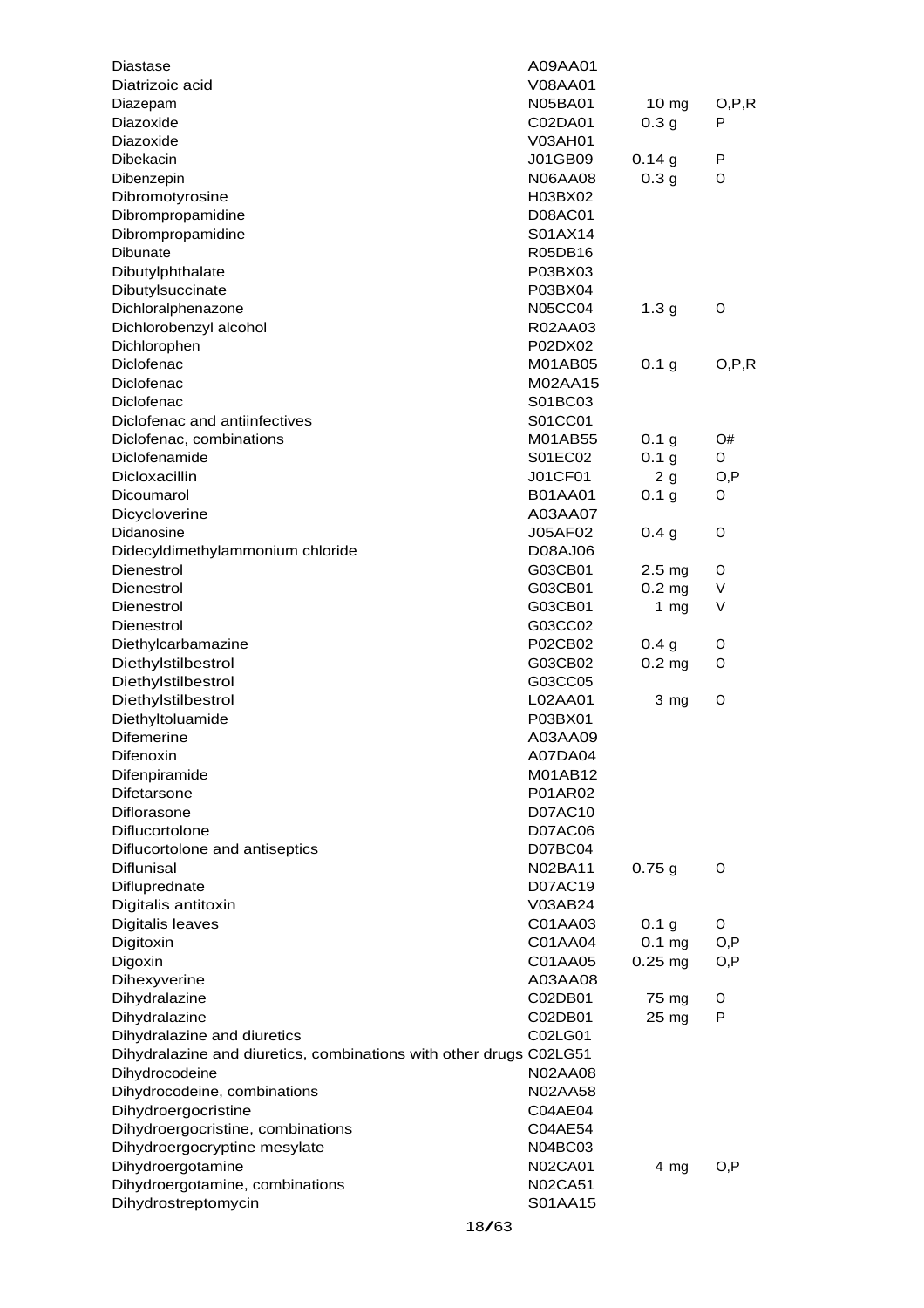| Dihydrotachysterol                                                         | A11CC02        | $1$ mg           | O              |
|----------------------------------------------------------------------------|----------------|------------------|----------------|
| Dihydroxialumini sodium carbonate                                          | A02AB04        |                  |                |
| Diiodohydroxypropane                                                       | <b>D08AG04</b> |                  |                |
| Diiodohydroxyquinoline                                                     | G01AC01        | 0.2 <sub>g</sub> | V              |
| Diiodotyrosine                                                             | H03BX01        |                  |                |
| Diisopromine                                                               | A03AX02        |                  |                |
| Dilazep                                                                    | C01DX10        | 0.1 <sub>g</sub> | O              |
| Diloxanide                                                                 | P01AC01        | 1.5 <sub>g</sub> | O              |
| Diltiazem                                                                  | C08DB01        | 0.24g            | O              |
| Dimazole                                                                   | D01AE17        |                  |                |
| <b>Dimefline</b>                                                           | <b>R07AB08</b> |                  |                |
| Dimemorfan                                                                 | R05DA11        |                  |                |
| Dimercaprol                                                                | V03AB09        |                  |                |
| Dimetacrine                                                                | <b>N06AA18</b> | 0.15g            | O              |
| Dimethyl sulfoxide                                                         | M02AX03        |                  |                |
| Dimethylaminopropionylphenothiazine                                        | A03AC02        |                  |                |
| Dimethylcarbate                                                            | P03BX05        |                  |                |
| Dimethylphthalate                                                          | P03BX02        |                  |                |
| Dimethyltubocurarine                                                       | M03AA04        |                  |                |
| Dimetindene                                                                | D04AA13        |                  |                |
| Dimetindene                                                                | R06AB03        | $4 \, mg$        | 0              |
| Dimetofrine                                                                | C01CA12        |                  |                |
| Dimetotiazine                                                              | N02CX05        |                  |                |
| Dinoprost                                                                  | G02AD01        | $25 \text{ mg}$  | Р              |
| Dinoprostone                                                               | G02AD02        | $0.5$ mg         | O,V            |
| Diodone                                                                    | V08AA10        |                  |                |
| Diosmin                                                                    | C05CA03        |                  |                |
| Diosmin, combinations                                                      | C05CA53        |                  |                |
|                                                                            | A03AB15        |                  |                |
| Diphemanil                                                                 | A03CA08        |                  |                |
| Diphemanil and psycholeptics                                               |                |                  |                |
| Diphenadione                                                               | <b>B01AA10</b> |                  |                |
| Diphenhydramine                                                            | D04AA32        |                  |                |
| Diphenhydramine                                                            | R06AA02        | 0.2 <sub>g</sub> | O,R (chloride) |
| Diphenhydramine                                                            | R06AA02        | 0.3 <sub>g</sub> | O,R (teoclate) |
| Diphenhydramine methylbromide                                              | D04AA33        |                  |                |
| Diphenhydramine, combinations                                              | R06AA52        |                  |                |
| Diphenoxylate                                                              | A07DA01        | $15 \text{ mg}$  | 0              |
| Diphenylpyraline                                                           | R06AA07        | 10 mg            | 0              |
| Diphenylpyraline, combinations                                             | R06AA57        |                  |                |
| Diphteria antitoxin                                                        | J06AA01        |                  |                |
| Diphtheria immunoglobulin                                                  | J06BB10        |                  |                |
| Diphtheria toxoid                                                          | <b>J07AF01</b> |                  |                |
| Diphtheria-hemophilus influenzae B-pertussis-poliomyelitis-tetanus J07CA06 |                |                  |                |
| Diphtheria-hepatitis B-pertussis-tetanus                                   | <b>J07CA05</b> |                  |                |
| Diphtheria-pertussis-poliomyelitis-tetanus                                 | <b>J07CA02</b> |                  |                |
| Diphtheria-poliomyelitis-tetanus                                           | <b>J07CA01</b> |                  |                |
| Diphtheria-rubella-tetanus                                                 | <b>J07CA03</b> |                  |                |
| Dipiperonylaminoethanol, combinations                                      | N05CX06        |                  |                |
| Dipivefrine                                                                | S01EA02        | $0.2$ ml         |                |
| Diprophylline                                                              | R03DA01        | 1 <sub>g</sub>   | O, P, R        |
| Diprophylline and adrenergics                                              | R03DB01        |                  |                |
| Diprophylline, combinations                                                | R03DA51        |                  |                |
| Dipyridamole                                                               | <b>B01AC07</b> | 0.4 <sub>g</sub> | O              |
| Dipyridamole                                                               | <b>B01AC07</b> | 0.2 <sub>g</sub> | P              |
| Dipyrocetyl                                                                | N02BA09        | 3 g              | O              |
| Dipyrocetyl and corticosteroids                                            | M01BA02        |                  |                |
| Dipyrocetyl, combinations excl. psycholeptics                              | N02BA59        |                  |                |
| Dipyrocetyl, combinations with psycholeptics                               | N02BA79        |                  |                |
| Dirithromycin                                                              | J01FA13        | 0.5 <sub>g</sub> | 0              |
| Disopyramide                                                               | C01BA03        | 0.4 <sub>g</sub> | O, P           |
| Distigmine                                                                 | <b>N07AA03</b> | $5 \, mg$        | 0              |
| Distigmine                                                                 | N07AA03        | $0.25$ mg        | P              |
|                                                                            |                |                  |                |
|                                                                            | 19/63          |                  |                |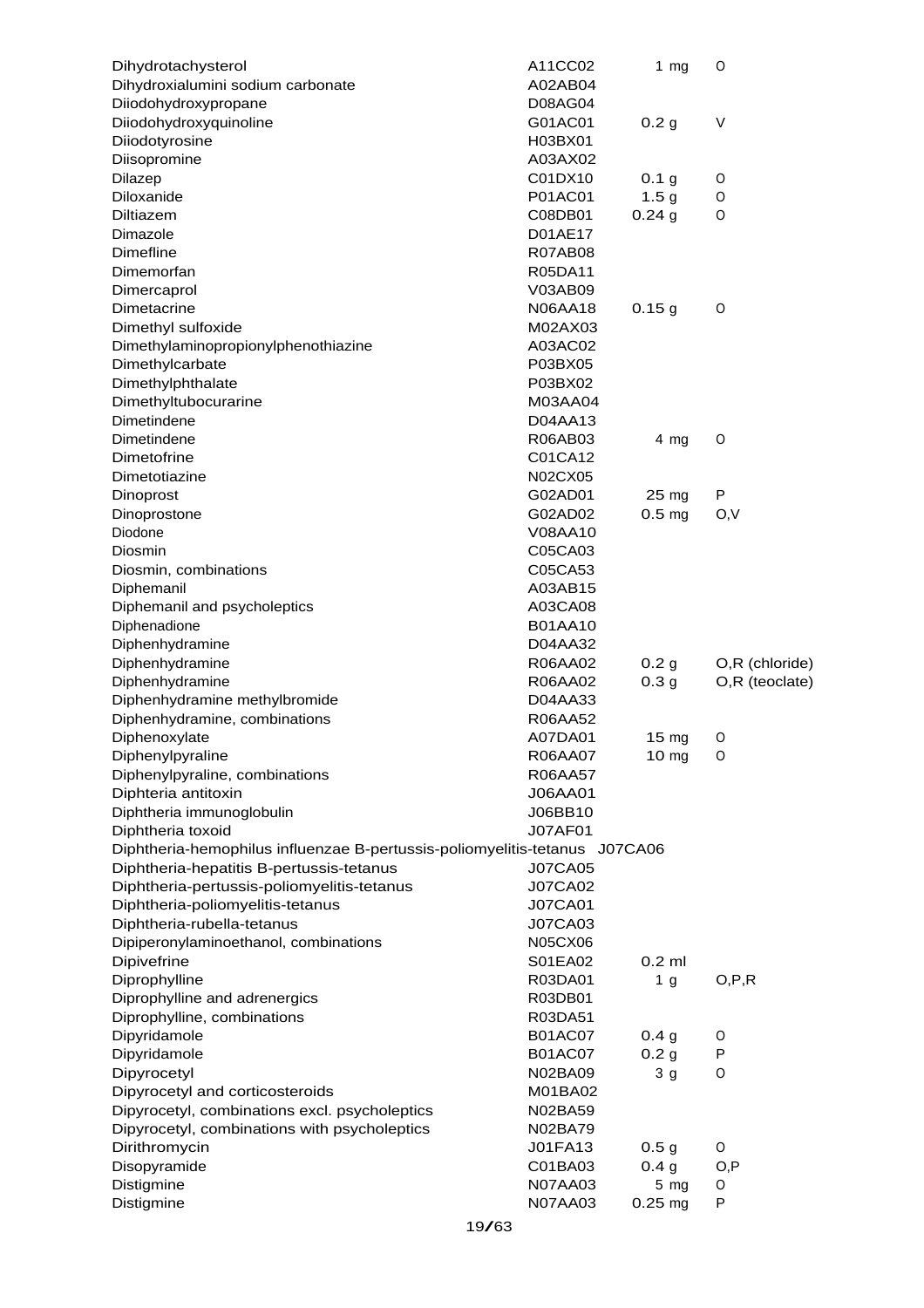| Disulfiram                                   | P03AA04        |                   |           |
|----------------------------------------------|----------------|-------------------|-----------|
| <b>Disulfiram</b>                            | V03AA01        |                   |           |
| Disulfiram, combinations                     | P03AA54        |                   |           |
| <b>Ditazole</b>                              | <b>B01AC01</b> |                   |           |
| Dithranol                                    | D05AC01        |                   |           |
| Dithranol, combinations                      | D05AC51        |                   |           |
| Dixanthogen                                  | P03AA01        |                   |           |
| Dixyrazine                                   | <b>N05AB01</b> | 50 mg             | 0         |
| Dixyrazine                                   | <b>N05AB01</b> | 30 mg             | P         |
| Dobutamine                                   | C01CA07        | 0.5 <sub>q</sub>  | P         |
| Docetaxel                                    | L01CD02        |                   |           |
| Docusate sodium                              | A06AA02        | 0.15g             | O         |
| Docusate sodium, incl. combinations          | A06AG10        |                   |           |
| Dofetilide                                   | C01BD04        |                   |           |
| Dolasetron                                   | A04AA04        | 0.2 <sub>g</sub>  | O         |
| Domiodol                                     | <b>R05CB08</b> |                   |           |
| Domiphen                                     | A01AB06        | 3 mg              | O         |
| Domperidone                                  | A03FA03        | 30 mg             | O, P      |
| Domperidone                                  | A03FA03        | 0.12g             | R         |
| Donepezil                                    | <b>N07AA05</b> | 7.5 mg            | 0         |
| Dopamine                                     | C01CA04        | 0.5 <sub>g</sub>  | P         |
| Dopexamine                                   | C01CA14        | 0.5 <sub>g</sub>  | P         |
| Dornase alfa (desoxyribonuclease)            | R05CB13        | 2.5 <sub>mg</sub> | Inhal.sol |
| Dorzolamide                                  | S01EC03        | $0.3$ ml          |           |
| Dosulepin                                    | N06AA16        | 0.15 <sub>g</sub> | O         |
| Doxacurium chloride                          | M03AC07        |                   |           |
| Doxapram                                     | <b>R07AB01</b> | 0.4 g             | P         |
| Doxazosin                                    | C02CA04        | 4 mg              | O         |
| Doxefazepam                                  | N05CD12        |                   |           |
| Doxepin                                      | N06AA12        | 0.1 <sub>g</sub>  | O, P      |
| Doxofylline                                  | R03DA11        |                   |           |
| Doxorubicin                                  | L01DB01        |                   |           |
| Doxycycline                                  | J01AA02        | 0.1 <sub>g</sub>  | O, P      |
| Doxylamine                                   | R06AA09        |                   |           |
| Droperidol                                   | N01AX01        |                   |           |
| Droperidol                                   | <b>N05AD08</b> |                   |           |
| Dropropizine                                 | R05DB19        |                   |           |
| Drotaverine                                  | A03AD02        | 0.1 <sub>g</sub>  | O, P      |
| Droxicam                                     | M01AC04        |                   |           |
| Droxypropine                                 | R05DB17        |                   |           |
| Dyclonine                                    | N01BX02        |                   |           |
| Dydrogesterone                               | G03DB01        | 10 mg             | O         |
| Dydrogesterone and estrogen                  | G03FB08        |                   |           |
| Dysprosium (165Dy) colloid                   | V10AX03        |                   |           |
| Е                                            |                |                   |           |
| Ebastine                                     | R06AX22        | 10 mg             | O         |
| Econazole                                    | D01AC03        |                   |           |
| Econazole                                    | G01AF05        | 0.1 <sub>g</sub>  | V         |
| Ecothiopate                                  | S01EB03        | $0.2$ ml          |           |
| Edetates                                     | V03AB03        |                   |           |
| Edoxudine                                    | D06BB09        |                   |           |
| Edrecolomab                                  | L03AX06        |                   |           |
| Efavirenz                                    | J05AG03        |                   |           |
| Eflornithine                                 | P01CX03        |                   |           |
| Efloxate                                     | C01DX13        | 0.2 <sub>g</sub>  | O         |
| Elcatonin                                    | H05BA04        |                   |           |
| Electrolytes                                 | B05BB01        |                   |           |
| Electrolytes in combination with other drugs | B05XA31        |                   |           |
| Electrolytes with carbohydrates              | B05BB02        |                   |           |
| Emedastine                                   | S01GX06        |                   |           |
|                                              |                |                   |           |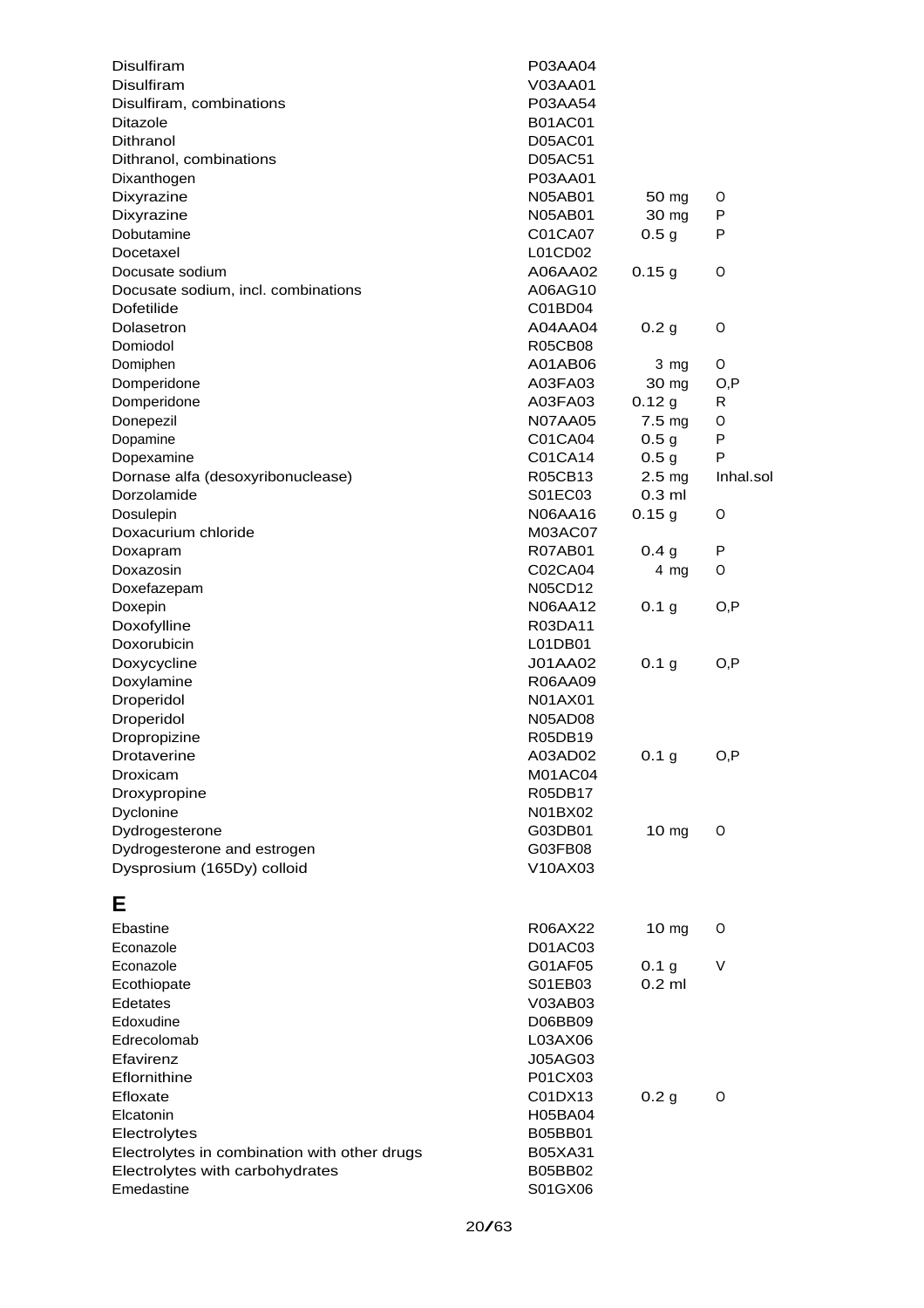| Emepronium                                         |       | G04BD01        | 0.5 <sub>g</sub>  | 0              |
|----------------------------------------------------|-------|----------------|-------------------|----------------|
| Emepronium                                         |       | G04BD01        | 75 mg             | P              |
| Emepronium and psycholeptics                       |       | A03CA30        |                   |                |
| Emepronium, combinations                           |       | N05CX05        |                   |                |
| Emetine                                            |       | P01AX02        | 60 mg             | P              |
| Emetine, combinations                              |       | P01AX52        |                   |                |
| Emylcamate                                         |       | N05BC03        | 0.9 <sub>g</sub>  | 0              |
| Enalapril                                          |       | C09AA02        | 10 mg             | O, P           |
| Enalapril and diuretics                            |       | C09BA02        |                   |                |
| Encainide                                          |       | C01BC08        | 0.1 <sub>g</sub>  | O              |
| Encephalitis, Japanese, inactivated, whole virus   |       | J07BA02        |                   |                |
| Encephalitis, tick borne immunoglobulin            |       | J06BB12        |                   |                |
| Encephalitis, tick borne, inactivated, whole virus |       | J07BA01        |                   |                |
| Endralazine                                        |       | C02DB03        | 10 <sub>mg</sub>  | 0              |
| Enemas, combinations                               |       | A06AG20        |                   |                |
| Enflurane                                          |       | <b>N01AB04</b> |                   |                |
| Enoxacin                                           |       | J01MA04        | 0.8 <sub>g</sub>  | 0              |
| Enoxaparin                                         |       | <b>B01AB05</b> | 3 TU              | P              |
| Enoximone                                          |       | C01CE03        | 1 <sub>g</sub>    | P              |
| Enprostil                                          |       | A02BB02        | 70 mcg            | O              |
| Entacapone                                         |       | N04BX02        |                   |                |
| Eosin                                              |       | D08AX02        |                   |                |
| Epanolol                                           |       | C07AB10        | 0.2 <sub>g</sub>  | O              |
| Ephedrine                                          |       | R01AA03        | 8 mg              | N              |
| Ephedrine                                          |       | R01AB05        |                   |                |
| Ephedrine                                          |       | R03CA02        | 50 mg             | O, P           |
| Ephedrine                                          |       | S01FB02        |                   |                |
| Ephedrine, combinations                            |       | A08AA56        |                   |                |
| Epicillin                                          |       | <b>J01CA07</b> | 2g                | O, P           |
| Epimestrol                                         |       | G03GB03        | 10 mg             | 0              |
| Epinastine                                         |       | R06AX24        |                   |                |
| Epinephrine                                        |       | A01AD01        |                   |                |
| Epinephrine                                        |       | <b>B02BC09</b> |                   |                |
| Epinephrine                                        |       | C01CA24        | 0.5 <sub>mg</sub> | P              |
| Epinephrine                                        |       | R03AA01        | 2.24 mg           | Inhal.aerosol  |
| Epinephrine                                        |       | R03AA01        | 20 mg             | Inhal.solution |
| Epinephrine                                        |       | S01EA01        | $0.2$ ml          |                |
| Epinephrine and other anti-asthmatics              |       | R03AK01        |                   |                |
| Epinephrine, combinations                          |       | S01EA51        |                   |                |
| Epirubicin                                         |       | L01DB03        |                   |                |
| Epitizide and potassium-sparing agents             |       | C03EA03        |                   |                |
| Epomediol                                          |       | A05BA05        |                   |                |
| Epoprostenol                                       |       | <b>B01AC09</b> |                   |                |
| Eprazinone                                         |       | R05CB04        | 0.2 <sub>g</sub>  | 0              |
| Eprosartan                                         |       | C09CA02        | 0.6 <sub>g</sub>  | 0              |
| Eprozinol                                          |       | R03DX02        |                   |                |
| Eptacog alfa (activated)                           |       | B02BD08        | 2500 TU           | P              |
| Erbium (169Er) citrate colloid                     |       | V10AX04        |                   |                |
| Erdosteine                                         |       | R05CB15        |                   |                |
| Ergocalciferol                                     |       | A11CC01        |                   |                |
| Ergoloid mesylates                                 |       | C04AE01        | $3 \, mg$         | O, P           |
| Ergoloid mesylates, combinations                   |       | C04AE51        |                   |                |
| Ergometrine                                        |       | G02AB03        | 0.2 <sub>mg</sub> | O, P           |
| Ergot alkaloids                                    |       | G02AB02        |                   |                |
| Ergotamine                                         |       | N02CA02        | $4 \, mg$         | O,P,R,SL,      |
| Ergotamine                                         |       | N02CA02        |                   | inh.aerosol    |
| Ergotamine, comb. with psycholeptics               |       | <b>N02CA72</b> |                   |                |
| Ergotamine, combinations excl. psycholeptics       |       | <b>N02CA52</b> |                   |                |
| Eritrityl tetranitrate                             |       | C01DA13        | 90 mg             | O              |
| Eritrityl tetranitrate, combinations               |       | C01DA63        |                   |                |
| Erythromycin                                       |       | D10AF02        |                   |                |
| Erythromycin                                       |       | J01FA01        | 1 g               | O, P           |
|                                                    | 21/63 |                |                   |                |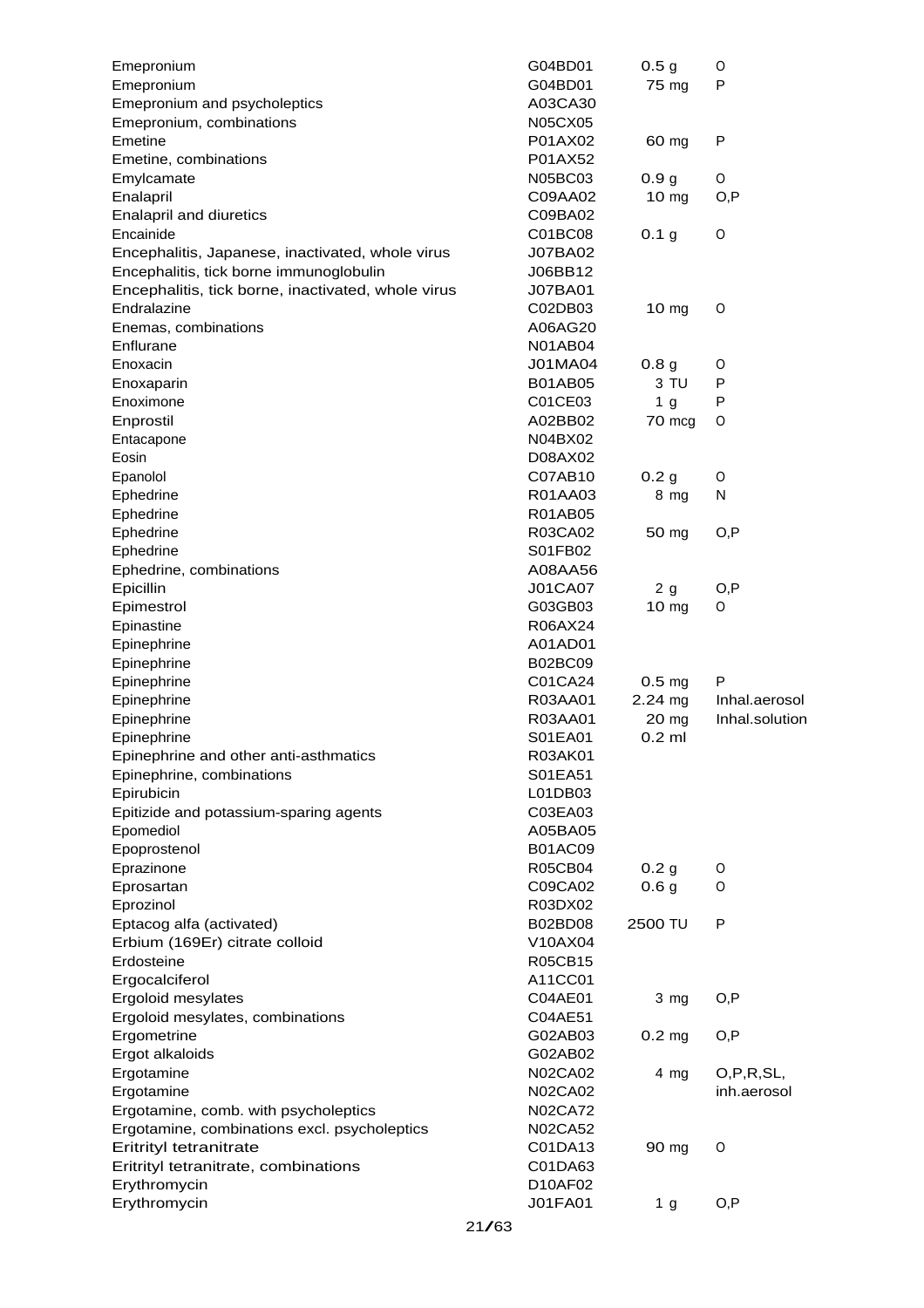| Erythromycin                                  | <b>J01FA01</b> | 2# g              | O                    |
|-----------------------------------------------|----------------|-------------------|----------------------|
| Erythromycin                                  | S01AA17        |                   |                      |
| Erythromycin, combinations                    | D10AF52        |                   |                      |
| Erythropoietin                                | <b>B03XA01</b> | 2 TU              | P                    |
| Esmolol                                       | C07AB09        | 2.5 <sub>g</sub>  | P                    |
| Estazolam                                     | <b>N05CD04</b> | 3 mg              | O                    |
| Estradiol                                     | G03CA03        | 2 <sub>mg</sub>   | O                    |
| Estradiol                                     | G03CA03        | 0.3 <sub>mg</sub> | P                    |
| Estradiol                                     | G03CA03        | $5 \, mg$         | R                    |
| Estradiol                                     | G03CA03        | 25 mcg            | V                    |
| Estradiol                                     | G03CA03        | 50 mcg            | TD#                  |
| Estradiol                                     | G03CA03        | 1 $mg$            | TD gel               |
| Estradiol, combinations                       | G03CA53        |                   |                      |
| Estradiol1                                    | G03CA03        | mg P              | depot short duration |
| Estramustine                                  | L01XX11        |                   |                      |
| Estriol                                       | G03CA04        | 2 <sub>mg</sub>   | O, P                 |
| Estriol                                       | G03CA04        | $0.2$ mg          | V                    |
| <b>Estrone</b>                                | G03CA07        | 1 $mg$            | O                    |
| <b>Estrone</b>                                | G03CC04        |                   |                      |
| Etacrynic acid                                | C03CC01        | 50 mg             | O, P                 |
| Etafenone                                     | C01DX07        | $0.225$ g         | 0                    |
| Etallobarbital                                | <b>N05CA20</b> |                   |                      |
| Etamiphylline                                 | R03DA06        |                   |                      |
| Etamiphylline and adrenergics                 | R03DB06        |                   |                      |
| Etamivan                                      | <b>R07AB04</b> |                   |                      |
| Etamsylate                                    | B02BX01        |                   |                      |
| Etanautine                                    | <b>N04AB01</b> |                   |                      |
| Ethacridine lactate                           | <b>B05CA08</b> |                   |                      |
| Ethacridine lactate                           | D08AA01        |                   |                      |
| Ethadione                                     | N03AC03        |                   |                      |
| Ethambutol                                    | J04AK02        | 1.2 <sub>g</sub>  | O,P                  |
| Ethambutol, combinations                      | J04AM03        |                   |                      |
| Ethanol                                       | V03AB16        |                   |                      |
| Ethanol                                       | V03AZ01        |                   |                      |
| Ethchlorvynol                                 | <b>N05CM08</b> | 0.5 <sub>g</sub>  | O                    |
| Ethenzamide                                   | N02BA07        | 3 <sub>g</sub>    | O                    |
| Ethenzamide, combinations excl. psycholeptics | N02BA57        |                   |                      |
| Ethenzamide, combinations with psycholeptics  | <b>N02BA77</b> |                   |                      |
| Ethinylestradiol                              | G03CA01        | 25 mcg            | O                    |
| Ethinylestradiol                              | L02AA03        | $1.5 \text{ mg}$  | O                    |
| Ethionamide                                   | J04AD03        | 0.75g             | O                    |
| Ethisterone                                   | G03DC04        | $5 \, mg$         | O                    |
| Ethisterone and estrogen                      | G03FA03        |                   |                      |
| Ethosuximide                                  | N03AD01        | 1.25 <sub>g</sub> | O                    |
| Ethosuximide, combinations                    | N03AD51        |                   |                      |
| Ethotoin                                      | N03AB01        | 2.5 <sub>g</sub>  | O                    |
| Ethulose                                      | A06AC02        | 3 <sub>q</sub>    | O                    |
| Ethyl biscoumacetate                          | <b>B01AA08</b> | 0.6 <sub>g</sub>  | O                    |
| Ethyl chloride                                | N01BX01        |                   |                      |
| Ethyl esters of iodised fatty acids           | V08AD01        |                   |                      |
| Ethyl hydroxybenzoate                         | D01AE10        |                   |                      |
| Ethyl loflazepate                             | <b>N05BA18</b> | $2 \, mg$         | O                    |
| Ethylestrenol                                 | A14AB02        | $2 \, mg$         | O                    |
| Ethylmorphine                                 | R05DA01        | 50 mg             | O                    |
| Ethylmorphine                                 | S01XA06        |                   |                      |
| Etidocaine                                    | N01BB07        |                   |                      |
| Etidocaine, combinations                      | N01BB57        |                   |                      |
| Etidronic acid                                | M05BA01        | 1.5 <sub>g</sub>  | P                    |
| Etidronic acid                                | M05BA01        | 0.4 <sub>g</sub>  | O                    |
| Etidronic acid and calcium                    | M05BB01        |                   |                      |
| Etifoxine                                     | N05BX03        |                   |                      |
| Etilamfetamine                                | A08AA06        |                   |                      |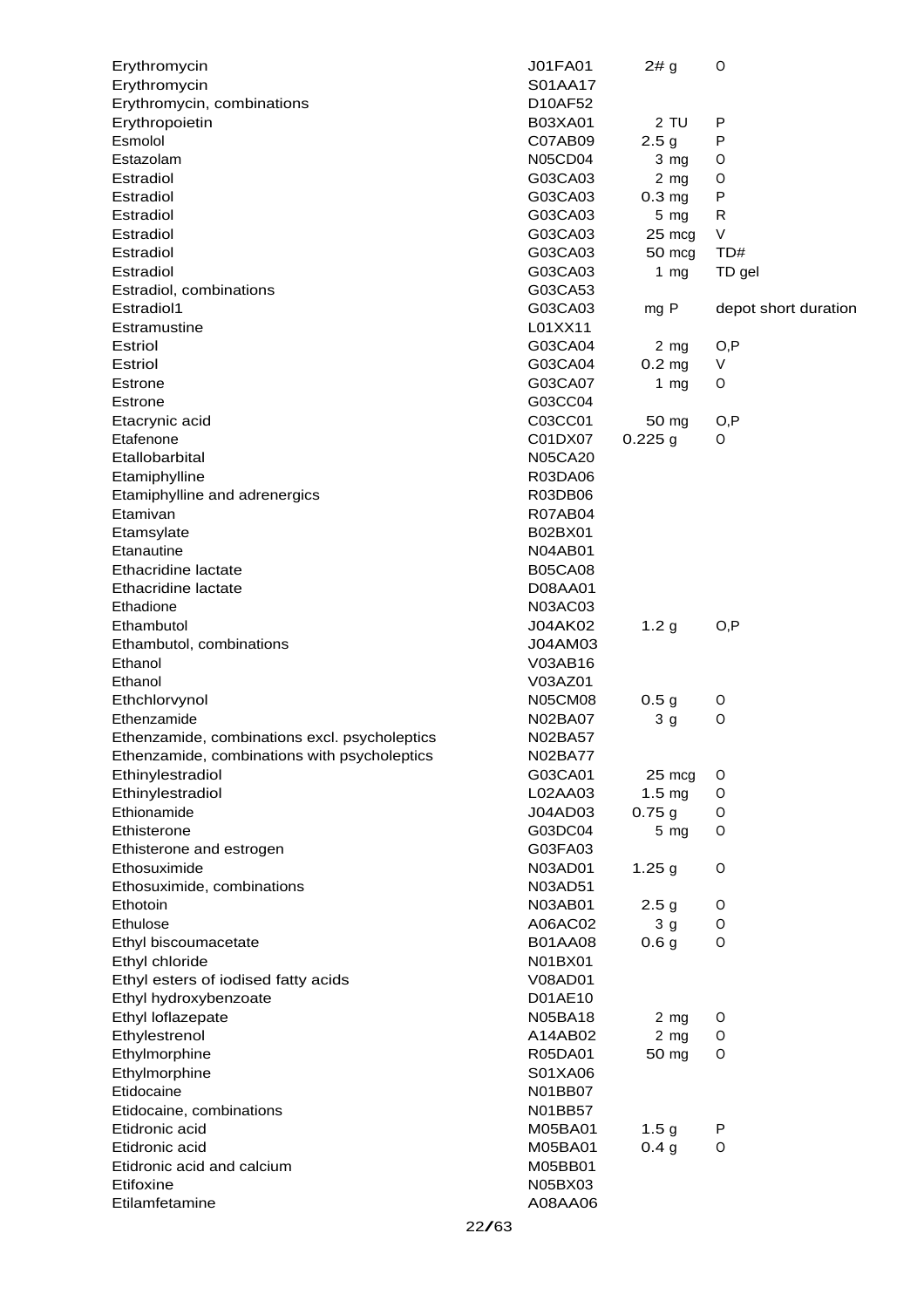| Etilefrine                               | C01CA01        | 50 mg             | O, P                 |
|------------------------------------------|----------------|-------------------|----------------------|
| Etilefrine, combinations                 | C01CA51        |                   |                      |
| Etizolam                                 | <b>N05BA19</b> |                   |                      |
| Etodolac                                 | M01AB08        | 0.4 <sub>g</sub>  | $\circ$              |
| Etofamide                                | P01AC03        |                   |                      |
| Etofenamate                              | M02AA06        |                   |                      |
| Etofibrate                               | C10AB09        |                   |                      |
| Etofylline nicotinate                    | C04AD04        | 0.3 <sub>g</sub>  | $\circ$              |
| Etoglucid                                | L01AG01        |                   |                      |
| Etohexadiol                              | P03BX06        |                   |                      |
| Etomidate                                | N01AX07        |                   |                      |
| Etonogestrel                             | G03AC08        | 67 mcg            | SC implant           |
| Etoperidone                              | <b>N06AB09</b> |                   |                      |
| Etoposide                                | L01CB01        |                   |                      |
| Etozolin                                 | C03CX01        |                   |                      |
| Etretinate                               | D05BB01        | 35 mg             | O                    |
| Etybenzatropine                          | N04AC30        | 9 <sub>mg</sub>   | O                    |
| Etynodiol                                | G03DC06        |                   |                      |
| Etynodiol and estrogen                   | G03AA01        |                   |                      |
| Etynodiol and estrogen                   | G03FA06        |                   |                      |
| Euflavine                                | D08AA03        |                   |                      |
| Expectorants, combinations               | R05CA10        |                   |                      |
|                                          |                |                   |                      |
| F                                        |                |                   |                      |
| Factor VIII inhibitor bypassing activity | B02BD03        | <b>10 TU</b>      | P                    |
| Famciclovir                              | <b>J05AB09</b> | 0.75g             | O                    |
| Famciclovir                              | S01AD07        |                   |                      |
| Famotidine                               | A02BA03        | 40 mg             | O, P                 |
| Fat emulsions                            | <b>B05BA02</b> |                   |                      |
| Fazadinium bromide                       | M03AC08        |                   |                      |
| Feather                                  | <b>V01AA01</b> |                   |                      |
| Febarbamate                              | M03BA05        | 0.3 <sub>g</sub>  | 0                    |
| Fedrilate                                | R05DB14        | 0.2 <sub>g</sub>  | O                    |
| Felbamate                                | N03AX10        | 2.4 <sub>g</sub>  | O                    |
| Felbinac                                 | M02AA08        |                   |                      |
| Felodipine                               | C08CA02        | 5 <sub>mg</sub>   | O                    |
| Fenbendazole                             | P02CA06        |                   |                      |
| Fenbufen                                 | M01AE05        | 0.6 <sub>g</sub>  | $\circ$              |
| Fencamfamin                              | N06BA06        |                   |                      |
| Fendiline                                | C08EA01        |                   |                      |
| Fenfluramine                             | A08AA02        | 0.12g             | $\circ$              |
| Fenofibrate                              | C10AB05        |                   |                      |
| Fenoldopam                               | C01CA19        |                   |                      |
| Fenoprofen                               | M01AE04        | 1.2 <sub>g</sub>  | $\circ$              |
| Fenoterol                                | G02CA03        |                   |                      |
| Fenoterol                                | R03AC04        | 4 mg              | Inhal.solution       |
| Fenoterol                                | R03AC04        | 0.6 <sub>mg</sub> | Inhal.aerosol/powder |
| Fenoterol                                | R03CC04        | 10 mg             | O, R                 |
| Fenoterol and other anti-asthmatics      | R03AK03        |                   |                      |
| Fenoverine                               | A03AX05        |                   |                      |
| Fenoxazoline                             | R01AA12        |                   |                      |
| Fenozolone                               | N06BA08        |                   |                      |
| Fenpiprane                               | A03AX01        |                   |                      |
| Fenpiverinium                            | A03AB21        |                   |                      |
| Fenquizone                               | C03BA13        |                   |                      |
|                                          |                |                   |                      |
| Fenspiride                               | R03BX01        |                   |                      |
| Fenspiride                               | R03DX03        |                   |                      |
| Fentanyl                                 | N01AH01        |                   |                      |
| Fentanyl                                 | N02AB03        | 0.6 <sub>mg</sub> | TD                   |
| Fentanyl, combinations                   | <b>N01AH51</b> |                   |                      |
| Fentiazac                                | M01AB10        |                   |                      |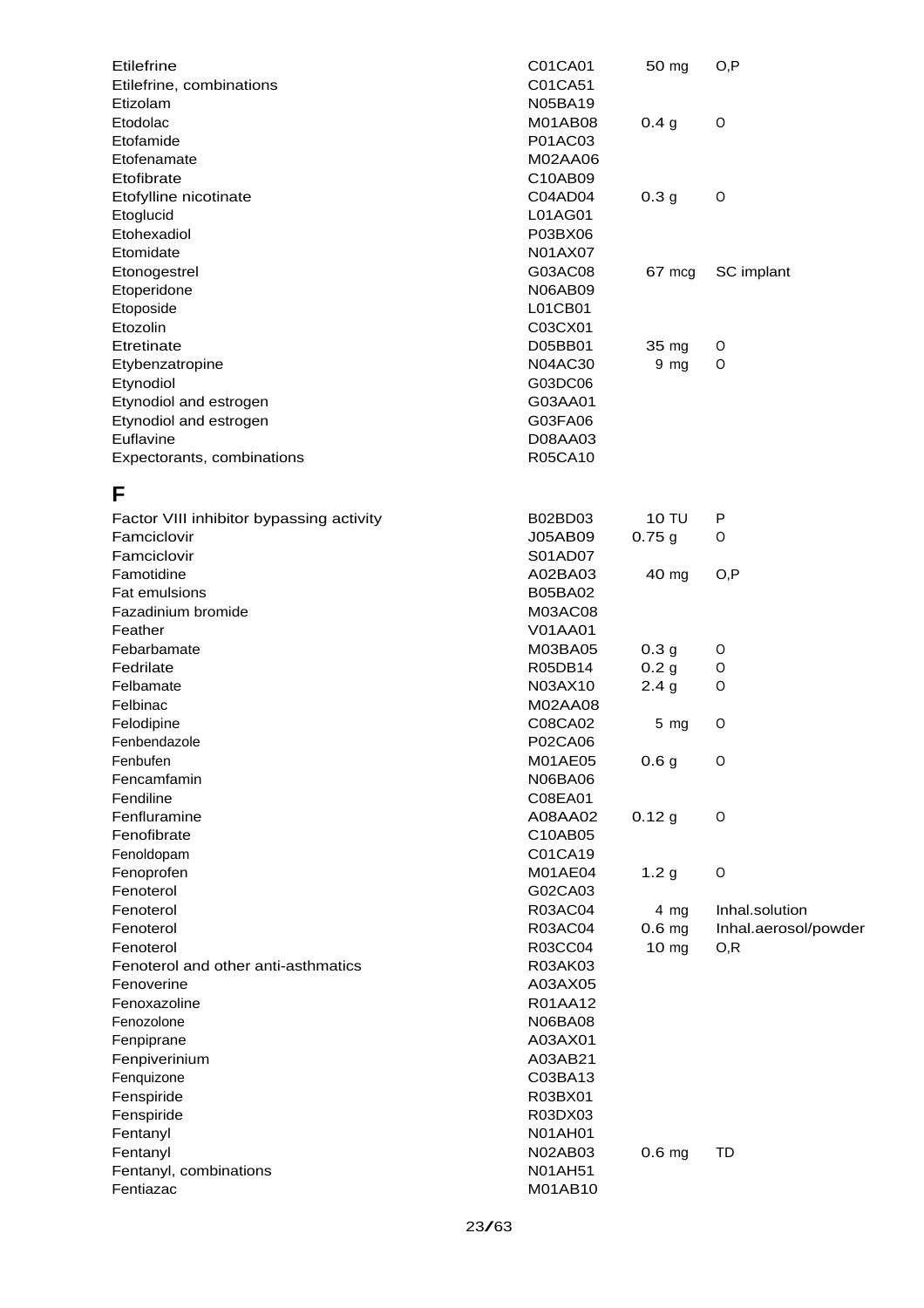| Fentiazac                             | M02AA14        |                  |      |
|---------------------------------------|----------------|------------------|------|
| Fenticonazole                         | D01AC12        |                  |      |
| Fenticonazole                         | G01AF12        | 0.1 <sub>g</sub> | V    |
| Fentonium                             | A03BB04        | 60 mg            | 0    |
| Feprazone                             | M01AX18        |                  |      |
| Feprazone                             | M02AA16        |                  |      |
| Feprazone, combinations               | M01AX68        |                  |      |
| Ferric (59Fe) citrate                 | V09XX04        |                  |      |
| Ferric acetyl transferrin             | <b>B03AB08</b> |                  |      |
| Ferric citrate                        | <b>B03AB06</b> |                  |      |
| Ferric hydroxide                      | <b>B03AB04</b> |                  |      |
| Ferric oxide dextran complex          | <b>B03AC06</b> |                  |      |
| Ferric proteinsuccinylate             | <b>B03AB09</b> |                  |      |
| Ferric sodium citrate                 | <b>B03AB01</b> | 0.75g            | 0    |
| Ferric sorbitol gluconic acid complex | <b>B03AC05</b> |                  |      |
| Ferristene                            | <b>V08CB02</b> |                  |      |
| Ferrous amino acid complex            | <b>B03AD01</b> |                  |      |
| Ferrous ascorbate                     | <b>B03AA10</b> | 0.2 <sub>g</sub> | O    |
| Ferrous aspartate                     | <b>B03AA09</b> | 0.2 <sub>g</sub> | 0    |
| Ferrous carbonate                     | <b>B03AA04</b> | 0.2 <sub>g</sub> | 0    |
| Ferrous chloride                      | <b>B03AA05</b> | 0.2 <sub>g</sub> | 0    |
| Ferrous fumarate                      | <b>B03AA02</b> | 0.2 <sub>g</sub> | 0    |
| Ferrous fumarate                      | <b>B03AD02</b> |                  |      |
| Ferrous gluconate                     | <b>B03AA03</b> | 0.2 g            | 0    |
| Ferrous glycine sulfate               | <b>B03AA01</b> | 0.2 <sub>g</sub> | 0    |
| Ferrous iodine                        | <b>B03AA11</b> | 0.2 <sub>g</sub> | 0    |
| Ferrous succinate                     | <b>B03AA06</b> | 0.2 <sub>g</sub> | 0    |
| Ferrous sulfate                       | <b>B03AA07</b> | 0.2 <sub>g</sub> | 0    |
| Ferrous sulfate                       | <b>B03AD03</b> |                  |      |
| Ferrous tartrate                      | <b>B03AA08</b> | 0.2 <sub>g</sub> | 0    |
| Ferumoxsil                            | <b>V08CB01</b> |                  |      |
| Fexofenadine                          | R06AX26        | 0.12 g           | 0    |
| Fibrinogen (125I)                     | V09GB01        |                  |      |
| Fibrinogen, human                     | <b>B02BC10</b> |                  |      |
| Fibrinolysin                          | <b>B01AD05</b> |                  |      |
| Fibrinolysin and desoxyribonuclease   | <b>B06AA02</b> |                  |      |
| Filgrastim                            | L03AA02        |                  |      |
| Finasteride                           | G04CB01        | 5 <sub>mg</sub>  | O    |
| Fipexide                              | N06BX05        |                  |      |
| Flavoxate                             | G04BD02        | 0.8 <sub>g</sub> | 0    |
| Flecainide                            | C01BC04        | 0.2 <sub>g</sub> | O, P |
| Fleroxacin                            | J01MA08        | 0.4 <sub>g</sub> | O,P  |
| Floctafenine                          | <b>N02BG04</b> | 1 <sub>g</sub>   | 0    |
| Flosequinan                           | C01DB01        |                  |      |
| <b>Flowers</b>                        | V01AA10        |                  |      |
| Fluanisone                            | <b>N05AD09</b> |                  |      |
| Flubendazole                          | P02CA05        | 0.2 <sub>g</sub> | 0    |
| Fluclorolone                          | D07AC02        |                  |      |
| Flucloxacillin                        | J01CF05        | 2g               | O, P |
| Fluconazole                           | J02AC01        | 0.2 <sub>g</sub> | O, P |
| Flucytosine                           | D01AE21        |                  |      |
| Flucytosine                           | J02AX01        | 10 <sub>g</sub>  | O, P |
| Fludarabine                           | L01BB05        |                  |      |
| Fludeoxyglucose (18F)                 | V09AX02        |                  |      |
| Fludiazepam                           | <b>N05BA17</b> | 0.75 mg          | O    |
| Fludrocortisone                       | H02AA02        | $0.1$ mg         | 0    |
| Fludrocortisone and antiinfectives    | S01CA06        |                  |      |
| Fludrocortisone and antiinfectives    | S02CA07        |                  |      |
| Fludrocortisone and antiinfectives    |                |                  |      |
| Fludroxycortide                       | S03CA05        |                  |      |
| Fludroxycortide and antibiotics       | D07AC07        |                  |      |
| Flufenamic acid                       | D07CC03        |                  | 0    |
|                                       | M01AG03        | 0.5 <sub>g</sub> |      |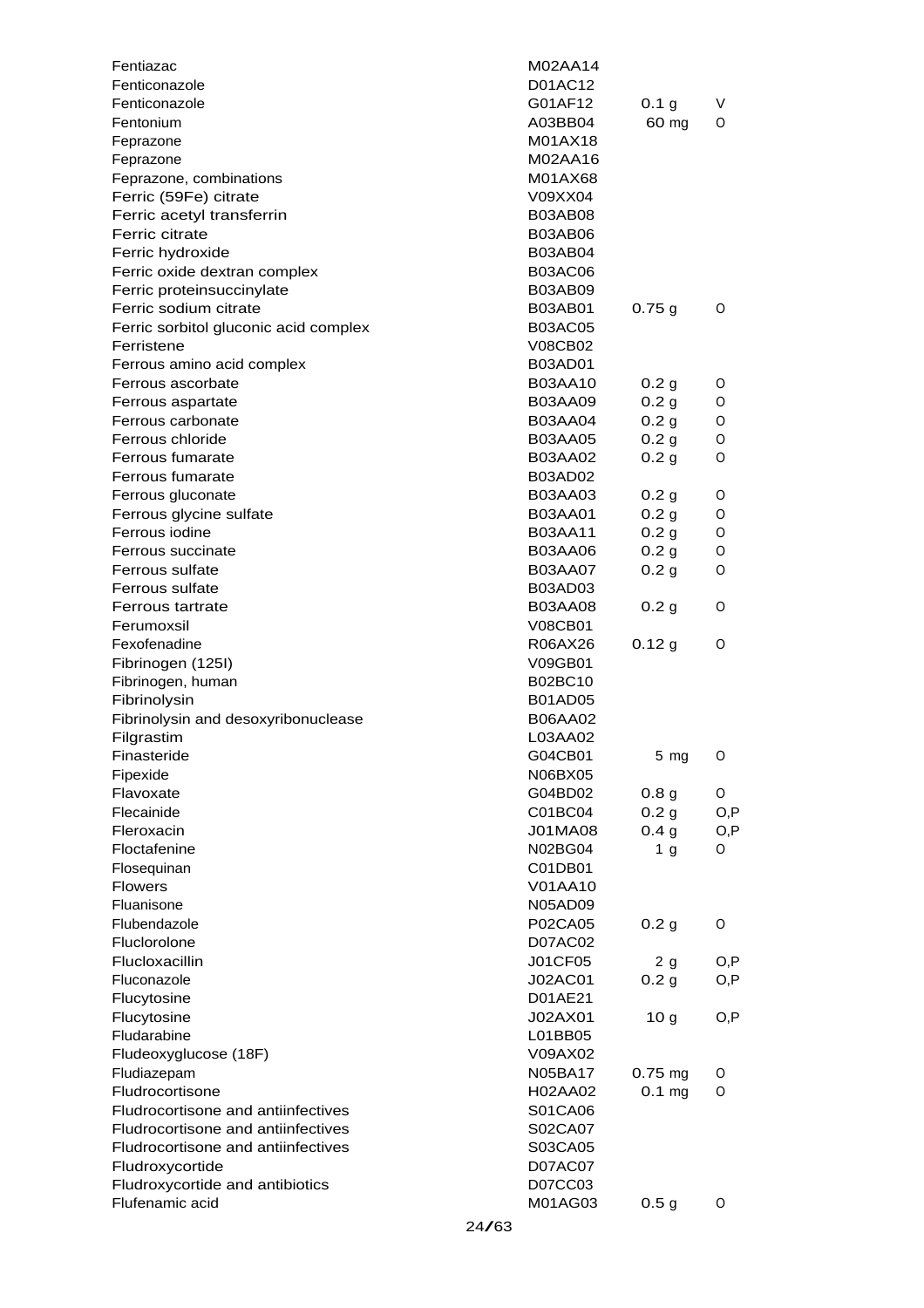| Flumazenil                                |       | V03AB25            |                     |               |
|-------------------------------------------|-------|--------------------|---------------------|---------------|
| Flumedroxone                              |       | <b>N02CB01</b>     | 20 <sub>mg</sub>    | O             |
| Flumequine                                |       | G04AB06            |                     |               |
| Flumetasone                               |       | D07AB03            |                     |               |
| Flumetasone                               |       | D07XB01            |                     |               |
| Flumetasone and antibiotics               |       | <b>D07CB05</b>     |                     |               |
| Flumetasone and antiinfectives            |       | S02CA02            |                     |               |
| Flumetasone and antiseptics               |       | D07BB01            |                     |               |
| Flunarizine                               |       | <b>N07CA03</b>     | $10 \text{ mg}$     | O             |
| Flunisolide                               |       | R01AD04            | $0.15 \, \text{mg}$ | N             |
| Flunisolide                               |       | R03BA03            | 1 $mg$              | Inhal.aerosol |
| Flunitrazepam                             |       | N05CD03            | 1 $mg$              | O, P          |
| Flunoxaprofen                             |       | G02CC04            |                     |               |
| Flunoxaprofen                             |       | M01AE15            |                     |               |
| Fluocinolone acetonide                    |       | C05AA10            |                     |               |
| Fluocinolone acetonide                    |       | D07AC04            |                     |               |
| Fluocinolone acetonide and antibiotics    |       | D07CC02            |                     |               |
| Fluocinolone acetonide and antiinfectives |       | S01CA10            |                     |               |
| Fluocinolone acetonide and antiinfectives |       | S02CA05            |                     |               |
| Fluocinolone acetonide and antiseptics    |       | D07BC02            |                     |               |
| Fluocinonide                              |       | C05AA11            |                     |               |
| Fluocinonide                              |       | D07AC08            |                     |               |
| Fluocinonide and antibiotics              |       | D07CC05            |                     |               |
| Fluocortin                                |       | D07AB04            |                     |               |
| Fluocortolone                             |       | C05AA08            |                     |               |
| Fluocortolone                             |       | D07AC05            |                     |               |
| Fluocortolone                             |       | H02AB03            | $10 \text{ mg}$     | O             |
| Fluocortolone and antiinfectives          |       | S01CA04            |                     |               |
| Fluocortolone and antiseptics             |       | D07BC03            |                     |               |
| Fluorescein                               |       | S01JA01            |                     |               |
| Fluorescein, combinations                 |       | S01JA51            |                     |               |
| Fluoride, combinations                    |       | A12CD51            |                     |               |
| Fluorocarbon blood substitutes            |       | <b>B05AA03</b>     |                     |               |
| Fluorometholone                           |       | C05AA06            |                     |               |
| Fluorometholone                           |       | D07AB06            |                     |               |
| Fluorometholone                           |       | D07XB04            |                     |               |
| Fluorometholone                           |       | D10AA01            |                     |               |
| Fluorometholone                           |       | S01BA07            |                     |               |
| Fluorometholone                           |       | S01CB05            |                     |               |
| Fluorometholone and antibiotics           |       | D07CB03            |                     |               |
| Fluorometholone and antiinfectives        |       | S01CA07            |                     |               |
| Fluorometholone and mydriatics            |       | S01BB03            |                     |               |
| Fluorouracil                              |       | L01BC02            |                     |               |
| Fluorouracil, combinations                |       | L01BC52            |                     |               |
| Fluostigmine                              |       | S01EB07            |                     |               |
| Fluoxetine                                |       | N06AB03            | 20 mg               | O             |
| Fluoxymesterone                           |       | G03BA01            | $5 \, mg$           | 0             |
| Flupentixol                               |       | N05AF01            | 6 mg                | 0<br>P        |
| Flupentixol                               |       | N05AF01            | $4 \, mg$           |               |
| Fluperolone<br>Fluphenazine               |       | D07AB05<br>N05AB02 | 10 mg               | O             |
| Fluphenazine                              |       | <b>N05AB02</b>     | 1 $mg$              | P             |
| Flupirtine                                |       | N02BG07            |                     |               |
| Fluprednidene                             |       | D07AB07            |                     |               |
| Fluprednidene                             |       | D07XB03            |                     |               |
| Fluprednidene and antibiotics             |       | D07CB02            |                     |               |
| Flurazepam                                |       | N05CD01            | 30 mg               | O             |
| Flurbiprofen                              |       | M01AE09            | 0.2 <sub>g</sub>    | O, R          |
| Flurbiprofen                              |       | M02AA19            |                     |               |
| Flurbiprofen                              |       | S01BC04            |                     |               |
| Fluspirilene                              |       | <b>N05AG01</b>     | 0.7 <sub>mg</sub>   | P             |
| Flutamide                                 |       | L02BB01            | 0.75g               | O             |
|                                           |       |                    |                     |               |
|                                           | 25/63 |                    |                     |               |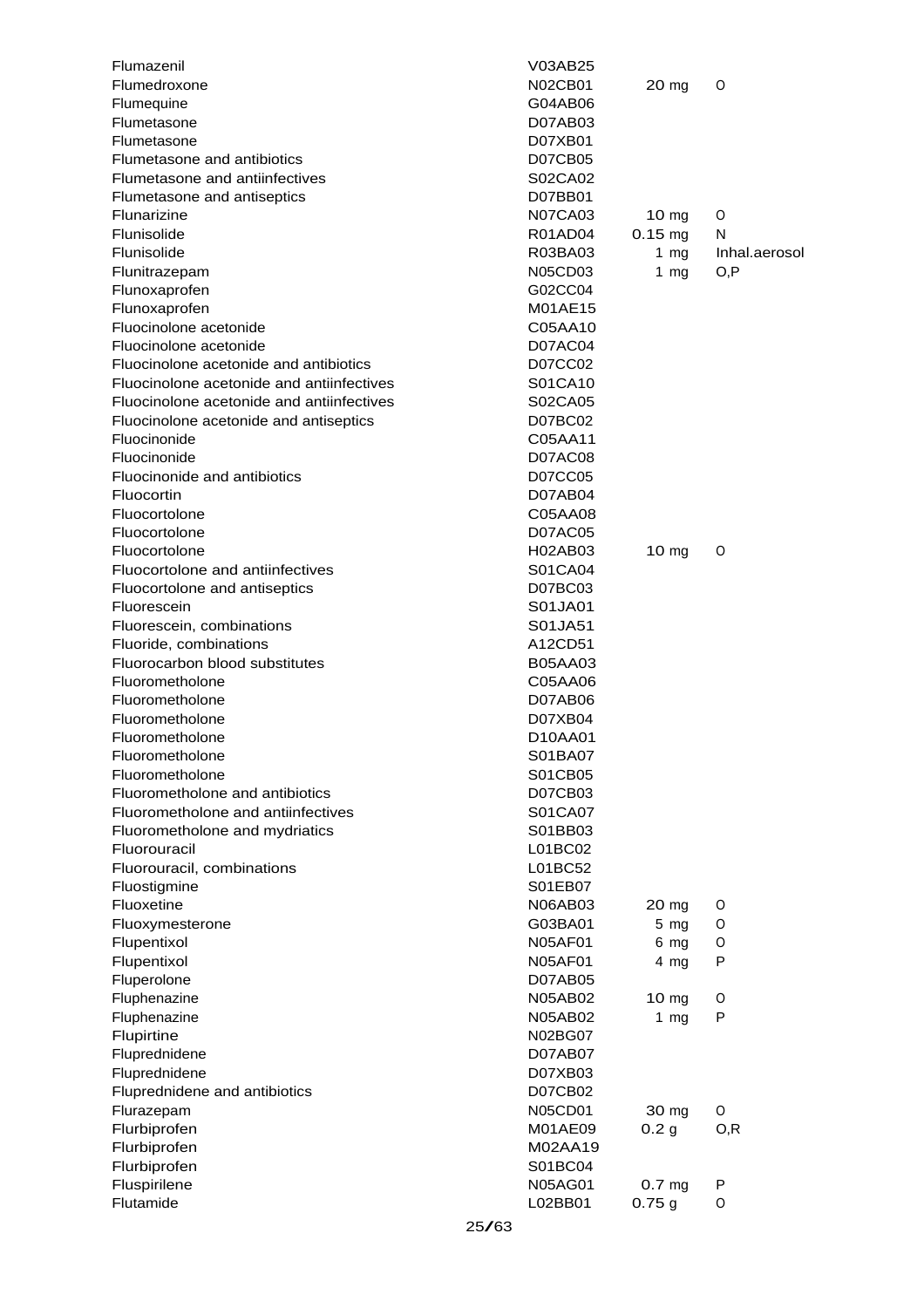| Fluticasone                                | <b>D07AC17</b> |                   |                          |
|--------------------------------------------|----------------|-------------------|--------------------------|
| Fluticasone                                | R01AD08        | 0.3 <sub>mg</sub> | N                        |
| Fluticasone                                | R03BA05        | 0.6 <sub>mg</sub> | Inhal.aerosol/powder     |
| Fluvastatin                                | C10AA04        | 40 mg             | $\circ$                  |
| Fluvoxamine                                | <b>N06AB08</b> | 0.1 <sub>g</sub>  | $\mathsf O$              |
| Folic acid                                 | <b>B03BB01</b> | 0.3 <sub>mg</sub> | O                        |
| Folic acid                                 | <b>B03BB01</b> | 10 <sub>mg</sub>  | O, P                     |
| Folic acid, combinations                   | B03BB51        |                   |                          |
| Follitropin alfa                           | G03GA05        | 75 U              | $\sf P$                  |
| Follitropin beta                           | G03GA06        |                   |                          |
| Food                                       | V01AA08        |                   |                          |
| Formestane                                 | L02BG02        | 18 <sub>mg</sub>  | ${\sf P}$                |
| Formocortal                                | S01BA12        |                   |                          |
| Formoterol                                 | R03AC13        |                   | 24 mcg Inhal.aerosol/pwd |
| Foscarnet                                  | J05AD01        | 6.5 <sub>g</sub>  | P                        |
| Fosfestrol                                 | L02AA04        | 0.25 <sub>g</sub> | O, P                     |
| Fosfocreatine                              | C01EB06        |                   |                          |
| Fosfomycin                                 | J01XX01        | 8 g               | ${\sf P}$                |
| Fosfonet                                   | J05AD02        |                   |                          |
| Fosinopril                                 | C09AA09        | 15 mg             | O                        |
| Fosinopril and diuretics                   | C09BA09        |                   |                          |
| Fotemustine                                | L01AD05        |                   |                          |
|                                            | D09AA01        |                   |                          |
| Framycetin                                 |                |                   |                          |
| Framycetin                                 | S01AA07        |                   |                          |
| Fructose                                   | V06DC02        |                   |                          |
| Fructose 1,6-diphosphate                   | C01EB07        |                   |                          |
| Fumaric acid                               | D05AX01        |                   |                          |
| Fumaric acid derivatives, combinations     | D05BX51        |                   |                          |
| Furazolidone                               | G01AX06        |                   |                          |
| Furosemide                                 | C03CA01        | 40 mg             | O, P                     |
| Furosemide and potassium                   | C03CB01        | 40 mg             | 0                        |
| Furosemide and potassium-sparing agents    | C03EB01        |                   |                          |
| Fusafungine                                | R02AB03        |                   |                          |
| Fusidic acid                               | D06AX01        |                   |                          |
| Fusidic acid                               | D09AA02        |                   |                          |
| Fusidic acid                               | J01XC01        | 1.5 <sub>g</sub>  | O, P                     |
| Fusidic acid                               | S01AA13        |                   |                          |
|                                            |                |                   |                          |
| G                                          |                |                   |                          |
| G-strophanthin                             | C01AC01        | $0.25$ mg         | Ρ                        |
| Gabapentin                                 | N03AX12        | 1.8 <sub>g</sub>  | O                        |
| Gadodiamide                                | V08CA03        |                   |                          |
| Gadopentetic acid                          | <b>V08CA01</b> |                   |                          |
| Gadoteric acid                             | <b>V08CA02</b> |                   |                          |
| Gadoteridol                                | <b>V08CA04</b> |                   |                          |
| Gadoversetamide                            | <b>V08CA06</b> |                   |                          |
| Galactose                                  | <b>V04CE01</b> |                   |                          |
| Gallamine                                  | M03AC02        |                   |                          |
| Gallium (67Ga) citrate                     | V09HX01        |                   |                          |
| Gallopamil                                 | C08DA02        |                   |                          |
| Gamolenic acid                             | D11AX02        | 0.4 <sub>g</sub>  | O                        |
| Gamolenic acid, combinations               | D11AX52        |                   |                          |
| Ganciclovir                                | <b>J05AB06</b> | 0.5 <sub>g</sub>  | Ρ                        |
| Ganciclovir                                | <b>J05AB06</b> |                   | O                        |
|                                            |                | 3 <sub>g</sub>    |                          |
| Gas-gangrene sera                          | <b>J06AA05</b> |                   |                          |
| Gedocarnil                                 | N05BX02        |                   |                          |
| Gefarnate                                  | A02BX07        |                   |                          |
| Gefarnate, combinations with psycholeptics | A02BX77        |                   |                          |
| Gelatin agents                             | <b>B05AA06</b> |                   |                          |
| Gemcitabine                                | L01BC05        |                   |                          |
| Gemeprost                                  | G02AD03        | 1 $mg$            | V                        |
|                                            |                |                   |                          |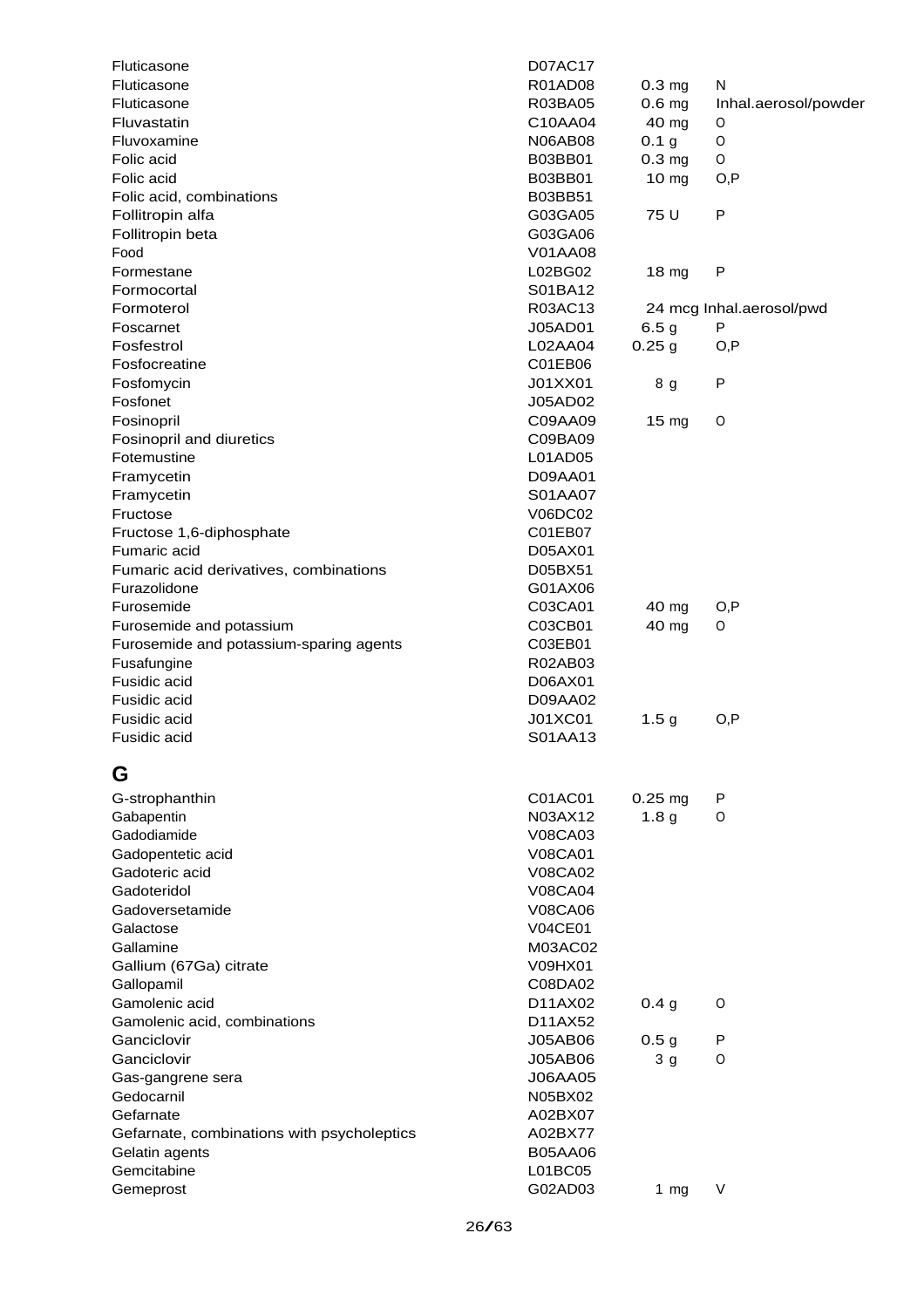| Gemfibrozil                       | C10AB04        | 1.2 <sub>g</sub>  | O               |
|-----------------------------------|----------------|-------------------|-----------------|
| Gentamicin                        | D06AX07        |                   |                 |
| Gentamicin                        | J01GB03        | 0.24g             | P               |
| Gentamicin                        | S01AA11        |                   |                 |
| Gentamicin                        | S03AA06        |                   |                 |
| Gepefrine                         | C01CA15        | 30 mg             | O               |
| Gestodene and estrogen            | G03AA10        |                   |                 |
| Gestodene and estrogen            | G03AB06        |                   |                 |
| Gestonorone                       | G03DA01        | 30 mg             | P               |
| Gestonorone                       | L02AB03        | 40 mg             | P               |
| Gestrinone                        | G03XA02        | 0.7 <sub>mg</sub> | O               |
| Ginkgo biloba                     | N06BX19        | 0.12 g            | O               |
| Gitoformate                       | C01AA09        |                   |                 |
| Glafenine                         | N02BG03        | 0.8 <sub>g</sub>  | $\circ$         |
| Glatiramer acetate                | L04AA07        |                   |                 |
| Glibenclamide                     | A10BB01        | 10 <sub>mg</sub>  | O               |
| Glibenclamide                     | A10BB01        | 7 mg              | O               |
| Glibornuride                      | A10BB04        | 38 mg             | O               |
| Gliclazide                        | A10BB09        | 0.16 <sub>g</sub> | 0               |
| Glimepiride                       | A10BB12        | 2 <sub>mg</sub>   | O               |
| Glipizide                         | A10BB07        | 10 <sub>mg</sub>  | O               |
| Gliquidone                        | A10BB08        | 60 mg             | O               |
| Glisoxepide                       | A10BB11        |                   |                 |
| Glucagon                          | <b>H04AA01</b> | 1 $mg$            | P               |
| Glucosamine                       | M01AX05        | 1.5 <sub>g</sub>  | O               |
| Glucosaminoglycan polysulfate     | M01AX12        | 50 mg             | P               |
| Glucose                           | B05CX01        |                   |                 |
| Glucose                           | <b>V04CA02</b> |                   |                 |
| Glucose                           | V06DC01        |                   |                 |
| Glutamic acid hydrochloride       | A09AB01        | 1.5 <sub>g</sub>  | O               |
| Glutathione                       | V03AB32        |                   |                 |
| Glutethimide                      | <b>N05CE01</b> | 0.25g             | O               |
| Glycerol                          | A06AG04        |                   |                 |
| Glycerol                          | A06AX01        |                   |                 |
| Glyceryl trinitrate               | C01DA02        | $5 \, mg$         | O,TD            |
| Glyceryl trinitrate               | C01DA02        | 2.5 <sub>mg</sub> | <b>SL</b>       |
| Glyceryl trinitrate, combinations | C01DA52        |                   |                 |
| Glycine                           | B05CX03        |                   |                 |
| Glycobiarsol                      | P01AR03        |                   |                 |
| Glycobiarsol, combinations        | P01AR53        |                   |                 |
| Glycopyrronium                    | A03AB02        | 3 <sub>mg</sub>   | O, P, R         |
| Glycopyrronium and psycholeptics  | A03CA05        |                   |                 |
| Glymidine                         | A10BC01        | 1 <sub>g</sub>    | O               |
| Gold (198Au) colloidal            | V10AX06        |                   |                 |
| Gonadorelin                       | <b>H01CA01</b> |                   |                 |
| Gonadorelin                       | <b>V04CM01</b> |                   |                 |
| Goserelin                         | L02AE03        | $0.129$ mg        | (depot implant) |
| Gramicidin                        | R02AB30        |                   |                 |
| Granisetron                       | A04AA02        | $2$ mg            | O               |
| Granisetron                       | A04AA02        | $3 \, mg$         | P               |
| Grass pollen                      | V01AA02        |                   |                 |
| Grepafloxacin                     | J01MA11        | 0.4 <sub>g</sub>  | O               |
| Griseofulvin                      | D01AA08        |                   |                 |
| Griseofulvin                      | D01BA01        | 0.5 <sub>g</sub>  | $\circ$         |
| Guacetisal                        | N02BA14        |                   |                 |
| Guaiacolsulfonate                 | <b>R05CA09</b> |                   |                 |
| Guaiazulen                        | S01XA01        |                   |                 |
| Guaifenesin                       | R05CA03        | 0.9 <sub>g</sub>  | O, P            |
| Guanazodine                       | C02CC06        |                   |                 |
| Guanethidine                      | C02CC02        | 30 mg             | O               |
| Guanethidine                      | S01EX01        |                   |                 |
| Guanethidine and diuretics        | C02LF01        |                   |                 |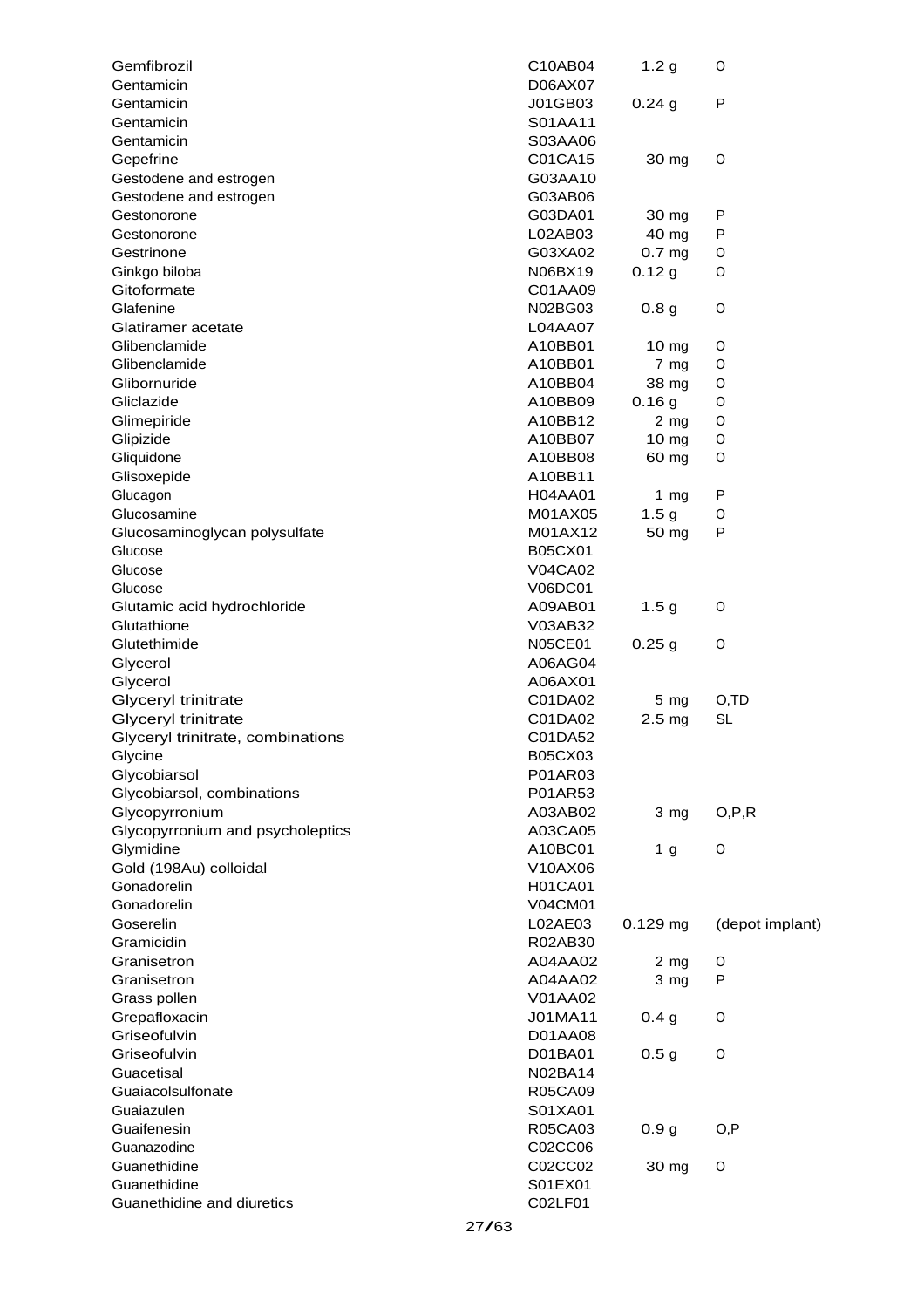| Guanfacine                                                       | C02AC02                   | 3 mg                      | 0             |
|------------------------------------------------------------------|---------------------------|---------------------------|---------------|
| Guanoclor                                                        | C02CC05                   |                           |               |
| Guanoxabenz                                                      | C02CC07                   | 25 mg                     | 0             |
| Guanoxan                                                         | C02CC03                   | 20 mg                     | O             |
| Guar gum                                                         | A10BX01                   |                           |               |
| н                                                                |                           |                           |               |
| Hachimycin                                                       | D01AA03                   |                           |               |
| Hachimycin                                                       | G01AA06                   |                           |               |
| Hachimycin                                                       | J02AA02                   |                           |               |
| Halazepam                                                        | <b>N05BA13</b>            | 0.1 <sub>g</sub>          | O             |
| Halcinonide                                                      | D07AD02                   |                           |               |
| Halofantrine                                                     | P01BX01                   |                           |               |
| Halometasone                                                     | D07AC12                   |                           |               |
| Haloperidol                                                      | <b>N05AD01</b>            | 8 mg                      | O,P           |
| Haloperidol                                                      | <b>N05AD01</b>            | 3.3 <sub>mg</sub>         | Р             |
| Haloprogin                                                       | D01AE11                   |                           |               |
| Halothane                                                        | <b>N01AB01</b>            |                           |               |
| Hematin                                                          | <b>B06AB01</b>            |                           |               |
| Hemoglobin crosfumaril                                           | <b>B05AA08</b>            |                           |               |
| Hemophilus influenzae B and poliomyelitis                        | <b>J07CA04</b>            |                           |               |
| Hemophilus influenzae B, combinations with pertussis and toxoids |                           | <b>J07AG52</b>            |               |
| Hemophilus influenzae B, combinations with toxoids               | <b>J07AG51</b>            |                           |               |
| Hemophilus influenzae B, purified antigen conjugated             | <b>J07AG01</b>            |                           |               |
| Heparin                                                          | B01AB01                   | 10 TU                     | P             |
| Heparin                                                          | C05BA03                   |                           |               |
| Heparin                                                          | S01XA14                   |                           |               |
| Heparin, combinations                                            | <b>B01AB51</b>            |                           |               |
| Heparin, combinations                                            | C05BA53                   |                           |               |
| Heparinoid, combinations                                         | C05BA51                   |                           |               |
| Hepatitis A immunoglobulin                                       | J06BB11                   |                           |               |
| Hepatitis A, inactivated, whole virus                            | J07BC02                   |                           |               |
| Hepatitis B immunoglobulin                                       | J06BB04                   |                           |               |
| Hepatitis B, purified antigen                                    | J07BC01                   |                           |               |
| Hepatitis vaccines combinations                                  | J07BC20                   |                           |               |
| Heptabarbital                                                    | <b>N05CA11</b><br>C01DX08 | 0.2 <sub>g</sub><br>0.45g | 0             |
| Heptaminol<br>Hetacillin                                         | <b>J01CA18</b>            |                           | O,P<br>O      |
| Hetastarch                                                       | <b>B05AA07</b>            | 2g                        |               |
| Hexachlorophene                                                  | D08AE01                   |                           |               |
| Hexafluronium                                                    | M03AC05                   |                           |               |
| Hexamidine                                                       | D08AC04                   |                           |               |
| Hexamidine                                                       | R01AX07                   |                           |               |
| Hexamidine                                                       | S01AX08                   |                           |               |
| Hexamidine                                                       | S03AA05                   |                           |               |
| Hexapropymate                                                    | N05CM10                   | 0.4 <sub>g</sub>          | O             |
| Hexetidine                                                       | A01AB12                   |                           |               |
| Hexobarbital                                                     | <b>N01AF02</b>            |                           |               |
| Hexobarbital                                                     | <b>N05CA16</b>            | 0.25g                     | O             |
| Hexobendine                                                      | C01DX06                   |                           |               |
| Hexocyclium                                                      | A03AB10                   | 0.15g                     | 0             |
| Hexoprenaline                                                    | R03AC06                   | 1.5 <sub>mg</sub>         | Inhal.aerosol |
| Hexoprenaline                                                    | R03CC05                   | 1.5 <sub>mg</sub>         | O, P          |
| Hexylresorcinol                                                  | R02AA12                   |                           |               |
| Hidrosmin                                                        | C05CA05                   |                           |               |
| Histamine                                                        | V04CG03                   |                           |               |
| Histapyrrodine                                                   | R06AC02                   | 80 mg                     | O             |
| Histapyrrodine, combinations                                     | R06AC52                   |                           |               |
| Histrelin                                                        | H01CA03                   |                           |               |
| Homatropine                                                      | S01FA05                   |                           |               |
| House dust                                                       | V01AA03                   |                           |               |
|                                                                  |                           |                           |               |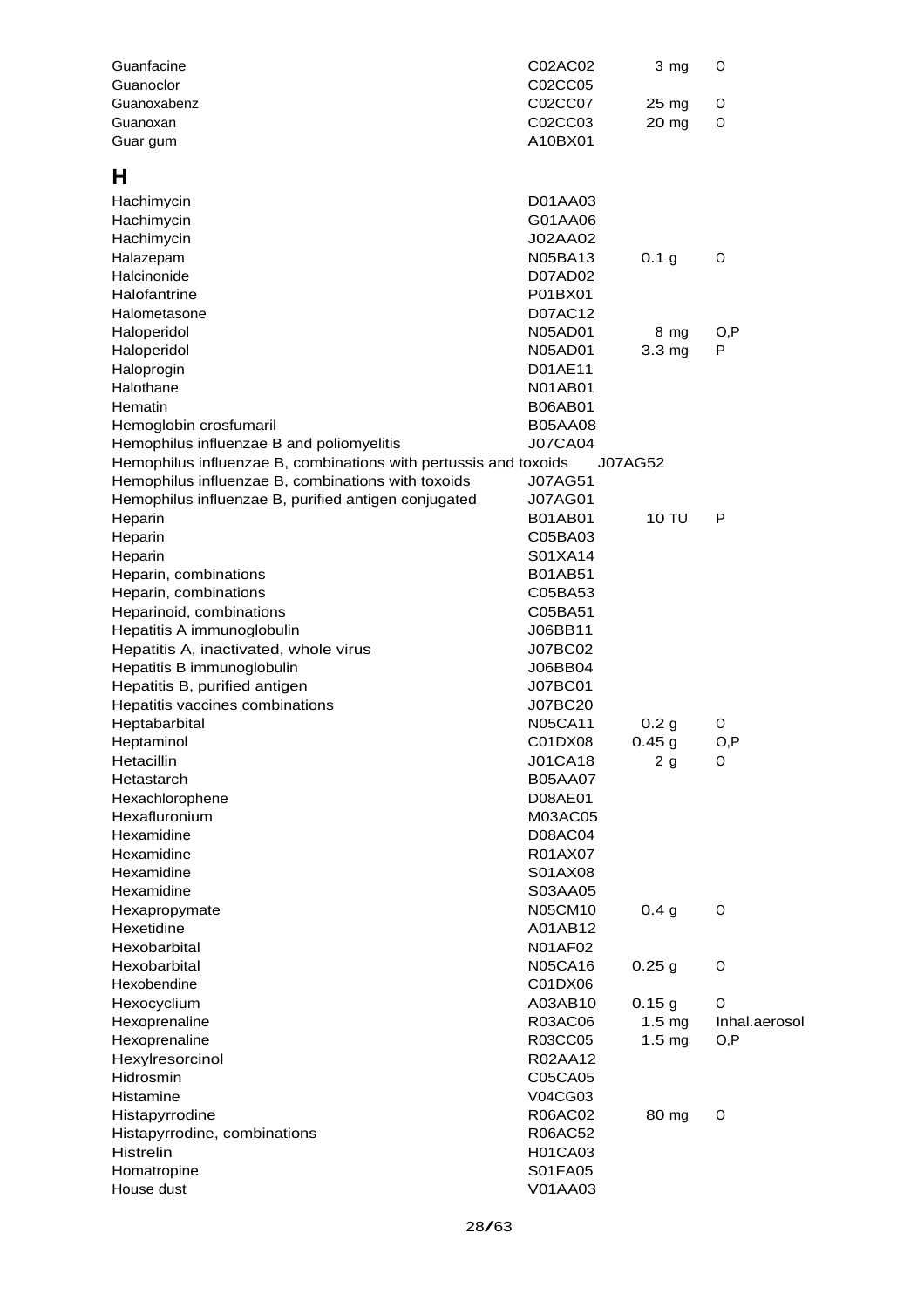| Human fibrinogen                                 |       | B02BB01        | 5 <sub>g</sub>    | P       |
|--------------------------------------------------|-------|----------------|-------------------|---------|
| Human menopausal gonadotropin                    |       | G03GA02        | 30 U              | Р       |
| Hyaluronic acid                                  |       | D03AX05        |                   |         |
| Hyaluronic acid                                  |       | M09AX01        | 3.6 <sub>mg</sub> | P       |
| Hyaluronic acid                                  |       | S01KA01        |                   |         |
| Hyaluronic acid, combinations                    |       | S01KA51        |                   |         |
| Hyaluronidase                                    |       | <b>B06AA03</b> |                   |         |
| Hydralazine                                      |       | C02DB02        | 0.1 <sub>g</sub>  | O       |
| Hydralazine and diuretics                        |       | C02LG02        |                   |         |
| Hydrochloric acid                                |       | A09AB03        |                   |         |
| Hydrochloric acid                                |       | <b>B05XA13</b> |                   |         |
| Hydrochlorothiazide                              |       | C03AA03        | $25 \text{ mg}$   | O       |
| Hydrochlorothiazide and potassium                |       | C03AB03        | 25 mg             | O       |
| Hydrochlorothiazide and potassium-sparing agents |       | C03EA01        |                   |         |
| Hydrochlorothiazide, combinations                |       | C03AX01        |                   |         |
| Hydrocodone                                      |       | R05DA03        | 15 <sub>mg</sub>  | O       |
| Hydrocortisone                                   |       | A01AC03        |                   |         |
| Hydrocortisone                                   |       | A07EA02        |                   |         |
| Hydrocortisone                                   |       | C05AA01        |                   |         |
| Hydrocortisone                                   |       | D07AA02        |                   |         |
| Hydrocortisone                                   |       | D07XA01        |                   |         |
| Hydrocortisone                                   |       | H02AB09        | 30 mg             | O, P    |
| Hydrocortisone                                   |       | S01BA02        |                   |         |
| Hydrocortisone                                   |       | S01CB03        |                   |         |
| Hydrocortisone                                   |       | S02BA01        |                   |         |
| Hydrocortisone aceponate                         |       | D07AC16        |                   |         |
| Hydrocortisone and antibiotics                   |       | <b>D07CA01</b> |                   |         |
| Hydrocortisone and antiinfectives                |       | S01CA03        |                   |         |
| Hydrocortisone and antiinfectives                |       | S02CA03        |                   |         |
| Hydrocortisone and antiinfectives                |       | S03CA04        |                   |         |
| Hydrocortisone and antiseptics                   |       | D07BA04        |                   |         |
| Hydrocortisone and mydriatics                    |       | S01BB01        |                   |         |
| Hydrocortisone buteprate                         |       | D07AB11        |                   |         |
| Hydrocortisone butyrate                          |       | D07AB02        |                   |         |
| Hydrocortisone butyrate and antiseptics          |       | D07BB04        |                   |         |
| Hydrocortisone, combinations                     |       | R01AD60        |                   |         |
| Hydroflumethiazide                               |       | C03AA02        | $25 \text{ mg}$   | O       |
| Hydroflumethiazide and potassium                 |       | C03AB02        | 25 mg             | O       |
| Hydroflumethiazide, combinations                 |       | C03AH02        |                   |         |
| Hydrogen peroxide                                |       | A01AB02        | 60 mg             | O       |
| Hydrogen peroxide                                |       | D08AX01        |                   |         |
| Hydrogen peroxide                                |       | S02AA06        |                   |         |
| Hydromorphone                                    |       | N02AA03        | $4 \, mg$         | O, P, R |
| Hydromorphone and antispasmodics                 |       | <b>N02AG04</b> |                   |         |
| Hydroquinine                                     |       | M09AA01        | 0.2 <sub>g</sub>  | O       |
| Hydrotalcite                                     |       | A02AD04        |                   |         |
| Hydroxocobalamin                                 |       | <b>B03BA03</b> | 20 mcg            | P       |
| Hydroxocobalamin                                 |       | V03AB33        |                   |         |
| Hydroxocobalamin, combinations                   |       | <b>B03BA53</b> |                   |         |
| Hydroxybutyric acid                              |       | N01AX11        |                   |         |
| Hydroxycarbamide                                 |       | L01XX05        |                   |         |
| Hydroxychloroquine                               |       | P01BA02        | $0.516$ g         | O       |
| Hydroxyethylpromethazine                         |       | <b>R06AD05</b> | 75 mg             | O       |
| Hydroxyethylpromethazine, combinations           |       | <b>R06AD55</b> |                   |         |
| Hydroxyprogesterone                              |       | G03DA03        | 10 <sub>mg</sub>  | P       |
| Hydroxyprogesterone and estrogen                 |       | G03FA02        |                   |         |
| Hydroxyzine                                      |       | N05BB01        | 75 mg             | O, P    |
| Hydroxyzine, combinations                        |       | N05BB51        |                   |         |
| Hymecromone                                      |       | A05AX02        |                   |         |
| Hyoscyamine                                      |       | A03BA03        | $1.2 \text{ mg}$  | O       |
| Hyoscyamine and psycholeptics                    |       | A03CB31        |                   |         |
| Hypromellose                                     |       | S01KA02        |                   |         |
|                                                  | 29/63 |                |                   |         |
|                                                  |       |                |                   |         |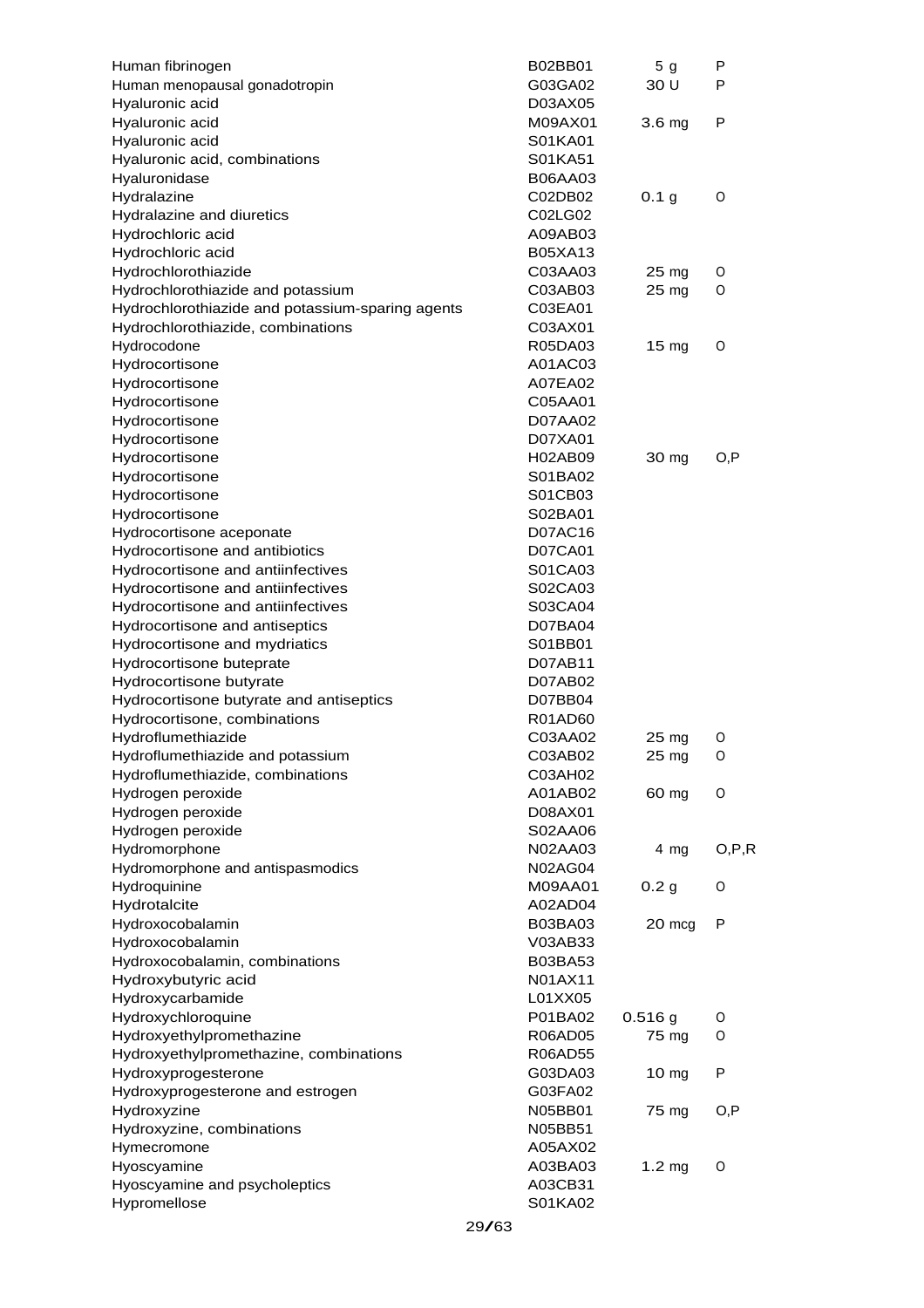| ı                                                     |                           |                   |         |
|-------------------------------------------------------|---------------------------|-------------------|---------|
| <b>Ibacitabine</b>                                    | D06BB08                   |                   |         |
| Ibandronic acid                                       | M05BA06                   |                   |         |
| Ibopamine                                             | C01CA16                   | 0.3 <sub>g</sub>  | O       |
| Ibopamine                                             | S01FB03                   |                   |         |
| Ibudilast                                             | R03DX04                   |                   |         |
| Ibuprofen                                             | G02CC01                   |                   |         |
| Ibuprofen                                             | M01AE01                   | 1.2 <sub>g</sub>  | O, R    |
| Ibuprofen                                             | M02AA13                   |                   |         |
| Ibuprofen, combinations                               | M01AE51                   |                   |         |
| Ibuproxam                                             | M01AE13                   |                   |         |
| Ibutilide                                             | C01BD05                   | 1 $mg$            | P       |
| Ichtammol                                             | D10BX01                   |                   |         |
| Idanpramine                                           | A03AX06                   |                   |         |
| Idarubicin                                            | L01DB06                   |                   |         |
| Idebenone                                             | N06BX13                   |                   |         |
| Idoxuridine                                           | D06BB01                   |                   |         |
| Idoxuridine<br>Idoxuridine                            | <b>J05AB02</b><br>S01AD01 |                   |         |
|                                                       | C04AX28                   |                   |         |
| Ifenprodil<br>Ifosfamide                              | L01AA06                   |                   |         |
|                                                       | <b>B01AC11</b>            |                   | P       |
| <b>Iloprost</b><br>Imidazole antifugals- combinations | D01AC20                   | 50 mcg            |         |
| Imidazole salicylate                                  | N02BA16                   |                   |         |
| Imiglucerase                                          | A16AB02                   |                   |         |
| Imipenem and enzyme inhibitor                         | J01DH51                   | 2g                | P       |
| Imipramine                                            | N06AA02                   | 0.1 g             | O, P    |
| Imipramine oxide                                      | N06AA03                   | 0.1 <sub>g</sub>  | 0       |
| Imiquimod                                             | D06BB10                   |                   |         |
| Immunocyanin                                          | L03AX10                   |                   |         |
| Immunoglobulins, normal human, for extravascular adm. | J06BA01                   |                   |         |
| Immunoglobulins, normal human, for intravascular adm. | J06BA02                   |                   |         |
| Imolamine                                             | C01DX09                   | 90 mg             | O       |
| Indapamide                                            | C03BA11                   | 2.5 <sub>mg</sub> | O       |
| Indigo carmine                                        | <b>V04CH02</b>            |                   |         |
| Indinavir                                             | J05AE02                   | 2.4 <sub>g</sub>  | O       |
| Indium (111In) antiovariumcarcinoma antibody          | V09IB03                   |                   |         |
| Indium (111In) oxinate labelled cells                 | <b>V09HB01</b>            |                   |         |
| Indium (111In) pentetic acid                          | V09AX01                   |                   |         |
| Indium (111In) pentetreotide                          | <b>V09IB01</b>            |                   |         |
| Indium (111In) satumomab pendetide                    | V09IB02                   |                   |         |
| Indium (111In) tropolonate labelled cells             | V09HB02                   |                   |         |
| Indobufen                                             | <b>B01AC10</b>            |                   |         |
| Indometacin                                           | C01EB03                   |                   |         |
| Indometacin                                           | M01AB01                   | 0.1 <sub>g</sub>  | O, P, R |
| Indometacin                                           | M02AA23                   |                   |         |
| Indometacin                                           | S01BC01                   |                   |         |
| Indometacin, combinations                             | M01AB51                   |                   |         |
| Indoprofen                                            | M01AE10                   |                   |         |
| Indoramin                                             | C02CA02                   |                   |         |
| Influenza, inactivated, whole virus                   | J07BB01                   |                   |         |
| Influenza, purified antigen                           | J07BB02                   |                   |         |
| Inosine                                               | D06BB05                   |                   |         |
| Inosine                                               | G01AX02                   |                   |         |
| Inosine                                               | S01XA10                   |                   |         |
| Inosine pranobex                                      | J05AX05                   |                   |         |
| Inositol nicotinate                                   | C04AC03                   | 1.2 <sub>g</sub>  | 0       |
| Insects                                               | <b>V01AA07</b>            |                   |         |
| Insulin (beef)                                        | A10AB02                   | 40 U              | P       |
| Insulin (beef)                                        | A10AC02                   | 40 U              | P       |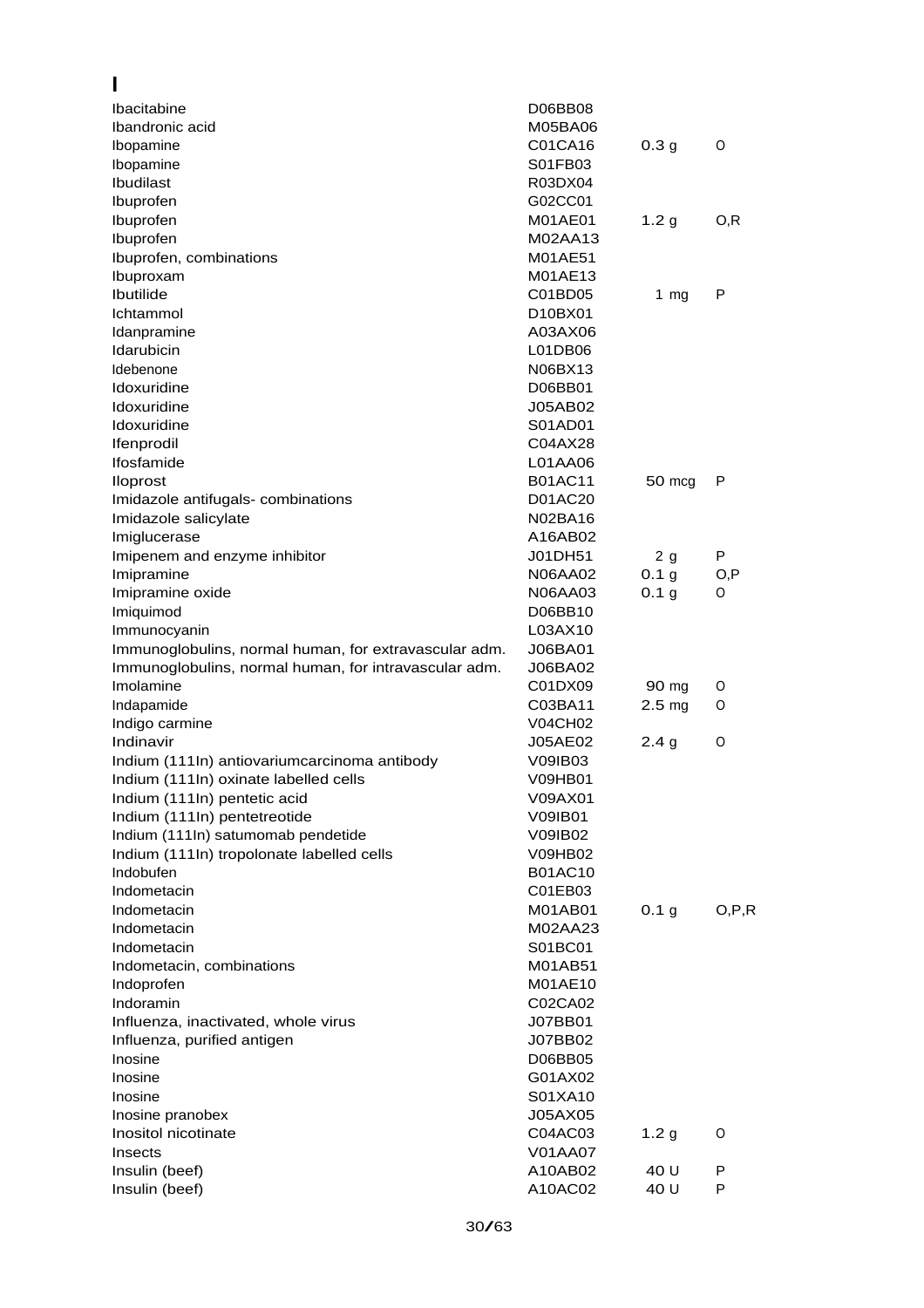| Insulin (beef)                                | A10AD02        | 40 U | P |
|-----------------------------------------------|----------------|------|---|
| Insulin (beef)                                | A10AE02        | 40 U | P |
| Insulin (human)                               | A10AB01        | 40 U | P |
| Insulin (human)                               | A10AC01        | 40 U | P |
| Insulin (human)                               | A10AD01        | 40 U | P |
| Insulin (human)                               | A10AE01        | 40 U | P |
| Insulin (pork)                                | A10AB03        | 40 U | P |
| Insulin (pork)                                | A10AC03        | 40 U | P |
| Insulin (pork)                                | A10AD03        | 40 U | P |
| Insulin (pork)                                | A10AE03        | 40 U | P |
| Insulin combinations intermediate-acting      | A10AC30        | 40 U | P |
| Insulin combinations, fast-acting             | A10AB30        | 40 U | P |
| Insulin lispro                                | A10AB04        | 40 U | P |
| Insulin ombinations, long-acting              | A10AE30        | 40 U | P |
| Insuling combinations intermed+fast           | A10AD30        | 40 U | P |
| Interferon                                    | S01AD05        |      |   |
| Interferon alfa natural                       | L03AB01        |      |   |
| Interferon alfa-2a                            | L03AB04        |      |   |
| Interferon alfa-2b                            | L03AB05        |      |   |
| Interferon alfa-n1                            | L03AB06        |      |   |
| Interferon beta natural                       |                |      |   |
|                                               | L03AB02        |      |   |
| Interferon beta-1a                            | L03AB07        |      |   |
| Interferon beta-1b                            | L03AB08        |      |   |
| Interferon gamma                              | L03AB03        |      |   |
| Intermediate-acting sulfonamides combinations | J01EC20        |      |   |
| Intrifiban                                    | <b>B01AC16</b> |      |   |
| Inulin and other polyfructosans               | <b>V04CH01</b> |      |   |
| Invert sugar                                  | C05BB03        |      |   |
| Iobenguane (123I)                             | V09IX01        |      |   |
| Iobenguane (131I)                             | V09IX02        |      |   |
| Iobenguane (131I)                             | V10XA02        |      |   |
| lobenzamic acid                               | <b>V08AC05</b> |      |   |
| <b>lobitridol</b>                             | V08AB11        |      |   |
| locarmic acid                                 | V08AA08        |      |   |
| locetamic acid                                | <b>V08AC07</b> |      |   |
| Iodamide                                      | V08AA03        |      |   |
| lodine                                        | D08AG03        |      |   |
| Iodine (125I) CC49-monoclonal antibody        | V09IX03        |      |   |
| Iodine (125I) human albumin                   | V09GB02        |      |   |
| lodine (131I) norcholesterol                  | V09XA01        |      |   |
| Iodine iofetamine (123I)                      | <b>V09AB01</b> |      |   |
| Iodine iolopride (123I)                       | <b>V09AB02</b> |      |   |
| lodine/octylphenoxypolyglycolether            | D08AG01        |      |   |
| lodixanol                                     | <b>V08AB09</b> |      |   |
| Iodocholesterol (131I)                        | V09XA02        |      |   |
| lodoheparinate                                | S01XA09        |      |   |
| lodoxamic acid                                | <b>V08AC01</b> |      |   |
| lofendylate                                   | V08AD04        |      |   |
| loglicic acid                                 | V08AA06        |      |   |
| loglycamic acid                               | V08AC03        |      |   |
| lohexol                                       | V08AB02        |      |   |
| lomeprol                                      | V08AB10        |      |   |
| lopamidol                                     | <b>V08AB04</b> |      |   |
| lopanoic acid                                 | <b>V08AC06</b> |      |   |
| lopentol                                      | <b>V08AB08</b> |      |   |
| lopromide                                     | <b>V08AB05</b> |      |   |
|                                               | V08AD02        |      |   |
| lopydol<br>Iotalamic acid                     | V08AA04        |      |   |
| lotrolan                                      | <b>V08AB06</b> |      |   |
| lotroxic acid                                 | <b>V08AC02</b> |      |   |
|                                               |                |      |   |
| loversol                                      | <b>V08AB07</b> |      |   |
| loxaglic acid                                 | V08AB03        |      |   |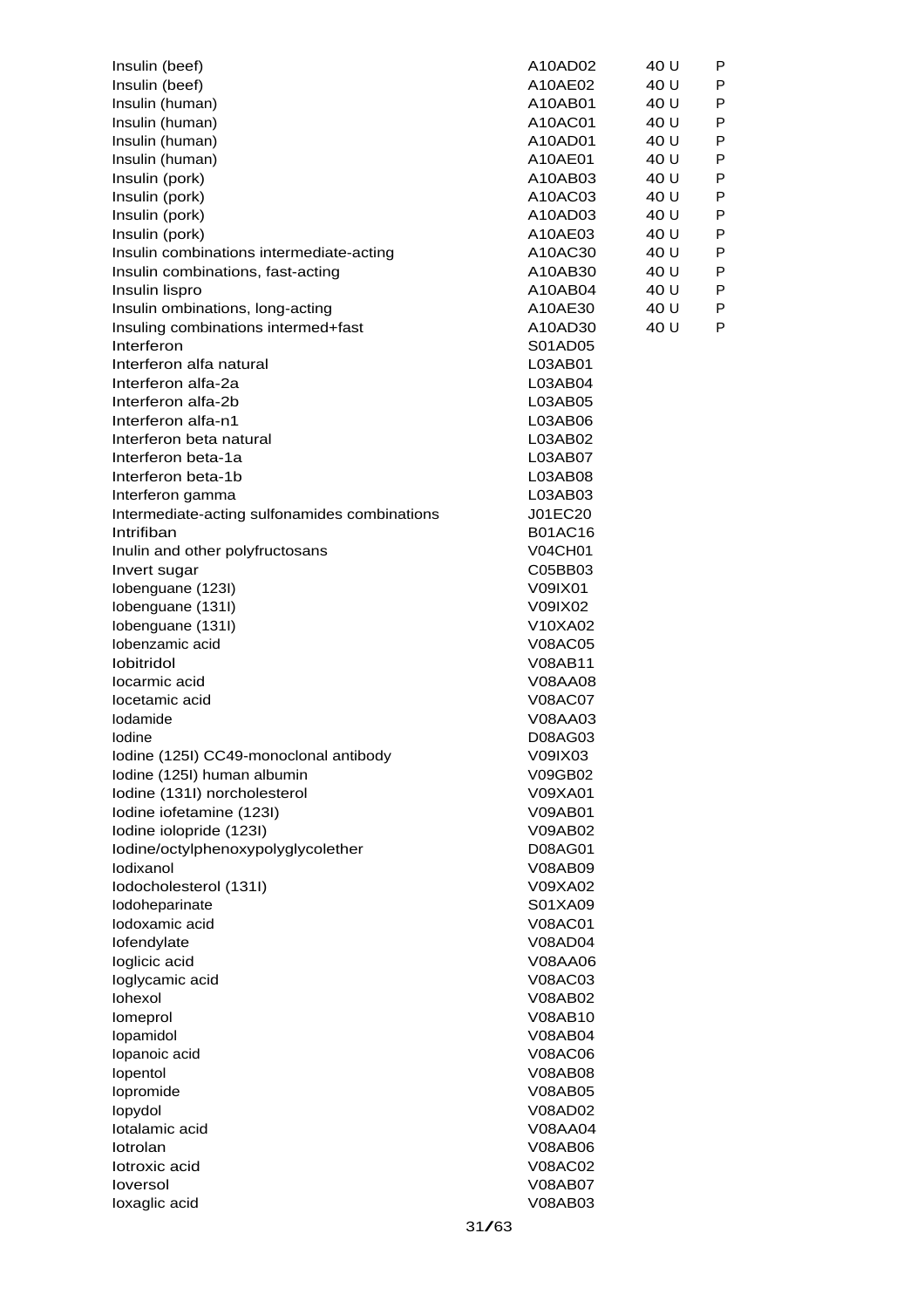| loxitalamic acid                           | V08AA05        |                     |                   |
|--------------------------------------------|----------------|---------------------|-------------------|
| Ipecacuanha                                | <b>R05CA04</b> | 4 mg                | $\circ$           |
| Ipecacuanha                                | V03AB01        |                     |                   |
| Ipratropium bromide                        | R01AX03        | $0.24 \, \text{mg}$ | N                 |
| Ipratropium bromide                        | R03BB01        | $0.12 \, \text{mg}$ | Inhal.aerosol/pwd |
| Ipratropium bromide                        | R03BB01        | $0.3$ mg            | Inhal.solution    |
| Iprazochrome                               | N02CX03        | 24 mg               | O                 |
| Ipriflavone                                | M05BX01        |                     |                   |
| Iprindole                                  | <b>N06AA13</b> | 90 mg               | O                 |
| Iproniazide                                | <b>N06AF05</b> |                     |                   |
| Irbesartan                                 | C09CA04        | 0.15g               | $\circ$           |
| Irinotecan                                 | L01XX19        |                     |                   |
| Iron and multivitamins                     | <b>B03AE03</b> |                     |                   |
| Iron oxide, nanoparticles                  | <b>V08CB03</b> |                     |                   |
| Iron, multivitamins and folic acid         | <b>B03AE02</b> |                     |                   |
| Iron, multivitamins and minerals           | <b>B03AE04</b> |                     |                   |
|                                            | <b>B03AE01</b> |                     |                   |
| Iron, vitamin B12 and folic acid           | <b>B03AE10</b> |                     |                   |
| Iron-various combinations                  |                |                     |                   |
| Iron-sorbitol-citric acid complex          | <b>B03AC03</b> | 0.1 <sub>g</sub>    | P                 |
| Irrigating sol- Antiinfective combinations | <b>B05CA10</b> |                     |                   |
| Irrigating solution salt combinations      | <b>B05CB10</b> |                     |                   |
| Irrigating solutions- other combinations   | <b>B05CX10</b> |                     |                   |
| Isepamicin                                 | J01GB11        |                     |                   |
| Isoaminile                                 | R05DB04        | 0.11 g              | O                 |
| <b>Isobromindione</b>                      | M04AB04        |                     |                   |
| Isocarboxazid                              | <b>N06AF01</b> | 15 <sub>mg</sub>    | O                 |
| Isoconazole                                | <b>D01AC05</b> |                     |                   |
| Isoconazole                                | G01AF07        | 0.6 <sub>g</sub>    | V                 |
| Isoetarine                                 | R03AC07        |                     |                   |
| <b>Isoetarine</b>                          | R03CC06        | 40 mg               | $\circ$           |
| Isoflurane                                 | <b>N01AB06</b> |                     |                   |
| Isometheptene                              | A03AX10        |                     |                   |
| Isoniazid                                  | <b>J04AC01</b> | 0.3 <sub>g</sub>    | O, P              |
| Isoniazid, combinations                    | J04AC51        |                     |                   |
| Isoprenaline                               | C01CA02        | 90 mg               | O, P              |
| Isoprenaline                               | R03AB02        | $0.64$ mg           | Inhal.aerosol     |
| Isoprenaline                               | R03AB02        | 10 <sub>mg</sub>    | Inhal.solution    |
| Isoprenaline                               | R03CB01        | 40 mg               | O                 |
| Isoprenaline and other anti-asthmatics     | R03AK02        |                     |                   |
| Isoprenaline, combinations                 | R03CB51        |                     |                   |
| Isopropamide                               | A03AB09        | 10 mg               | $\circ$           |
| Isopropamide and psycholeptics             | A03CA01        |                     |                   |
| Isopropanol                                | D08AX05        |                     |                   |
| Isosorbide dinitrate                       | C01DA08        | 60 mg               | O                 |
| Isosorbide dinitrate                       | C01DA08        | 0.1 <sub>g</sub>    | TD                |
| Isosorbide dinitrate                       | C01DA08        | 20 mg               | <b>SL</b>         |
| Isosorbide dinitrate, combinations         | C01DA58        |                     |                   |
| Isosorbide mononitrate                     | C01DA14        | 40 mg               | 0                 |
| Isothipendyl                               | D04AA22        |                     |                   |
| Isothipendyl                               | R06AD09        |                     |                   |
| Isotretinoin                               | D10AD04        |                     |                   |
| Isotretinoin                               | D10BA01        | 30 mg               | O                 |
| Isoxsuprine                                | C04AA01        | 60 mg               | O,P               |
| Ispaghula (psylla seeds)                   | A06AC01        | 7 <sub>g</sub>      | O                 |
|                                            |                |                     |                   |
| Ispaghula, combinations                    | A06AC51        |                     |                   |
| Isradipine                                 | C08CA03        | 5 <sub>mg</sub>     | O,P               |
| Itraconazole                               | J02AC02        | 0.2 <sub>g</sub>    | O                 |
| Itramin tosilate                           | C01DX01        |                     |                   |
| Itramin tosilate, combinations             | C01DX51        |                     |                   |
| <b>Ivermectin</b>                          | P02CF01        | 12 mg               | $\circ$           |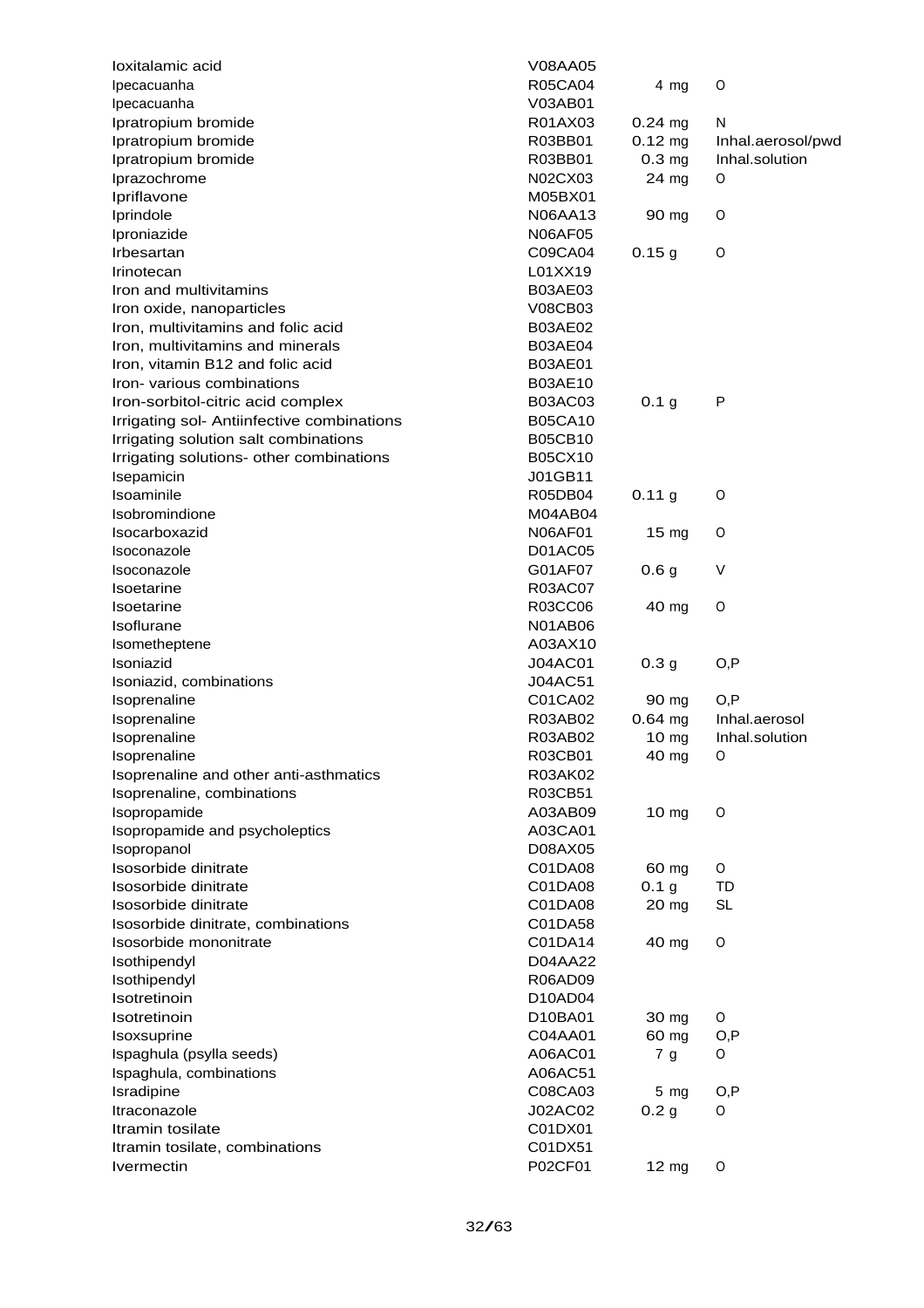| J                                             |                |                   |               |
|-----------------------------------------------|----------------|-------------------|---------------|
| Josamycin                                     | J01FA07        | 2g                | O             |
| Κ                                             |                |                   |               |
| Kallidinogenase                               | C04AF01        | 30 U              | O, P          |
| Kanamycin                                     | A07AA08        |                   |               |
| Kanamycin                                     | J01GB04        | 1 <sub>g</sub>    | P             |
| Kanamycin                                     | S01AA24        |                   |               |
| Kaolin                                        | A07BC02        |                   |               |
| Kebuzone                                      | M01AA06        |                   |               |
| Ketamine                                      | N01AX03        |                   |               |
| Ketanserin                                    | C02KD01        | 40 mg             | O, P          |
| Ketazolam                                     | N05BA10        |                   |               |
| Ketobemidone                                  | N02AB01        | 50 mg             | O, P          |
| Ketobemidone and antispasmodics               | <b>N02AG02</b> |                   |               |
| Ketoconazole                                  | <b>D01AC08</b> |                   |               |
| Ketoconazole                                  | G01AF11        | 0.4 <sub>g</sub>  | V             |
| Ketoconazole                                  | J02AB02        | 0.2 <sub>g</sub>  | O             |
| Ketoprofen                                    | M01AE03        | 0.15g             | O, P, R       |
| Ketoprofen                                    | M02AA10        |                   |               |
| Ketoprofen, combinations                      | M01AE53        |                   |               |
| Ketorolac                                     | M01AB15        | 30 mg             | O, P          |
| Ketorolac                                     | S01BC05        |                   |               |
| Ketotifen                                     | R06AX17        | $2$ mg            | 0             |
| Krypton (81mKr) gas                           | V09EX01        |                   |               |
| L                                             |                |                   |               |
| Labetalol                                     | C07AG01        | 0.6 <sub>g</sub>  | O, P          |
| Labetalol and other diuretics                 | C07CG01        |                   |               |
| Labetalol and thiazides                       | C07BG01        |                   |               |
| Lacidipine                                    | C08CA09        | $4$ mg            | O             |
| Lactic acid                                   | G01AD01        |                   |               |
| Lactic acid producing organisms               | A07FA01        |                   |               |
| Lactic acid producing organisms, combinations | A07FA51        |                   |               |
| Lactitol                                      | A06AD12        | 10 <sub>g</sub>   | O             |
| Lactobacillus fermentum                       | G01AX14        |                   |               |
| Lactulose                                     | A06AD11        | 6.7 <sub>g</sub>  | 0             |
| Lactulose, combinations                       | A06AD61        |                   |               |
| Lamivudine                                    | J05AF05        | 0.3 <sub>g</sub>  | 0             |
| Lamotrigine                                   | N03AX09        | 0.3 <sub>g</sub>  | 0             |
| Lanatoside C                                  | C01AA06        | $1$ mg            | O, R          |
| Lanreotide                                    | H01CB03        |                   |               |
| Lansoprazole                                  | A02BC03        | 30 mg             | 0             |
| Latamoxef                                     | J01DA18        | 6 g               | P             |
| Latanoprost                                   | S01EX03        | $0.1$ ml          |               |
| Laurilsulfate, incl. combinations             | A06AG11        |                   |               |
| Lenograstim                                   | L03AA10        |                   |               |
| Lentinan                                      | L03AX01        |                   |               |
| Lepirudin                                     | B01AX03        |                   |               |
| Lercanidipine                                 | C08CA13        | 10 mg             | O             |
| Letosteine                                    | R05CB09        |                   |               |
| Letrozole                                     | L02BG04        | 2.5 <sub>mg</sub> | 0             |
| Leuprorelin                                   | L02AE02        | 1 $mg$            | P             |
| Leuprorelin                                   | L02AE02        | $0.134$ mg        | P (depot inj) |
| Levamisole                                    | P02CE01        | 0.15g             | O             |
| Levobunolol                                   | S01ED03        | $0.2$ ml          |               |
| Levobupivacaine                               | N01BB10        |                   |               |
| Levocabastine                                 | R01AC02        | 0.6 <sub>mg</sub> | N             |
| Levocabastine                                 | S01GX02        |                   |               |
| Levocarnitine                                 | A16AA01        | 2g                | O, P          |
| Levodopa                                      | N04BA01        | 3.5 <sub>g</sub>  | O             |
|                                               |                |                   |               |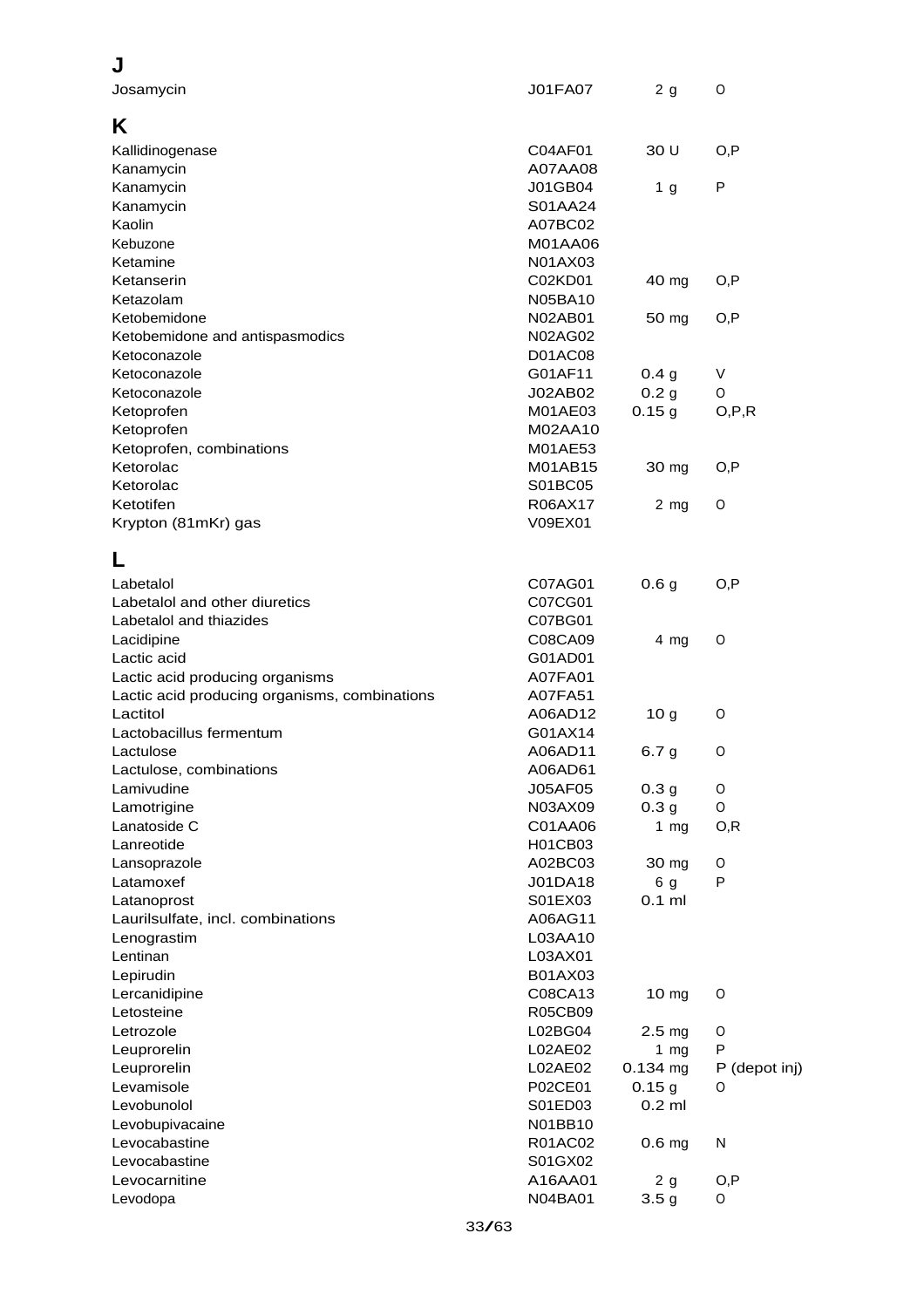| Levodopa and decarboxylase inhibitor   | <b>N04BA02</b> | 0.6 <sub>g</sub>    | O     |
|----------------------------------------|----------------|---------------------|-------|
| Levofloxacin                           | J01MA12        | 0.25 <sub>g</sub>   | O,P   |
| Levoglutamide                          | A16AA03        |                     |       |
| Levomepromazine                        | <b>N05AA02</b> | 0.3 <sub>g</sub>    | O     |
| Levomepromazine                        | <b>N05AA02</b> | 0.1 <sub>g</sub>    | P     |
| Levonorgestrel                         | G03AC03        |                     |       |
| Levonorgestrel and estrogen            | G03AA07        |                     |       |
| Levonorgestrel and estrogen            | G03AB03        |                     |       |
| Levonorgestrel and estrogen            | G03FA11        |                     |       |
| Levonorgestrel and estrogen            | G03FB09        |                     |       |
| Levothyroxine sodium                   | H03AA01        | $0.15 \, \text{mg}$ | O,P   |
| Levoverbenone                          | R05CA11        |                     |       |
| Lidocaine                              | C01BB01        | 3 <sub>g</sub>      | P     |
| Lidocaine                              | C05AD01        |                     |       |
| Lidocaine                              | D04AB01        |                     |       |
| Lidocaine                              | N01BB02        |                     |       |
| Lidocaine                              | R02AD02        |                     |       |
| Lidocaine                              | S01HA07        |                     |       |
| Lidocaine                              | S02DA01        |                     |       |
|                                        | N01BB52        |                     |       |
| Lidocaine, combinations<br>Lidoflazine |                |                     |       |
|                                        | C08EX01        | 0.18 <sub>g</sub>   | O     |
| Lincomycin                             | J01FF02        | 1.8 <sub>g</sub>    | O, P  |
| Lindane                                | P03AB02        |                     |       |
| Linopirdine                            | N06BX09        |                     |       |
| Linseed                                | A06AC05        |                     |       |
| Linseed, combinations                  | A06AC55        |                     |       |
| Linsidomine                            | C01DX18        |                     |       |
| Liothyronine sodium                    | H03AA02        | 60 mcg              | O,P   |
| Liquid paraffin                        | A06AA01        | 15 <sub>g</sub>     | O     |
| Liquid paraffin, combinations          | A06AA51        |                     |       |
| Lisinopril                             | C09AA03        | $10 \text{ mg}$     | O     |
| Lisinopril and diuretics               | C09BA03        |                     |       |
| Lisuride                               | G02CB02        | 0.6 <sub>mg</sub>   | O     |
| Lisuride                               | <b>N02CA07</b> |                     |       |
| Lithium                                | <b>N05AN01</b> | 24 mmol 0           |       |
| Lithium succinate                      | D11AX04        |                     |       |
| Lodoxamide                             | S01GX05        |                     |       |
| Lofepramine                            | <b>N06AA07</b> | $0.105$ g           | O     |
| Lomefloxacin                           | <b>J01MA07</b> |                     |       |
| Lomefloxacin                           | S01AX17        |                     |       |
| Lomustine                              | L01AD02        |                     |       |
| Lonazolac                              | M01AB09        | 0.6 <sub>g</sub>    | 0     |
| Long-acting sulfonamides combinations  | J01ED20        |                     |       |
| Lonidamine                             | L01XX07        |                     |       |
| Loperamide                             | A07DA03        | $10 \text{ mg}$     | O     |
| Loperamide oxide                       | A07DA05        | $5 \, \text{mg}$    | 0     |
| Loprazolam                             | <b>N05CD11</b> | 1 $mg$              | 0     |
| Loracarbef                             | J01DA38        | 0.6 <sub>g</sub>    | 0     |
| Lorajmine                              | C01BA12        | 0.3 <sub>g</sub>    | O     |
| Loratadine                             | R06AX13        | 10 mg               | 0     |
| Lorazepam                              | <b>N05BA06</b> | 2.5 <sub>mg</sub>   | O, SL |
| Lorazepam, combinations                | <b>N05BA56</b> |                     |       |
| Lorcainide                             | C01BC07        | 0.2 <sub>g</sub>    | P     |
|                                        | N05CD06        | 1 $mg$              | O     |
| Lormetazepam<br>Lornoxicam             | M01AC05        |                     |       |
|                                        |                | $12 \text{ mg}$     | O     |
| Losartan                               | C09CA01        | 50 mg               | O     |
| Losartan and diuretics                 | C09DA01        |                     |       |
| Lovastatin                             | C10AA02        | 30 mg               | 0     |
| Loxapine                               | <b>N05AH01</b> | 0.1 <sub>g</sub>    | O     |
| Lung surfactants combinations          | R07AA30        |                     |       |
| Lymecycline                            | <b>J01AA04</b> | 0.6 <sub>g</sub>    | O,P   |
| Lynestrenol                            | G03AC02        |                     |       |
|                                        | 34/63          |                     |       |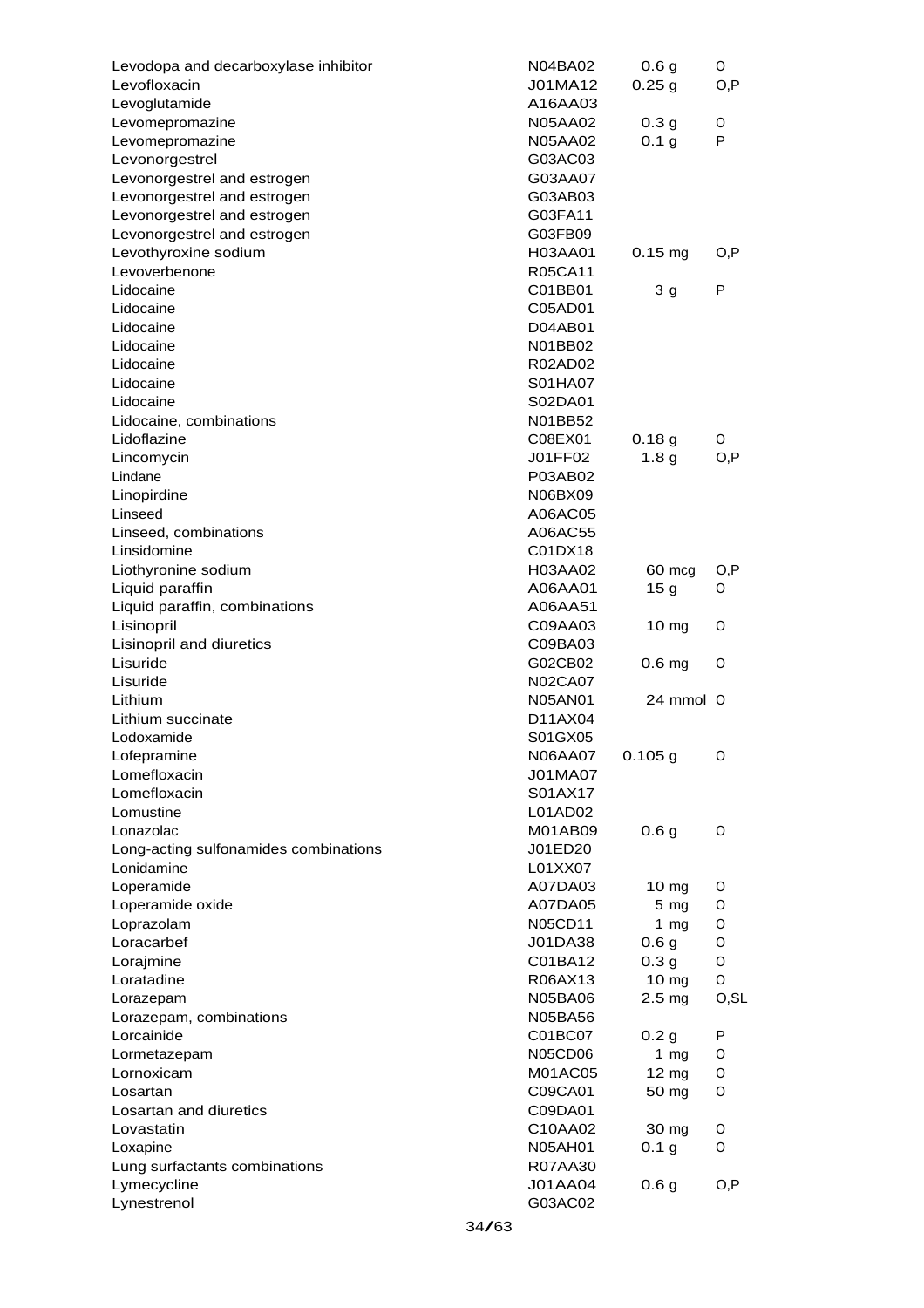| Lynestrenol<br>Lynestrenol and estrogen<br>Lynestrenol and estrogen<br>Lynestrenol and estrogen<br>Lynestrenol and estrogen | G03DC03<br>G03AA03<br>G03AB02<br>G03FA07<br>G03FB02 | 5 <sub>mg</sub>                  | O      |
|-----------------------------------------------------------------------------------------------------------------------------|-----------------------------------------------------|----------------------------------|--------|
| Lypressin                                                                                                                   | H01BA03                                             | 20 U                             | P.N    |
| Lysine<br>Lysozyme                                                                                                          | <b>B05XB03</b><br>D06BB07                           |                                  |        |
| Lysozyme                                                                                                                    | J05AX02                                             |                                  |        |
|                                                                                                                             |                                                     |                                  |        |
| М                                                                                                                           |                                                     |                                  |        |
| Macrogol, combinations                                                                                                      | A06AD65<br>V09EB01                                  |                                  |        |
| Macrosalb (99mTc)<br>Mafenide                                                                                               | D06BA03                                             |                                  |        |
| Magaldrate                                                                                                                  | A02AD02                                             |                                  |        |
| Magaldrate and antiflatulents                                                                                               | A02AF01                                             |                                  |        |
| Magnesium (different salts in combination)                                                                                  | A12CC30                                             |                                  |        |
| Magnesium aspartate                                                                                                         | A12CC05                                             |                                  |        |
| Magnesium carbonate                                                                                                         | A02AA01                                             |                                  |        |
| Magnesium carbonate                                                                                                         | A06AD01                                             | 7 <sub>g</sub>                   | O      |
| Magnesium chloride                                                                                                          | A12CC01                                             | 2.5 <sub>g</sub>                 | O      |
| Magnesium chloride                                                                                                          | A12CC01                                             | 0.8 <sub>g</sub>                 | P      |
| Magnesium chloride                                                                                                          | <b>B05XA11</b>                                      |                                  |        |
| Magnesium citrate                                                                                                           | A12CC04                                             | 2 <sub>g</sub>                   | 0      |
| Magnesium citrate                                                                                                           | <b>B05CB03</b>                                      |                                  |        |
| Magnesium compounds, combinations                                                                                           | A02AA10                                             |                                  |        |
| Magnesium gluconate<br>Magnesium hydroxide                                                                                  | A12CC03<br>A02AA04                                  | 5 <sub>g</sub><br>3 <sub>g</sub> | O<br>O |
| Magnesium hydroxide                                                                                                         | G04BX01                                             | 0.5 <sub>g</sub>                 | 0      |
| Magnesium lactate                                                                                                           | A12CC06                                             |                                  |        |
| Magnesium levulinate                                                                                                        | A12CC07                                             |                                  |        |
| Magnesium orotate                                                                                                           | A12CC09                                             |                                  |        |
| Magnesium oxide                                                                                                             | A02AA02                                             |                                  |        |
| Magnesium oxide                                                                                                             | A06AD02                                             | 7 <sub>g</sub>                   | O      |
| Magnesium peroxide                                                                                                          | A02AA03                                             |                                  |        |
| Magnesium peroxide                                                                                                          | A06AD03                                             |                                  |        |
| Magnesium phosphate                                                                                                         | <b>B05XA10</b>                                      |                                  |        |
| Magnesium pidolate                                                                                                          | A12CC08                                             |                                  |        |
| Magnesium pyridoxal 5-phosphate glutamate                                                                                   | C10AX07                                             |                                  |        |
| Magnesium silicate                                                                                                          | A02AA05                                             |                                  |        |
| Magnesium sulfate                                                                                                           | A06AD04                                             | 7 <sub>g</sub>                   | 0      |
| Magnesium sulfate                                                                                                           | A12CC02                                             | 3 <sub>g</sub>                   | O      |
| Magnesium sulfate                                                                                                           | A12CC02                                             | 1 <sub>g</sub>                   | P      |
| Magnesium sulfate                                                                                                           | <b>B05XA05</b>                                      |                                  |        |
| Magnesium sulfate<br>Magnesium sulfate                                                                                      | D11AX05<br>V04CC02                                  |                                  |        |
| Malathion                                                                                                                   | P03AX03                                             |                                  |        |
| Mandelic acid                                                                                                               | <b>B05CA06</b>                                      |                                  |        |
| Mandelic acid                                                                                                               | G04AG05                                             | 12 <sub>g</sub>                  | O      |
| Mangafodipir                                                                                                                | <b>V08CA05</b>                                      |                                  |        |
| Manidipine                                                                                                                  | C08CA11                                             | 10 mg                            | O      |
| Mannitol                                                                                                                    | <b>B05BC01</b>                                      |                                  |        |
| Mannitol                                                                                                                    | <b>B05CX04</b>                                      |                                  |        |
| Mannosulfan                                                                                                                 | L01AB03                                             |                                  |        |
| Maprotiline                                                                                                                 | N06AA21                                             | 0.1 <sub>g</sub>                 | O,P    |
| Masoprocol                                                                                                                  | L01XX10                                             |                                  |        |
| Mazaticol                                                                                                                   | <b>N04AA10</b>                                      |                                  |        |
| Mazindol                                                                                                                    | A08AA05                                             | 1 $mg$                           | O      |
| Mebendazole                                                                                                                 | P02CA01                                             | 0.2 <sub>g</sub>                 | O      |
| Mebendazole, combinations                                                                                                   | P02CA51                                             |                                  |        |
| Mebeverine                                                                                                                  | A03AA04                                             | 0.3 <sub>g</sub>                 | O      |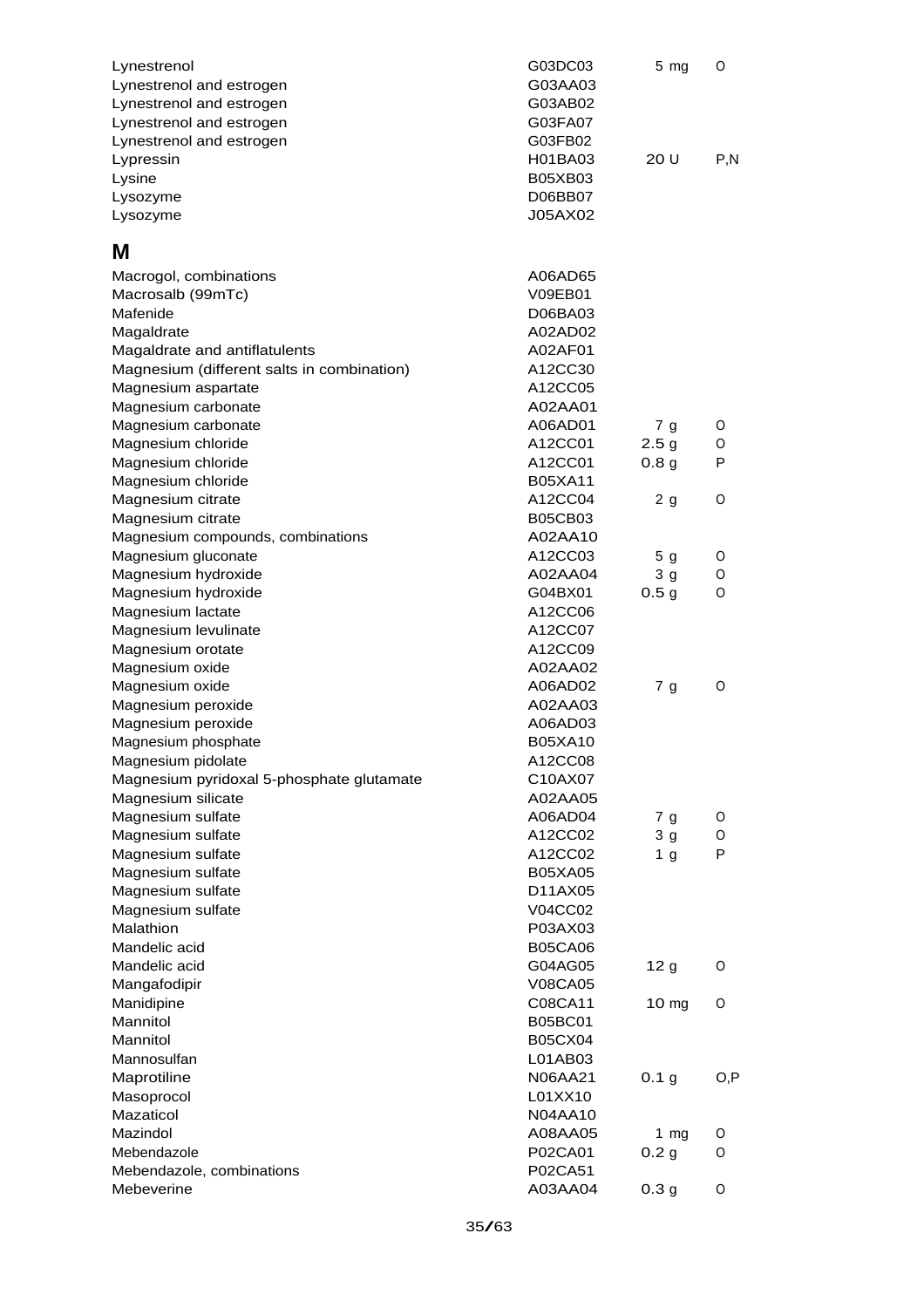| Mebhydrolin                                                 | R06AX15        | 0.2 <sub>g</sub> | O    |
|-------------------------------------------------------------|----------------|------------------|------|
| Mebutamate                                                  | <b>N05BC04</b> |                  |      |
| Mebutizide                                                  | C03AA13        |                  |      |
| Mebutizide and potassium-sparing agents                     | C03EA05        |                  |      |
| Mecamylamine                                                | C02BB01        |                  |      |
| Mecasermin                                                  | H01AC03        | $2 \, mg$        | P    |
| Mecillinam                                                  | <b>J01CA11</b> | 1.2 <sub>g</sub> | P    |
| Meclocycline                                                | D10AF04        |                  |      |
| Meclofenamic acid                                           | M01AG04        |                  |      |
| Meclofenamic acid                                           | M02AA18        |                  |      |
| Meclofenoxate                                               | N06BX01        |                  |      |
| Meclozine                                                   | <b>R06AE05</b> | 50 mg            | 0,R  |
| Meclozine, combinations                                     | <b>R06AE55</b> |                  |      |
| Medazepam                                                   | <b>N05BA03</b> | 20 mg            | O    |
| Medicinal charcoal                                          | A07BA01        | 5 <sub>g</sub>   | O    |
| Medicinal charcoal, combinations                            | A07BA51        |                  |      |
| Medifoxamine                                                | N06AX13        |                  |      |
| Medrogestone                                                | G03DB03        |                  |      |
| Medrogestone and estrogen                                   | G03FB07        |                  |      |
| Medroxyprogesterone                                         | G03AC06        | 1.67 $mg$        | P    |
| Medroxyprogesterone                                         | G03DA02        | $5 \, mg$        | O    |
| Medroxyprogesterone                                         | G03DA02        | $7 \, mg$        | P    |
| Medroxyprogesterone                                         | L02AB02        | 1 <sub>g</sub>   | O, P |
| Medroxyprogesterone and estrogen                            | G03AA08        |                  |      |
| Medroxyprogesterone and estrogen                            | G03FA12        |                  |      |
| Medroxyprogesterone and estrogen                            | G03FB06        |                  |      |
| Medrysone                                                   | S01BA08        |                  |      |
| Mefenamic acid                                              | M01AG01        | 1 <sub>g</sub>   | O    |
| Mefenorex                                                   | A08AA09        |                  |      |
| Mefloquine                                                  | P01BA05        | 1 <sub>g</sub>   | O    |
| Mefruside                                                   | C03BA05        | 25 mg            | 0    |
| Mefruside and potassium                                     | C03BB05        | 25 mg            | O    |
| Megestrol                                                   | G03AC05        |                  |      |
| Megestrol                                                   | G03DB02        | $5 \, mg$        | O    |
| Megestrol                                                   | L02AB01        | 0.16g            | O    |
| Megestrol and estrogen                                      | G03AA04        |                  |      |
| Megestrol and estrogen                                      | G03AB01        |                  |      |
| Megestrol and estrogen                                      | G03FA08        |                  |      |
| Megestrol and estrogen                                      | G03FB04        |                  |      |
| Meglumine antimonate                                        | P01CB01        | 0.85g            | P    |
| Meglutol                                                    | C10AX05        |                  |      |
| Meladrazine                                                 | G04BD03        | 0.45g            | 0    |
| Melarsoprol                                                 | P01CD01        | 60 mg            | P    |
| Melitracen                                                  | N06AA14        | 75 mg            | O, P |
| Melitracen and psycholeptics                                | <b>N06CA02</b> |                  |      |
| Meloxicam                                                   | M01AC06        | $15 \text{ mg}$  | O, R |
| Melperone                                                   | <b>N05AD03</b> | 0.3 <sub>g</sub> | O,P  |
| Melphalan                                                   | L01AA03        |                  |      |
| Menadione                                                   | B02BA02        | 10 mg            | 0    |
| Menadione                                                   | <b>B02BA02</b> | 2 <sub>mg</sub>  | P    |
| Meningococcus A, purified polysaccharides antigen           | J07AH01        |                  |      |
| Meningococcus B, outer membrane vesicle vaccine             | <b>J07AH06</b> |                  |      |
| Meningococcus, bivalent purified polysaccharides antigen    | <b>J07AH03</b> |                  |      |
| Meningococcus, tetravalent purified polysaccharides antigen |                | <b>J07AH04</b>   |      |
| Mepacrine                                                   | P01AX05        | 0.3 <sub>g</sub> | O    |
| Mepartricin                                                 | A01AB16        |                  |      |
| Mepartricin                                                 | D01AA06        |                  |      |
| Mepartricin                                                 | G01AA09        |                  |      |
| Mepartricin                                                 | G04CX03        |                  |      |
| Mepenzolate                                                 | A03AB12        | 0.1 <sub>g</sub> | O    |
| Mephenesin                                                  | M03BX06        |                  |      |
| Mephenoxalone                                               | N05BX01        | 1.2 <sub>g</sub> | O    |
|                                                             |                |                  |      |
| 36/63                                                       |                |                  |      |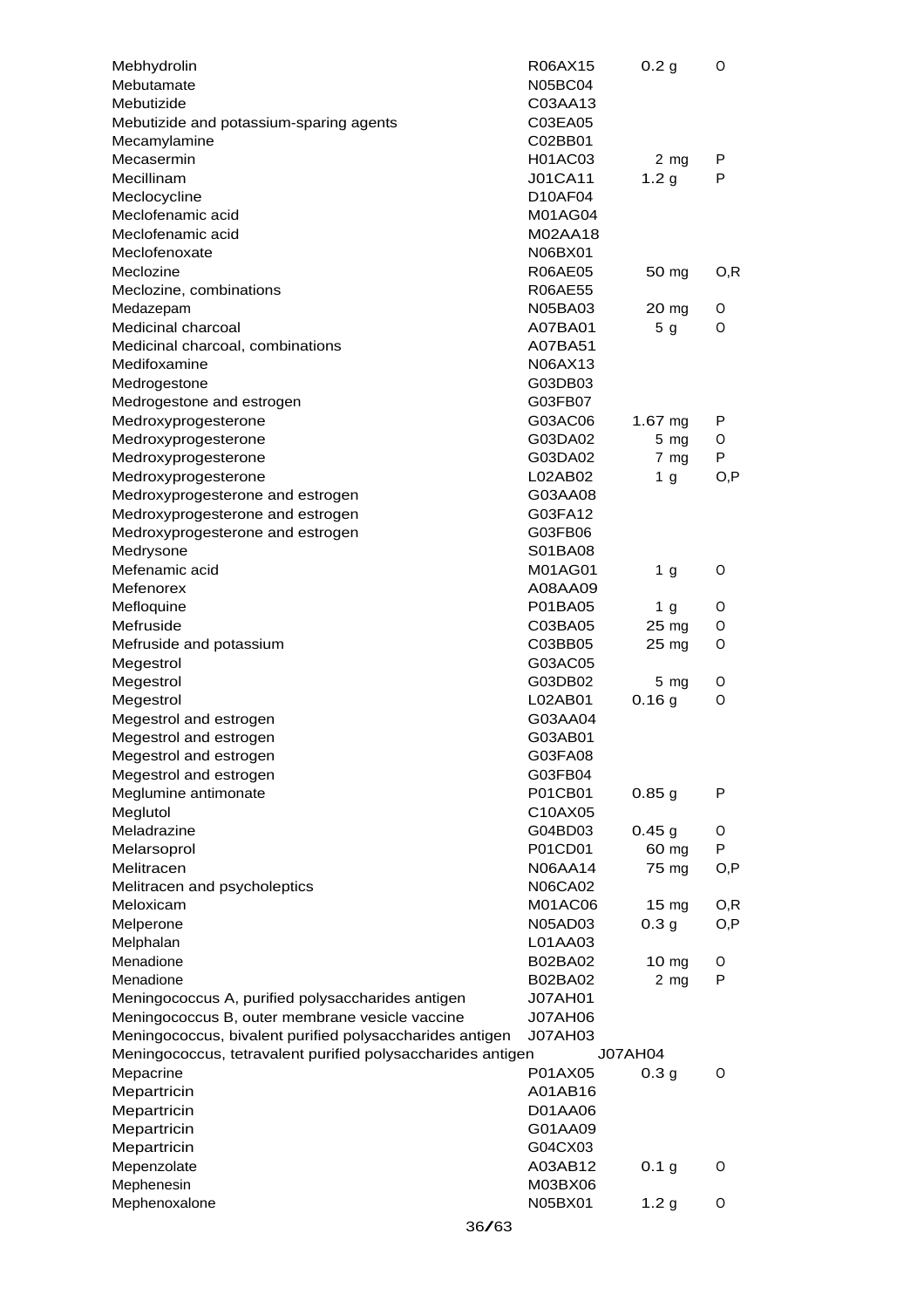| Mephentermine                                       | C01CA11        | 30 mg            | P       |
|-----------------------------------------------------|----------------|------------------|---------|
| Mephenytoin                                         | <b>N03AB04</b> | 0.4 <sub>g</sub> | O       |
| Mephenytoin, combinations                           | <b>N03AB54</b> |                  |         |
| Mepindolol                                          | C07AA14        | $5 \, mg$        | O       |
| Mepivacaine                                         | N01BB03        |                  |         |
| Mepivacaine, combinations                           | N01BB53        |                  |         |
| Mepixanox                                           | <b>R07AB09</b> |                  |         |
| Meprednisone                                        | H02AB15        |                  |         |
| Meprobamate                                         | <b>N05BC01</b> | 1.2 <sub>g</sub> | O       |
| Meprobamate, combinations                           | <b>N05BC51</b> |                  |         |
| Meprobamate, combinations                           | N05CX01        |                  |         |
| Meprotixol                                          | R05DB22        |                  |         |
| Mepyramine                                          | D04AA02        |                  |         |
| Mepyramine                                          | R06AC01        | 0.2 <sub>g</sub> | O,P     |
| Mequinol                                            | D11AX06        |                  |         |
| Mequitazine                                         | R06AD07        | $10 \text{ mg}$  | 0       |
| Mercaptamine                                        | A16AA04        |                  |         |
| Mercaptopurine                                      | L01BB02        |                  |         |
| Mercuric amidochloride                              | D08AK01        |                  |         |
| Mercuric chloride                                   | D08AK03        |                  |         |
| Mercuric iodide                                     | D08AK30        |                  |         |
| Mercurochrome                                       | D08AK04        |                  |         |
| Mercury compounds                                   | S01AX01        |                  |         |
| Mercury, metallic                                   | D08AK05        |                  |         |
| Meropenem                                           | J01DH02        | 2 g              | P       |
| Mersalyl                                            | C03BC01        |                  |         |
| Mesalazine                                          | A07EC02        | 1.5 <sub>g</sub> | O, R    |
| Mesna                                               | <b>R05CB05</b> |                  |         |
| Mesna                                               | V03AF01        |                  |         |
| Mesoridazine                                        | <b>N05AC03</b> | 0.2 <sub>g</sub> | O, P    |
| Mesterolone                                         | G03BB01        | 50 mg            | O       |
| Mesulfen                                            | D10AB05        |                  |         |
| Mesulfen                                            | P03AA03        |                  |         |
| Mesuximide                                          | N03AD03        | 0.9 <sub>g</sub> | O       |
| Metabutethamine                                     | N01BA01        |                  |         |
| Metacycline                                         | <b>J01AA05</b> | 0.6 <sub>g</sub> | O       |
| Metahexamide                                        | A10BB10        |                  |         |
| Metamfetamine                                       | N06BA03        | 15 <sub>mg</sub> | O       |
| Metamizole sodium                                   | N02BB02        | 3 <sub>g</sub>   | O, P, R |
| Metamizole sodium, combinations excl. psycholeptics | N02BB52        |                  |         |
| Metamizole sodium, combinations with psycholeptics  | N02BB72        |                  |         |
| Metampicillin                                       | <b>J01CA14</b> | 1.5 <sub>g</sub> | O,P     |
| Metandienone                                        | A14AA03        | $5 \, mg$        | O       |
| Metandienone                                        | D11AE01        |                  |         |
| Metaraminol                                         | C01CA09        | 50 mg            | P       |
| Metenolone                                          | A14AA04        | $10 \text{ mg}$  | O       |
| Metenolone                                          | A14AA04        | $7 \, mg$        | P       |
| Metergoline                                         | G02CB05        |                  |         |
| Metformin                                           | A10BA02        | 2 g              | O       |
| Metformin and sulfonamides                          | A10BD02        |                  |         |
| Methadone                                           | <b>N02AC02</b> | 25 mg            | O,P     |
| Methadone, comb. excl. psycholeptics                | <b>N02AC52</b> |                  |         |
| Methallenestril                                     | G03CB03        | 9 mg             | O       |
| Methallenestril                                     | G03CC03        |                  |         |
| Methantheline                                       | A03AB07        | 0.15g            | O       |
| Methapyrilene                                       | <b>R06AC05</b> |                  |         |
| Methaqualone                                        | N05CM01        | 0.2 <sub>g</sub> | O       |
| Methaqualone, combinations                          | N05CX02        |                  |         |
| Metharbital                                         | N03AA30        | 0.2 <sub>g</sub> | O       |
| Methdilazine                                        | R06AD04        | 16 mg            | O       |
| Methenamine                                         | G04AA01        | 2 g              | O       |
| Methenamine                                         | G04AA01        |                  | O       |
|                                                     |                | 3 <sub>g</sub>   |         |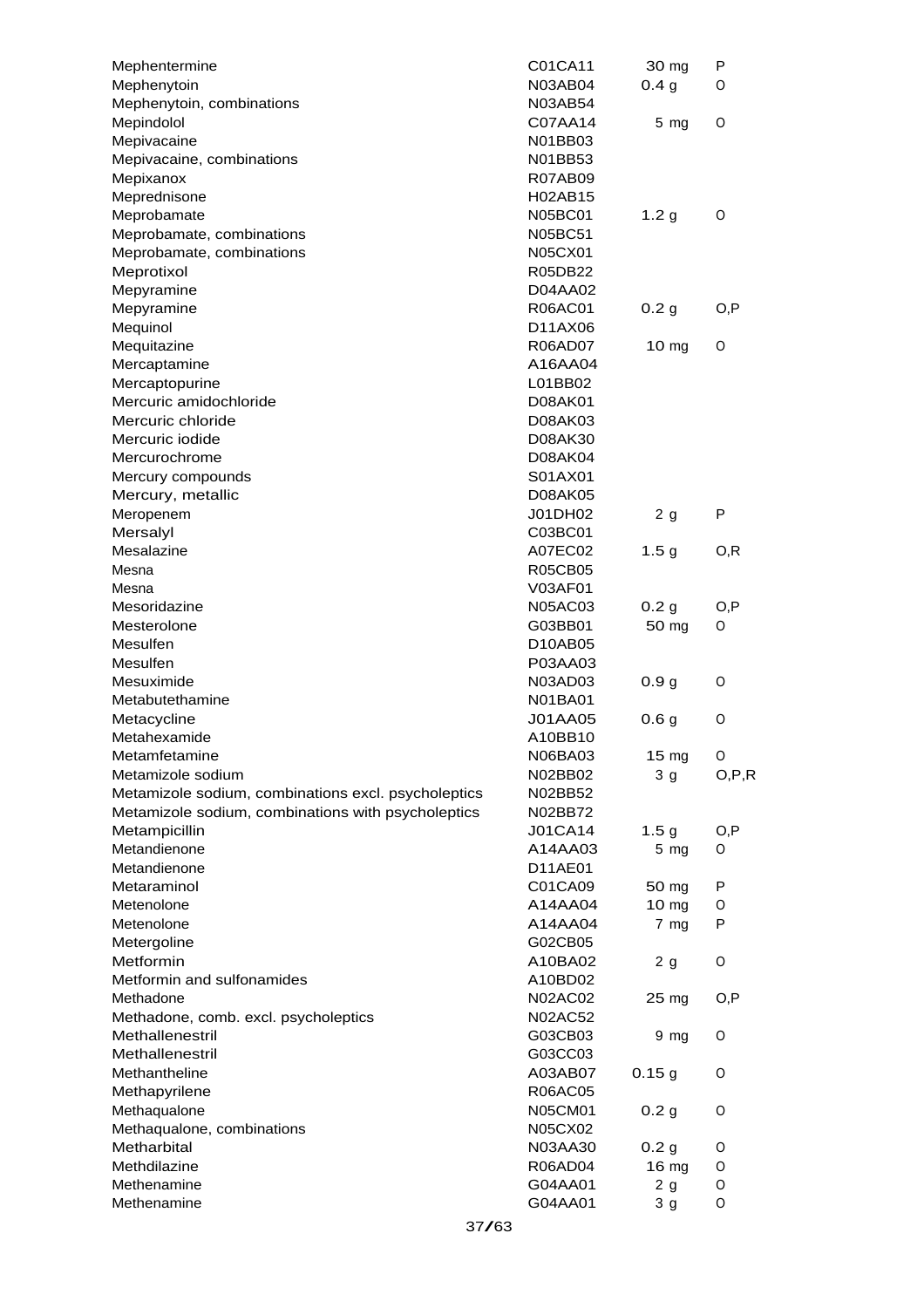| Methenamine and sulfonamides                    | G04AH01        |                   |      |
|-------------------------------------------------|----------------|-------------------|------|
| Methicillin                                     | J01CF03        | 4 <sub>g</sub>    | P    |
| Methiodal                                       | V08AA09        |                   |      |
| Methionine                                      | V03AB26        |                   |      |
| Methiosulfonium chloride                        | A02BX04        |                   |      |
| Methocarbamol                                   | M03BA03        | 3 <sub>g</sub>    | O,P  |
| Methocarbamol, combinations excl. psycholeptics | M03BA53        |                   |      |
| Methocarbamol, combinations with psycholeptics  | M03BA73        |                   |      |
| Methohexital                                    | <b>N01AF01</b> |                   |      |
| Methohexital                                    | <b>N05CA15</b> |                   |      |
| Methoserpidine                                  | C02AA06        |                   |      |
| Methoserpidine and diuretics                    | C02LA04        |                   |      |
| Methotrexate                                    | L01BA01        |                   |      |
| Methoxamine                                     | C01CA10        | 30 mg             | P    |
| Methoxsalen                                     | D05AD02        |                   |      |
| Methoxsalen                                     | D05BA02        | 10 <sub>mg</sub>  | 0    |
| Methoxyflurane                                  | <b>N01AB03</b> |                   |      |
| Methoxyphenamine                                | R03CB02        | 0.4 <sub>g</sub>  | O    |
| Methyclothiazide                                | C03AA08        | $5 \, mg$         | 0    |
| Methyclothiazide and potassium                  | C03AB08        | 5 <sub>mg</sub>   | 0    |
| Methylatropine                                  | A03BB02        | 3 <sub>mg</sub>   | O    |
| Methylcellulose                                 | A06AC06        | 2 <sub>g</sub>    | O    |
| Methyldopa (levorotatory)                       | C02AB01        | 1 <sub>g</sub>    | O,P  |
| Methyldopa (levorotatory) and diuretics         | C02LB01        |                   |      |
| Methyldopa (racemic)                            | C02AB02        | 2 <sub>g</sub>    | O    |
| Methylergometrine                               | G02AB01        | 0.2 <sub>mg</sub> | O,P  |
| Methylergometrine and oxytocin                  | G02AC01        |                   |      |
| Methylestrenolone                               | G03DC31        | $5 \, mg$         | O    |
| Methylhomatropine and psycholeptics             | A03CB04        |                   |      |
| Methylnortestosterone and estrogen              | G03FA05        |                   |      |
| Methylpentynol                                  | <b>N05CM15</b> |                   |      |
| Methylpentynol, combinations                    | N05CX03        |                   |      |
| Methylphenidate                                 | N06BA04        | 30 mg             | O    |
| Methylphenobarbital                             | N03AA01        | 0.5 <sub>g</sub>  | 0    |
| Methylprednisolone                              | <b>D07AA01</b> |                   |      |
| Methylprednisolone                              | D10AA02        |                   |      |
| Methylprednisolone                              | <b>H02AB04</b> | 7.5 mg            | O    |
| Methylprednisolone                              | H02AB04        | 20 mg             | P    |
| Methylprednisolone aceponate                    | D07AC14        |                   |      |
| Methylprednisolone and antibiotics              | D07CA02        |                   |      |
| Methylprednisolone and antiinfectives           | S01CA08        |                   |      |
| Methylprednisolone, combinations                | H02BX01        |                   |      |
| Methylpropylpropanediol dinitrate               | C01DA04        |                   |      |
| Methylpropylpropanediol dinitrate, combinations | C01DA54        |                   |      |
| Methylrosaniline                                | D01AE02        |                   |      |
| Methylrosaniline                                | G01AX09        |                   |      |
| Methylscopolamine                               | A03BB03        | 12 mg             | O,P  |
| Methylscopolamine                               | S01FA03        |                   |      |
| Methylscopolamine and psycholeptics             | A03CB01        |                   |      |
| Methyltestosterone                              | G03BA02        | 25 mg             | O    |
| Methyltestosterone                              | G03EK01        |                   |      |
| Methyltestosterone and estrogen                 | G03EA01        |                   |      |
| Methylthioninium chloride                       | V03AB17        |                   |      |
|                                                 |                |                   |      |
| Methylthioninium chloride                       | V04CG05        |                   |      |
| Methylthiouracil                                | H03BA01        | 0.1 g             | O    |
| Methyprylon                                     | <b>N05CE02</b> | 0.2 <sub>g</sub>  | 0    |
| Methysergide                                    | <b>N02CA04</b> | 4 mg              | O    |
| Meticrane                                       | C03BA09        |                   |      |
| Metildigoxin                                    | C01AA08        | 0.2 <sub>mg</sub> | O, P |
| Metipranolol                                    | S01ED04        | $0.2$ ml          |      |
| Metipranolol and thiazides, combinations        | C07BA68        |                   |      |
| Metipranolol, combinations                      | S01ED54        |                   |      |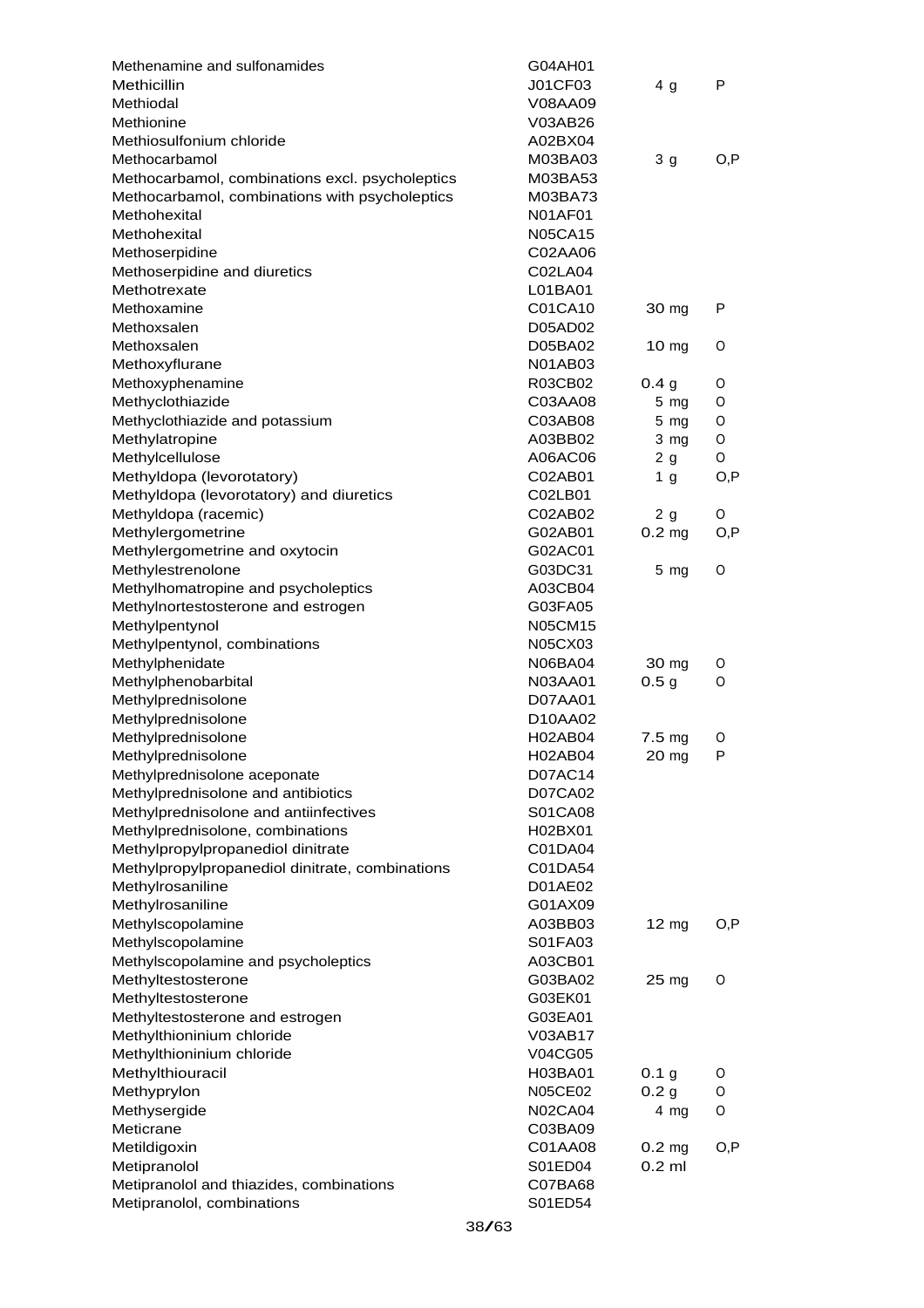| <b>J05AA01</b><br>Metixene<br><b>N04AA03</b><br>40 mg<br>O<br>Metizoline<br>R01AA10<br>Metoclopramide<br>A03FA01<br>30 mg<br>Metolazone<br>C03BA08<br>$5$ mg<br>O<br>Metolazone and potassium-sparing agents<br>C03EA12<br>Metopimazine<br>A04AD05<br>15 <sub>mg</sub><br>O,P<br>0.15g<br>O, P<br>Metoprolol<br>C07AB02<br>Metoprolol and other antihypertensives<br>C07FB02<br>Metoprolol and other diuretics<br>C07CB02<br>Metoprolol and thiazides<br>C07BB02<br>Metoprolol and thiazides, combinations<br>C07BB52<br>Metrifonate<br>P02BB01<br>40 mg<br>O<br>Metrizamide<br><b>V08AB01</b><br>Metrizoic acid<br>V08AA02<br>Metronidazole<br>A01AB17<br>Metronidazole<br>D06BX01<br>Metronidazole<br>V<br>G01AF01<br>0.5 <sub>g</sub><br>Metronidazole<br>1.5 <sub>g</sub><br>P<br>J01XD01<br>Metronidazole<br>P01AB01<br>2g<br>O, R<br><b>V04CD01</b><br>Metyrapone<br>Mexiletine<br>C01BB02<br>0.8 <sub>g</sub><br>O, P<br>Mezlocillin<br><b>J01CA10</b><br>P<br>6 g<br>Mianserin<br>N06AX03<br>60 mg<br>0<br>Mibefradil<br>75 mg<br>C08CX01<br>O<br>Miconazole<br>A01AB09<br>0.2 <sub>g</sub><br>0<br>Miconazole<br>A07AC01<br>O<br>1 g<br>Miconazole<br>D01AC02<br>Miconazole<br>G01AF04<br>0.1 <sub>g</sub><br>V<br>P<br>Miconazole<br>J02AB01<br>1 <sub>g</sub><br>Miconazole<br>S02AA13<br>Micronomicin<br>S01AA22<br>Microparticles of galactose<br>V08DA02<br>Microspheres of human albumin<br>V08DA01<br>Microspheres of phospholipids<br>V08DA04<br>Midazolam<br><b>N05CD08</b><br>15 mg<br>O, P<br>J01FA03<br>1 <sub>g</sub><br>Midecamycin<br>O<br>Midodrine<br>C01CA17<br>30 mg<br>O<br>Mifepristone<br>G03XB01<br>Miglitol<br>A10BF02<br>0.3 <sub>g</sub><br>O<br>Milnacipran<br>N06AX17<br>Milrinone<br>C01CE02<br>P<br>50 mg<br>Miltefosine<br>L01XX09<br>Minaprine<br>N06AX07<br>0.1 <sub>g</sub><br>O<br>Mineral salts in combination<br>A06AD10<br>Minocycline<br>J01AA08<br>0.2 <sub>g</sub><br>O, P<br>Minoxidil<br>C02DC01<br>20 mg<br>0<br>Minoxidil<br>D11AX01<br>J01FA11<br>Miocamycin<br>Mirtazapine<br>N06AX11<br>30 mg<br>0<br>Misoprostol<br>$0.8$ mg<br>A02BB01<br>O<br>Mitobronitol<br>L01AX01<br>L01XX16<br>Mitoguazone<br>Mitomycin<br>L01DC03<br>Mitoxantrone<br>L01DB07<br>Mivacurium chloride<br>M03AC10<br>R06AX25<br>Mizolastine<br>10 mg<br>O<br>Moclobemide<br>0.3 <sub>g</sub><br>N06AG02<br>0<br>Modafinil<br>0.3 <sub>g</sub><br>O<br>N06BA07<br>15 <sub>mg</sub><br>O<br>Moexipril<br>C09AA13<br>Mofebutazone<br>M01AA02<br>0.75g<br>O, P | Metirosine | C02KB01 |         |
|-------------------------------------------------------------------------------------------------------------------------------------------------------------------------------------------------------------------------------------------------------------------------------------------------------------------------------------------------------------------------------------------------------------------------------------------------------------------------------------------------------------------------------------------------------------------------------------------------------------------------------------------------------------------------------------------------------------------------------------------------------------------------------------------------------------------------------------------------------------------------------------------------------------------------------------------------------------------------------------------------------------------------------------------------------------------------------------------------------------------------------------------------------------------------------------------------------------------------------------------------------------------------------------------------------------------------------------------------------------------------------------------------------------------------------------------------------------------------------------------------------------------------------------------------------------------------------------------------------------------------------------------------------------------------------------------------------------------------------------------------------------------------------------------------------------------------------------------------------------------------------------------------------------------------------------------------------------------------------------------------------------------------------------------------------------------------------------------------------------------------------------------------------------------------------------------------------------------------------------------------------------------------------------------------------------------------------------------------------------------------------------------------------------------------------------------------------------------------------------------|------------|---------|---------|
|                                                                                                                                                                                                                                                                                                                                                                                                                                                                                                                                                                                                                                                                                                                                                                                                                                                                                                                                                                                                                                                                                                                                                                                                                                                                                                                                                                                                                                                                                                                                                                                                                                                                                                                                                                                                                                                                                                                                                                                                                                                                                                                                                                                                                                                                                                                                                                                                                                                                                           | Metisazone |         |         |
|                                                                                                                                                                                                                                                                                                                                                                                                                                                                                                                                                                                                                                                                                                                                                                                                                                                                                                                                                                                                                                                                                                                                                                                                                                                                                                                                                                                                                                                                                                                                                                                                                                                                                                                                                                                                                                                                                                                                                                                                                                                                                                                                                                                                                                                                                                                                                                                                                                                                                           |            |         |         |
|                                                                                                                                                                                                                                                                                                                                                                                                                                                                                                                                                                                                                                                                                                                                                                                                                                                                                                                                                                                                                                                                                                                                                                                                                                                                                                                                                                                                                                                                                                                                                                                                                                                                                                                                                                                                                                                                                                                                                                                                                                                                                                                                                                                                                                                                                                                                                                                                                                                                                           |            |         |         |
|                                                                                                                                                                                                                                                                                                                                                                                                                                                                                                                                                                                                                                                                                                                                                                                                                                                                                                                                                                                                                                                                                                                                                                                                                                                                                                                                                                                                                                                                                                                                                                                                                                                                                                                                                                                                                                                                                                                                                                                                                                                                                                                                                                                                                                                                                                                                                                                                                                                                                           |            |         | O, P, R |
|                                                                                                                                                                                                                                                                                                                                                                                                                                                                                                                                                                                                                                                                                                                                                                                                                                                                                                                                                                                                                                                                                                                                                                                                                                                                                                                                                                                                                                                                                                                                                                                                                                                                                                                                                                                                                                                                                                                                                                                                                                                                                                                                                                                                                                                                                                                                                                                                                                                                                           |            |         |         |
|                                                                                                                                                                                                                                                                                                                                                                                                                                                                                                                                                                                                                                                                                                                                                                                                                                                                                                                                                                                                                                                                                                                                                                                                                                                                                                                                                                                                                                                                                                                                                                                                                                                                                                                                                                                                                                                                                                                                                                                                                                                                                                                                                                                                                                                                                                                                                                                                                                                                                           |            |         |         |
|                                                                                                                                                                                                                                                                                                                                                                                                                                                                                                                                                                                                                                                                                                                                                                                                                                                                                                                                                                                                                                                                                                                                                                                                                                                                                                                                                                                                                                                                                                                                                                                                                                                                                                                                                                                                                                                                                                                                                                                                                                                                                                                                                                                                                                                                                                                                                                                                                                                                                           |            |         |         |
|                                                                                                                                                                                                                                                                                                                                                                                                                                                                                                                                                                                                                                                                                                                                                                                                                                                                                                                                                                                                                                                                                                                                                                                                                                                                                                                                                                                                                                                                                                                                                                                                                                                                                                                                                                                                                                                                                                                                                                                                                                                                                                                                                                                                                                                                                                                                                                                                                                                                                           |            |         |         |
|                                                                                                                                                                                                                                                                                                                                                                                                                                                                                                                                                                                                                                                                                                                                                                                                                                                                                                                                                                                                                                                                                                                                                                                                                                                                                                                                                                                                                                                                                                                                                                                                                                                                                                                                                                                                                                                                                                                                                                                                                                                                                                                                                                                                                                                                                                                                                                                                                                                                                           |            |         |         |
|                                                                                                                                                                                                                                                                                                                                                                                                                                                                                                                                                                                                                                                                                                                                                                                                                                                                                                                                                                                                                                                                                                                                                                                                                                                                                                                                                                                                                                                                                                                                                                                                                                                                                                                                                                                                                                                                                                                                                                                                                                                                                                                                                                                                                                                                                                                                                                                                                                                                                           |            |         |         |
|                                                                                                                                                                                                                                                                                                                                                                                                                                                                                                                                                                                                                                                                                                                                                                                                                                                                                                                                                                                                                                                                                                                                                                                                                                                                                                                                                                                                                                                                                                                                                                                                                                                                                                                                                                                                                                                                                                                                                                                                                                                                                                                                                                                                                                                                                                                                                                                                                                                                                           |            |         |         |
|                                                                                                                                                                                                                                                                                                                                                                                                                                                                                                                                                                                                                                                                                                                                                                                                                                                                                                                                                                                                                                                                                                                                                                                                                                                                                                                                                                                                                                                                                                                                                                                                                                                                                                                                                                                                                                                                                                                                                                                                                                                                                                                                                                                                                                                                                                                                                                                                                                                                                           |            |         |         |
|                                                                                                                                                                                                                                                                                                                                                                                                                                                                                                                                                                                                                                                                                                                                                                                                                                                                                                                                                                                                                                                                                                                                                                                                                                                                                                                                                                                                                                                                                                                                                                                                                                                                                                                                                                                                                                                                                                                                                                                                                                                                                                                                                                                                                                                                                                                                                                                                                                                                                           |            |         |         |
|                                                                                                                                                                                                                                                                                                                                                                                                                                                                                                                                                                                                                                                                                                                                                                                                                                                                                                                                                                                                                                                                                                                                                                                                                                                                                                                                                                                                                                                                                                                                                                                                                                                                                                                                                                                                                                                                                                                                                                                                                                                                                                                                                                                                                                                                                                                                                                                                                                                                                           |            |         |         |
|                                                                                                                                                                                                                                                                                                                                                                                                                                                                                                                                                                                                                                                                                                                                                                                                                                                                                                                                                                                                                                                                                                                                                                                                                                                                                                                                                                                                                                                                                                                                                                                                                                                                                                                                                                                                                                                                                                                                                                                                                                                                                                                                                                                                                                                                                                                                                                                                                                                                                           |            |         |         |
|                                                                                                                                                                                                                                                                                                                                                                                                                                                                                                                                                                                                                                                                                                                                                                                                                                                                                                                                                                                                                                                                                                                                                                                                                                                                                                                                                                                                                                                                                                                                                                                                                                                                                                                                                                                                                                                                                                                                                                                                                                                                                                                                                                                                                                                                                                                                                                                                                                                                                           |            |         |         |
|                                                                                                                                                                                                                                                                                                                                                                                                                                                                                                                                                                                                                                                                                                                                                                                                                                                                                                                                                                                                                                                                                                                                                                                                                                                                                                                                                                                                                                                                                                                                                                                                                                                                                                                                                                                                                                                                                                                                                                                                                                                                                                                                                                                                                                                                                                                                                                                                                                                                                           |            |         |         |
|                                                                                                                                                                                                                                                                                                                                                                                                                                                                                                                                                                                                                                                                                                                                                                                                                                                                                                                                                                                                                                                                                                                                                                                                                                                                                                                                                                                                                                                                                                                                                                                                                                                                                                                                                                                                                                                                                                                                                                                                                                                                                                                                                                                                                                                                                                                                                                                                                                                                                           |            |         |         |
|                                                                                                                                                                                                                                                                                                                                                                                                                                                                                                                                                                                                                                                                                                                                                                                                                                                                                                                                                                                                                                                                                                                                                                                                                                                                                                                                                                                                                                                                                                                                                                                                                                                                                                                                                                                                                                                                                                                                                                                                                                                                                                                                                                                                                                                                                                                                                                                                                                                                                           |            |         |         |
|                                                                                                                                                                                                                                                                                                                                                                                                                                                                                                                                                                                                                                                                                                                                                                                                                                                                                                                                                                                                                                                                                                                                                                                                                                                                                                                                                                                                                                                                                                                                                                                                                                                                                                                                                                                                                                                                                                                                                                                                                                                                                                                                                                                                                                                                                                                                                                                                                                                                                           |            |         |         |
|                                                                                                                                                                                                                                                                                                                                                                                                                                                                                                                                                                                                                                                                                                                                                                                                                                                                                                                                                                                                                                                                                                                                                                                                                                                                                                                                                                                                                                                                                                                                                                                                                                                                                                                                                                                                                                                                                                                                                                                                                                                                                                                                                                                                                                                                                                                                                                                                                                                                                           |            |         |         |
|                                                                                                                                                                                                                                                                                                                                                                                                                                                                                                                                                                                                                                                                                                                                                                                                                                                                                                                                                                                                                                                                                                                                                                                                                                                                                                                                                                                                                                                                                                                                                                                                                                                                                                                                                                                                                                                                                                                                                                                                                                                                                                                                                                                                                                                                                                                                                                                                                                                                                           |            |         |         |
|                                                                                                                                                                                                                                                                                                                                                                                                                                                                                                                                                                                                                                                                                                                                                                                                                                                                                                                                                                                                                                                                                                                                                                                                                                                                                                                                                                                                                                                                                                                                                                                                                                                                                                                                                                                                                                                                                                                                                                                                                                                                                                                                                                                                                                                                                                                                                                                                                                                                                           |            |         |         |
|                                                                                                                                                                                                                                                                                                                                                                                                                                                                                                                                                                                                                                                                                                                                                                                                                                                                                                                                                                                                                                                                                                                                                                                                                                                                                                                                                                                                                                                                                                                                                                                                                                                                                                                                                                                                                                                                                                                                                                                                                                                                                                                                                                                                                                                                                                                                                                                                                                                                                           |            |         |         |
|                                                                                                                                                                                                                                                                                                                                                                                                                                                                                                                                                                                                                                                                                                                                                                                                                                                                                                                                                                                                                                                                                                                                                                                                                                                                                                                                                                                                                                                                                                                                                                                                                                                                                                                                                                                                                                                                                                                                                                                                                                                                                                                                                                                                                                                                                                                                                                                                                                                                                           |            |         |         |
|                                                                                                                                                                                                                                                                                                                                                                                                                                                                                                                                                                                                                                                                                                                                                                                                                                                                                                                                                                                                                                                                                                                                                                                                                                                                                                                                                                                                                                                                                                                                                                                                                                                                                                                                                                                                                                                                                                                                                                                                                                                                                                                                                                                                                                                                                                                                                                                                                                                                                           |            |         |         |
|                                                                                                                                                                                                                                                                                                                                                                                                                                                                                                                                                                                                                                                                                                                                                                                                                                                                                                                                                                                                                                                                                                                                                                                                                                                                                                                                                                                                                                                                                                                                                                                                                                                                                                                                                                                                                                                                                                                                                                                                                                                                                                                                                                                                                                                                                                                                                                                                                                                                                           |            |         |         |
|                                                                                                                                                                                                                                                                                                                                                                                                                                                                                                                                                                                                                                                                                                                                                                                                                                                                                                                                                                                                                                                                                                                                                                                                                                                                                                                                                                                                                                                                                                                                                                                                                                                                                                                                                                                                                                                                                                                                                                                                                                                                                                                                                                                                                                                                                                                                                                                                                                                                                           |            |         |         |
|                                                                                                                                                                                                                                                                                                                                                                                                                                                                                                                                                                                                                                                                                                                                                                                                                                                                                                                                                                                                                                                                                                                                                                                                                                                                                                                                                                                                                                                                                                                                                                                                                                                                                                                                                                                                                                                                                                                                                                                                                                                                                                                                                                                                                                                                                                                                                                                                                                                                                           |            |         |         |
|                                                                                                                                                                                                                                                                                                                                                                                                                                                                                                                                                                                                                                                                                                                                                                                                                                                                                                                                                                                                                                                                                                                                                                                                                                                                                                                                                                                                                                                                                                                                                                                                                                                                                                                                                                                                                                                                                                                                                                                                                                                                                                                                                                                                                                                                                                                                                                                                                                                                                           |            |         |         |
|                                                                                                                                                                                                                                                                                                                                                                                                                                                                                                                                                                                                                                                                                                                                                                                                                                                                                                                                                                                                                                                                                                                                                                                                                                                                                                                                                                                                                                                                                                                                                                                                                                                                                                                                                                                                                                                                                                                                                                                                                                                                                                                                                                                                                                                                                                                                                                                                                                                                                           |            |         |         |
|                                                                                                                                                                                                                                                                                                                                                                                                                                                                                                                                                                                                                                                                                                                                                                                                                                                                                                                                                                                                                                                                                                                                                                                                                                                                                                                                                                                                                                                                                                                                                                                                                                                                                                                                                                                                                                                                                                                                                                                                                                                                                                                                                                                                                                                                                                                                                                                                                                                                                           |            |         |         |
|                                                                                                                                                                                                                                                                                                                                                                                                                                                                                                                                                                                                                                                                                                                                                                                                                                                                                                                                                                                                                                                                                                                                                                                                                                                                                                                                                                                                                                                                                                                                                                                                                                                                                                                                                                                                                                                                                                                                                                                                                                                                                                                                                                                                                                                                                                                                                                                                                                                                                           |            |         |         |
|                                                                                                                                                                                                                                                                                                                                                                                                                                                                                                                                                                                                                                                                                                                                                                                                                                                                                                                                                                                                                                                                                                                                                                                                                                                                                                                                                                                                                                                                                                                                                                                                                                                                                                                                                                                                                                                                                                                                                                                                                                                                                                                                                                                                                                                                                                                                                                                                                                                                                           |            |         |         |
|                                                                                                                                                                                                                                                                                                                                                                                                                                                                                                                                                                                                                                                                                                                                                                                                                                                                                                                                                                                                                                                                                                                                                                                                                                                                                                                                                                                                                                                                                                                                                                                                                                                                                                                                                                                                                                                                                                                                                                                                                                                                                                                                                                                                                                                                                                                                                                                                                                                                                           |            |         |         |
|                                                                                                                                                                                                                                                                                                                                                                                                                                                                                                                                                                                                                                                                                                                                                                                                                                                                                                                                                                                                                                                                                                                                                                                                                                                                                                                                                                                                                                                                                                                                                                                                                                                                                                                                                                                                                                                                                                                                                                                                                                                                                                                                                                                                                                                                                                                                                                                                                                                                                           |            |         |         |
|                                                                                                                                                                                                                                                                                                                                                                                                                                                                                                                                                                                                                                                                                                                                                                                                                                                                                                                                                                                                                                                                                                                                                                                                                                                                                                                                                                                                                                                                                                                                                                                                                                                                                                                                                                                                                                                                                                                                                                                                                                                                                                                                                                                                                                                                                                                                                                                                                                                                                           |            |         |         |
|                                                                                                                                                                                                                                                                                                                                                                                                                                                                                                                                                                                                                                                                                                                                                                                                                                                                                                                                                                                                                                                                                                                                                                                                                                                                                                                                                                                                                                                                                                                                                                                                                                                                                                                                                                                                                                                                                                                                                                                                                                                                                                                                                                                                                                                                                                                                                                                                                                                                                           |            |         |         |
|                                                                                                                                                                                                                                                                                                                                                                                                                                                                                                                                                                                                                                                                                                                                                                                                                                                                                                                                                                                                                                                                                                                                                                                                                                                                                                                                                                                                                                                                                                                                                                                                                                                                                                                                                                                                                                                                                                                                                                                                                                                                                                                                                                                                                                                                                                                                                                                                                                                                                           |            |         |         |
|                                                                                                                                                                                                                                                                                                                                                                                                                                                                                                                                                                                                                                                                                                                                                                                                                                                                                                                                                                                                                                                                                                                                                                                                                                                                                                                                                                                                                                                                                                                                                                                                                                                                                                                                                                                                                                                                                                                                                                                                                                                                                                                                                                                                                                                                                                                                                                                                                                                                                           |            |         |         |
|                                                                                                                                                                                                                                                                                                                                                                                                                                                                                                                                                                                                                                                                                                                                                                                                                                                                                                                                                                                                                                                                                                                                                                                                                                                                                                                                                                                                                                                                                                                                                                                                                                                                                                                                                                                                                                                                                                                                                                                                                                                                                                                                                                                                                                                                                                                                                                                                                                                                                           |            |         |         |
|                                                                                                                                                                                                                                                                                                                                                                                                                                                                                                                                                                                                                                                                                                                                                                                                                                                                                                                                                                                                                                                                                                                                                                                                                                                                                                                                                                                                                                                                                                                                                                                                                                                                                                                                                                                                                                                                                                                                                                                                                                                                                                                                                                                                                                                                                                                                                                                                                                                                                           |            |         |         |
|                                                                                                                                                                                                                                                                                                                                                                                                                                                                                                                                                                                                                                                                                                                                                                                                                                                                                                                                                                                                                                                                                                                                                                                                                                                                                                                                                                                                                                                                                                                                                                                                                                                                                                                                                                                                                                                                                                                                                                                                                                                                                                                                                                                                                                                                                                                                                                                                                                                                                           |            |         |         |
|                                                                                                                                                                                                                                                                                                                                                                                                                                                                                                                                                                                                                                                                                                                                                                                                                                                                                                                                                                                                                                                                                                                                                                                                                                                                                                                                                                                                                                                                                                                                                                                                                                                                                                                                                                                                                                                                                                                                                                                                                                                                                                                                                                                                                                                                                                                                                                                                                                                                                           |            |         |         |
|                                                                                                                                                                                                                                                                                                                                                                                                                                                                                                                                                                                                                                                                                                                                                                                                                                                                                                                                                                                                                                                                                                                                                                                                                                                                                                                                                                                                                                                                                                                                                                                                                                                                                                                                                                                                                                                                                                                                                                                                                                                                                                                                                                                                                                                                                                                                                                                                                                                                                           |            |         |         |
|                                                                                                                                                                                                                                                                                                                                                                                                                                                                                                                                                                                                                                                                                                                                                                                                                                                                                                                                                                                                                                                                                                                                                                                                                                                                                                                                                                                                                                                                                                                                                                                                                                                                                                                                                                                                                                                                                                                                                                                                                                                                                                                                                                                                                                                                                                                                                                                                                                                                                           |            |         |         |
|                                                                                                                                                                                                                                                                                                                                                                                                                                                                                                                                                                                                                                                                                                                                                                                                                                                                                                                                                                                                                                                                                                                                                                                                                                                                                                                                                                                                                                                                                                                                                                                                                                                                                                                                                                                                                                                                                                                                                                                                                                                                                                                                                                                                                                                                                                                                                                                                                                                                                           |            |         |         |
|                                                                                                                                                                                                                                                                                                                                                                                                                                                                                                                                                                                                                                                                                                                                                                                                                                                                                                                                                                                                                                                                                                                                                                                                                                                                                                                                                                                                                                                                                                                                                                                                                                                                                                                                                                                                                                                                                                                                                                                                                                                                                                                                                                                                                                                                                                                                                                                                                                                                                           |            |         |         |
|                                                                                                                                                                                                                                                                                                                                                                                                                                                                                                                                                                                                                                                                                                                                                                                                                                                                                                                                                                                                                                                                                                                                                                                                                                                                                                                                                                                                                                                                                                                                                                                                                                                                                                                                                                                                                                                                                                                                                                                                                                                                                                                                                                                                                                                                                                                                                                                                                                                                                           |            |         |         |
|                                                                                                                                                                                                                                                                                                                                                                                                                                                                                                                                                                                                                                                                                                                                                                                                                                                                                                                                                                                                                                                                                                                                                                                                                                                                                                                                                                                                                                                                                                                                                                                                                                                                                                                                                                                                                                                                                                                                                                                                                                                                                                                                                                                                                                                                                                                                                                                                                                                                                           |            |         |         |
|                                                                                                                                                                                                                                                                                                                                                                                                                                                                                                                                                                                                                                                                                                                                                                                                                                                                                                                                                                                                                                                                                                                                                                                                                                                                                                                                                                                                                                                                                                                                                                                                                                                                                                                                                                                                                                                                                                                                                                                                                                                                                                                                                                                                                                                                                                                                                                                                                                                                                           |            |         |         |
|                                                                                                                                                                                                                                                                                                                                                                                                                                                                                                                                                                                                                                                                                                                                                                                                                                                                                                                                                                                                                                                                                                                                                                                                                                                                                                                                                                                                                                                                                                                                                                                                                                                                                                                                                                                                                                                                                                                                                                                                                                                                                                                                                                                                                                                                                                                                                                                                                                                                                           |            |         |         |
|                                                                                                                                                                                                                                                                                                                                                                                                                                                                                                                                                                                                                                                                                                                                                                                                                                                                                                                                                                                                                                                                                                                                                                                                                                                                                                                                                                                                                                                                                                                                                                                                                                                                                                                                                                                                                                                                                                                                                                                                                                                                                                                                                                                                                                                                                                                                                                                                                                                                                           |            |         |         |
|                                                                                                                                                                                                                                                                                                                                                                                                                                                                                                                                                                                                                                                                                                                                                                                                                                                                                                                                                                                                                                                                                                                                                                                                                                                                                                                                                                                                                                                                                                                                                                                                                                                                                                                                                                                                                                                                                                                                                                                                                                                                                                                                                                                                                                                                                                                                                                                                                                                                                           |            |         |         |
|                                                                                                                                                                                                                                                                                                                                                                                                                                                                                                                                                                                                                                                                                                                                                                                                                                                                                                                                                                                                                                                                                                                                                                                                                                                                                                                                                                                                                                                                                                                                                                                                                                                                                                                                                                                                                                                                                                                                                                                                                                                                                                                                                                                                                                                                                                                                                                                                                                                                                           |            |         |         |
|                                                                                                                                                                                                                                                                                                                                                                                                                                                                                                                                                                                                                                                                                                                                                                                                                                                                                                                                                                                                                                                                                                                                                                                                                                                                                                                                                                                                                                                                                                                                                                                                                                                                                                                                                                                                                                                                                                                                                                                                                                                                                                                                                                                                                                                                                                                                                                                                                                                                                           |            |         |         |
|                                                                                                                                                                                                                                                                                                                                                                                                                                                                                                                                                                                                                                                                                                                                                                                                                                                                                                                                                                                                                                                                                                                                                                                                                                                                                                                                                                                                                                                                                                                                                                                                                                                                                                                                                                                                                                                                                                                                                                                                                                                                                                                                                                                                                                                                                                                                                                                                                                                                                           |            |         |         |
|                                                                                                                                                                                                                                                                                                                                                                                                                                                                                                                                                                                                                                                                                                                                                                                                                                                                                                                                                                                                                                                                                                                                                                                                                                                                                                                                                                                                                                                                                                                                                                                                                                                                                                                                                                                                                                                                                                                                                                                                                                                                                                                                                                                                                                                                                                                                                                                                                                                                                           |            |         |         |
|                                                                                                                                                                                                                                                                                                                                                                                                                                                                                                                                                                                                                                                                                                                                                                                                                                                                                                                                                                                                                                                                                                                                                                                                                                                                                                                                                                                                                                                                                                                                                                                                                                                                                                                                                                                                                                                                                                                                                                                                                                                                                                                                                                                                                                                                                                                                                                                                                                                                                           |            |         |         |
|                                                                                                                                                                                                                                                                                                                                                                                                                                                                                                                                                                                                                                                                                                                                                                                                                                                                                                                                                                                                                                                                                                                                                                                                                                                                                                                                                                                                                                                                                                                                                                                                                                                                                                                                                                                                                                                                                                                                                                                                                                                                                                                                                                                                                                                                                                                                                                                                                                                                                           |            |         |         |
|                                                                                                                                                                                                                                                                                                                                                                                                                                                                                                                                                                                                                                                                                                                                                                                                                                                                                                                                                                                                                                                                                                                                                                                                                                                                                                                                                                                                                                                                                                                                                                                                                                                                                                                                                                                                                                                                                                                                                                                                                                                                                                                                                                                                                                                                                                                                                                                                                                                                                           |            |         |         |
|                                                                                                                                                                                                                                                                                                                                                                                                                                                                                                                                                                                                                                                                                                                                                                                                                                                                                                                                                                                                                                                                                                                                                                                                                                                                                                                                                                                                                                                                                                                                                                                                                                                                                                                                                                                                                                                                                                                                                                                                                                                                                                                                                                                                                                                                                                                                                                                                                                                                                           |            |         |         |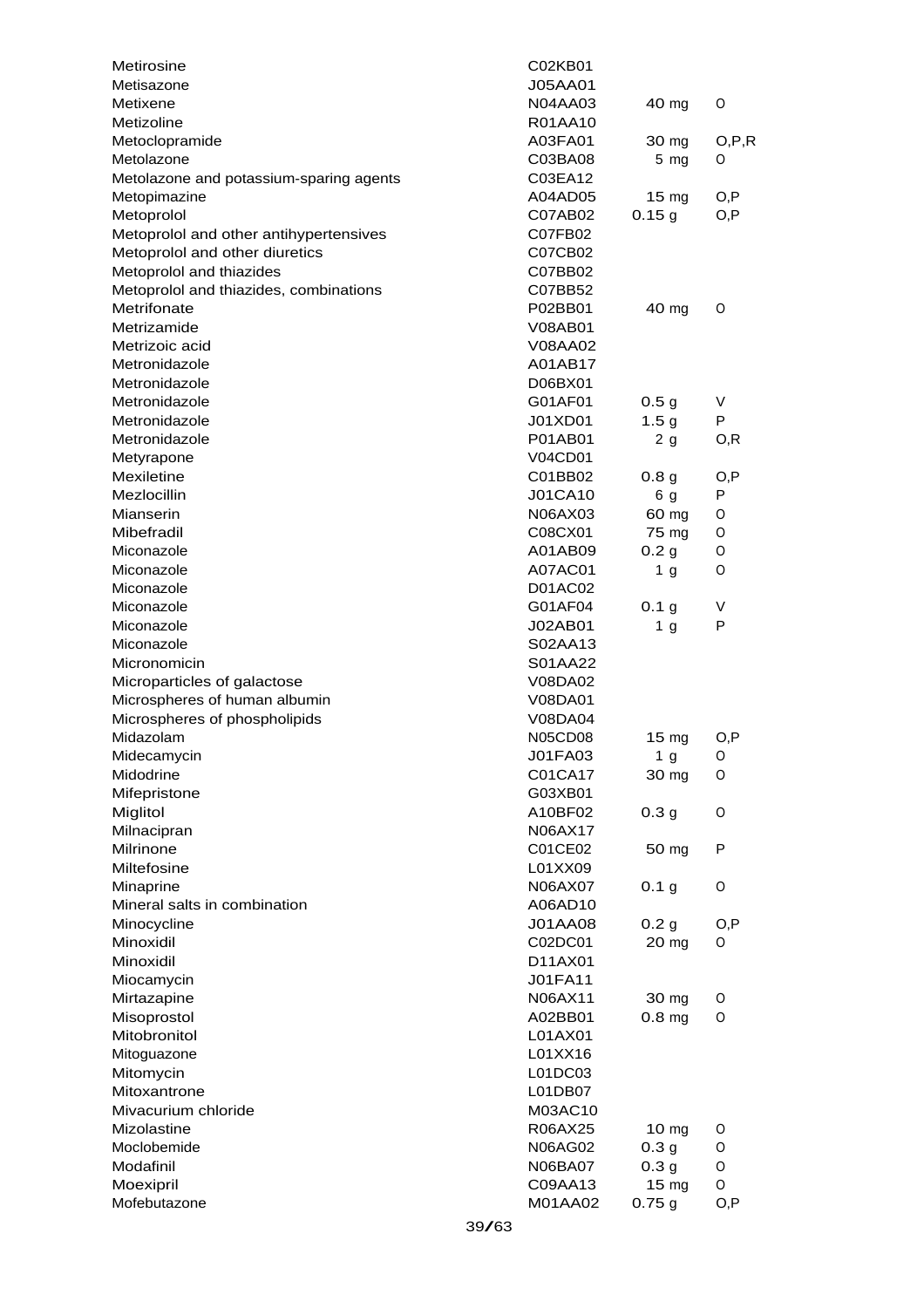| Mofebutazone                                                       | M02AA02        |                   |      |
|--------------------------------------------------------------------|----------------|-------------------|------|
| Molgramostim                                                       | L03AA03        |                   |      |
| Molindone                                                          | <b>N05AE02</b> | 50 mg             | 0    |
| Molsidomine                                                        | C01DX12        |                   |      |
| Mometasone                                                         | D07AC13        |                   |      |
| Mometasone                                                         | <b>R01AD09</b> |                   |      |
| Monoethanolamine oleate                                            | C05BB01        |                   |      |
| Monoxerutin                                                        | C05CA02        |                   |      |
| Montelukast                                                        | R03DC03        | 10 mg             | O    |
| Moperone                                                           | <b>N05AD04</b> | 20 mg             | O, P |
| Moracizine                                                         | C01BG01        | 0.75g             | O    |
| Morbilli immunoglobulin                                            | J06BB14        |                   |      |
| Morbilli, combinations with parotitis and rubella, live attenuated |                | J07BD52           |      |
| Morbilli, combinations with parotitis, live attenuated             | J07BD51        |                   |      |
| Morbilli, combinations with rubella, live attenuated               | J07BD53        |                   |      |
| Morbilli, live attenuated                                          | J07BD01        |                   |      |
| Morclofone                                                         | R05DB25        |                   |      |
| Morinamide                                                         | <b>J04AK04</b> |                   |      |
| Morniflumate                                                       | M01AX22        |                   |      |
| Moroxydine                                                         | J05AX01        | 0.3 <sub>g</sub>  | O    |
| Morphine                                                           | N02AA01        | 0.1 <sub>g</sub>  | O    |
| Morphine                                                           | N02AA01        | 30 mg             | P, R |
| Morphine and antispasmodics                                        | N02AG01        |                   |      |
| Morphine, combinations                                             | A07DA52        |                   |      |
| Morphine, combinations                                             | N02AA51        |                   |      |
| Morpholine salicylate                                              | N02BA08        |                   |      |
| Mosapramine                                                        | N05AX10        |                   |      |
| Motretinide                                                        | D10AD05        |                   |      |
| Mould fungus and yeast fungus                                      | V01AA04        |                   |      |
| Moxaverine                                                         | A03AD30        | 50 mg             | O    |
| Moxestrol                                                          | G03CB04        |                   |      |
| Moxisylyte                                                         | C04AX10        |                   |      |
| Moxonidine                                                         | C02AC05        | 0.3 <sub>mg</sub> | O    |
| Mucolytics, combinations                                           | R05CB10        |                   |      |
| Multienzymes (lipase, protease etc.)                               | A09AA02        |                   |      |
| Multivitamins and calcium                                          | A11AA02        |                   |      |
| Multivitamins and iron                                             | A11AA01        |                   |      |
| Multivitamins and other minerals, incl. combinations               | A11AA03        |                   |      |
| Multivitamins and trace elements                                   | A11AA04        |                   |      |
| Mupirocin                                                          | D06AX09        |                   |      |
| Mupirocin                                                          | R01AX06        |                   |      |
| Muromonab-CD3                                                      | L04AA02        | 5 mg              | P    |
| Muzolimine                                                         | C03CD01        | 20 mg             | O    |
| Mycophenolic acid                                                  | L04AA06        | 2 <sub>g</sub>    | O    |
| Myristyl-benzalkonium                                              | R02AA10        |                   |      |
|                                                                    |                |                   |      |
| N                                                                  |                |                   |      |
|                                                                    |                |                   |      |
| Nabumetone                                                         | M01AX01        | 1 <sub>g</sub>    | O    |
| Nadolol                                                            | C07AA12        | 0.16g             | O    |
| Nadolol and thiazides                                              | C07BA12        |                   |      |
| Nadroparin                                                         | <b>B01AB06</b> | 3 TU              | P    |
| Nafarelin                                                          | <b>H01CA02</b> | 0.4 <sub>mg</sub> | N    |
| Naftidrofuryl                                                      | C04AX21        |                   |      |
| <b>Naftifine</b>                                                   | D01AE22        |                   |      |
| Nalbufine                                                          | N02AF02        | 80 mg             | Р    |
| Nalidixic acid                                                     | G04AB01        | 4 g               | O    |
| Nalorphine                                                         | V03AB02        |                   |      |
| Naloxone                                                           | V03AB15        |                   |      |
| Naltrexone                                                         | V03AB30        |                   |      |
| Nandrolone                                                         | A14AB01        | 2 mg              | P    |
| Nandrolone                                                         | S01XA11        |                   |      |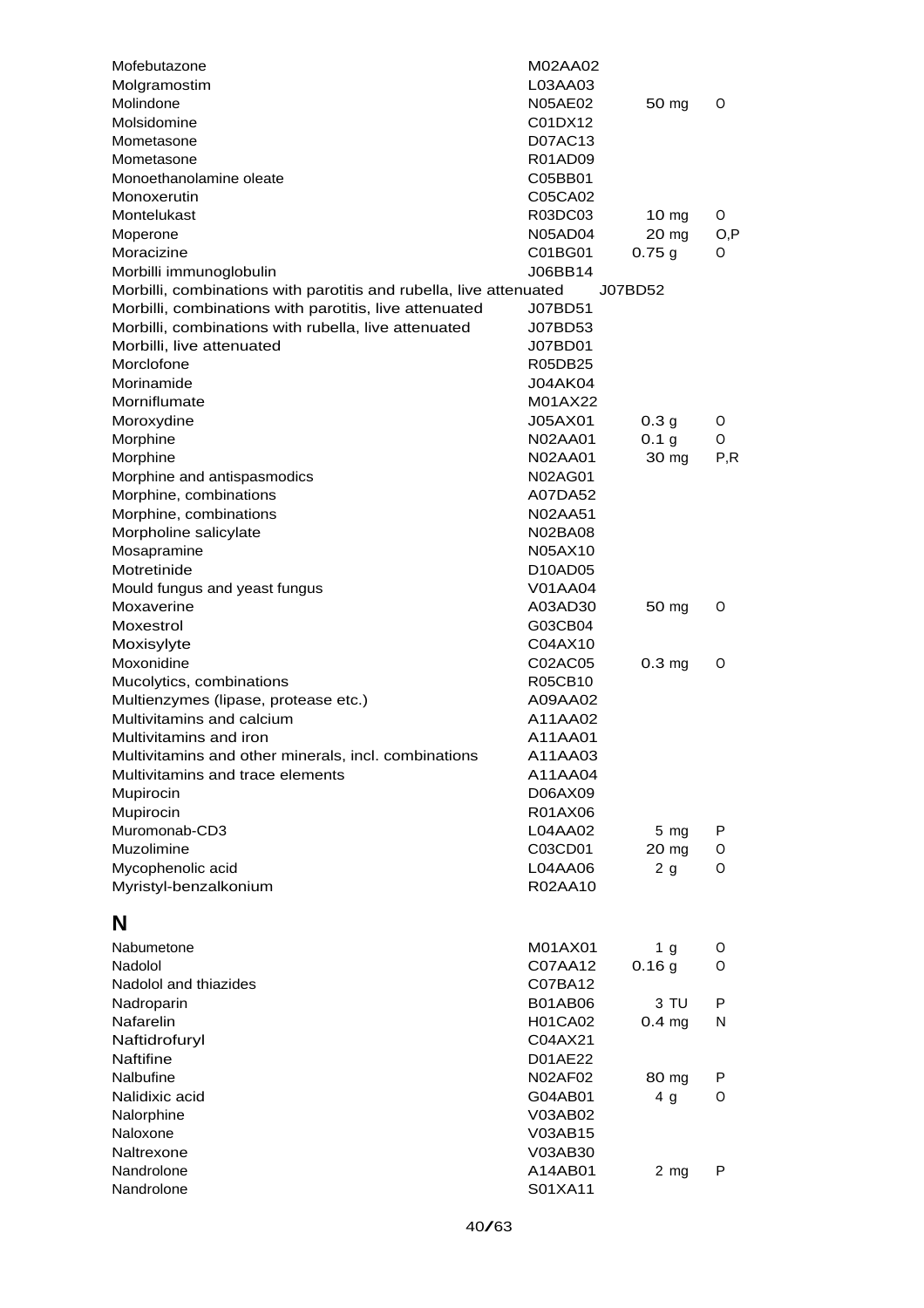| Naphazoline                         | <b>R01AA08</b> | 0.4 <sub>mg</sub> | N             |
|-------------------------------------|----------------|-------------------|---------------|
| Naphazoline                         | R01AB02        |                   |               |
| Naphazoline                         | S01GA01        |                   |               |
| Naphazoline, combinations           | S01GA51        |                   |               |
| Naproxen                            | G02CC02        |                   |               |
| Naproxen                            | M01AE02        | 0.5 <sub>g</sub>  | O, R          |
| Naproxen                            | M02AA12        |                   |               |
| Naratriptan                         | N02CC02        | 2.5 <sub>mg</sub> | 0             |
| Narcobarbital                       | <b>N01AG01</b> |                   |               |
| Nasal preparations, combinations    | R01AX30        |                   |               |
| Natamycin                           | A01AB10        | 20 <sub>mg</sub>  | O             |
| Natamycin                           | A07AA03        | 0.3 <sub>g</sub>  | 0             |
| Natamycin                           | D01AA02        |                   |               |
| Natamycin                           | G01AA02        | 25 mg             | V             |
| Natamycin                           | S01AA10        |                   |               |
| Natural phospholipids               | <b>R07AA02</b> | 0.16g             | Instill.sol.  |
| Nebacumab (centoxin)                | J06BC01        | 0.1 <sub>g</sub>  | P             |
| Nebivolol                           | C07AB12        | $5 \, mg$         | O             |
| Nedocromil                          | R01AC07        | $10.4$ mg         | N             |
| Nedocromil                          | R03BC03        | 8 mg              | Inhal.aerosol |
| Nedocromil                          | S01GX04        |                   |               |
| Nefazodone                          | N06AX06        | 0.4 <sub>g</sub>  | O             |
| Nefopam                             | N02BG06        |                   |               |
| Nelfinavir                          | <b>J05AE04</b> |                   |               |
| Neltenexine                         | R05CB14        |                   |               |
|                                     | A01AB08        |                   |               |
| Neomycin                            |                |                   |               |
| Neomycin                            | A07AA01        | 5 <sub>g</sub>    | O             |
| Neomycin                            | <b>B05CA09</b> |                   |               |
| Neomycin                            | D06AX04        |                   |               |
| Neomycin                            | J01GB05        | 1 g               | 0             |
| Neomycin                            | R02AB01        |                   |               |
| Neomycin                            | S01AA03        |                   |               |
| Neomycin                            | S02AA07        |                   |               |
| Neomycin                            | S03AA01        |                   |               |
| Neomycin, combinations              | A07AA51        |                   |               |
| Neostigmine                         | <b>N07AA01</b> | 60 mg             | O             |
| Neostigmine                         | <b>N07AA01</b> | $2$ mg            | P             |
| Neostigmine                         | S01EB06        | $0.4$ ml          |               |
| Neostigmine                         | S01EB06        | 40 mg             | (ointment)    |
| Neostigmine, combinations           | N07AA51        |                   |               |
| Nepinalone                          | R05DB26        |                   |               |
| Netilmicin                          | J01GB07        | 0.35g             | O, P          |
| Netilmicin                          | S01AA23        |                   |               |
| Nevirapine                          | J05AG01        |                   |               |
| Nialamide                           | N06AF02        | 0.1 <sub>g</sub>  | O             |
| Niaprazine                          | N05CM16        |                   |               |
| Nicardipine                         | C08CA04        | 90 mg             | O, P          |
| Nicergoline                         | C04AE02        |                   |               |
| Niceritrol                          | C10AD01        | 1.5 <sub>g</sub>  | O             |
| Niclosamide                         | P02DA01        | 2 <sub>g</sub>    | O             |
| Nicofetamide                        | A03AC04        |                   |               |
| Nicofuranose                        | C10AD03        |                   |               |
| Nicomorphine                        | <b>N02AA04</b> | 30 mg             | O, P, R       |
| Nicorandil                          | C01DX16        | 40 mg             | O             |
| Nicotinamide                        | A11HA01        | 0.15g             | O             |
| Nicotine                            | <b>N07BA01</b> | 30 mg             | Chewing gum   |
| Nicotine                            | <b>N07BA01</b> | 30 mg             | N             |
| Nicotine                            | <b>N07BA01</b> | 14 mg             | TD            |
| Nicotine                            | <b>N07BA01</b> | 60 mg             | Inhal         |
| Nicotinic acid                      | C04AC01        | 0.2 <sub>g</sub>  | O, P          |
| Nicotinic acid                      | C10AD02        | 2 <sub>g</sub>    | O             |
|                                     | C04AC02        |                   |               |
| Nicotinyl alcohol (pyridylcarbinol) |                | 0.3 <sub>g</sub>  | O,P           |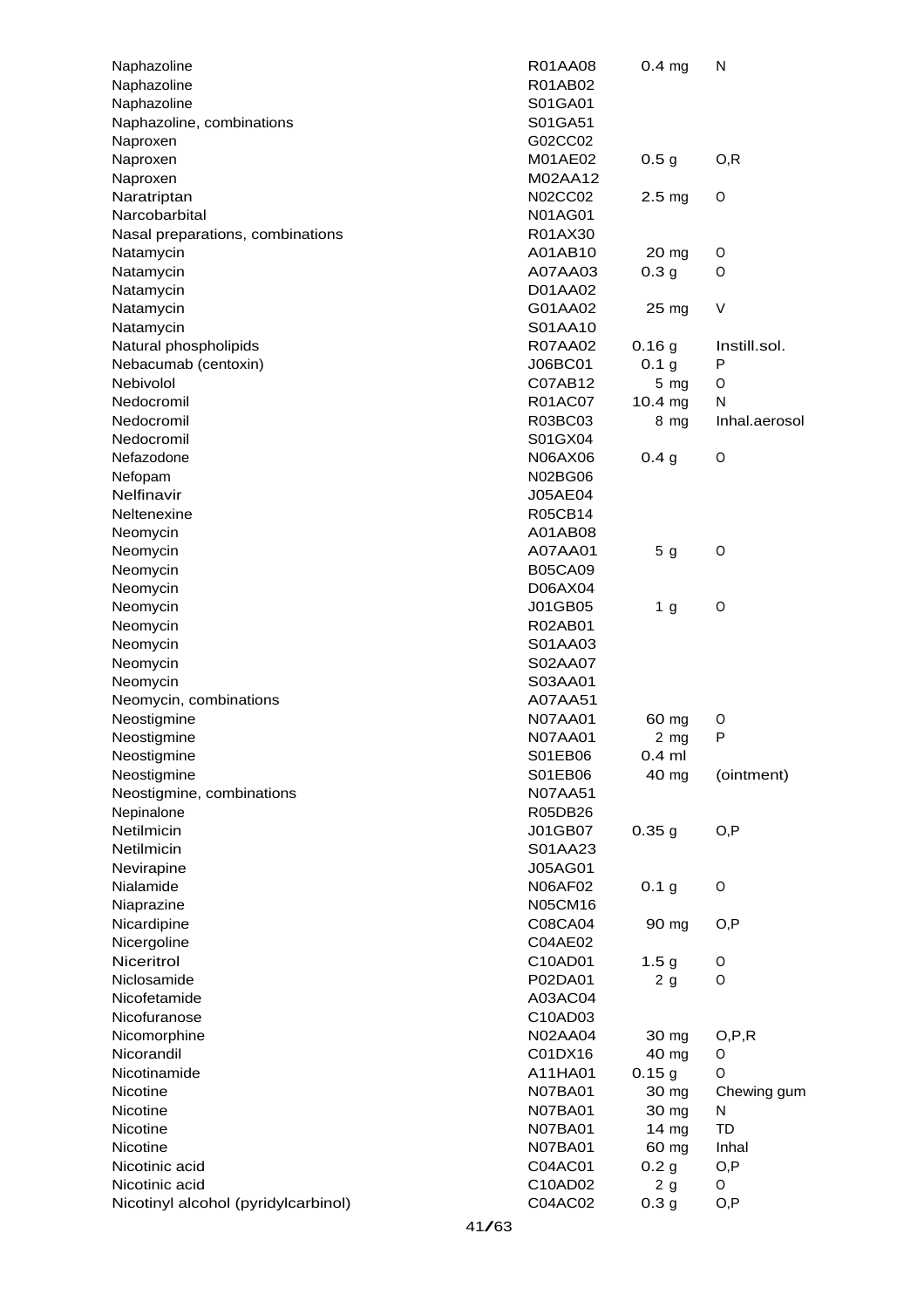| Nicotinyl alcohol (pyridylcarbinol)                  |       | C10AD05                          | 0.9 <sub>g</sub>  | O      |
|------------------------------------------------------|-------|----------------------------------|-------------------|--------|
| Nicotinyl methylamide                                |       | A05AB01                          |                   |        |
| Nifedipine                                           |       | C08CA05                          | 30 mg             | O, P   |
| Nifedipine and diuretics                             |       | C08GA01                          |                   |        |
| Nifedipine, combinations                             |       | C08CA55                          |                   |        |
| Nifenazone                                           |       | <b>N02BB05</b>                   |                   |        |
| Niflumic acid                                        |       | M01AX02                          | 0.75g             | O      |
| Niflumic acid                                        |       | M02AA17                          |                   |        |
| Nifuratel                                            |       | G01AX05                          | 0.6 <sub>g</sub>  | O,V    |
| Nifuroxazide                                         |       | A07AX03                          | 0.6 <sub>g</sub>  | O      |
| Nifurtimox                                           |       | P01CC01                          | 0.7 <sub>g</sub>  | O      |
| Nifurtoinol                                          |       | G04AC02                          | 0.16g             | O      |
| Nifurzide<br>Nikethamide                             |       | A07AX04                          |                   |        |
|                                                      |       | <b>R07AB02</b><br><b>R07AB52</b> | 0.5 <sub>g</sub>  | O, P   |
| Nikethamide, combinations<br>Nilutamide              |       | L02BB02                          | 0.3 <sub>g</sub>  |        |
| Nilvadipine                                          |       | C08CA10                          | 8 mg              | O<br>O |
| Nimesulide                                           |       | M01AX17                          |                   |        |
| Nimodipine                                           |       | C08CA06                          | 0.3 <sub>g</sub>  | O      |
| Nimodipine                                           |       | C08CA06                          | 50 mg             | P      |
| Nimorazole                                           |       | P01AB06                          | 2 <sub>g</sub>    | O      |
| Nimustine                                            |       | L01AD06                          |                   |        |
| Niperotidine                                         |       | A02BA05                          |                   |        |
| Niridazole                                           |       | P02BX02                          |                   |        |
| Nisoldipine                                          |       | C08CA07                          | 20 mg             | O      |
| Nitrazepam                                           |       | N05CD02                          | 5 <sub>mg</sub>   | O      |
| Nitrendipine                                         |       | C08CA08                          | 20 mg             | O      |
| Nitrofural                                           |       | <b>B05CA03</b>                   |                   |        |
| Nitrofural                                           |       | D08AF01                          |                   |        |
| Nitrofural                                           |       | D09AA03                          |                   |        |
| Nitrofural                                           |       | P01CC02                          |                   |        |
| Nitrofural                                           |       | S01AX04                          |                   |        |
| Nitrofural                                           |       | S02AA02                          |                   |        |
| Nitrofurantoin                                       |       | G04AC01                          | 0.2 <sub>g</sub>  | O      |
| Nitroprusside                                        |       | C02DD01                          | 50 mg             | P      |
| Nitrous oxide                                        |       | N01AX13                          |                   |        |
| Nitroxoline                                          |       | G04AG06                          | 1 <sub>g</sub>    | O      |
| Nizatidine                                           |       | A02BA04                          | 0.3 g             | O,P    |
| Nizofenone                                           |       | N06BX10                          |                   |        |
| Nomegestrol                                          |       | G03DB04                          |                   |        |
| Nomifensine                                          |       | N06AX04                          | 0.15g             | O      |
| Nordazepam                                           |       | N05BA16                          | $15 \text{ mg}$   | 0      |
| Norepinephrine                                       |       | C01CA03                          | 6 mg              | P      |
| Norethandrolone                                      |       | A14AA09                          |                   |        |
| Norethisterone                                       |       | G03AC01                          | 2.5 <sub>mg</sub> | P      |
| Norethisterone                                       |       | G03DC02                          | $5 \, mg$         | O      |
| Norethisterone and estrogen                          |       | G03AA05                          |                   |        |
| Norethisterone and estrogen                          |       | G03AB04                          |                   |        |
| Norethisterone and estrogen                          |       | G03FA01                          |                   |        |
| Norethisterone and estrogen                          |       | G03FB05                          |                   |        |
| Noretynodrel and estrogen                            |       | G03FA09                          |                   |        |
| Norfenefrine                                         |       | C01CA05                          | 25 mg             | O      |
| Norfloxacin                                          |       | J01MA06                          | 0.8 <sub>g</sub>  | O      |
| Norfloxacin                                          |       | S01AX12                          |                   |        |
| Norgestimate and estrogen<br>Norgestrel and estrogen |       | G03AA11<br>G03AA06               |                   |        |
| Norgestrel and estrogen                              |       | G03FA10                          |                   |        |
| Norgestrel and estrogen                              |       | G03FB01                          |                   |        |
| Norgestrienone                                       |       | G03AC07                          |                   |        |
| Normethadone                                         |       | <b>R05DA06</b>                   |                   |        |
| Nortriptyline                                        |       | N06AA10                          | 75 mg             | O      |
| Nortriptyline                                        |       | N06AA10                          | 30 mg             | P      |
|                                                      | 42/63 |                                  |                   |        |
|                                                      |       |                                  |                   |        |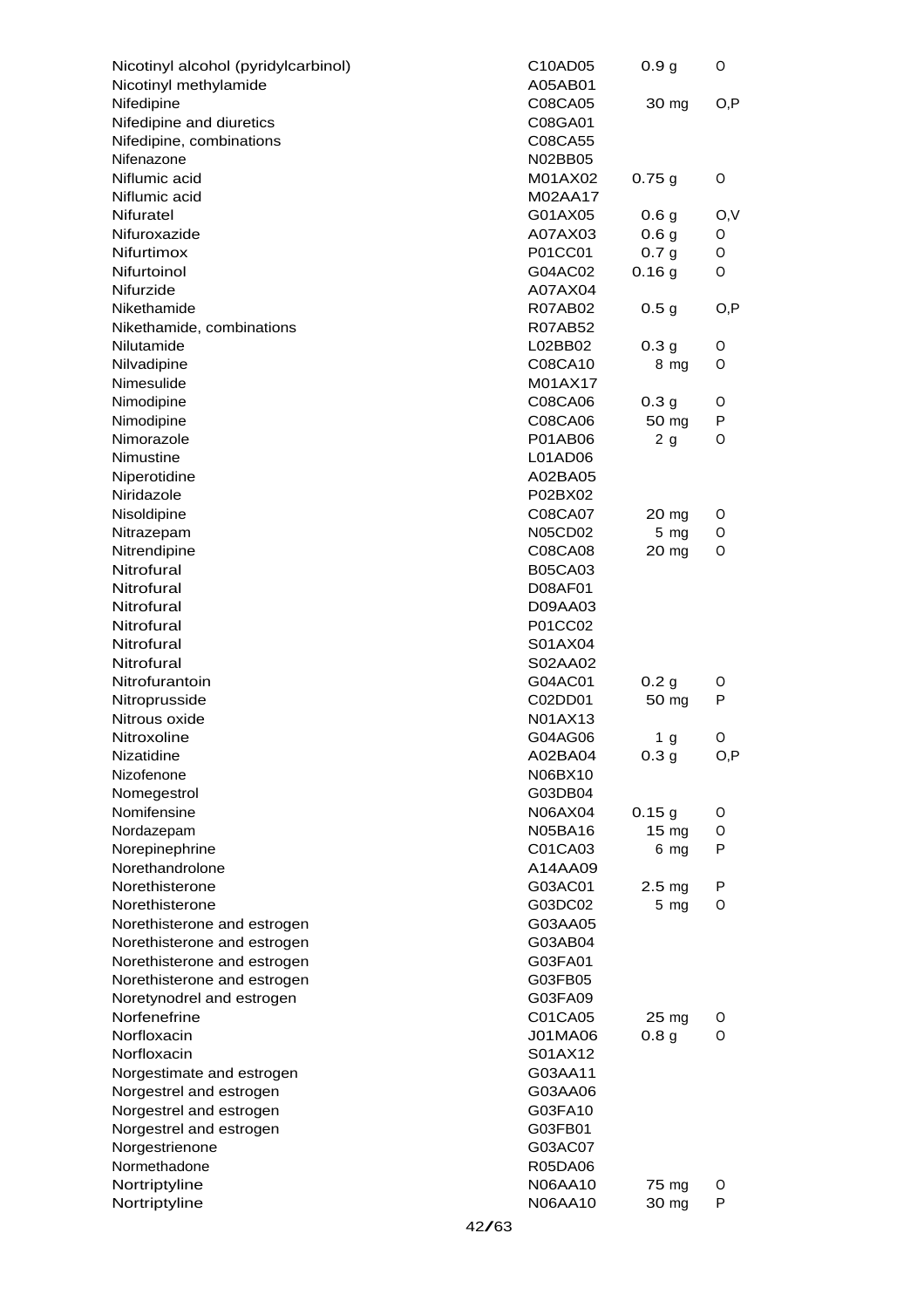| Noscapine<br>Noxytiolin                                                                                                                                         | R05DA07<br><b>B05CA07</b><br>J05AF30 | $0.125$ g         | 0                                          |  |
|-----------------------------------------------------------------------------------------------------------------------------------------------------------------|--------------------------------------|-------------------|--------------------------------------------|--|
| Nucleoside reverse transcriptase inhibitors combinations<br>Nystatin<br>Nystatin                                                                                | A07AA02<br>D01AA01                   | 1.5 MU            | 0                                          |  |
| Nystatin<br>Nystatin, combinations                                                                                                                              | G01AA01<br>G01AA51                   | 0.1 MU            | $\vee$                                     |  |
| Õ                                                                                                                                                               |                                      |                   |                                            |  |
| Obidoxime                                                                                                                                                       | V03AB13                              |                   |                                            |  |
| Octopamine                                                                                                                                                      | C01CA18                              |                   |                                            |  |
| Octreotide                                                                                                                                                      | H01CB02                              |                   |                                            |  |
| Octyl methoxycinnamate                                                                                                                                          | D02BA02                              |                   |                                            |  |
| Ofloxacin                                                                                                                                                       | J01MA01                              | 0.4 <sub>g</sub>  | O, P                                       |  |
| Ofloxacin                                                                                                                                                       | S01AX11                              |                   |                                            |  |
| Oil                                                                                                                                                             | A06AG06                              |                   |                                            |  |
| Olaflur                                                                                                                                                         | A01AA03                              | 1.1 <sub>mg</sub> | O                                          |  |
| Olanzapine                                                                                                                                                      | <b>N05AH03</b>                       | 10 <sub>mg</sub>  | 0                                          |  |
| Oleandomycin                                                                                                                                                    | <b>J01FA05</b>                       | 1 <sub>g</sub>    | 0                                          |  |
| Olsalazine                                                                                                                                                      | A07EC03                              | 1 <sub>g</sub>    | 0                                          |  |
| Omega-3-triglycerides                                                                                                                                           | C10AX06                              |                   |                                            |  |
| Omeprazole<br>Omeprazole, amoxicillin and metronidazole                                                                                                         | A02BC01<br>A02BD01                   | 20 mg             | O, P                                       |  |
| Omoconazole                                                                                                                                                     | D01AC13                              |                   |                                            |  |
| Omoconazole                                                                                                                                                     | G01AF16                              |                   |                                            |  |
| Ondansetron                                                                                                                                                     | A04AA01                              | 16 <sub>mg</sub>  | O, P                                       |  |
| Opipramol                                                                                                                                                       | <b>N06AA05</b>                       | 0.15g             | O                                          |  |
| Opium                                                                                                                                                           | A07DA02                              | 0.1 <sub>g</sub>  | O                                          |  |
| Opium                                                                                                                                                           | N02AA02                              |                   |                                            |  |
| Opium alkaloids and derivatives, combinations                                                                                                                   | R05DA20                              |                   |                                            |  |
| Opium alkaloids with morphine                                                                                                                                   | R05DA05                              |                   |                                            |  |
| Opium derivatives and expectorants                                                                                                                              | <b>R05FA02</b>                       |                   |                                            |  |
| Opium derivatives and mucolytics                                                                                                                                | R05FA01                              |                   |                                            |  |
| Oprelvekin                                                                                                                                                      | L03AC02                              |                   |                                            |  |
| Opthalmalogical local anesthetics, combinations                                                                                                                 | S01HA30                              |                   |                                            |  |
| Opthalmologicals, combinations of different antibiotics                                                                                                         | S01AA30                              |                   |                                            |  |
| Orciprenaline                                                                                                                                                   | R03AB03                              | 6 mg              | Inhal.aerosol                              |  |
| Orciprenaline                                                                                                                                                   | R03CB03                              | 60 mg             | O, P                                       |  |
| Orciprenaline, combinations                                                                                                                                     | R03CB53                              |                   |                                            |  |
| Ordinary salt combinations<br>mixt                                                                                                                              |                                      |                   | A02AD01 Standard dose: 10 tablets or 50 ml |  |
| Ordinary salt combinations and antiflatulents                                                                                                                   | A02AF02                              |                   |                                            |  |
| Organic nitrates in combination                                                                                                                                 | C01DA20                              |                   |                                            |  |
| Organic nitrates in combination with psycholeptics                                                                                                              | C01DA70                              |                   |                                            |  |
| Organo-heparinoid                                                                                                                                               | C05BA01                              |                   |                                            |  |
| Orgotein                                                                                                                                                        | M01AX14                              |                   |                                            |  |
| Orlistat                                                                                                                                                        | A08AB01                              |                   |                                            |  |
| Ornidazole                                                                                                                                                      | G01AF06                              |                   |                                            |  |
| Ornidazole                                                                                                                                                      | J01XD03                              | 1 <sub>g</sub>    | P                                          |  |
| Ornidazole                                                                                                                                                      | P01AB03                              | 1.5 <sub>g</sub>  | O                                          |  |
| Ornipressin                                                                                                                                                     | H01BA05                              | 5 U               | P                                          |  |
| Ornithine oxoglurate                                                                                                                                            | A05BA06                              |                   |                                            |  |
| Orphenadrine (chloride)                                                                                                                                         | N04AB02                              | 0.2 <sub>g</sub>  | O, P                                       |  |
| Orphenadrine (citrate)                                                                                                                                          | M03BC01                              | 0.12 g            | O, P                                       |  |
| Orphenadrine, combinations                                                                                                                                      | M03BC51                              |                   |                                            |  |
| Other antifungals- combinations                                                                                                                                 | D01AE20                              |                   |                                            |  |
| Other cough suppressants, combinations                                                                                                                          | R05DB20                              |                   |                                            |  |
| Other intestinal adsorbents, combinations                                                                                                                       | A07BC30                              |                   |                                            |  |
| Other meningococcal monovalent purified polysaccharides antigen<br>J07AH02<br>Other meningococcal polyvalent purified polysaccharides antigen<br><b>J07AH05</b> |                                      |                   |                                            |  |
| Other plasma protein fractions                                                                                                                                  | <b>B05AA02</b>                       |                   |                                            |  |
|                                                                                                                                                                 |                                      |                   |                                            |  |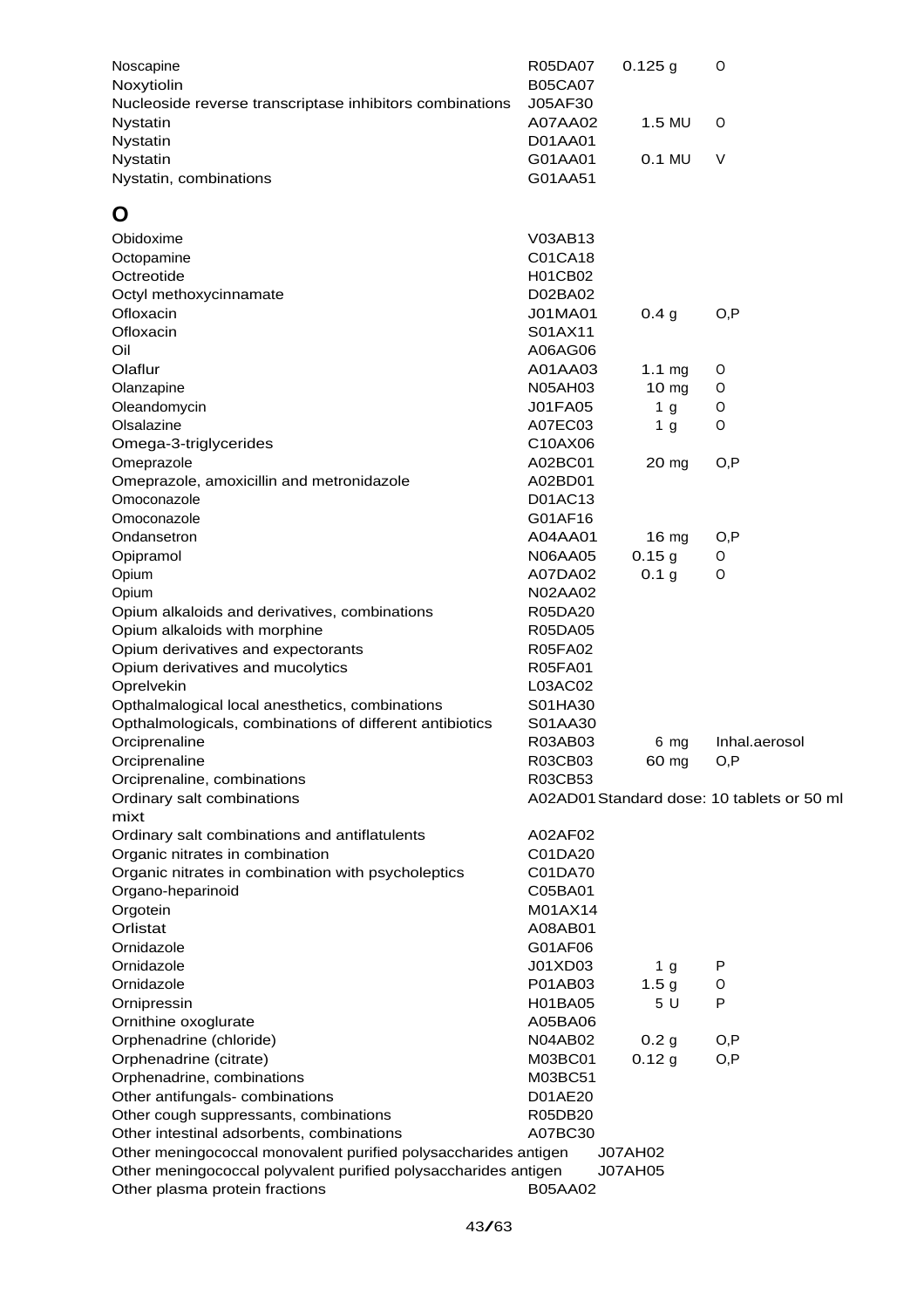| Other preparations, combinations                  | C05AX03        |                   |               |
|---------------------------------------------------|----------------|-------------------|---------------|
| <b>Others</b>                                     | D11AC30        |                   |               |
| Otilonium bromide                                 | A03AB06        |                   |               |
| Otilonium bromide and psycholeptics               | A03CA04        |                   |               |
| Otological analgesics & anesthetics, combinations | S02DA30        |                   |               |
| Oxabolone cipionate                               | A14AB03        |                   |               |
| Oxaceprol                                         | D11AX09        |                   |               |
| Oxacillin                                         | <b>J01CF04</b> | 2g                | O, P          |
| Oxaflozane                                        | N06AX10        |                   |               |
| Oxaliplatin                                       | L01XA03        |                   |               |
| Oxametacin                                        | M01AB13        |                   |               |
| Oxamniquine                                       | P02BA02        | 1 <sub>g</sub>    | 0             |
| Oxandrolone                                       | A14AA08        |                   |               |
| Oxantel                                           | P02CC02        |                   |               |
| Oxaprozin                                         | M01AE12        | 0.9 <sub>g</sub>  | O             |
| Oxatomide                                         | R06AE06        | 60 mg             | O             |
| Oxazepam                                          | N05BA04        | 50 mg             | O             |
| Oxcarbazepine                                     | N03AF02        | 1 <sub>g</sub>    | O             |
| Oxedrine                                          | C01CA08        | 0.2 <sub>g</sub>  | O, P          |
| Oxedrine                                          | S01GA06        |                   |               |
| Oxedrine, combinations                            | S01GA56        |                   |               |
| Oxeladin                                          | R05DB09        | 80 mg             | O             |
| Oxetacaine                                        | C05AD06        |                   |               |
| Oxetorone                                         | N02CX06        |                   |               |
| Oxiconazole                                       | D01AC11        |                   |               |
| Oxiconazole                                       | G01AF17        |                   |               |
| Oxidized cellulose                                | <b>B02BC02</b> |                   |               |
| Oxiracetam                                        | N06BX07        |                   |               |
| Oxitriptan                                        | N06AX01        |                   |               |
| Oxitropium bromide                                | R03BB02        | 0.6 <sub>mg</sub> | Inhal.aerosol |
| Oxitropium bromide                                | R03BB02        | 4 mg              | Inhal.sol     |
| Oxolamine                                         | R05DB07        | 0.6 <sub>g</sub>  | O             |
| Oxolinic acid                                     | G04AB04        | 1 <sub>g</sub>    | O             |
| Oxomemazine                                       | R06AD08        | 30 mg             | O             |
| Oxprenolol                                        | C07AA02        | 0.16g             | O, P          |
| Oxprenolol and other diuretics                    | C07CA02        |                   |               |
| Oxprenolol and thiazides                          | C07BA02        |                   |               |
| Oxybuprocaine                                     | D04AB03        |                   |               |
| Oxybuprocaine                                     | S01HA02        |                   |               |
| Oxybutynin                                        | G04BD04        | $15 \text{ mg}$   | O             |
| Oxycinchophen                                     | M01CA03        | 1.5 <sub>g</sub>  | O             |
| Oxycodone                                         | N02AA05        | 30 mg             | O,P           |
| Oxyfedrine                                        | C01DX03        | 40 mg             | O,P           |
| Oxyfedrine, combinations                          | C01DX53        |                   |               |
| Oxymetazoline                                     | R01AA05        | 0.4 <sub>mg</sub> | N             |
| Oxymetazoline                                     | R01AB07        |                   |               |
|                                                   | S01GA04        |                   |               |
| Oxymetazoline                                     | A14AA05        |                   | O             |
| Oxymetholone                                      |                | 0.25g             |               |
| Oxypertine                                        | <b>N05AE01</b> | 0.12 g            | O             |
| Oxyphenbutazone                                   | M01AA03        | 0.3 <sub>g</sub>  | O, R          |
| Oxyphenbutazone                                   | M02AA04        |                   |               |
| Oxyphenbutazone                                   | S01BC02        |                   |               |
| Oxyphencyclimine                                  | A03AA01        | 20 mg             | O             |
| Oxyphencyclimine and psycholeptics                | A03CA03        |                   |               |
| Oxyphenonium                                      | A03AB03        | 25 mg             | O             |
| Oxyphenonium, combinations                        | A03AB53        |                   |               |
| Oxyquinoline                                      | A01AB07        | 80 mg             | O             |
| Oxyquinoline                                      | D08AH03        |                   |               |
| Oxyquinoline                                      | G01AC30        |                   |               |
| Oxyquinoline                                      | R02AA14        |                   |               |
| Oxytetracycline                                   | D06AA03        |                   |               |
| Oxytetracycline                                   | G01AA07        |                   |               |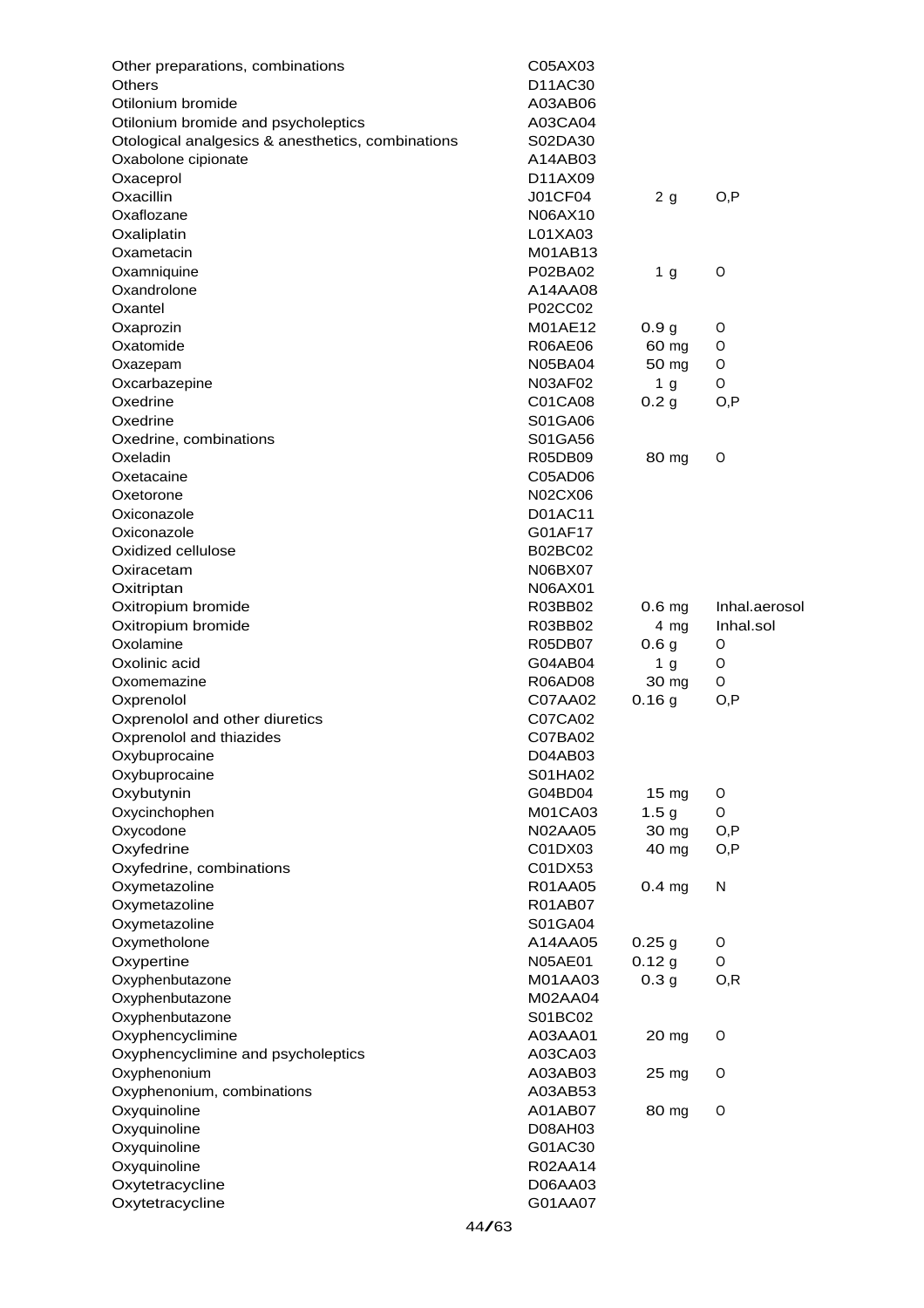| Oxytetracycline<br>Oxytetracycline                       | J01AA06<br>S01AA04        | 1 <sub>g</sub>           | O, P    |
|----------------------------------------------------------|---------------------------|--------------------------|---------|
| Oxytetracycline, combinations                            | J01AA56                   |                          |         |
| Oxytocin                                                 | H01BB02                   | 200 U                    | O       |
| Oxytocin                                                 | H01BB02                   | 15 U                     | P, N    |
|                                                          |                           |                          |         |
| P                                                        |                           |                          |         |
| Paclitaxel                                               | L01CD01                   |                          |         |
| Pamidronic acid                                          | M05BA03                   | 60 mg                    | P       |
| Pancreozymin (cholecystokinin)                           | V04CK02                   |                          |         |
| Pancuronium                                              | M03AC01                   |                          |         |
| Pantethine                                               | A11HA32                   |                          |         |
| Pantoprazole                                             | A02BC02                   | 40 mg                    | O       |
| Papaveretum                                              | N02AA10                   |                          |         |
| Papaverine                                               | A03AD01                   | 0.1 <sub>g</sub>         | O, P    |
| Papaverine                                               | G04BE02                   |                          |         |
| Papaverine, combinations                                 | G04BE52                   |                          |         |
| Paracetamol                                              | N02BE01                   | 3 <sub>g</sub>           | O, R    |
| Paracetamol, combinations excl. psycholeptics            | N02BE51                   |                          |         |
| Paracetamol, combinations with psycholeptics             | N02BE71                   |                          |         |
| Paraldehyde                                              | <b>N05CC05</b>            | 5 <sub>g</sub>           | O, P, R |
| Paramethadione                                           | N03AC01                   | 0.9 <sub>g</sub>         | O       |
| Paramethasone                                            | H02AB05                   | 4 mg                     | O, P    |
| Paraoxon                                                 | S01EB10                   |                          |         |
| Parathyroid gland extract                                | <b>H05AA01</b>            |                          |         |
| Parenteral nutrition solution combinations               | <b>B05BA10</b>            |                          |         |
| Pargyline                                                | C02KC01                   |                          |         |
| Pargyline and diuretics                                  | C02LL01                   |                          |         |
| Parnaparin                                               | <b>B01AB07</b>            | 3 TU                     | P       |
| Paromomycin                                              | A07AA06                   | 3 <sub>g</sub>           | O       |
| Parotitis immunoglobulin                                 | J06BB15                   |                          |         |
| Parotitis, live attenuated                               | J07BE01                   |                          |         |
| Paroxetine                                               | <b>N06AB05</b>            | 20 mg                    | O       |
| Pecilocin                                                | D01AA04                   |                          |         |
| Pectin                                                   | A07BC01                   |                          |         |
| Pefloxacin                                               | J01MA03                   | 0.8 <sub>g</sub>         | O,P     |
| Pegademase                                               | L03AX04                   |                          |         |
| Pemoline                                                 | <b>N06BA05</b>            | 40 mg                    | O       |
| Penamecillin                                             | J01CE06                   | 1.05 <sub>g</sub>        | O       |
| Penbutolol                                               | C07AA23                   | 40 mg                    | 0       |
| Penbutolol and other diuretics                           | C07CA23                   |                          |         |
| Penciclovir<br>Penciclovir                               | D06BB06<br>J05AB13        |                          |         |
| Penfluridol                                              |                           |                          |         |
| Penicillamine                                            | <b>N05AG03</b><br>M01CC01 | 6 mg<br>0.5 <sub>g</sub> | O<br>0  |
| penicillin combinations, incl. beta-lactamase inhibitors | <b>J01CR50</b>            |                          |         |
| Penicillin, extended specturm, combinations              | <b>J01CA20</b>            |                          |         |
| Penicillins, beta lactamase sensitive, combinations      | J01CE30                   |                          |         |
| Penicillins, comb. with other antibacterials             | <b>J01RA01</b>            |                          |         |
| Penimepicycline                                          | J01AA10                   |                          |         |
| Pentaeritrityl tetranitrate                              | C01DA05                   | 0.12 g                   | O       |
| Pentaeritrityl tetranitrate, combinations                | C01DA55                   |                          |         |
| Pentaerythrityl tetranitrate                             | A06AD14                   |                          |         |
| Pentagastrin                                             | V04CG04                   |                          |         |
| Pentamidine isethionate                                  | P01CX01                   | 0.28 <sub>g</sub>        | P       |
| Pentamycin                                               | G01AA11                   |                          |         |
| Pentazocine                                              | N02AD01                   | 0.2 <sub>g</sub>         | O, P    |
| Pentetrazol                                              | R07AB03                   | 0.1 <sub>g</sub>         | O       |
| Pentetrazol, combinations                                | <b>R07AB53</b>            |                          |         |
| Penthienate                                              | A03AB04                   | $15 \text{ mg}$          | O       |
| Pentifylline                                             | C04AD01                   |                          |         |
|                                                          |                           |                          |         |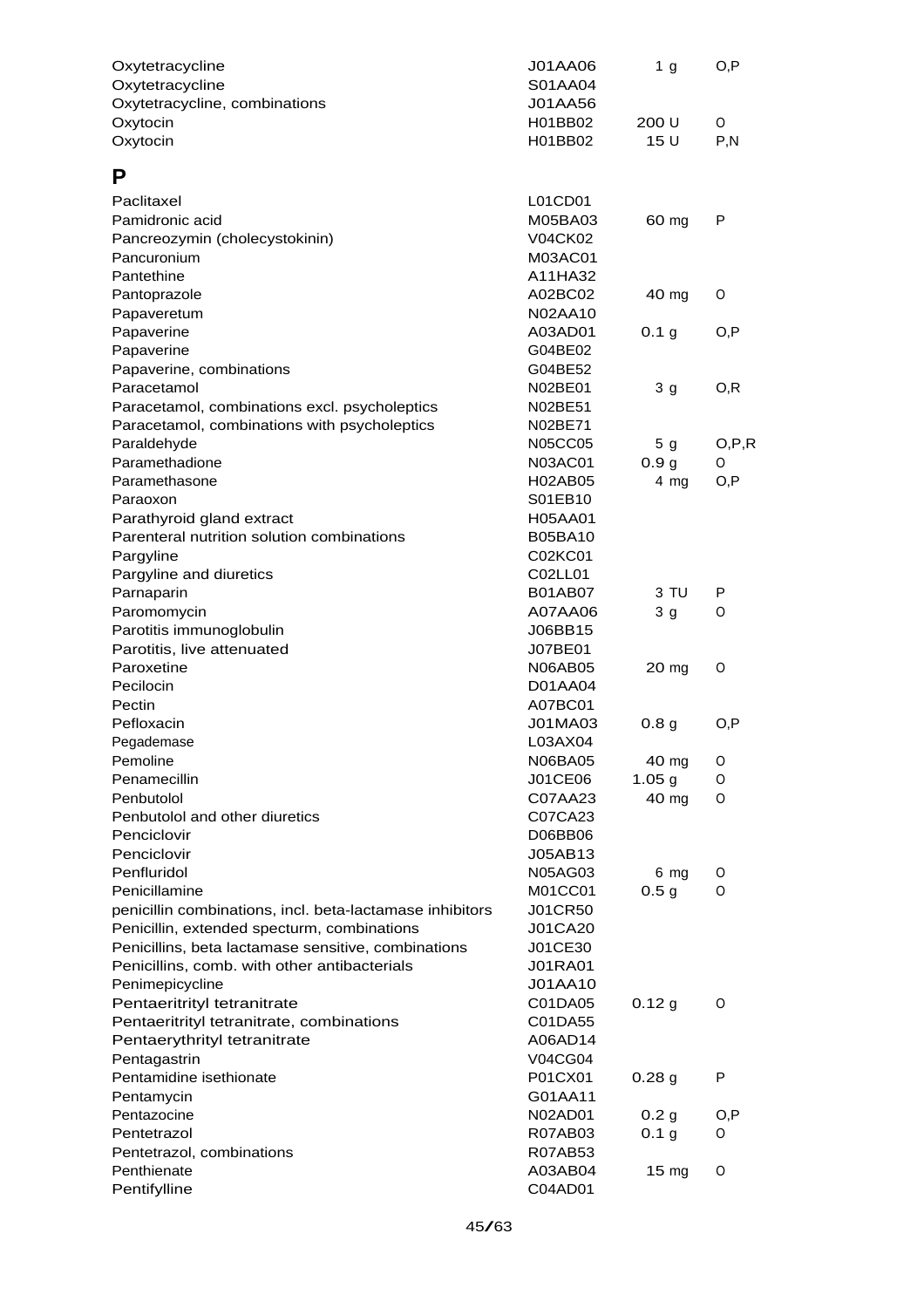| Pentobarbital                                                 | <b>N05CA01</b> | 0.1 g            | O, P, R |
|---------------------------------------------------------------|----------------|------------------|---------|
| Pentosan polysulfate sodium                                   | C05BA04        |                  |         |
| Pentostatin                                                   | L01XX08        |                  |         |
| Pentoxifylline                                                | C04AD03        | 1 <sub>g</sub>   | O       |
| Pentoxifylline                                                | C04AD03        | 0.3 <sub>g</sub> | P       |
| Pentoxyverine                                                 | R05DB05        | 0.1 <sub>g</sub> | O, R    |
| Pepsin                                                        | A09AA03        |                  |         |
| Pepsin and acid preparations                                  | A09AC01        |                  |         |
| Perazine                                                      | <b>N05AB10</b> | 0.1 <sub>g</sub> | O,P     |
| Perflenapent                                                  | V08DA03        |                  |         |
| Perflubron                                                    | V08CX01        |                  |         |
| Pergolide                                                     | N04BC02        | 3 mg             | O       |
| Perhexiline                                                   | C08EX02        |                  |         |
| Periciazine                                                   | <b>N05AC01</b> | 50 mg            | 0       |
| Periciazine                                                   | <b>N05AC01</b> | 20 mg            | P       |
| Perindopril                                                   | C09AA04        | $4 \, mg$        | O       |
| Permethrin                                                    | P03AC04        |                  |         |
| Perphenazine                                                  | <b>N05AB03</b> | 30 mg            | 0       |
| Perphenazine                                                  | <b>N05AB03</b> | $10 \text{ mg}$  | P       |
| Perphenazine                                                  | <b>N05AB03</b> | $7 \, mg$        | P       |
| Perphenazine                                                  | <b>N05AB03</b> | 16 mg            | R       |
| Pertussis immunoglobulin                                      | J06BB13        |                  |         |
| Pertussis, inactivated, whole cell                            | <b>J07AJ01</b> |                  |         |
| Pertussis, inactivated, whole cell, combinations with toxoids |                | J07AJ51          |         |
| Pertussis, purified antigen                                   | J07AJ02        |                  |         |
| Pertussis, purified antigen, combinations with toxoids        | <b>J07AJ52</b> |                  |         |
| Peruvoside                                                    | C01AX02        |                  |         |
| Pethidine                                                     | <b>N02AB02</b> | 0.4 <sub>g</sub> | O, P, R |
|                                                               | N02AG03        |                  |         |
| Pethidine and antispasmodics                                  | <b>N02AB52</b> |                  |         |
| Pethidine, combinations excl. psycholeptics                   |                |                  |         |
| Pethidine, combinations with psycholeptics                    | <b>N02AB72</b> |                  |         |
| Phanquinone                                                   | P01AX04        |                  |         |
| Phenacemide                                                   | N03AX07        | 1.5 <sub>g</sub> | O       |
| Phenacetin                                                    | N02BE03        | 1.8 <sub>g</sub> | 0       |
| Phenacetin, combinations excl. psycholeptics                  | N02BE53        |                  |         |
| Phenacetin, combinations with psycholeptics                   | N02BE73        |                  |         |
| Phenazocine                                                   | <b>N02AD02</b> | $3 \, mg$        | P       |
| Phenazone                                                     | N02BB01        | 3 g              | O       |
| Phenazone, combinations excl. psycholeptics                   | N02BB51        |                  |         |
| Phenazone, combinations with psycholeptics                    | N02BB71        |                  |         |
| Phenazopyridine                                               | G04BX06        | 0.6 <sub>g</sub> | O       |
| Phenazopyridine and sulfonamides                              | G04AH02        |                  |         |
| Phenelzine                                                    | N06AF03        | 60 mg            | O       |
| Pheneticillin                                                 | J01CE05        | 1 g              | 0       |
| Pheneturide                                                   | N03AX13        |                  |         |
| Phenformin                                                    | A10BA01        | 0.1 <sub>g</sub> | O       |
| Phenformin and sulfonamides                                   | A10BD01        |                  |         |
| Phenglutarimide                                               | <b>N04AA09</b> |                  |         |
| Phenindamine                                                  | R06AX04        |                  |         |
| Phenindione                                                   | <b>B01AA02</b> | 0.1 <sub>g</sub> | O       |
| Pheniramine                                                   | R06AB05        | 75 mg            | O       |
| Phenobarbital                                                 | N03AA02        | 0.1 <sub>g</sub> | O, P    |
| Phenol                                                        | C05BB05        |                  |         |
| Phenol                                                        | D08AE03        |                  |         |
| Phenol                                                        | N01BX03        |                  |         |
| Phenolphthalein                                               | A06AB04        | 0.2 <sub>g</sub> | O       |
| Phenolsulfonphthalein                                         | V04CH03        |                  |         |
| Phenoperidine                                                 | <b>N01AH04</b> |                  |         |
| Phenothrin                                                    | P03AC03        |                  |         |
| Phenothrin, combinations                                      | P03AC53        |                  |         |
| Phenoxybenzamine                                              | C04AX02        | 30 mg            | O       |
| Phenoxymethylpenicillin                                       | J01CE02        | 2 <sub>g</sub>   | O       |
|                                                               |                |                  |         |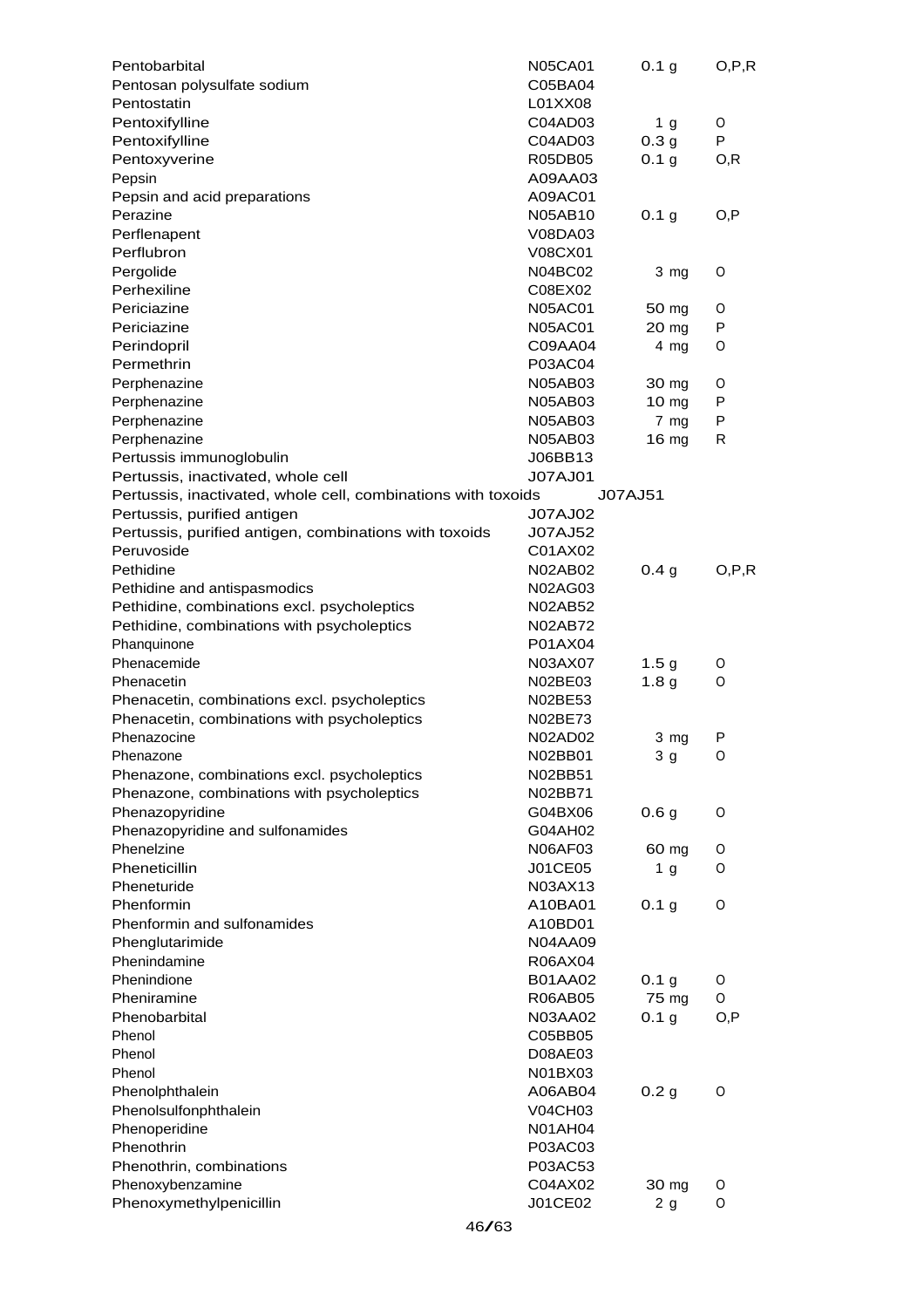| Phenprobamate                                                | M03BA01        | 1.6 <sub>g</sub> | O            |
|--------------------------------------------------------------|----------------|------------------|--------------|
| Phenprobamate, combinations excl. psycholeptics              | M03BA51        |                  |              |
| Phenprobamate, combinations with psycholeptics               | M03BA71        |                  |              |
| Phenprocoumon                                                | <b>B01AA04</b> | 3 mg             | O            |
| Phensuximide                                                 | N03AD02        | 2g               | O            |
| Phentermine                                                  | A08AA01        | 15 <sub>mg</sub> | O            |
| Phentolamine                                                 | C04AB01        | 10 <sub>mg</sub> | O, P         |
| Phentolamine                                                 | G04BE05        |                  |              |
| Phenyl salicylate                                            | G04AD01        | 2 <sub>g</sub>   | O            |
| Phenylbutazone                                               | M01AA01        | 0.3 <sub>g</sub> | O, P, R      |
| Phenylbutazone                                               | M02AA01        |                  |              |
| Phenylbutazone and corticosteroids                           | M01BA01        |                  |              |
|                                                              |                |                  | P            |
| Phenylephrine                                                | C01CA06        | 4 mg             |              |
| Phenylephrine                                                | R01AA04        | 4 mg             | N            |
| Phenylephrine                                                | R01AB01        |                  |              |
| Phenylephrine                                                | R01BA03        | 40 mg            | O            |
| Phenylephrine                                                | S01FB01        |                  |              |
| Phenylephrine                                                | S01GA05        |                  |              |
| Phenylephrine, combinations                                  | R01BA53        |                  |              |
| Phenylephrine, combinations                                  | S01GA55        |                  |              |
| Phenylmercuric borate                                        | D08AK02        |                  |              |
| Phenylmercuric nitrate                                       | D09AA04        |                  |              |
| Phenylpropanolamine                                          | R01BA01        | 0.1 <sub>g</sub> | O            |
| Phenylpropanolamine, combinations                            | R01BA51        |                  |              |
| Phenyramidol                                                 | M03BX30        | 2g               | O            |
| Phenytoin                                                    | N03AB02        | 0.3 <sub>g</sub> | O, P         |
| Phenytoin, combinations                                      | N03AB52        |                  |              |
| Pholcodine                                                   | R05DA08        | 50 mg            | O            |
| Phosphorous (32P) chromicphosphate colloid                   | V10AX01        |                  |              |
| Phthalylsulfathiazole                                        | A07AB02        | 9 <sub>g</sub>   | O            |
| Physostigmine                                                | S01EB05        | $0.4$ ml         |              |
| Physostigmine                                                | V03AB19        |                  |              |
| Phytomenadione                                               | B02BA01        | 20 <sub>mg</sub> | O, P         |
| Picloxydine                                                  | S01AX16        |                  |              |
| Picodralazine and diuretics                                  | C02LG03        |                  |              |
| Picodralazine and diuretics, combinations with psycholeptics |                | C02LG73          |              |
| Picotamide                                                   | <b>B01AC03</b> |                  |              |
| Pidotimod                                                    |                |                  |              |
|                                                              | L03AX05        |                  |              |
| Pilocarpine                                                  | N07AX01        | $10 \text{ mg}$  | P            |
| Pilocarpine                                                  | N07AX01        | $15 \text{ mg}$  | 0            |
| Pilocarpine                                                  | S01EB01        | $0.4$ ml         |              |
| Pilocarpine                                                  | S01EB01        | 40 mg            | (ointment)   |
| Pilocarpine                                                  | S01EB01        | 0.285            | lamella      |
| Pilocarpine, combinations                                    | S01EB51        |                  |              |
| Pimethixene                                                  | R06AX23        |                  |              |
| Pimozide                                                     | <b>N05AG02</b> | $4 \, mg$        | O            |
| Pinacidil                                                    | C02DG01        | 50 mg            | O            |
| Pinacidil and diuretics                                      | C02LX01        |                  |              |
| Pinaverium                                                   | A03AX04        | 0.15g            | O            |
| Pinazepam                                                    | <b>N05BA14</b> |                  |              |
| Pindolol                                                     | C07AA03        | 15 mg            | O, P         |
| Pindolol and other diuretics                                 | C07CA03        |                  |              |
| Pipamperone                                                  | <b>N05AD05</b> | 0.2 <sub>g</sub> | O            |
| Pipazetate                                                   | R05DB11        | 80 mg            | O            |
| Pipecuronium bromide                                         | M03AC06        |                  |              |
| Pipemidic acid                                               | G04AB03        | 0.8 <sub>g</sub> | O            |
| Pipenzolate                                                  | A03AB14        | $20 \text{ mg}$  | 0            |
| Piperacillin                                                 | <b>J01CA12</b> | 14 <sub>g</sub>  | P            |
| Piperacillin and enzyme inhibitor                            | <b>J01CR05</b> | 14 <sub>g</sub>  | P            |
| Piperazine                                                   | P02CB01        | 3.5 <sub>g</sub> | O as hydrate |
|                                                              |                |                  |              |
| Piperidione                                                  | R05DB23        |                  |              |
|                                                              |                |                  |              |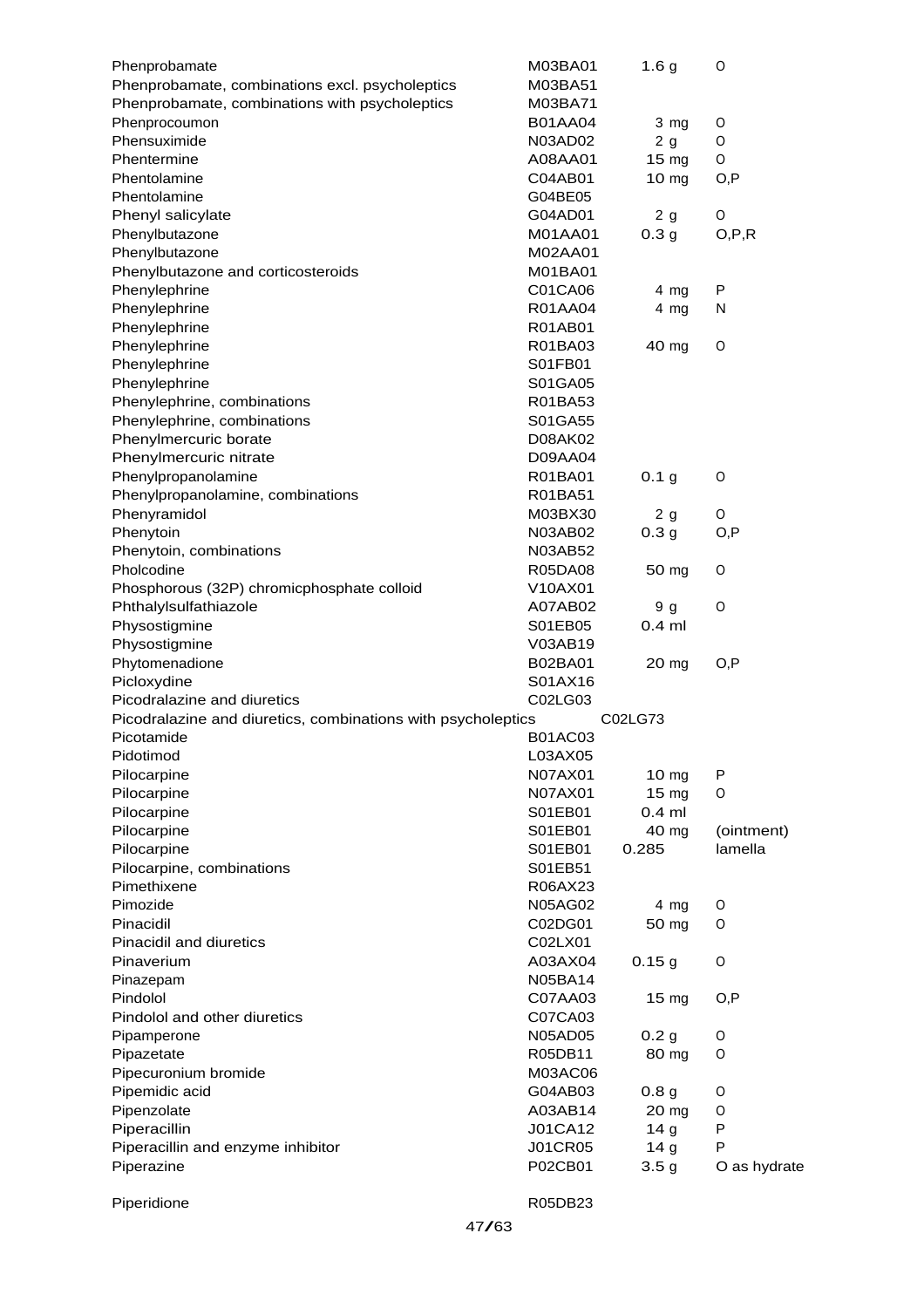| Piperidolate                                                      | A03AA30        |                   |               |
|-------------------------------------------------------------------|----------------|-------------------|---------------|
| Pipobroman                                                        | L01AX02        |                   |               |
| Pipotiazine                                                       | <b>N05AC04</b> | 5 mg              | P             |
| Pipotiazine                                                       | <b>N05AC04</b> | 10 mg             | O             |
| Pipradrol                                                         | N06BX15        | 30 mg             | O             |
| Piprozolin                                                        | A05AX01        |                   |               |
| Piracetam                                                         | N06BX03        | 2.4 <sub>g</sub>  | 0             |
| Piracetam                                                         | N06BX03        | 6 g               | P             |
| Pirarubicin                                                       | L01DB08        |                   |               |
| Pirbuterol                                                        | R03AC08        | $1.2 \text{ mg}$  | Inhal.aerosol |
| Pirbuterol                                                        | R03CC07        | 30 mg             | O             |
| Pirenzepine                                                       | A02BX03        | 0.1 <sub>g</sub>  | 0             |
| Pirenzepine                                                       | A02BX03        | 20 mg             | P             |
| Piretanide                                                        | C03CA03        |                   |               |
| Piribedil                                                         | C04AX13        |                   |               |
| Pirisudanol                                                       | N06BX08        |                   |               |
| Piritramide                                                       | <b>N02AC03</b> | 45 mg             | P             |
| Piromidic acid                                                    | G04AB02        | 2g                | O             |
| Piroxicam                                                         | M01AC01        | 20 mg             | O, P, R       |
| Piroxicam                                                         | M02AA07        |                   |               |
| Piroxicam                                                         | S01BC06        |                   |               |
| Pirprofen                                                         | M01AE08        | 0.8 <sub>g</sub>  | O             |
| Pitofenone and analgesics                                         | A03DA02        |                   |               |
| Pivagabine                                                        | N06AX15        |                   |               |
| Pivampicillin                                                     | <b>J01CA02</b> | 1.05 <sub>g</sub> | O             |
| Pivmecillinam                                                     | <b>J01CA08</b> | 0.6 <sub>g</sub>  | 0             |
| Pizotifen                                                         | N02CX01        | 1.5 <sub>mg</sub> | O             |
| Plague, inactivated, whole cell                                   | <b>J07AK01</b> |                   |               |
| Plastic IUD                                                       | G02BA01        |                   |               |
| Plastic IUD with copper                                           | G02BA02        |                   |               |
| Plastic IUD with progestogens                                     | G02BA03        |                   |               |
| Platelet aggregation inhibitors - combinations                    | <b>B01AC30</b> |                   |               |
| Plicamycin                                                        | L01DC02        |                   |               |
| Pneumococcus, purified polysaccharides antigen                    | <b>J07AL01</b> |                   |               |
| Pneumococcus, purified polysaccharides antigen conjugated J07AL02 |                |                   |               |
| Podophyllotoxin                                                   | D06BB04        |                   |               |
| Poldine                                                           | A03AB11        | $12 \text{ mg}$   | 0             |
| Policresulen                                                      | D08AE02        |                   |               |
| Policresulen                                                      | G01AX03        | 90 mg             | V             |
| Polidocanol                                                       | C05BB02        |                   |               |
| Polihexanide                                                      | D08AC05        |                   |               |
| Poliomyelitis oral, monovalent live attenuated                    | J07BF01        |                   |               |
| Poliomyelitis oral, trivalent, live attenuated                    | J07BF02        |                   |               |
| Poliomyelitis, trivalent, inactivated, whole virus                | J07BF03        |                   |               |
| Poly I:C                                                          | L03AX07        |                   |               |
| Poly ICLC                                                         | L03AX08        |                   |               |
| Polycarbophil calcium                                             | A06AC08        | 2.5 <sub>g</sub>  | O             |
| Polyestradiol phosphate                                           | L02AA02        | 6 mg              | P             |
| Polymyxin B                                                       | A07AA05        |                   |               |
| Polymyxin B                                                       | J01XB02        | 0.15g             | P             |
| Polymyxin B                                                       | S01AA18        |                   |               |
| Polymyxin B                                                       | S02AA11        |                   |               |
|                                                                   |                |                   |               |
| Polymyxin B                                                       | S03AA03        |                   | O             |
| Polynoxylin                                                       | A01AB05        | 0.18 <sub>g</sub> |               |
| Polynoxylin                                                       | D01AE05        |                   |               |
| Polystyrene sulfonate                                             | V03AE01        |                   |               |
| Polythiazide                                                      | C03AA05        | 1 $mg$            | O             |
| Polythiazide and potassium                                        | C03AB05        | 1 $mg$            | 0             |
| Porfimer sodium                                                   | L01XX15        |                   |               |
| Potassium canrenoate                                              | C03DA02        | 0.4 <sub>g</sub>  | P             |
| Potassium chloride                                                | A12BA01        | 3 <sub>g</sub>    | O             |
| Potassium chloride                                                | B05XA01        |                   |               |
|                                                                   | 48/63          |                   |               |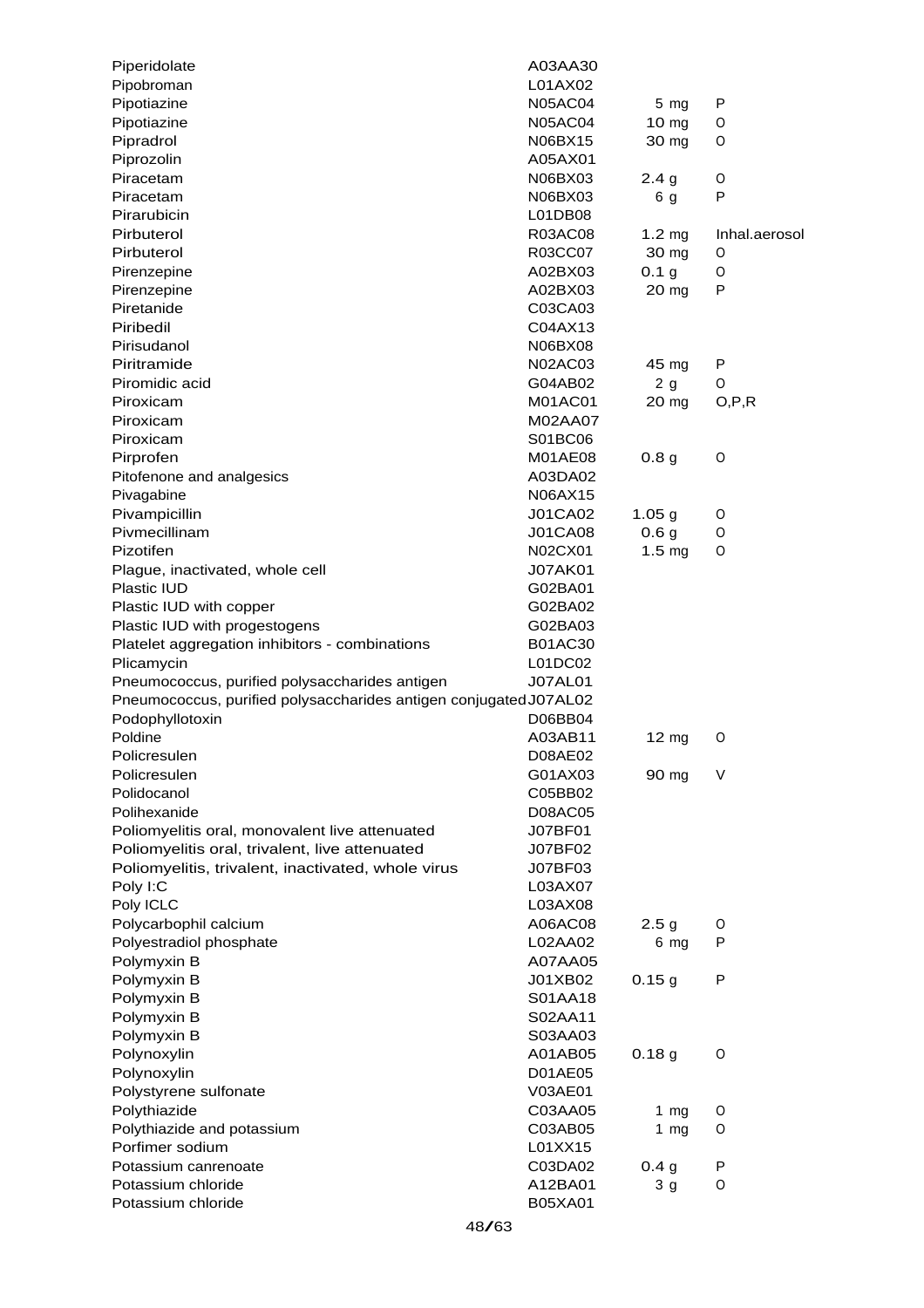| Potassium chloride, combinations                            | A12BA51            |                  |        |
|-------------------------------------------------------------|--------------------|------------------|--------|
| Potassium citrate                                           | A12BA02            | 4 g              | 0      |
| Potassium combinations                                      | A12BA30            |                  |        |
| Potassium gluconate                                         | A12BA05            |                  |        |
| Potassium hydrogencarbonate                                 | A12BA04            | 4 g              | O      |
| Potassium hydrogentartrate                                  | A12BA03            | 7.5 <sub>g</sub> | 0      |
| Potassium iodide                                            | R05CA02            | 1.2 <sub>g</sub> | O      |
| Potassium iodide                                            | S01XA04            |                  |        |
| Potassium iodide                                            | V03AB21            |                  |        |
| Potassium lactate                                           | <b>B05XA15</b>     |                  |        |
| Potassium perchlorate                                       | H03BC01            |                  |        |
| Potassium permanganate                                      | V03AB18            |                  |        |
| Potassium phosphate, incl. comb. with other potassium salts |                    | <b>B05XA06</b>   |        |
| Potassium polysulfide                                       | P03AA02            |                  |        |
| Potassium salicylate                                        | N02BA12            | 7 g              | 0      |
| Povidone-iodine                                             | D08AG02            |                  |        |
| Povidone-iodine                                             | D09AA09            |                  |        |
| Povidone-iodine                                             | D11AC06            |                  |        |
| Povidone-iodine<br>Povidone-iodine                          | G01AX11            | 0.2 <sub>g</sub> | V      |
| Practolol                                                   | R02AA15            |                  |        |
|                                                             | C07AB01            | 0.3 <sub>g</sub> | 0      |
| Practolol                                                   | C07AB01            | 20 mg            | P      |
| Prajmaline<br>Pralidoxime                                   | C01BA08<br>V03AB04 | 30 mg            | 0      |
| Pramipexole                                                 | <b>N04BC05</b>     |                  |        |
| Pramiracetam                                                | N06BX16            |                  |        |
| Pramocaine                                                  | C05AD07            |                  |        |
| Pranlukast                                                  | R03DC02            |                  |        |
| Prasterone                                                  | A14AA07            |                  |        |
| Prasterone and estrogen                                     | G03EA03            |                  |        |
| Pravastatin                                                 | C10AA03            | 20 mg            | O      |
| Prazepam                                                    | N05BA11            | 30 mg            | 0      |
| Praziquantel                                                | P02BA01            | 3 <sub>g</sub>   | O      |
| Prazosin                                                    | C02CA01            | $5 \, mg$        | 0      |
| Prazosin and diuretics                                      | C02LE01            |                  |        |
| Prednicarbate                                               | D07AC18            |                  |        |
| Prednimustine                                               | L01AA08            |                  |        |
| Prednisolone                                                | A07EA01            |                  |        |
| Prednisolone                                                | C05AA04            |                  |        |
| Prednisolone                                                | D07AA03            |                  |        |
| Prednisolone                                                | D07XA02            |                  |        |
| Prednisolone                                                | <b>H02AB06</b>     | 10 <sub>mg</sub> | O,P    |
| Prednisolone                                                | R01AD02            |                  |        |
| Prednisolone                                                | S01BA04            |                  |        |
| Prednisolone                                                | S01CB02            |                  |        |
| Prednisolone                                                | S02BA03            |                  |        |
| Prednisolone                                                | S03BA02            |                  |        |
| Prednisolone and antibiotics                                | D07CA03            |                  |        |
| Prednisolone and antiinfectives                             | S01CA02            |                  |        |
| Prednisolone and antiinfectives                             | S02CA01            |                  |        |
| Prednisolone and antiinfectives                             | S03CA02            |                  |        |
| Prednisolone and antiseptics                                | D07BA01            |                  |        |
| Prednisolone and mydriatics                                 | S01BB02            |                  |        |
| Prednisolone and promethazine                               | V03AB05            |                  |        |
| Prednisolone, combinations                                  | A01AC54            |                  |        |
| Prednisone                                                  | A07EA03            |                  |        |
| Prednisone                                                  | <b>H02AB07</b>     | 10 <sub>mg</sub> | O      |
| Prednylidene<br>Prenalterol                                 | H02AB11            | 12 mg            | O<br>P |
| Prenoxdiazine                                               | C01CA13<br>R05DB18 | 10 <sub>mg</sub> |        |
| Prenylamine                                                 | C01DX02            | 0.12 g           | 0      |
| Prenylamine, combinations                                   | C01DX52            |                  |        |
|                                                             |                    |                  |        |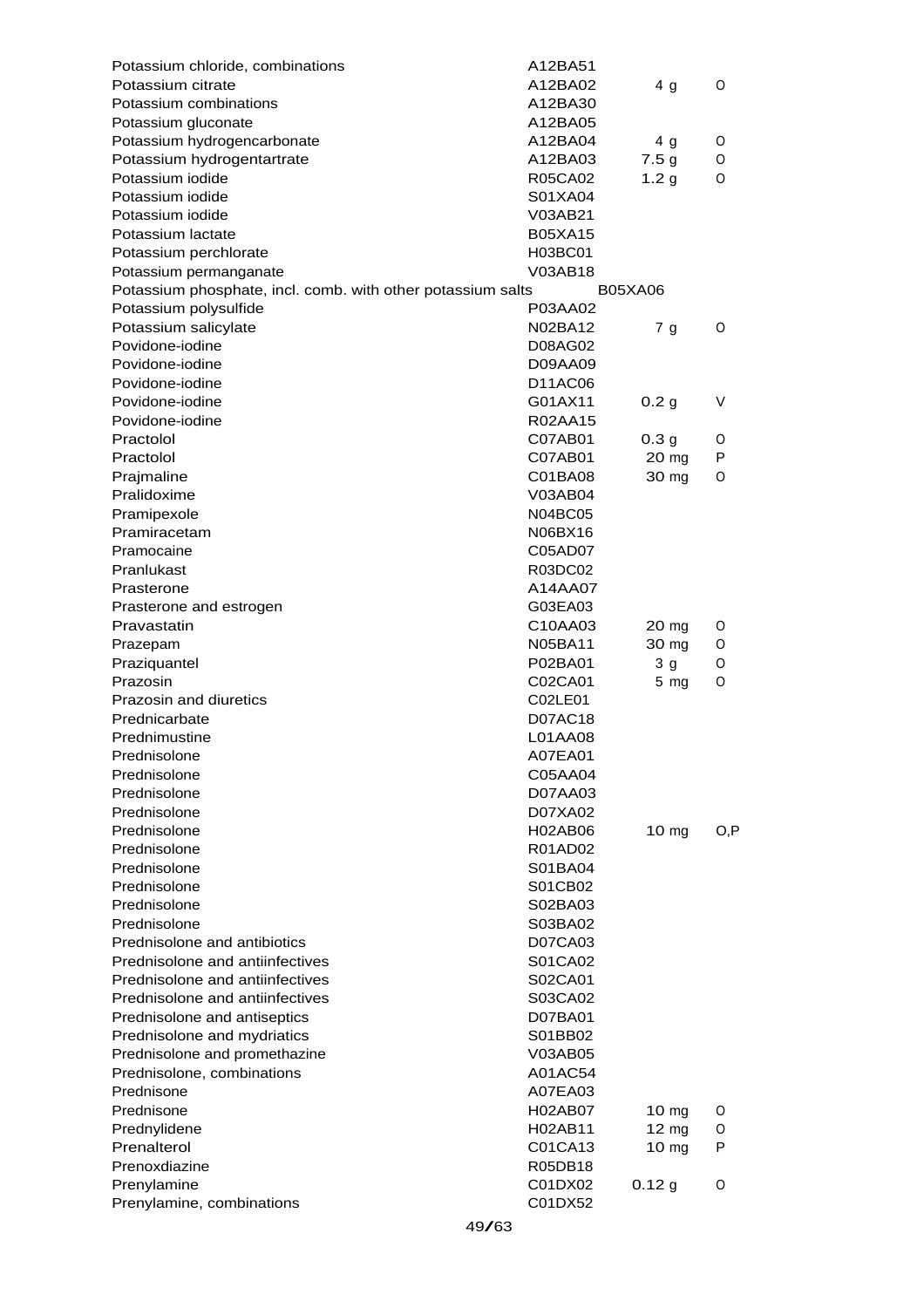| Prethcamide                             | <b>R07AB06</b> | 0.4 <sub>g</sub> | O,P           |
|-----------------------------------------|----------------|------------------|---------------|
| Pridinol                                | M03BX03        |                  |               |
| Prifinium bromide                       | A03AB18        |                  |               |
| Prilocaine                              | N01BB04        |                  |               |
| Prilocaine, combinations                | N01BB54        |                  |               |
| Primaquine                              | P01BA03        | $15 \text{ mg}$  | O             |
| Primidone                               | N03AA03        | 1.25 g           | O             |
| Pristinamycin                           | <b>J01FA04</b> | 2g               | O             |
| Probenecid                              | M04AB01        | 1 <sub>g</sub>   | 0             |
| Probucol                                | C10AX02        |                  |               |
| Procainamide                            | C01BA02        | 3 <sub>g</sub>   | O,P           |
| Procaine                                | C05AD05        |                  |               |
| Procaine                                | N01BA02        |                  |               |
| Procaine                                | S01HA05        |                  |               |
| Procaine penicillin                     | J01CE09        |                  |               |
|                                         | <b>N01BA52</b> |                  |               |
| Procaine, combinations                  | L01XB01        |                  |               |
| Procarbazine                            |                |                  |               |
| Procaterol                              | R03AC16        | 60 mcg           | Inhal.aerosol |
| Procaterol                              | R03CC08        | $0.1$ mg         | O             |
| Prochlorperazine                        | N05AB04        | 0.1 <sub>g</sub> | 0,R           |
| Prochlorperazine                        | <b>N05AB04</b> | 50 mg            | P             |
| Procyclidine                            | N04AA04        | 25 mg            | O,P           |
| Profenamine                             | <b>N04AA05</b> |                  |               |
| Progabide                               | N03AG05        |                  |               |
| Progesterone                            | G03DA04        | 0.3 <sub>g</sub> | O             |
| Progesterone                            | G03DA04        | 5 <sub>mg</sub>  | P             |
| Progesterone                            | G03DA04        | 0.2 <sub>g</sub> | R             |
| Progesterone                            | G03DA04        | 90 mg            | V             |
| Progesterone and estrogen               | G03FA04        |                  |               |
| Proglumetacin                           | M01AB14        |                  |               |
| Proglumide                              | A02BX06        | 1.2 <sub>g</sub> | O             |
| Proguanil                               | P01BB01        | 0.2 <sub>g</sub> | O             |
| Proguanil                               | P01BB01        |                  |               |
| Proguanil, combinations                 | P01BB51        |                  |               |
| Prolintane                              | N06BX14        |                  |               |
| Promazine                               | N05AA03        | 0.3 <sub>g</sub> | 0             |
| Promazine                               | N05AA03        | 0.1 <sub>g</sub> | P             |
| Promegestone                            | G03DB07        |                  |               |
| Promestriene                            | G03CA09        |                  |               |
| Promethazine                            | D04AA10        |                  |               |
| Promethazine                            | R06AD02        | 25 mg            | O, P, R       |
| Promethazine, combinations              | R06AD52        |                  |               |
| Propacetamol                            | N02BE05        |                  |               |
| Propafenone                             | C01BC03        | 0.3 <sub>g</sub> | O,P           |
| Propamidine                             | D08AC03        |                  |               |
| Propamidine                             | S01AX15        |                  |               |
| Propanidid                              | N01AX04        |                  |               |
| Propanol                                | D08AX03        |                  |               |
|                                         |                |                  |               |
| Propanol, combinations                  | D08AX53        |                  |               |
| Propantheline                           | A03AB05        | 60 mg            | O,P           |
| Propantheline and psycholeptics         | A03CA34        |                  |               |
| Propatylnitrate                         | C01DA07        | 30 mg            | O             |
| Propatylnitrate, combinations           | C01DA57        |                  |               |
| Propenidazole                           | G01AF14        |                  |               |
| Propenidazole                           | P01AB05        |                  |               |
| Propicillin                             | J01CE03        | 0.9 <sub>g</sub> | 0             |
| Propiomazine                            | N05CM06        | 25 mg            | O             |
| Propiverine                             | G04BD06        |                  |               |
| Propofol                                | N01AX10        |                  |               |
| Propranolol                             | C07AA05        | 0.16g            | O,P           |
| Propranolol and other antihypertensives | C07FA05        |                  |               |
| Propranolol and thiazides               | C07BA05        |                  |               |
|                                         |                |                  |               |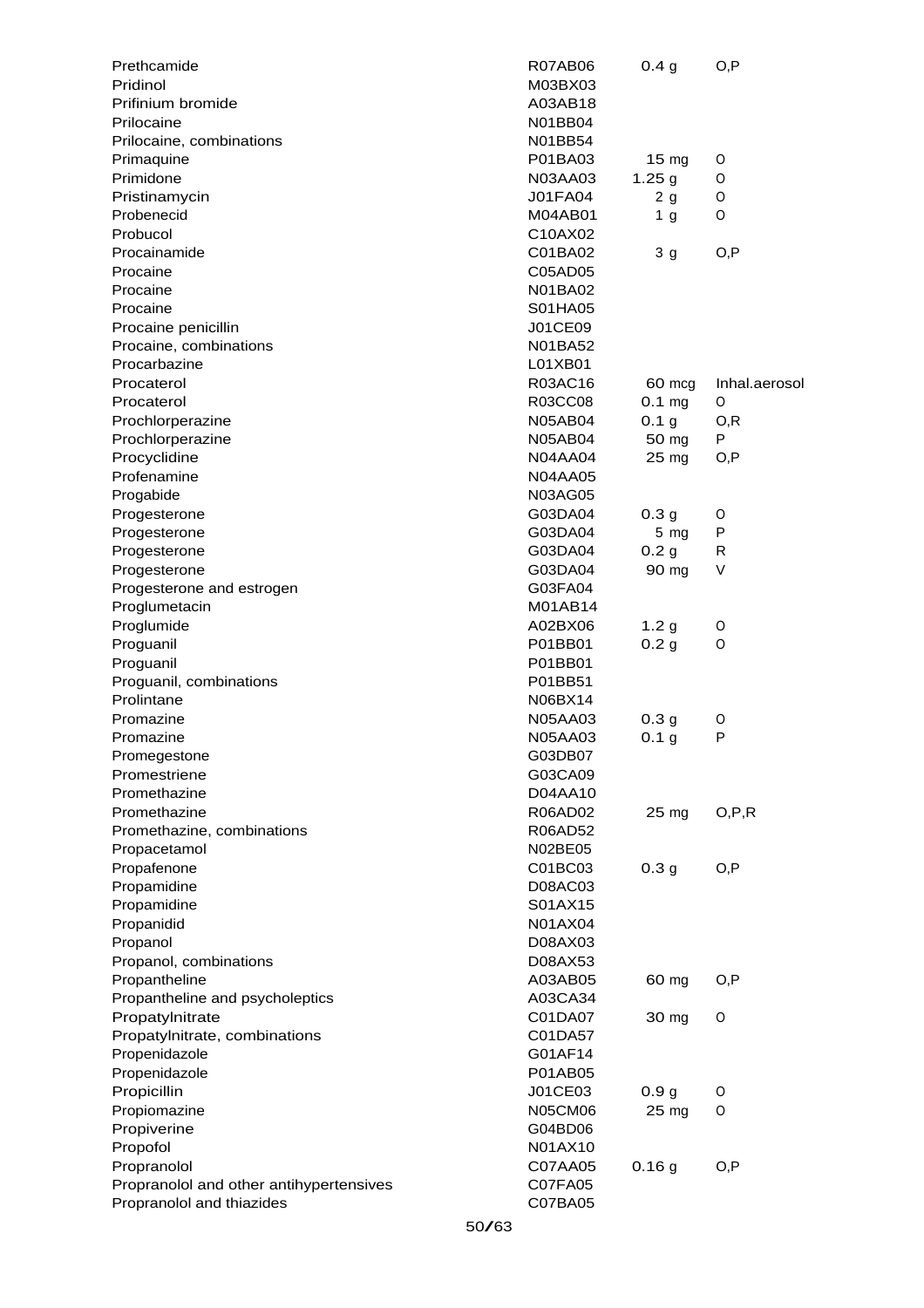| Propyliodone                                     | V08AD03        |                   |         |
|--------------------------------------------------|----------------|-------------------|---------|
| Propylthiouracil                                 | H03BA02        | 0.1 <sub>g</sub>  | O       |
| Propyphenazone                                   | N02BB04        | 3 <sub>g</sub>    | R       |
| Propyphenazone, combinations excl. psycholeptics | N02BB54        |                   |         |
| Propyphenazone, combinations with psycholeptics  | N02BB74        |                   |         |
| Proquazone                                       | M01AX13        | 0.9 <sub>g</sub>  | O, R    |
| Proscillaridin                                   | C01AB01        | $0.75$ mg         | 0       |
| Proscillaridin, combinations                     | C01AB51        |                   |         |
| Protamine                                        | V03AB14        |                   |         |
| Protein hydrolysates                             | <b>B05BA04</b> |                   |         |
| Prothipendyl                                     | N05AX07        | 0.24g             | O,P     |
| Protiofate                                       | G01AX13        |                   |         |
|                                                  |                |                   |         |
| Protionamide                                     | <b>J04AD01</b> |                   |         |
| Protirelin                                       | V04CJ02        |                   |         |
| Protriptyline                                    | N06AA11        | 30 mg             | 0       |
| Proxazole                                        | A03AX07        |                   |         |
| Proxibarbal                                      | <b>N05CA22</b> |                   |         |
| Proxymetacaine                                   | S01HA04        |                   |         |
| Proxyphylline                                    | R03DA03        | 1.2 <sub>g</sub>  | O, P, R |
| Proxyphylline and adrenergics                    | R03DB03        |                   |         |
| Prussian blue                                    | V03AB31        |                   |         |
| Pseudoephedrine                                  | R01BA02        | 0.24g             | 0       |
| Pseudoephedrine, combinations                    | R01BA52        |                   |         |
| Pygeum africanum                                 | G04CX01        |                   |         |
| Pyrantel                                         | P02CC01        | 0.75g             | O       |
| Pyrazinamide                                     | J04AK01        | 1.5 <sub>g</sub>  | 0       |
| Pyrethrum                                        | P03AC01        |                   |         |
| Pyrethrum, combinations                          | P03AC51        |                   |         |
| Pyridostigmine                                   | <b>N07AA02</b> | 0.18 <sub>g</sub> | 0       |
| Pyridostigmine                                   | N07AA02        | 10 mg             | P       |
| Pyridoxal phosphate                              | A11HA06        |                   |         |
|                                                  |                |                   |         |
| Pyridoxine (vit B6)                              | A11HA02        | 0.16g             | O, P    |
| Pyrimethamine                                    | P01BD01        | 75 mg             | 0       |
| Pyrimethamine, combinations                      | P01BD51        | 75 mg             | O       |
| Pyrithyldione                                    | N05CE03        | 0.2 <sub>g</sub>  | 0       |
| Pyritinol                                        | N06BX02        |                   |         |
| Pyrrobutamine                                    | R06AX08        |                   |         |
| Pyrrobutamine, combinations                      | R06AX58        |                   |         |
| Pyrrolnitrin                                     | D01AA07        |                   |         |
| Pyrvinium                                        | P02CX01        |                   |         |
|                                                  |                |                   |         |
| Q                                                |                |                   |         |
| Quassia                                          | P03AX04        |                   |         |
| Quazepam                                         | N05CD10        | $15 \text{ mg}$   | O       |
| Quetiapine                                       | <b>N05AH04</b> |                   |         |
| Quinagolide                                      | G02CB04        | 75 mcg            | O       |
| Quinapril                                        | C09AA06        | 15 mg             | 0       |
| Quinapril and diuretics                          | C09BA06        |                   |         |
| Quinbolone                                       | A14AA06        |                   |         |
| Quinethazone                                     | C03BA02        | 50 mg             | O       |
| Quinethazone and potassium                       | C03BB02        | 50 mg             | 0       |
| Quingestanol                                     | G03AC04        |                   |         |
| Quingestanol and estrogen                        | G03AA02        |                   |         |
| Quinidine                                        | C01BA01        | 1.2 <sub>g</sub>  | 0       |
|                                                  |                |                   |         |
| Quinidine, combinations excl. psycholeptics      | C01BA51        |                   |         |
| Quinidine, combinations with psycholeptics       | C01BA71        |                   |         |
| Quinine                                          | P01BC01        | 1.5 <sub>g</sub>  | O,P     |
| Quinine, combinations with psycholeptics         | M09AA72        |                   |         |
| Quinisocaine                                     | D04AB05        |                   |         |
| Quinupramine                                     | N06AA23        |                   |         |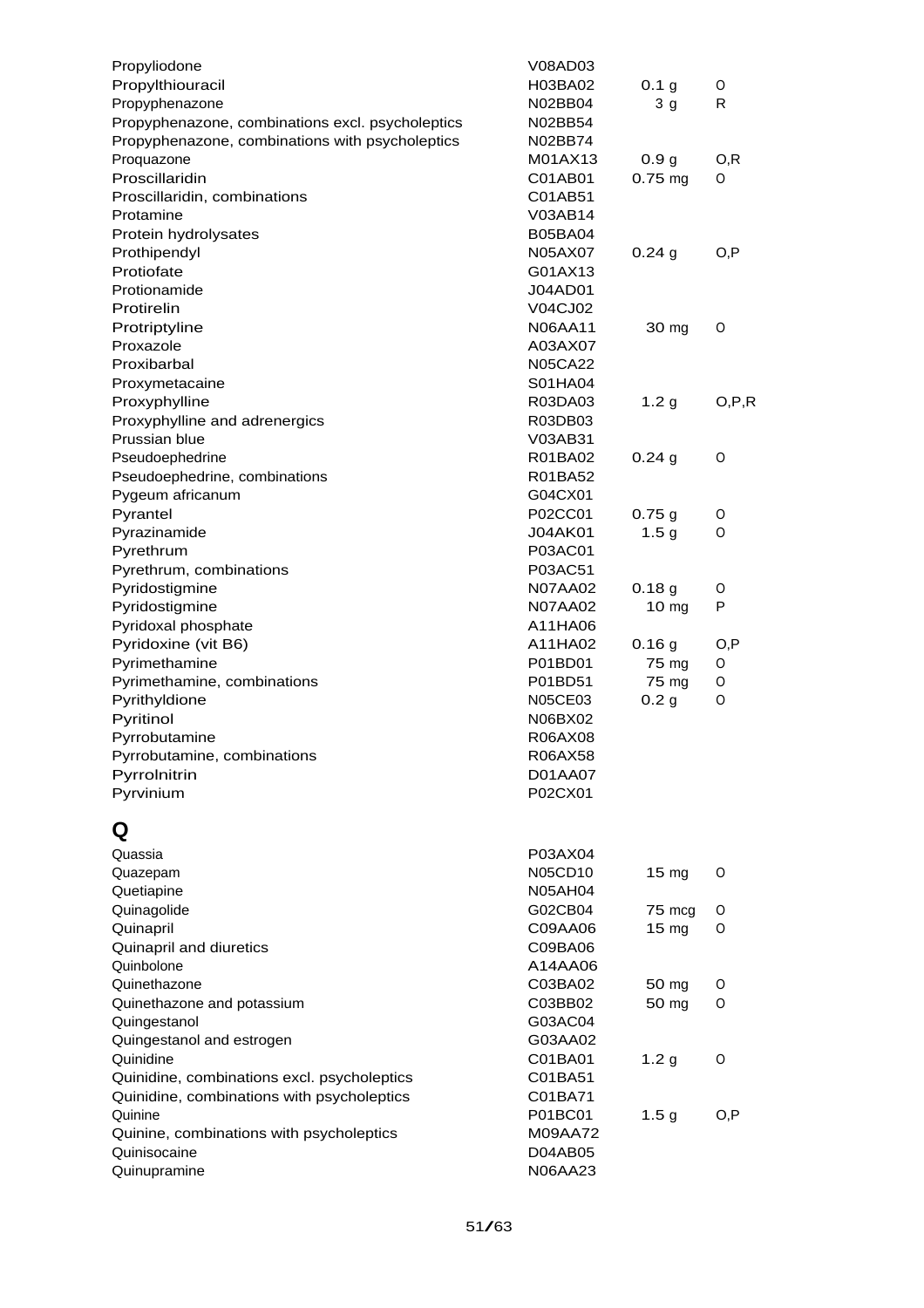## **R**

| Rabies immunoglobulin                                             | J06BB05                           |                   |               |
|-------------------------------------------------------------------|-----------------------------------|-------------------|---------------|
| Rabies serum                                                      | J06AA06                           |                   |               |
| Rabies, inactivated, whole virus                                  | J07BG01                           |                   |               |
| Raltitrexed                                                       | L01BA03                           |                   |               |
| Ramipril                                                          | C09AA05                           | 2.5 <sub>mg</sub> | 0             |
| Ramipril and calcium channel blockers                             | C09BB05                           |                   |               |
| Ramipril and diuretics                                            | C09BA05                           |                   |               |
| Ranimustine                                                       | L01AD07                           |                   |               |
| Ranitidine                                                        | A02BA02                           | 0.3 <sub>g</sub>  | O, P          |
| Ranitidine bismuth citrate                                        | A02BA07                           | 0.8 <sub>g</sub>  | 0             |
| Rauwolfia alkaloids, whole root                                   | C02AA04                           |                   |               |
| Rauwolfia alkaloids, whole root and diuretics                     | C02LA08                           |                   |               |
| Reboxetine                                                        | N06AX18                           | 8 mg              | O             |
| Remifentanil                                                      | N01AH06                           |                   |               |
| Remikiren                                                         | C09XA01                           |                   |               |
| Remoxipride                                                       | N05AL04                           | 0.3 <sub>g</sub>  | O,P           |
| Reposal                                                           | N05CA12                           | 0.2 <sub>g</sub>  | 0             |
| Reproterol                                                        | R03AC15                           |                   |               |
| Reproterol                                                        | R03CC14                           |                   |               |
| Reproterol and other anti-asthmatics                              | R03AK05                           |                   |               |
| Rescinnamine                                                      | C02AA01                           |                   |               |
| Rescinnamine and diuretics                                        | C02LA02                           |                   |               |
| Rescinnamine and diuretics, combinations with other drugs C02LA52 |                                   |                   |               |
| Reserpine                                                         | C02AA02                           | 0.5 <sub>mg</sub> | O, P          |
| Reserpine and diuretics                                           | C02LA01                           |                   |               |
| Reserpine and diuretics, combinations with other drugs            | C02LA51                           |                   |               |
| Reserpine and diuretics, combinations with psycholeptics          | C02LA71                           |                   |               |
| Reserpine, combinations                                           | C02AA52                           |                   |               |
| Resorcinol                                                        | D <sub>10</sub> A <sub>X</sub> 02 |                   |               |
| Resorcinol                                                        | S01AX06                           |                   |               |
| Reteplase                                                         | B01AD07                           |                   |               |
| Retinol                                                           | D <sub>10</sub> AD <sub>02</sub>  |                   |               |
| Retinol                                                           | R01AX02                           | 800 U             | N             |
| Retinol                                                           | S01XA02                           |                   |               |
| Retinol (vit A)                                                   | A11CA01                           | 50 TU             | O, P          |
| Reviparin                                                         | <b>B01AB08</b>                    | 3 TU              | P             |
| Rhenium (186Re) etidronic acid                                    | V10BX03                           |                   |               |
| Rhenium (186Re) sulfide colloid                                   | V10AX05                           |                   |               |
| Ribavirin                                                         | J05AB04                           | 6 g               | Inhal.sol     |
| Riboflavin (vit B2)                                               | A11HA04                           |                   |               |
| Ribostamycin                                                      | J01GB10                           |                   |               |
| Rifabutin                                                         | J04AB04                           | 0.15g             | O             |
| Rifampicin                                                        | J04AB02                           | 0.6 <sub>g</sub>  | 0             |
| Rifampicin, combinations                                          | J04AM02                           |                   |               |
| Rifamycin                                                         | J04AB03                           | 0.6 <sub>g</sub>  | P             |
| Rifamycin                                                         | S02AA12                           |                   |               |
| Rifamycine                                                        | S01AA16                           |                   |               |
| Rifaximin                                                         | A07AA11                           |                   |               |
| Rifaximin                                                         | D06AX11                           |                   |               |
| Rilmenidine                                                       | C02AC06                           |                   |               |
| Riluzole                                                          | N07XX02                           |                   |               |
| Rimantadine                                                       | J05AC02                           |                   |               |
| Rimazolium                                                        | N02BG02                           | 0.9 <sub>g</sub>  | O             |
| Rimexolone                                                        | H02AB12                           | 20 mg             | P             |
| Rimexolone                                                        | S01BA13                           |                   |               |
| Rimiterol                                                         | R03AC05                           | 1.6 <sub>mg</sub> | Inhal.aerosol |
| Risperidone                                                       | N05AX08                           | $5 \, mg$         | 0             |
| Ritiometan                                                        | R01AX05                           |                   |               |
| Ritodrine                                                         | G02CA01                           | 40 mg             | O, P          |
| Ritonavir                                                         | J05AE03                           | 1.2 <sub>g</sub>  | O             |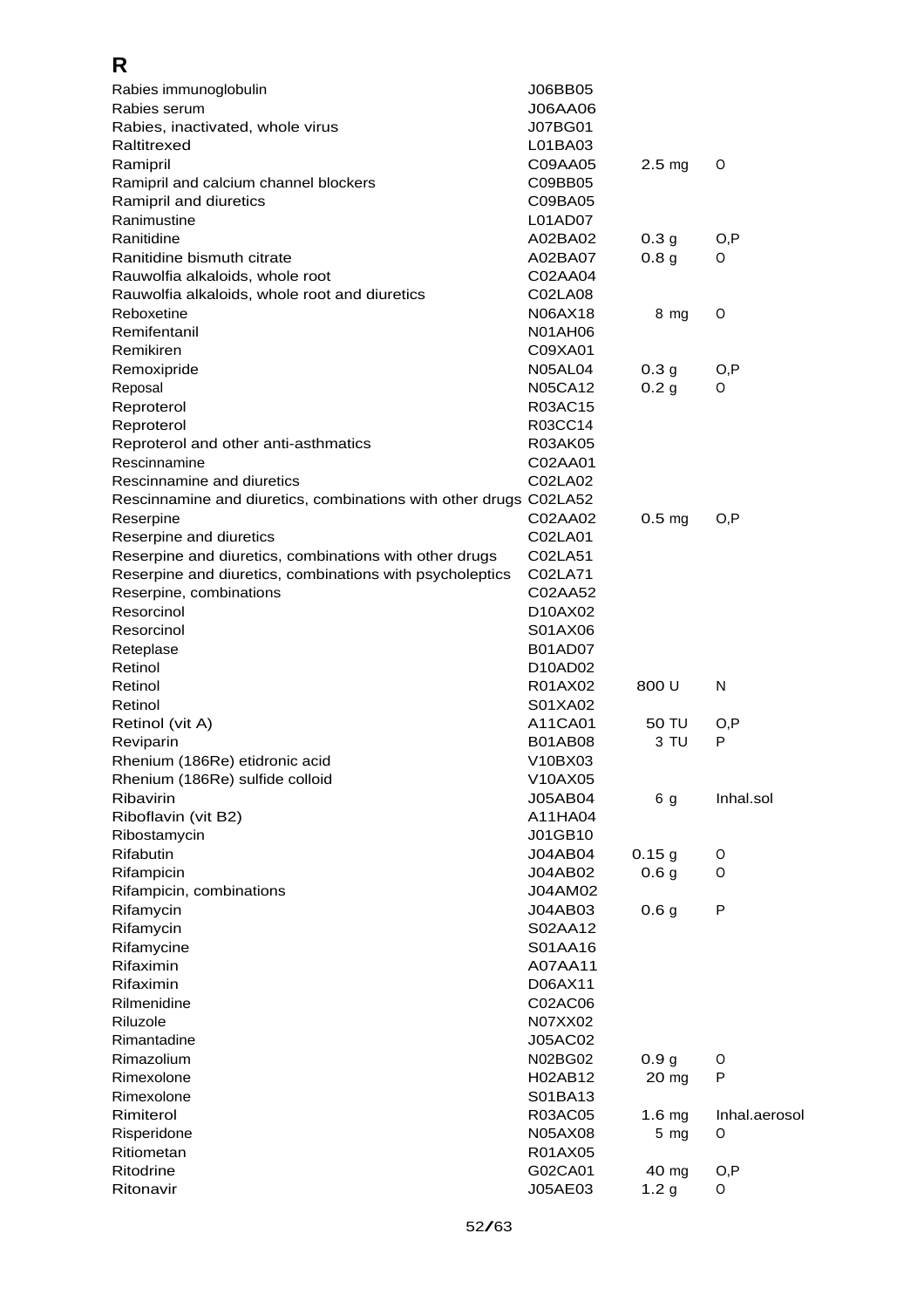| Rituximab<br>Rivastigmine                              | L01XX21<br><b>N07AA06</b> |                   |                      |
|--------------------------------------------------------|---------------------------|-------------------|----------------------|
| Rociverine                                             | A03AA06                   |                   |                      |
| Rocuronium bromide                                     | M03AC09                   |                   |                      |
| Rokitamycin                                            | <b>J01FA12</b>            |                   |                      |
| Rolitetracycline                                       | J01AA09                   | 0.35g             | P                    |
| Ronifibrate                                            | C10AB07                   |                   |                      |
| Ropinirole                                             | N04BC04                   | 6 mg              | O                    |
|                                                        | N01BB09                   |                   |                      |
| Ropivacaine                                            | L03AX02                   |                   |                      |
| Roquinimex                                             |                           |                   |                      |
| Rose bengal sodium                                     | S01JA02                   |                   |                      |
| Rosoxacin                                              | J01MB01                   | 0.3 <sub>g</sub>  | O                    |
| Rota virus, live attenuated                            | J07BH01                   |                   |                      |
| Roxatidine                                             | A02BA06                   | 0.15g             | O                    |
| Roxithromycin                                          | <b>J01FA06</b>            | 0.3 <sub>g</sub>  | 0                    |
| Rubella immunoglobulin                                 | J06BB06                   |                   |                      |
| Rubella, combination with parotitidis, live attenuated | <b>J07BJ51</b>            |                   |                      |
| Rubella, live attenuated                               | J07BJ01                   |                   |                      |
| Rufloxacin                                             | J01MA10                   |                   |                      |
| Rutoside                                               | C05CA01                   |                   |                      |
| Rutoside, combinations                                 | C05CA51                   |                   |                      |
| S                                                      |                           |                   |                      |
| S-atenolol                                             | C07AB11                   | 50 mg             | O                    |
| S-ketamine                                             | N01AX14                   |                   |                      |
| Saccharated iron oxide                                 | <b>B03AB02</b>            | 0.11 g            | 0                    |
| Saccharated iron oxide                                 | <b>B03AC02</b>            | 0.1 <sub>g</sub>  | P                    |
| Saccharomyces boulardii                                | A07FA02                   | 1 <sub>g</sub>    | 0                    |
| Salbutamol                                             | R03AC02                   | 10 mg             | Inhal.solution       |
| Salbutamol                                             | R03AC02                   | 0.8 <sub>mg</sub> | Inhal.aerosol/powder |
| Salbutamol                                             | R03CC02                   | 12 mg             | O, P                 |
| Salbutamol and other anti-asthmatics                   | R03AK04                   |                   |                      |
| Salicylamide                                           | <b>N02BA05</b>            | 3 <sub>g</sub>    | $\circ$              |
| Salicylamide, combinations excl. psycholeptics         | <b>N02BA55</b>            |                   |                      |
| Salicylamide, combinations with psycholeptics          | <b>N02BA75</b>            |                   |                      |
| Salicylic acid                                         | D01AE12                   |                   |                      |
| Salicylic acid                                         | S01BC08                   |                   |                      |
| Salicyloylsalicylic acid                               | N02BA06                   | 3 <sub>g</sub>    | O                    |
| Salmeterol                                             | R03AC12                   |                   | Inhal.aerosol/powder |
| Salmeterol and other anti-asthmatics                   |                           | $0.1$ mg          |                      |
|                                                        | R03AK06                   |                   |                      |
| Samarium (153Sm) hydroxyapatite colloid                | V10AX02                   |                   |                      |
| Samarium (153Sm) lexidronam                            | V10BX02                   |                   |                      |
| Saquinavir                                             | J05AE01                   | 1.8 <sub>g</sub>  | $\mathsf O$          |
| Sargramostim                                           | L03AA09                   |                   |                      |
| Saruplase                                              | <b>B01AD08</b>            |                   |                      |
| Scopolamine                                            | A04AD01                   |                   |                      |
| Scopolamine                                            | <b>N05CM05</b>            | 0.9 <sub>mg</sub> | O, P                 |
| Scopolamine                                            | S01FA02                   |                   |                      |
| Scopolamine, combinations                              | A04AD51                   |                   |                      |
| Secnidazole                                            | P01AB07                   |                   |                      |
| Secobarbital                                           | <b>N05CA06</b>            | 0.1 <sub>g</sub>  | 0                    |
| Secretin                                               | V04CK01                   |                   |                      |
| Selegiline                                             | N04BD01                   | $5 \, mg$         | O                    |
| Selenium (75Se) norcholesterol                         | V09XX03                   |                   |                      |
| Selenium (75Se) tauroselcholic acid                    | V09DX01                   |                   |                      |
| Selenium compounds                                     | D11AC03                   |                   |                      |
| Selenium sulfide                                       | D01AE13                   |                   |                      |
| Semustine                                              | L01AD03                   |                   |                      |
| Senega                                                 | R05CA06                   | 3 <sub>g</sub>    | $\circ$              |
| Senna glycosides                                       | A06AB06                   |                   |                      |
| Senna glycosides, combinations                         | A06AB56                   |                   |                      |
|                                                        |                           |                   |                      |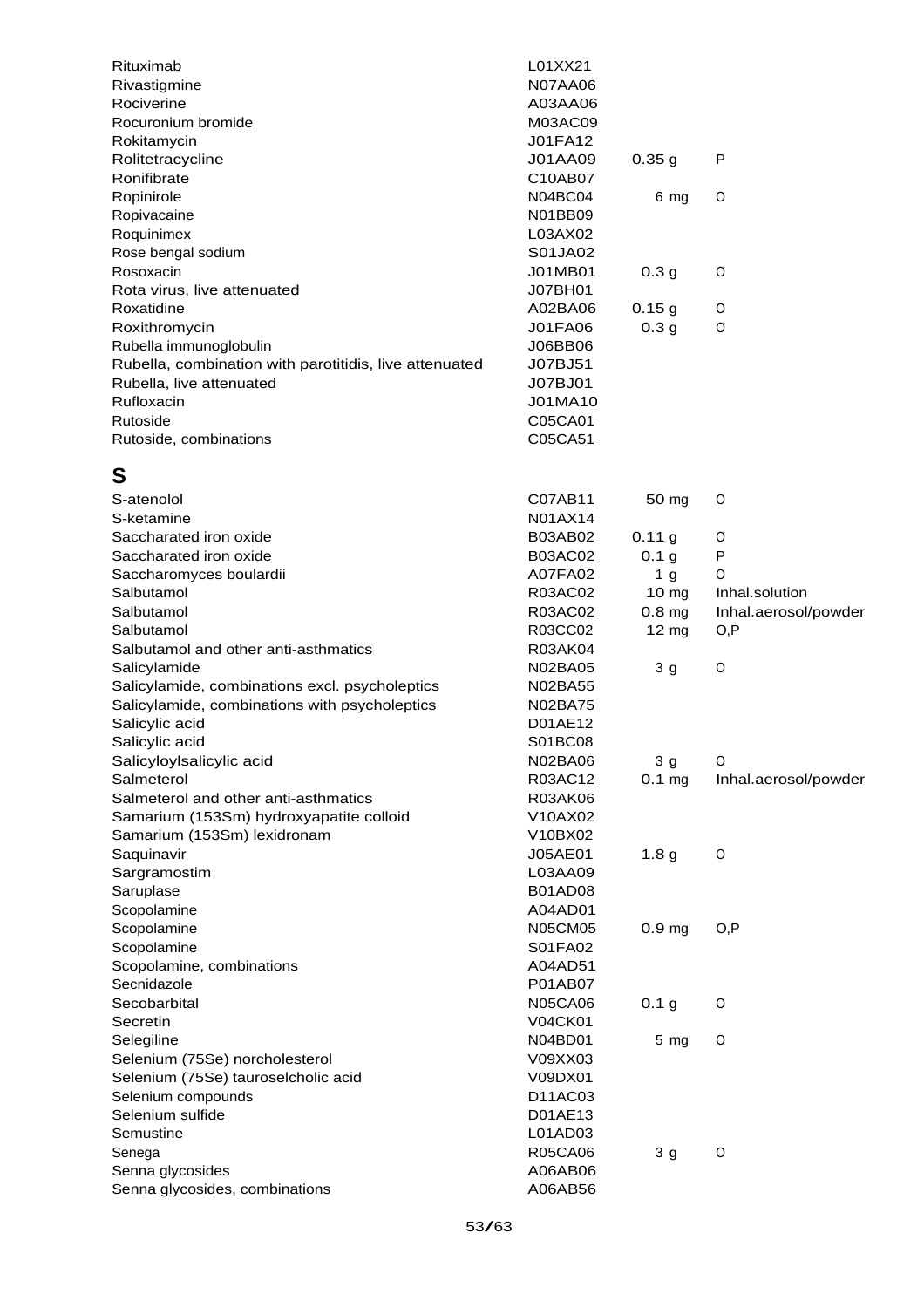| Serenoa repens                         |       | G04CX02        |                               |      |
|----------------------------------------|-------|----------------|-------------------------------|------|
| Sermorelin                             |       | <b>H01AC04</b> |                               |      |
| Sermorelin                             |       | V04CD03        |                               |      |
| Sertindole                             |       | <b>N05AE03</b> | $16 \text{ mg}$               | O    |
| Sertraline                             |       | N06AB06        | 50 mg                         | 0    |
| Serum gonadotropin                     |       | G03GA03        | 750 U                         | P    |
| Sevoflurane                            |       | <b>N01AB08</b> |                               |      |
| Short-acting sulfonamides combinations |       | J01EB20        |                               |      |
| Sibutramine                            |       | A08AA10        |                               |      |
| Sildenafil                             |       | G04BE03        |                               |      |
| Silicones                              |       | A02DA01        | 0.5 <sub>g</sub>              | 0    |
| Silver                                 |       | D08AL30        |                               |      |
| Silver compounds                       |       | S01AX02        |                               |      |
| Silver nitrate                         |       | D08AL01        |                               |      |
| Silver sulfadiazine                    |       | D06BA01        |                               |      |
| Silver sulfadiazine, combinations      |       | D06BA51        |                               |      |
| Silymarin                              |       | A05BA03        |                               |      |
| Simfibrate                             |       | C10AB06        |                               |      |
| Simvastatin                            |       | C10AA01        | $15 \text{ mg}$               | 0    |
| Sincalide                              |       | V04CC03        |                               |      |
| Sisomicin                              |       | J01GB08        | 0.24g                         | P    |
| Snake venom antiserum                  |       | J06AA03        |                               |      |
| Sobrerol                               |       | <b>R05CB07</b> |                               |      |
| Sodium acetate                         |       | <b>B05XA08</b> |                               |      |
| Sodium aminosalicylate                 |       | J04AA02        | 14 <sub>g</sub>               | O, P |
| Sodium apolate                         |       | C05BA02        |                               |      |
| Sodium aurothiomalate                  |       | M01CB01        | 2.4 <sub>mg</sub>             | P    |
| Sodium aurothiosulfate                 |       | M01CB02        | 14 mg                         | P    |
| Sodium bicarbonate                     |       | <b>B05CB04</b> |                               |      |
| Sodium bicarbonate                     |       | <b>B05XA02</b> |                               |      |
| Sodium borate                          |       | S01AX07        |                               |      |
| Sodium cellulose phosphate             |       | V03AG01        |                               |      |
| Sodium chloride                        |       | A12CA01        | 1 <sub>g</sub>                | 0    |
| Sodium chloride                        |       | <b>B05CB01</b> |                               |      |
| Sodium chloride                        |       | B05XA03        |                               |      |
| Sodium chloride, hypertonic            |       | S01XA03        |                               |      |
| Sodium citrate                         |       | <b>B05CB02</b> |                               |      |
| Sodium edetate                         |       | S01XA05        |                               |      |
|                                        |       | B03AB03        |                               |      |
| Sodium feredetate<br>Sodium fluoride   |       | A01AA01        | 0.17 <sub>g</sub><br>$1.1$ mg | O    |
|                                        |       |                |                               | O    |
| Sodium fluoride                        |       | A12CD01        | 88 mg                         | 0    |
| Sodium glycerophosphate                |       | <b>B05XA14</b> |                               |      |
| Sodium iodide (123I)                   |       | V09FX02        |                               |      |
| Sodium iodide (131I)                   |       | V09FX03        |                               |      |
| Sodium iodide (131I)                   |       | V10XA01        |                               |      |
| Sodium iodohippurate (123I)            |       | V09CX01        |                               |      |
| Sodium iodohippurate (131I)            |       | V09CX02        |                               |      |
| Sodium iopodate                        |       | V08AC08        |                               |      |
| Sodium iothalamate (125I)              |       | V09CX03        |                               |      |
| Sodium monofluorophosphate             |       | A01AA02        |                               |      |
| Sodium monofluorophosphate             |       | A12CD02        | $0.152$ g                     | O    |
| Sodium nitrite                         |       | V03AB08        |                               |      |
| Sodium perborate                       |       | A01AB19        |                               |      |
| Sodium phenylbutyrate                  |       | A16AX03        |                               |      |
| Sodium phosphate                       |       | A06AG01        |                               |      |
| Sodium phosphate                       |       | <b>B05XA09</b> |                               |      |
| Sodium phosphate (32P)                 |       | V10XX01        |                               |      |
| Sodium picosulfate                     |       | A06AB08        | $5 \, mg$                     | O    |
| Sodium picosulfate, combinations       |       | A06AB58        |                               |      |
| Sodium propionate                      |       | S01AX10        |                               |      |
| Sodium salicylate                      |       | N02BA04        | 3 <sub>q</sub>                | O    |
| Sodium selenate                        |       | A12CE01        | 0.2 <sub>mg</sub>             | 0    |
|                                        | 54/63 |                |                               |      |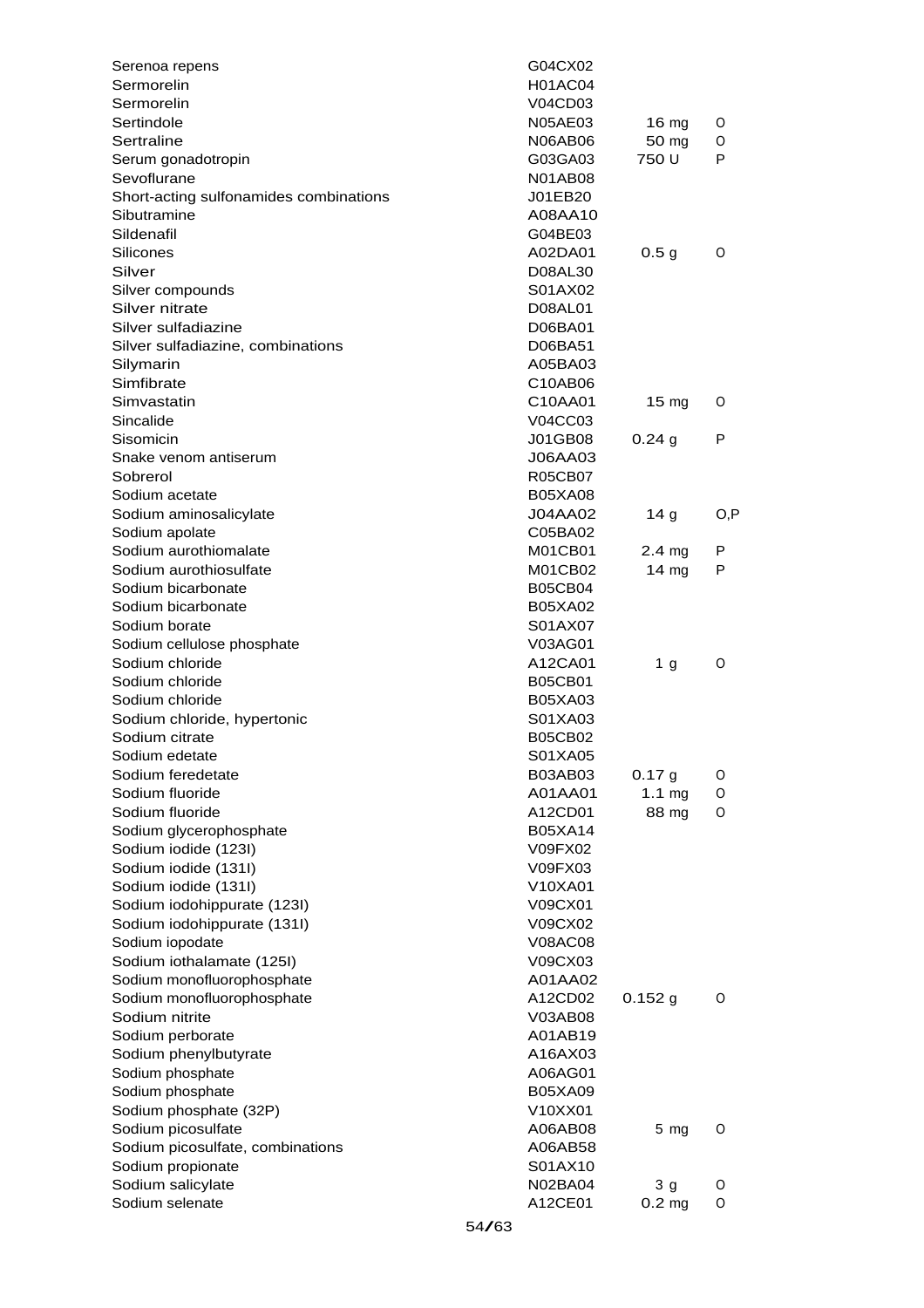| Sodium stibogluconate                 |       | P01CB02        | 0.85g             | P    |
|---------------------------------------|-------|----------------|-------------------|------|
| Sodium sulfate                        |       | A06AD13        |                   |      |
| Sodium sulfate                        |       | A12CA02        |                   |      |
| Sodium tetradecyl sulfate             |       | C05BB04        |                   |      |
| Somatorelin                           |       | <b>V04CD05</b> |                   |      |
| Somatostatin                          |       | <b>H01CB01</b> | 6 mg              | P    |
| Somatrem                              |       | <b>H01AC02</b> |                   |      |
| Somatropin                            |       | <b>H01AC01</b> | 2U                | P    |
| Sorbitol                              |       | A06AG07        |                   |      |
| Sorbitol                              |       | <b>B05CX02</b> |                   |      |
| Sorbitol                              |       | <b>V04CC01</b> |                   |      |
| Sotalol                               |       | C07AA07        | 0.16 <sub>g</sub> | O, P |
| Sotalol and thiazides                 |       | C07BA07        |                   |      |
| Sotalol, combination packages         |       | C07AA57        |                   |      |
| Spaglumic acid                        |       | <b>R01AC05</b> |                   |      |
| Spaglumic acid                        |       | S01GX03        |                   |      |
| Sparfloxacin                          |       | J01MA09        | 0.2 <sub>g</sub>  | 0    |
| Sparteine                             |       | C01BA04        | 0.2 <sub>g</sub>  | P    |
| Specific immunoglobulins combinations |       | J06BB30        |                   |      |
| Spectinomycin                         |       | J01XX04        | 3 <sub>g</sub>    | P    |
| Spiramycin                            |       | <b>J01FA02</b> | 3 <sub>g</sub>    | O    |
| Spirapril                             |       | C09AA11        | 6 mg              | O    |
| Spironolactone                        |       | C03DA01        | 75 mg             | O    |
| Stanozolol                            |       | A14AA02        | $5 \, mg$         | O    |
| Stanozolol                            |       | A14AA02        | 3.5 mg            | P    |
|                                       |       | J06BB08        |                   |      |
| Staphylococcus immunoglobulin         |       |                |                   |      |
| Stavudine                             |       | J05AF04        | 80 mg             | 0    |
| Stepronin                             |       | R05CB11        |                   |      |
| Sterculia                             |       | A06AC03        | 8 g               | 0    |
| Sterculia, combinations               |       | A06AC53        |                   |      |
| Stibophen                             |       | P02BX03        |                   |      |
| Stramoni preparations                 |       | R03BB03        |                   |      |
| Streptoduocin                         |       | J01GA02        | 1 g               | P    |
| Streptokinase                         |       | <b>B01AD01</b> | 1.5 MU            | P    |
| Streptokinase, combinations           |       | <b>B06AA55</b> |                   |      |
| Streptomycin                          |       | A07AA04        |                   |      |
| Streptomycin                          |       | <b>J01GA01</b> | 1 <sub>g</sub>    | P    |
| Streptomycin, combinations            |       | A07AA54        |                   |      |
| Streptomycin, combinations            |       | J04AM01        |                   |      |
| Streptozocin                          |       | L01AD04        |                   |      |
| Strontium (89Sr) chloride             |       | V10BX01        |                   |      |
| Styramate                             |       | M03BA04        | 0.5 <sub>g</sub>  | 0    |
| Succinimide                           |       | G04BX10        |                   |      |
| Succinylsulfathiazole                 |       | A07AB04        |                   |      |
| Sucralfate                            |       | A02BX02        | 4 <sub>g</sub>    | 0    |
| Sufentanil                            |       | <b>N01AH03</b> |                   |      |
| Sulbactam                             |       | <b>J01CG01</b> | 1 <sub>g</sub>    | P    |
| Sulbenicillin                         |       | <b>J01CA16</b> | 15 <sub>g</sub>   | P    |
| Sulbentine                            |       | D01AE09        |                   |      |
| Sulbutiamine                          |       | A11DA02        |                   |      |
| Sulconazole                           |       | D01AC09        |                   |      |
| Sulcotidil                            |       | C04AX19        |                   |      |
| Sulfacetamide                         |       | S01AB04        |                   |      |
| Sulfadiazine                          |       | J01EC02        | 0.6 <sub>g</sub>  | O    |
| Sulfadiazine and trimethoprim         |       | J01EE02        |                   |      |
| Sulfadicramide                        |       | S01AB03        |                   |      |
| Sulfadimethoxine                      |       | J01ED01        | 0.5 <sub>g</sub>  | O    |
| Sulfadimidine                         |       | J01EB03        | 4 <sub>g</sub>    | 0    |
| Sulfadimidine and trimethoprim        |       | J01EE05        |                   |      |
| Sulfafenazol                          |       | S01AB05        |                   |      |
| Sulfafurazole                         |       | J01EB05        | 4 <sub>g</sub>    | O, P |
| Sulfafurazole                         |       | S01AB02        |                   |      |
|                                       |       |                |                   |      |
|                                       | 55/63 |                |                   |      |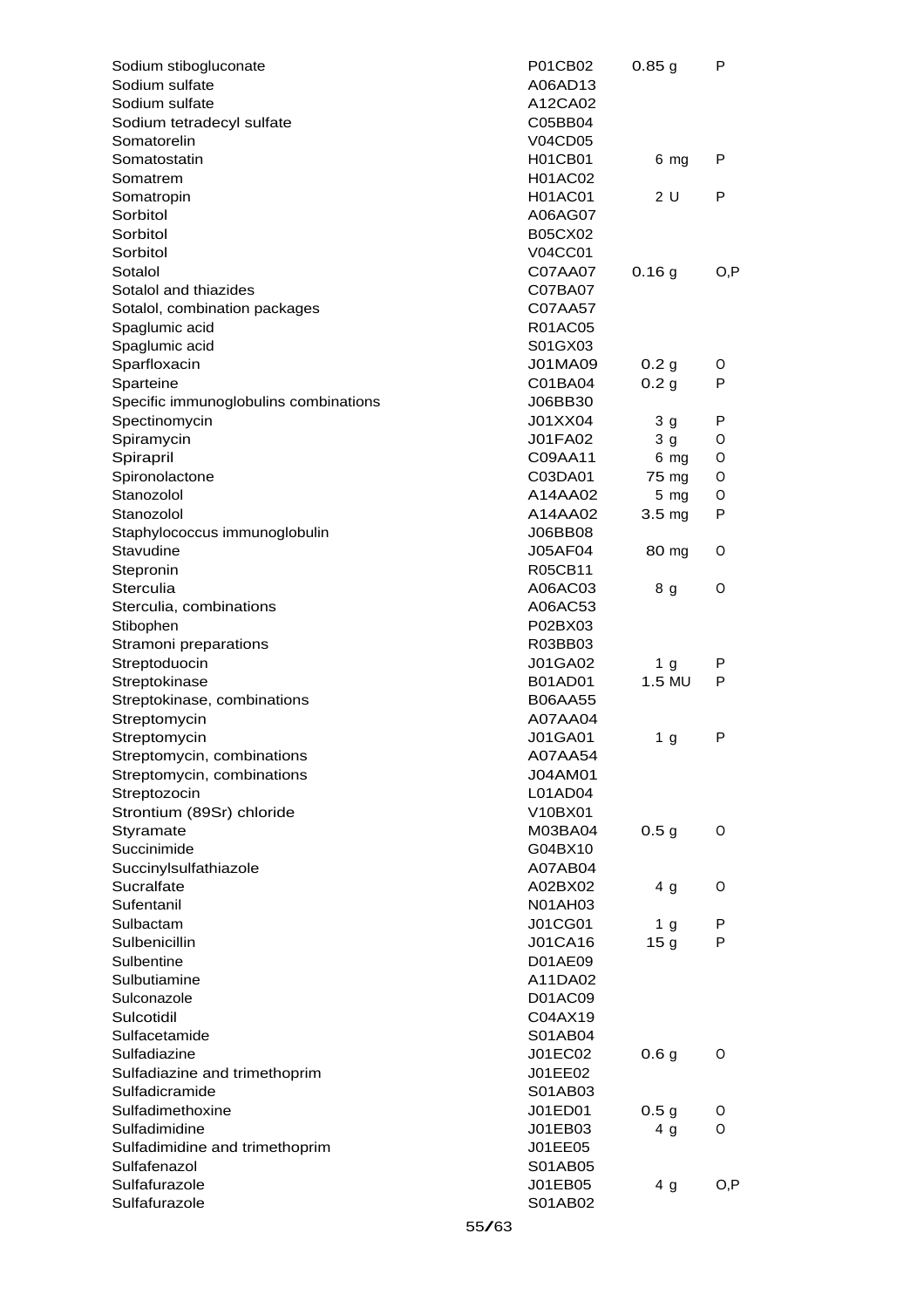| Sulfaguanidine                                                             | A07AB03                   | 4 g               | O       |
|----------------------------------------------------------------------------|---------------------------|-------------------|---------|
| Sulfaisodimidine                                                           | J01EB01                   | 4 <sub>g</sub>    | O, P    |
| Sulfalene                                                                  | J01ED02                   | 0.1 <sub>g</sub>  | O       |
| Sulfamazon                                                                 | J01ED09                   |                   |         |
| Sulfamerazine                                                              | J01ED07                   | 3 g               | 0       |
| Sulfamethizole                                                             | <b>B05CA04</b>            |                   |         |
| Sulfamethizole                                                             | D06BA04                   |                   |         |
| Sulfamethizole                                                             | J01EB02                   | 4 g               | O       |
| Sulfamethizole                                                             | S01AB01                   |                   |         |
| Sulfamethoxazole                                                           | J01EC01                   | 2 <sub>g</sub>    | O       |
| Sulfamethoxazole and trimethoprim                                          | J01EE01                   |                   |         |
| Sulfamethoxypyridazine                                                     | J01ED05                   | 0.5 <sub>g</sub>  | O       |
| Sulfametomidine                                                            | J01ED03                   |                   |         |
| Sulfametoxydiazine                                                         | J01ED04                   | 0.5 <sub>g</sub>  | O       |
| Sulfametrole and trimethoprim                                              | J01EE03                   |                   |         |
| Sulfamoxole                                                                | J01EC03                   | 1 <sub>g</sub>    | O,P     |
| Sulfamoxole and trimethoprim                                               | J01EE04                   |                   |         |
| Sulfanilamide                                                              | J01EB06                   |                   |         |
| Sulfaperin                                                                 | J01ED06                   | 0.5 <sub>g</sub>  | O       |
| Sulfaphenazole                                                             | J01ED08                   | 1 <sub>g</sub>    | 0       |
|                                                                            | J01EB04                   |                   | O       |
| Sulfapyridine                                                              |                           | 1 <sub>g</sub>    |         |
| Sulfasalazine                                                              | A07EC01                   | 2g                | O, R    |
| Sulfathiazole                                                              | D06BA02                   |                   |         |
| Sulfathiazole                                                              | J01EB07                   |                   |         |
| Sulfathiourea                                                              | J01EB08                   | 6 g               | 0       |
| Sulfatolamide                                                              | G01AE01                   |                   |         |
| Sulfinpyrazone                                                             | M04AB02                   | 0.3 <sub>g</sub>  | 0       |
| Sulfobromophtalein                                                         | <b>V04CE02</b>            |                   |         |
| Sulfonamides, comb. with other antibacterials (excl. trimethoprim) J01RA02 |                           |                   |         |
| Sulfur                                                                     | D10AB02                   |                   |         |
| Sulfur compounds                                                           | D11AC08                   |                   |         |
| Sulglicotide                                                               | A02BX08                   |                   |         |
| Sulindac                                                                   | M01AB02                   | 0.4 <sub>g</sub>  | O, P, R |
| Sulodexide                                                                 | <b>B01AB11</b>            |                   |         |
| Sulpiride                                                                  | <b>N05AL01</b>            | 0.8 <sub>g</sub>  | O,P     |
| Sulprostone                                                                | G02AD05                   | 0.5 <sub>mg</sub> | P       |
| Sultamicillin                                                              | <b>J01CR04</b>            | 1.5 <sub>g</sub>  | O       |
| Sultiame                                                                   | N03AX03                   | 0.4 <sub>g</sub>  | $\circ$ |
| Sultopride                                                                 | <b>N05AL02</b>            | 1.2 <sub>g</sub>  | 0       |
| Sumatriptan                                                                | N02CC01                   | 0.1 <sub>g</sub>  | O       |
| Sumatriptan                                                                | N02CC01                   | 6 mg              | P       |
| Sumatriptan                                                                | N02CC01                   | 20 mg             | N       |
| Sumatriptan                                                                | N02CC01                   | 25 mg             | R       |
| Suprofen                                                                   | <b>M01AE07</b>            | 0.4 <sub>g</sub>  | O       |
| Suramin sodium                                                             | P01CX02                   | 0.27 <sub>g</sub> | P       |
| Suxamethonium                                                              | M03AB01                   |                   |         |
| Suxibuzone                                                                 | M02AA22                   |                   |         |
| Syrosingopine and diuretics                                                | C02LA09                   |                   |         |
|                                                                            |                           |                   |         |
| Τ                                                                          |                           |                   |         |
| Tacalcitol                                                                 | D05AX04                   |                   |         |
| <b>Tacrine</b>                                                             | <b>N07AA04</b>            | 0.12 g            | O       |
| Tacrolimus                                                                 | L04AA05                   | $5 \, mg$         | O, P    |
| Talampicillin                                                              | J01CA15                   | 2 <sub>g</sub>    | 0       |
| Talastine                                                                  | R06AB07                   |                   |         |
| Talbutal                                                                   | <b>N05CA07</b>            | 0.1 <sub>g</sub>  | O       |
| Tamoxifen                                                                  | L02BA01                   | 20 mg             | O       |
| Tamsulosin                                                                 |                           |                   | 0       |
|                                                                            | G04CA02                   | $0.4$ mg          |         |
| Tasosartan                                                                 | C09CA05                   |                   |         |
| Taurolidine                                                                |                           |                   |         |
| Tazarotene                                                                 | <b>B05CA05</b><br>D05AX05 |                   |         |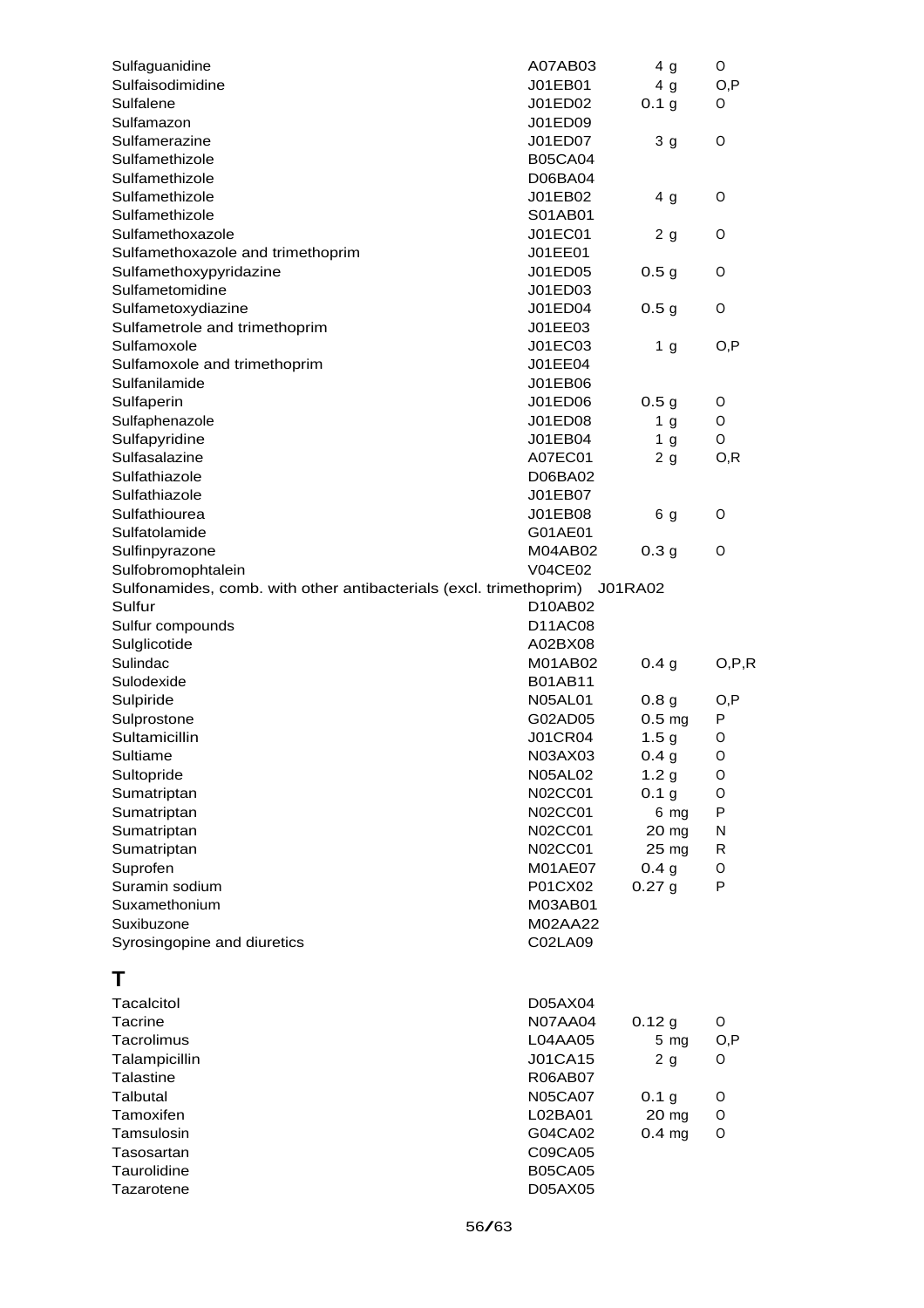| Tazobactam                                              | J01CG02        |                  |                      |
|---------------------------------------------------------|----------------|------------------|----------------------|
| Technetium (99mTc) antiCarcinoEmbryonicAntigen antibody |                | <b>V09IA01</b>   |                      |
| Technetium (99mTc) antigranulocyte antibody             | <b>V09HA03</b> |                  |                      |
| Technetium (99mTc) antimelanoma antibody                | V09IA02        |                  |                      |
| Technetium (99mTc) bicisate                             | V09AA02        |                  |                      |
| Technetium (99mTc) butedronic acid                      | V09BA04        |                  |                      |
| Technetium (99mTc) disofenin                            | V09DA01        |                  |                      |
| Technetium (99mTc) etifenin                             | V09DA02        |                  |                      |
| Technetium (99mTc) exametazime                          | V09AA01        |                  |                      |
| Technetium (99mTc) exametazime labelled cells           | <b>V09HA02</b> |                  |                      |
| Technetium (99mTc) furifosmin                           | <b>V09GA05</b> |                  |                      |
|                                                         |                |                  |                      |
| Technetium (99mTc) galtifenin                           | V09DA05        |                  |                      |
| Technetium (99mTc) gluconate                            | <b>V09CA05</b> |                  |                      |
| Technetium (99mTc) glucoptate                           | <b>V09CA04</b> |                  |                      |
| Technetium (99mTc) human albumin                        | <b>V09GA04</b> |                  |                      |
| Technetium (99mTc) human immunoglobulin                 | <b>V09HA01</b> |                  |                      |
| Technetium (99mTc) lidofenin                            | V09DA03        |                  |                      |
| Technetium (99mTc) mebrofenin                           | V09DA04        |                  |                      |
| Technetium (99mTc) medronic acid                        | V09BA02        |                  |                      |
| Technetium (99mTc) mertiatide                           | V09CA03        |                  |                      |
| Technetium (99mTc) microcolloid                         | V09DB02        |                  |                      |
| Technetium (99mTc) microspheres                         | V09EB02        |                  |                      |
| Technetium (99mTc) millimicrospheres                    | V09DB03        |                  |                      |
| Technetium (99mTc) nanocolloid                          | V09DB01        |                  |                      |
| Technetium (99mTc) oxidronic acid                       | V09BA01        |                  |                      |
| Technetium (99mTc) pentavalent succimer                 | V09IA03        |                  |                      |
| Technetium (99mTc) pentetic acid                        | <b>V09CA01</b> |                  |                      |
| Technetium (99mTc) pentetic acid                        | <b>V09EA01</b> |                  |                      |
| Technetium (99mTc) pertechnetate                        | V09FX01        |                  |                      |
| Technetium (99mTc) phytate                              | <b>V09DB07</b> |                  |                      |
| Technetium (99mTc) pyrophosphate                        | V09BA03        |                  |                      |
| Technetium (99mTc) rheniumsulfide colloid               | V09DB06        |                  |                      |
| Technetium (99mTc) sestamibi                            | <b>V09GA01</b> |                  |                      |
| Technetium (99mTc) stannous agent labelled cells        | V09GA06        |                  |                      |
| Technetium (99mTc) succimer                             | <b>V09CA02</b> |                  |                      |
| Technetium (99mTc) sulfur colloid                       | V09DB05        |                  |                      |
| Technetium (99mTc) teboroxime                           | V09GA03        |                  |                      |
| Technetium (99mTc) technegas                            | <b>V09EA02</b> |                  |                      |
| Technetium (99mTc) tetrofosmin                          | V09GA02        |                  |                      |
| Technetium (99mTc) tin colloid                          | V09DB04        |                  |                      |
| Technetium (99mTc) votumumab                            | <b>V09IA04</b> |                  |                      |
| Technetium(99mTc) apcitide                              | <b>V09GA07</b> |                  |                      |
| Teclozan                                                | P01AC04        |                  |                      |
| Tedisamil                                               | C01EB12        |                  |                      |
| Tegafur                                                 | L01BC03        |                  |                      |
| Teicoplanin                                             | J01XA02        | 0.4 <sub>g</sub> | P                    |
| Temafloxacin                                            | J01MA05        | 0.8 <sub>g</sub> | O                    |
| Temazepam                                               | N05CD07        | 20 mg            | 0                    |
| Temocillin                                              | <b>J01CA17</b> | 2 <sub>g</sub>   | P                    |
| Temozolomide                                            | L01AX03        |                  |                      |
| Tenidap                                                 | M01AX23        |                  |                      |
| Teniposide                                              | L01CB02        |                  |                      |
| Tenitramine                                             | C01DA38        |                  |                      |
|                                                         |                |                  |                      |
| Tenonitrozole                                           | P01AX08        |                  |                      |
| Tenoxicam                                               | M01AC02        | 20 mg            | O, P, R              |
| Terazosin                                               | G04CA03        | $5$ mg           | 0                    |
| Terbinafine                                             | D01AE15        |                  |                      |
| Terbinafine                                             | D01BA02        | 0.25g            | O                    |
| Terbutaline                                             | R03AC03        | 20 mg            | Inhal.solution       |
| Terbutaline                                             | R03AC03        | 2 <sub>mg</sub>  | Inhal.aerosol/powder |
| Terbutaline                                             | R03CC03        | 15 mg            | O, P                 |
| Terbutaline, combinations                               | R03CC53        |                  |                      |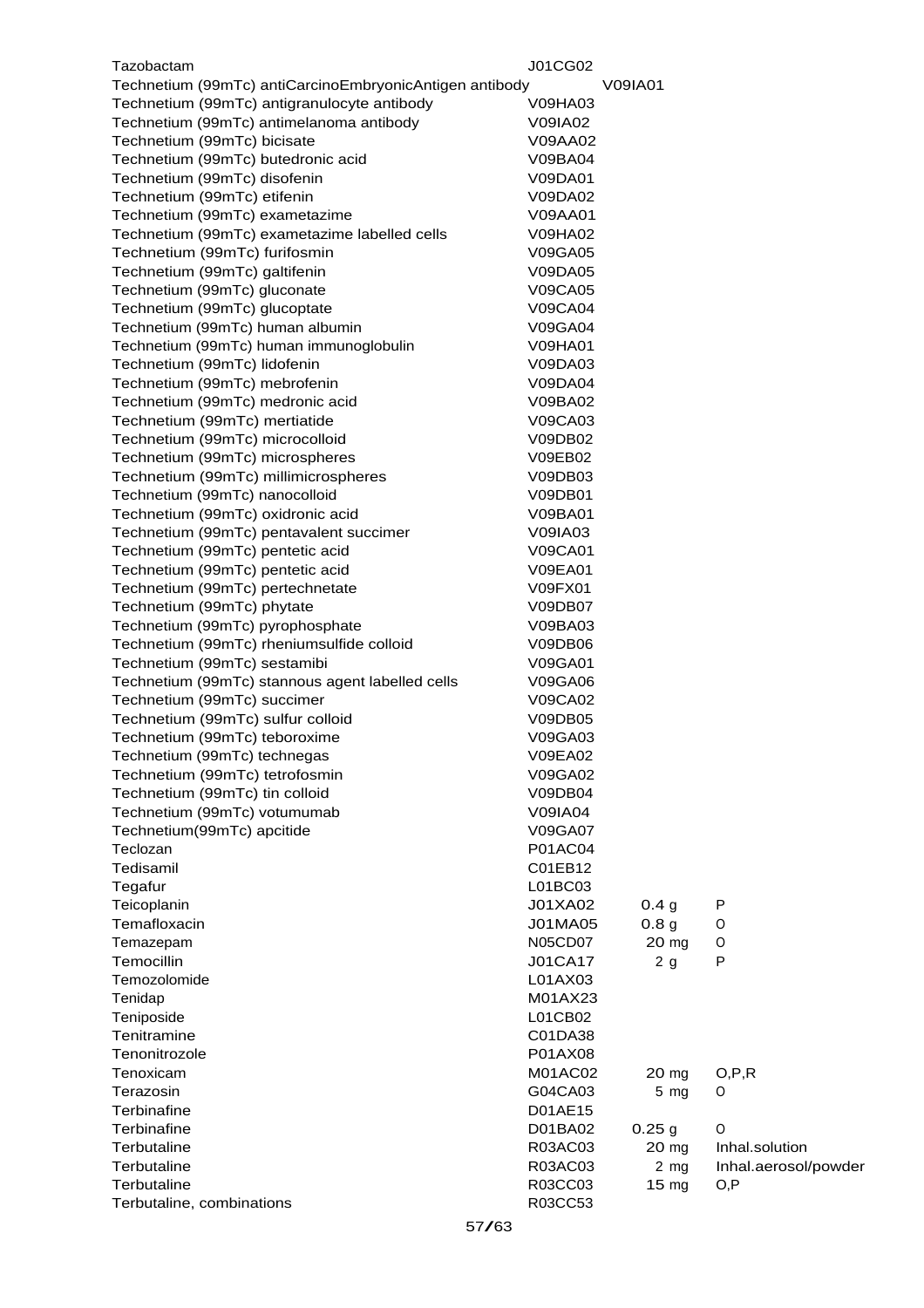| Terconazole                                              | G01AG02        | 80 mg               | V       |
|----------------------------------------------------------|----------------|---------------------|---------|
| Terfenadine                                              | R06AX12        | 0.12 g              | O       |
| Terizidone                                               | J04AK03        |                     |         |
| Terlipressin                                             | H01BA04        |                     |         |
| Terodiline                                               | G04BD05        | 50 mg               | O       |
| Tertatolol                                               | C07AA16        | $5$ mg              | 0       |
| Testosterone                                             | G03BA03        | 0.12 g              | 0,R     |
| Testosterone                                             | G03BA03        | 18 mg               | P       |
| Testosterone                                             | G03BA03        | 3 mg                | TD      |
| Testosterone and estrogen                                | G03EA02        |                     |         |
| Tetanus antitoxin                                        | <b>J06AA02</b> |                     |         |
| Tetanus immunoglobulin                                   | J06BB02        |                     |         |
| <b>Tetanus toxoid</b>                                    | <b>J07AM01</b> |                     |         |
| Tetanus toxoid, combinations with diphtheria toxoid      | <b>J07AM51</b> |                     |         |
| Tetanus toxoid, combinations with tetanus immunoglobulin | J07AM52        |                     |         |
| Tetrabenazine                                            | N05AK01        | 0.1 <sub>g</sub>    | O       |
| Tetracaine                                               | C05AD02        |                     |         |
| Tetracaine                                               | D04AB06        |                     |         |
| Tetracaine                                               | N01BA03        |                     |         |
| Tetracaine                                               | S01HA03        |                     |         |
| Tetracosactide                                           | H01AA02        | $0.25 \, \text{mg}$ | P       |
| Tetracycline                                             | A01AB13        |                     |         |
| Tetracycline                                             | D06AA04        |                     |         |
| Tetracycline                                             | <b>J01AA07</b> | 1 <sub>g</sub>      | O, P    |
| Tetracycline                                             | S01AA09        |                     |         |
| Tetracycline                                             | S02AA08        |                     |         |
| Tetracycline                                             | S03AA02        |                     |         |
| Tetragalacturonic acid hydroxymethylester                | <b>B02BC03</b> |                     |         |
| Tetramethrin                                             | P03BA04        |                     |         |
| Tetrazepam                                               | M03BX07        |                     |         |
| Tetryzoline                                              | R01AA06        | 0.8 <sub>mg</sub>   | N       |
| Tetryzoline                                              | R01AB03        |                     |         |
| Tetryzoline                                              | S01GA02        |                     |         |
| Tetryzoline, combinations                                | S01GA52        |                     |         |
| <b>Textiles</b>                                          | V01AA09        |                     |         |
| Thalidomide                                              | L04AX02        |                     |         |
| Thebacon                                                 | R05DA10        | $15 \text{ mg}$     | O       |
| Thenalidine                                              | D04AA03        |                     |         |
| Thenalidine                                              | R06AX03        |                     |         |
| Thenalidine, combinations                                | R06AX53        |                     |         |
| Theobromine                                              | C03BD01        | 4 <sub>g</sub>      | O       |
| Theobromine                                              | R03DA07        |                     |         |
| Theobromine, combinations                                | R03DA57        |                     |         |
| Theodrenaline                                            | C01CA23        |                     |         |
| Theophylline                                             | R03DA04        | 0.4 <sub>q</sub>    | O, P, R |
| Theophylline and adrenergics                             | R03DB04        |                     |         |
| Theophylline, combinations excl. psycholeptics           | R03DA54        |                     |         |
| Theophylline, combinations with psycholeptics            | R03DA74        |                     |         |
| Thiamazole                                               | H03BB02        | 10 mg               | O       |
| Thiamazole, combinations                                 | H03BB52        |                     |         |
| Thiamine (vit B1)                                        | A11DA01        | 50 mg               | O,P     |
| Thiamphenicol                                            | J01BA02        | 1.5 <sub>g</sub>    | O,P     |
| Thiazinam                                                | R06AD06        | 0.9 <sub>g</sub>    | O       |
| Thiazinam                                                | R06AD06        | 0.3 <sub>g</sub>    | R       |
| Thiethylperazine                                         | R06AD03        | 13 mg               | O, P, R |
| Thiocolchicoside                                         | M03BX05        |                     |         |
| Thiomersal                                               | D08AK06        |                     |         |
| Thiopental                                               | <b>N01AF03</b> |                     |         |
| Thiopental                                               | <b>N05CA19</b> |                     |         |
| Thiopropazate                                            | <b>N05AB05</b> | 60 mg               | O       |
| Thioproperazine                                          | <b>N05AB08</b> | 75 mg               | O       |
| Thioproperazine                                          | <b>N05AB08</b> | 20 mg               | P       |
|                                                          | 58/63          |                     |         |
|                                                          |                |                     |         |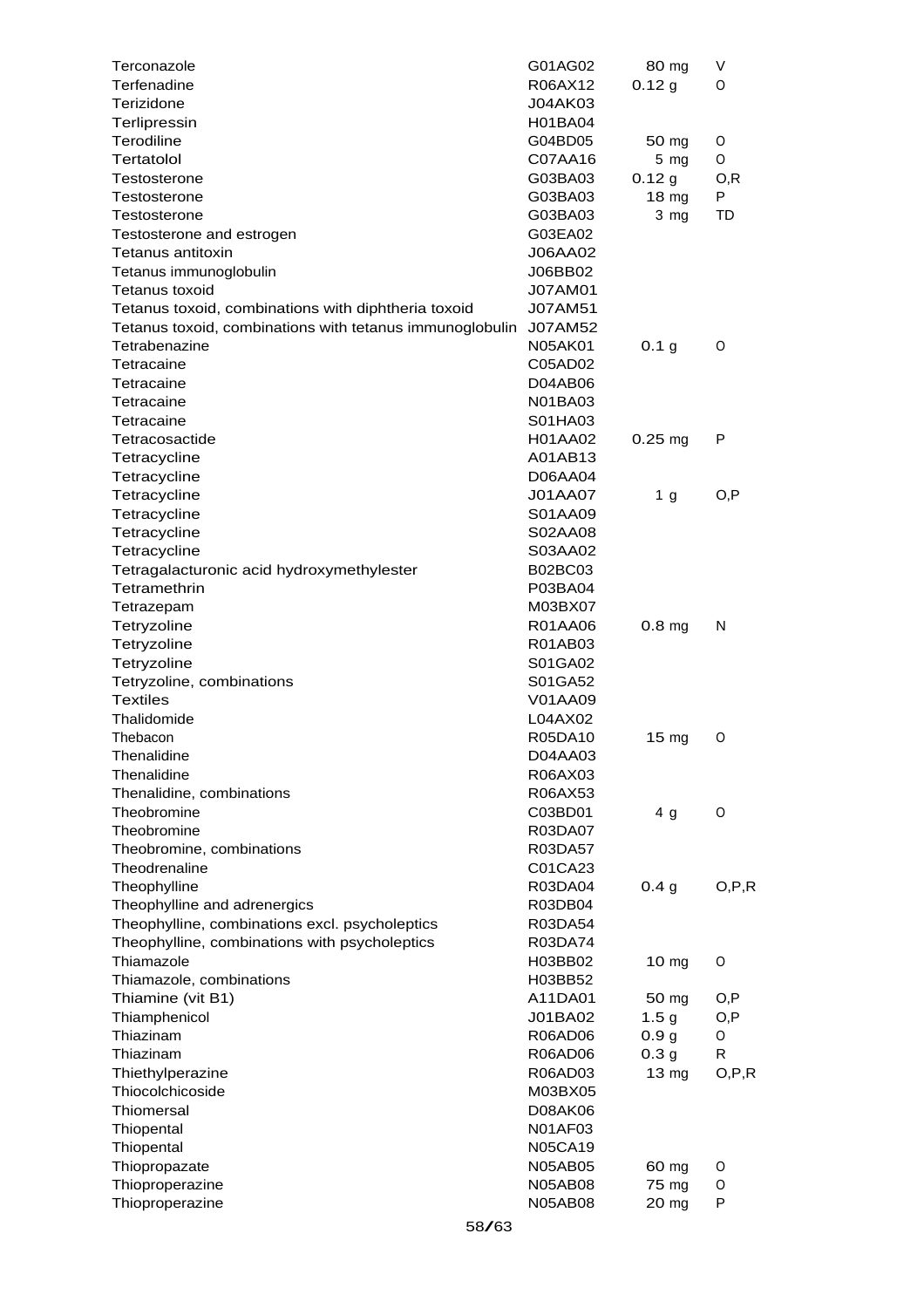| Thioridazine                           |       | <b>N05AC02</b> | 0.3 <sub>g</sub>  | O    |
|----------------------------------------|-------|----------------|-------------------|------|
| Thiosulfate                            |       | V03AB06        |                   |      |
| Thiotepa                               |       | L01AC01        |                   |      |
| Thiram                                 |       | P03AA05        |                   |      |
| Thonzylamine                           |       | D04AA01        |                   |      |
| Thonzylamine                           |       | <b>R01AC06</b> |                   |      |
| Thonzylamine                           |       | R06AC06        |                   |      |
| Thrombin                               |       | <b>B02BC06</b> |                   |      |
| Thrombin                               |       | B02BD30        |                   |      |
| Thymopentin                            |       | L03AX09        |                   |      |
| Thyroid gland preparations             |       | H03AA05        |                   |      |
| Thyrotropin                            |       | H01AB01        | 5 U               | P    |
| Thyrotropin                            |       | V04CJ01        |                   |      |
| Tiabendazole                           |       | D01AC06        |                   |      |
| Tiabendazole                           |       | P02CA02        | 3 <sub>g</sub>    | O    |
| Tiadenol                               |       | C10AX03        |                   |      |
| Tiagabine                              |       | N03AG06        | 30 mg             | O    |
| Tianeptine                             |       | N06AX14        |                   |      |
| Tiapride                               |       | <b>N05AL03</b> | 0.4 <sub>g</sub>  | O,P  |
| Tiaprofenic acid                       |       | M01AE11        | 0.6 <sub>g</sub>  | O, R |
| Tiazofurine                            |       | L01XX18        |                   |      |
| Tibezonium iodide                      |       | A01AB15        |                   |      |
| Tibolone                               |       | G03DC05        | 2.5 <sub>mg</sub> | 0    |
| Ticarcillin                            |       | <b>J01CA13</b> | 15 <sub>g</sub>   | P    |
| Ticarcillin and enzyme inhibitor       |       | <b>J01CR03</b> | 15 <sub>g</sub>   | P    |
| Ticlatone                              |       | <b>D01AE08</b> |                   |      |
|                                        |       | <b>B01AC05</b> |                   | 0    |
| Ticlopidine                            |       | A05BA07        | 0.5 <sub>g</sub>  |      |
| Tidiacic arginine                      |       |                |                   |      |
| Tiemonium iodide                       |       | A03AB17        |                   |      |
| Tienilic acid                          |       | C03CC02        |                   |      |
| Tilbroquinol                           |       | P01AA05        |                   |      |
| Tilidine                               |       | N02AX01        | 0.2 <sub>g</sub>  | O,P  |
| Tiludronic acid                        |       | M05BA05        | 0.4 <sub>g</sub>  | 0    |
| Timepidium bromide                     |       | A03AB19        |                   |      |
| Timolol                                |       | C07AA06        | 20 mg             | O,P  |
| Timolol                                |       | S01ED01        | $0.2$ ml          |      |
| <b>Timolol and thiazides</b>           |       | C07BA06        |                   |      |
| Timolol, combinations                  |       | S01ED51        |                   |      |
| Timolol, thiazides and other diuretics |       | C07DA06        |                   |      |
| Tinidazole                             |       | J01XD02        | 1.5 <sub>g</sub>  | P    |
| Tinidazole                             |       | P01AB02        | 2g                | O, R |
| Tinzaparin                             |       | B01AB10        | 3 TU              | P    |
| Tiocarlide                             |       | J04AD02        | 7 <sub>g</sub>    | 0    |
| Tioclomarol                            |       | <b>B01AA11</b> |                   |      |
| Tioconazole                            |       | D01AC07        |                   |      |
| Tioconazole                            |       | G01AF08        | 0.3 <sub>g</sub>  | V    |
| <b>Tioctic acid</b>                    |       | A16AX01        | 0.2 <sub>g</sub>  | O, P |
| Tioguanine                             |       | L01BB03        |                   |      |
| Tiopronin                              |       | R05CB12        |                   |      |
| Tiotixene                              |       | <b>N05AF04</b> | 30 mg             | O    |
| Tioxolone                              |       | D10AB03        |                   |      |
| Tipepidine                             |       | R05DB24        |                   |      |
| Tiracizine                             |       | C01EB11        |                   |      |
| Tiratricol                             |       | D11AX08        |                   |      |
| Tiratricol                             |       | H03AA04        |                   |      |
| Tirilazad                              |       | N07XX01        | 0.42g             | P    |
| Tiropramide                            |       | A03AC05        |                   |      |
| Tisopurine                             |       | M04AA02        |                   |      |
| Tixocortol                             |       | A07EA05        |                   |      |
| <b>Tixocortol</b>                      |       | R01AD07        | 8 mg              | N    |
| Tixocortol, combinations               |       | R01AD57        |                   |      |
| Tizanidine                             |       | M03BX02        | $12 \text{ mg}$   | O    |
|                                        | 59/63 |                |                   |      |
|                                        |       |                |                   |      |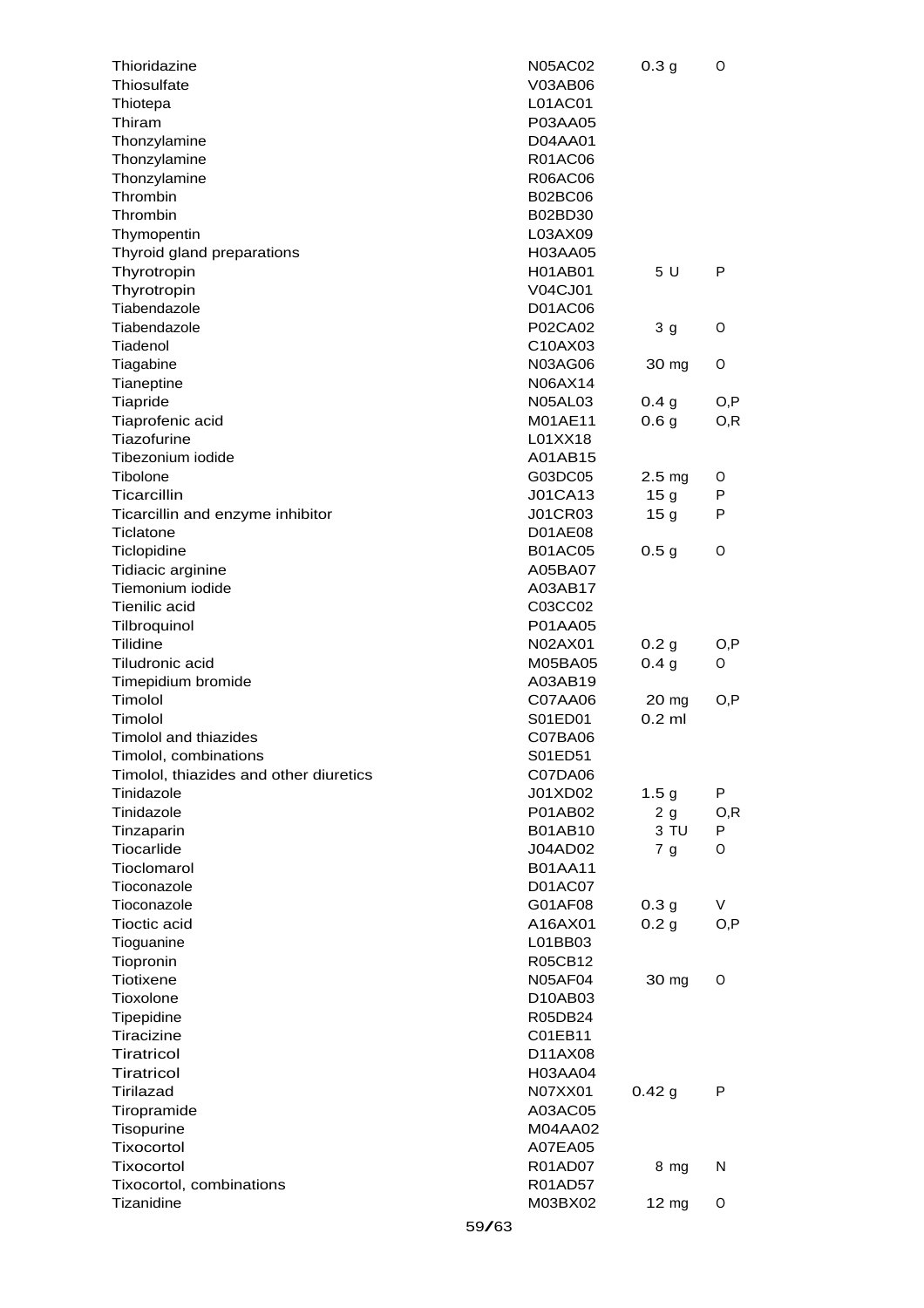| Tobramycin                                      | J01GB01        | $0.24$ g          | P         |
|-------------------------------------------------|----------------|-------------------|-----------|
| Tobramycin                                      | S01AA12        |                   |           |
| Tocainide                                       | C01BB03        | 1.2 <sub>g</sub>  | O, P      |
| Tocopherol (vit E)                              | A11HA03        | 0.2 <sub>g</sub>  | O, P      |
| Tofisopam                                       | N05BA23        |                   |           |
| Tolazamide                                      | A10BB05        | 0.5 <sub>g</sub>  | 0         |
| Tolazoline                                      | C04AB02        | 75 mg             | O         |
| Tolazoline                                      | M02AX02        |                   |           |
| Tolbutamide                                     | A10BB03        | 1.5 <sub>g</sub>  | O         |
| Tolbutamide                                     | <b>V04CA01</b> |                   |           |
| Tolcapone                                       | N04BX01        | 0.45g             | 0         |
| Tolciclate                                      | D01AE19        |                   |           |
| Tolfenamic acid                                 | M01AG02        | 0.3 <sub>g</sub>  | 0,R       |
| Tolmetin                                        | M01AB03        | 0.7 <sub>g</sub>  | O, R      |
| Tolmetin                                        | M02AA21        |                   |           |
| Tolnaftate                                      | D01AE18        |                   |           |
| Tolonidine                                      | C02AC04        | 0.75 mg           | O         |
| Toloxatone                                      | N06AG03        |                   |           |
| Tolperisone                                     | M03BX04        | 0.2 <sub>g</sub>  | O         |
| Tolpropamine                                    | D04AA12        |                   |           |
| <b>Tolrestat</b>                                | A10XA01        |                   |           |
| Tolterodine                                     | G04BD07        | $4 \, mg$         | 0         |
| Topiramate                                      | N03AX11        | 0.3 <sub>g</sub>  | 0         |
| Topotecan                                       | L01XX17        |                   |           |
| Torasemide                                      | C03CA04        | 15 <sub>mg</sub>  | O,P       |
| Toremifene                                      | L02BA02        | 60 mg             | O         |
| Tosylchloramide sodium                          | D08AX04        |                   |           |
| Tramadol                                        | N02AX02        | 0.3 <sub>g</sub>  | O, P, R   |
| Tramazoline                                     | R01AA09        |                   |           |
| Trandolapril                                    | C09AA10        | $2 \, mg$         | 0         |
| Trandolapril and calcium channel blockers       | C09BB10        |                   |           |
| Tranexamic acid                                 | <b>B02AA02</b> | 2g                | O, P      |
| Tranylcypromine                                 | <b>N06AF04</b> | 10 mg             | O         |
| Trapidil                                        | C01DX11        |                   |           |
| Trazodone                                       | N06AX05        | 0.3 <sub>g</sub>  | 0         |
| Tree pollen                                     | V01AA05        |                   |           |
| Treosulfan                                      | L01AB02        |                   |           |
| Trepibutone                                     | A03AX09        |                   |           |
| Tretinoin                                       | D10AD01        |                   |           |
| Tretinoin                                       | L01XX14        |                   |           |
| Tretinoin, combinations                         | D10AD51        |                   |           |
| Tretoquinol                                     | R03AC09        |                   |           |
| Tretoquinol                                     | R03CC09        | 9 mg              | O         |
| Tretoquinol                                     | R03CC09        | 0.2 <sub>mg</sub> | P         |
| Triamcinolone                                   | A01AC01        |                   |           |
| Triamcinolone                                   | D07AB09        |                   |           |
| Triamcinolone                                   | D07XB02        |                   |           |
| Triamcinolone                                   | <b>H02AB08</b> | 7.5 mg            | O,P       |
| Triamcinolone                                   | R01AD11        |                   |           |
| Triamcinolone                                   | S01BA05        |                   |           |
| Triamcinolone and antibiotics                   | D07CB01        |                   |           |
| Triamcinolone and antiinfectives                | S02CA04        |                   |           |
| Triamcinolone and antiseptics                   | D07BB03        |                   |           |
| Triamterene                                     | C03DB02        | 0.1 <sub>g</sub>  | O         |
| Triaziquone                                     | L01AC02        |                   |           |
| Triazolam                                       | N05CD05        | $0.25$ mg         | O         |
| Triazolam                                       | <b>N05CD05</b> | 0.2 <sub>mg</sub> | <b>SL</b> |
| Tribenoside                                     | C05AX05        |                   |           |
| Tribromometacresol                              | D01AE03        |                   |           |
| Trichlormethiazide                              | C03AA06        | 4 mg              | O         |
| Trichlormethiazide and potassium                | C03AB06        | $4 \, mg$         | O         |
| Trichlormethiazide and potassium-sparing agents | C03EA02        |                   |           |
|                                                 |                |                   |           |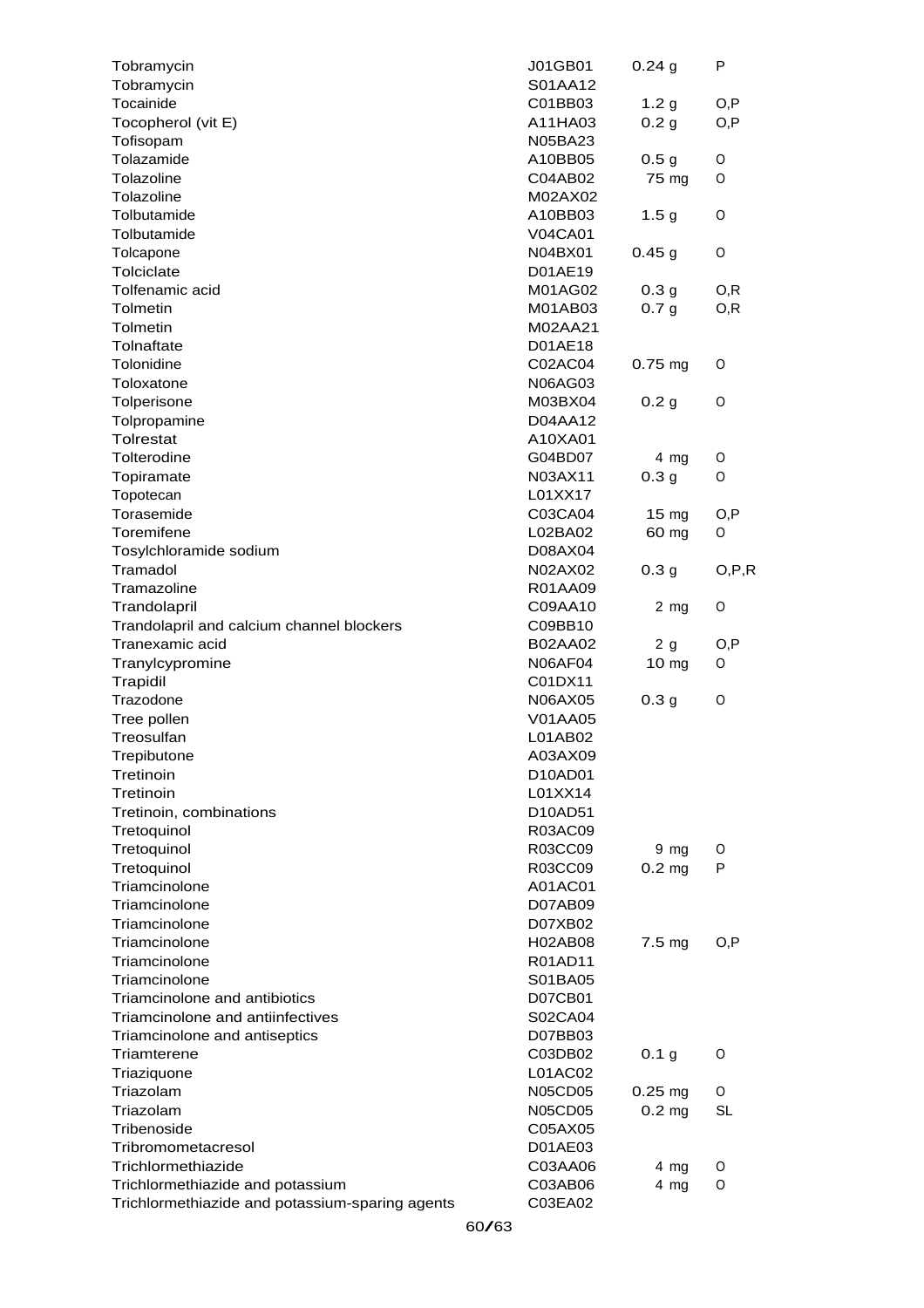| Trichloroethylene                          | <b>N01AB05</b> |                   |                |
|--------------------------------------------|----------------|-------------------|----------------|
| Triclofos                                  | N05CM07        | 1 g               | O              |
| Triclosan                                  | <b>D08AE04</b> |                   |                |
| Triclosan                                  | D09AA06        |                   |                |
| Tridihexethyl                              | A03AB08        | $0.125$ g         | O              |
| Trifluoperazine                            | <b>N05AB06</b> | $20 \text{ mg}$   | 0,R            |
| Trifluoperazine                            | <b>N05AB06</b> | 8 mg              | P              |
| Trifluperidol                              | N05AD02        | $2$ mg            | O              |
| Triflupromazine                            | <b>N05AA05</b> | 0.1 <sub>g</sub>  | O,P            |
| Trifluridine                               | S01AD02        |                   |                |
| Trihexyphenidyl                            | N04AA01        | 10 <sub>mg</sub>  | O              |
| Trilostane                                 | H02CA01        | 0.36 <sub>g</sub> | O              |
| Trimazosin                                 | C02CA03        | 0.3 <sub>g</sub>  | 0              |
| Trimebutine                                | A03AA05        |                   |                |
| Trimetaphan                                | C02BA01        | 0.25 <sub>g</sub> | P              |
| Trimetazidine                              | C01EB15        | 40 mg             | O              |
| Trimethadione                              | N03AC02        | 1.5 <sub>g</sub>  | O              |
| Trimethoprim                               | J01EA01        | 0.4 <sub>g</sub>  | O,P            |
| Trimethyldiphenylpropylamine               | A03AX30        | 50 mg             | O,P            |
| Trimetrexate                               | P01AX07        | 85 mg             | P              |
|                                            |                |                   |                |
| Trimipramine                               | N06AA06        | 0.15 g            | O,P            |
| Trioxysalen                                | D05AD01        |                   |                |
| Trioxysalen                                | D05BA01        | 10 mg             | O              |
| Tripelennamine                             | D04AA04        |                   |                |
| Tripelennamine                             | R06AC04        | 0.15g             | O              |
| Triprolidine                               | R06AX07        | 7.5 mg            | O              |
| Triptorelin                                | L02AE04        | $0.134$ mg        | P (depot inj)  |
| Triticum (wheat fibre)                     | A06AC07        | 10 <sub>g</sub>   | 0              |
| Tritoqualine                               | R06AX21        |                   |                |
| Trofosfamide                               | L01AA07        |                   |                |
| Troglitazone                               | A10BG01        |                   |                |
| Troleandomycin                             | <b>J01FA08</b> | 1 g               | O              |
| Trolnitrate                                | C01DA09        | 20 mg             | 0              |
| Trolnitrate, combinations                  | C01DA59        |                   |                |
| Tromantadine                               | D06BB02        |                   |                |
| Tromantadine                               | J05AC03        |                   |                |
| Trometamol                                 | B05BB03        |                   |                |
| Trometamol                                 | B05XX02        |                   |                |
| Tropatepine                                | <b>N04AA12</b> |                   |                |
| Tropenzilone and analgesics                | A03DA01        |                   |                |
| Tropicamide                                | S01FA06        |                   |                |
| Tropicamide, combinations                  | S01FA56        |                   |                |
| Tropisetron                                | A04AA03        | 5 <sub>mg</sub>   | O, P           |
| Trospium                                   | A03AB20        |                   |                |
| Trospium and analgesics                    | A03DA06        |                   |                |
| Troxerutin                                 | C05CA04        |                   |                |
| Troxerutin, combinations                   | C05CA54        |                   |                |
| Troxipide                                  | A02BX11        |                   |                |
| Trypsin                                    | <b>B06AA07</b> |                   |                |
| <b>Trypsin</b>                             | D03BA01        |                   |                |
|                                            | N06AX02        |                   |                |
| Tryptophan                                 | R01AA11        |                   |                |
| Tuaminoheptane                             |                |                   |                |
| Tuaminoheptane                             | R01AB08        |                   |                |
| Tuberculin                                 | <b>V04CF01</b> |                   |                |
| Tuberculosis, live attenuated              | <b>J07AN01</b> |                   |                |
| Tubocurarine                               | M03AA02        |                   |                |
| Tulobuterol                                | R03AC11        | 1.6 <sub>mg</sub> | Inhal.aerosol  |
| Tulobuterol                                | R03CC11        | 4 mg              | 0              |
| Tyloxapol                                  | R05CA01        | $5 \, mg$         | Inhal.solution |
| Tymazoline                                 | R01AA13        |                   |                |
| Typhoid, combinations with paratyphi types | J07AP10        |                   |                |
| Typhoid, inactivated, whole cell           | J07AP02        |                   |                |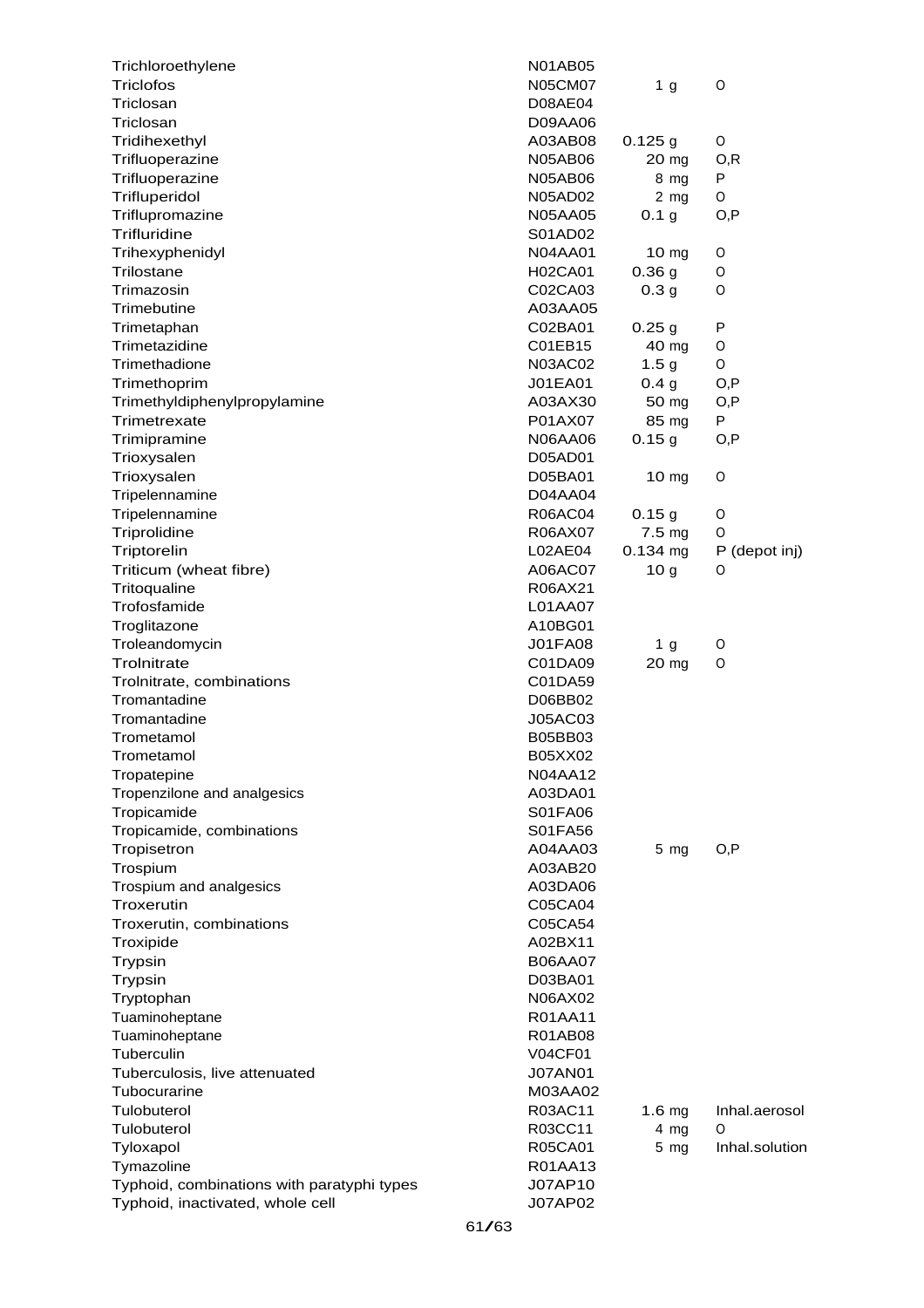| Typhoid, oral, live attenuated<br>Typhoid, purified polysaccharide antigen<br>Typhus exanthematicus, inactivated, whole cell<br>Tyropanoic acid<br>Tyrothricin<br>Tyrothricin<br>Tyrothricin | <b>J07AP01</b><br>J07AP03<br><b>J07AR01</b><br><b>V08AC09</b><br>D06AX08<br>R02AB02<br>S01AA05 |                         |        |
|----------------------------------------------------------------------------------------------------------------------------------------------------------------------------------------------|------------------------------------------------------------------------------------------------|-------------------------|--------|
| U                                                                                                                                                                                            |                                                                                                |                         |        |
| Ubidecarenone                                                                                                                                                                                | C01EB09                                                                                        |                         |        |
| Ulobetasol                                                                                                                                                                                   | D07AC21                                                                                        |                         |        |
| Undecylenic acid                                                                                                                                                                             | D01AE04                                                                                        |                         |        |
| Urapidil                                                                                                                                                                                     | C02CA06                                                                                        | 0.12g                   | O      |
| Urapidil                                                                                                                                                                                     | C02CA06                                                                                        | 50 mg                   | P      |
| Urate oxidase                                                                                                                                                                                | M04AX01                                                                                        |                         |        |
| Urofollitropin                                                                                                                                                                               | G03GA04                                                                                        | 75 U                    | P      |
| Urokinase                                                                                                                                                                                    | B01AD04                                                                                        | 3 MU                    | P      |
| Ursodeoxycholic acid                                                                                                                                                                         | A05AA02                                                                                        | 0.75g                   | 0      |
| V                                                                                                                                                                                            |                                                                                                |                         |        |
| Vaccinia immunoglobulin                                                                                                                                                                      | J06BB07                                                                                        |                         |        |
| Valaciclovir                                                                                                                                                                                 | J05AB11                                                                                        | 3 <sub>g</sub>          | O      |
| Valerian                                                                                                                                                                                     | <b>N05CM09</b>                                                                                 |                         |        |
| Valnoctamide                                                                                                                                                                                 | N05CM13                                                                                        | 0.6 <sub>g</sub>        | 0      |
| Valproic acid                                                                                                                                                                                | N03AG01                                                                                        | 1.5 <sub>g</sub>        | O, P   |
| Valpromide                                                                                                                                                                                   | N03AG02                                                                                        | 1.5 <sub>g</sub>        | O      |
| Valsartan                                                                                                                                                                                    | C09CA03                                                                                        | 80 mg                   | O      |
| Vancomycin                                                                                                                                                                                   | A07AA09                                                                                        | 2g                      | 0      |
| Vancomycin                                                                                                                                                                                   | J01XA01                                                                                        | 2g                      | P      |
| Varicella, live attenuated                                                                                                                                                                   | J07BK01                                                                                        |                         |        |
| Varicella/zoster immunoglobulin                                                                                                                                                              | J06BB03                                                                                        |                         |        |
| Various<br>Various                                                                                                                                                                           | A01AB11<br>A01AD11                                                                             |                         |        |
| Various                                                                                                                                                                                      | M02AX10                                                                                        |                         |        |
| Various                                                                                                                                                                                      | R01AX10                                                                                        |                         |        |
| Various                                                                                                                                                                                      | R02AA20                                                                                        |                         |        |
| Various                                                                                                                                                                                      | V01AA20                                                                                        |                         |        |
| Various combinations                                                                                                                                                                         | D10AX30                                                                                        |                         |        |
| Vasopressin                                                                                                                                                                                  | H01BA01                                                                                        | 4 U                     | P      |
| Vecuronium                                                                                                                                                                                   | M03AC03                                                                                        |                         |        |
| Venlafaxine                                                                                                                                                                                  | N06AX16                                                                                        | 0.1 <sub>g</sub>        | 0      |
| Veraliprid                                                                                                                                                                                   | <b>N05AL06</b>                                                                                 |                         |        |
| Verapamil                                                                                                                                                                                    | C08DA01                                                                                        | 0.24g                   | O, P   |
| Verapamil, combinations                                                                                                                                                                      | C08DA51                                                                                        |                         |        |
| Veratrum                                                                                                                                                                                     | C02KA01                                                                                        |                         |        |
| Veratrum and diuretics                                                                                                                                                                       | C02LK01                                                                                        |                         |        |
| Vidarabine                                                                                                                                                                                   | J05AB03                                                                                        |                         |        |
| Vidarabine                                                                                                                                                                                   | S01AD06<br><b>N03AG04</b>                                                                      |                         |        |
| Vigabatrin<br>Viloxazine                                                                                                                                                                     | N06AX09                                                                                        | 2 g<br>0.2 <sub>g</sub> | 0<br>0 |
| Viminol                                                                                                                                                                                      | N02BG05                                                                                        |                         |        |
| Vinbarbital                                                                                                                                                                                  | <b>N05CA09</b>                                                                                 | 0.1 <sub>g</sub>        | 0      |
| Vinblastine                                                                                                                                                                                  | L01CA01                                                                                        |                         |        |
| Vinburnine                                                                                                                                                                                   | C04AX17                                                                                        |                         |        |
| Vincamine                                                                                                                                                                                    | C04AX07                                                                                        |                         |        |
| Vincristine                                                                                                                                                                                  | L01CA02                                                                                        |                         |        |
| Vindesine                                                                                                                                                                                    | L01CA03                                                                                        |                         |        |
| Vinorelbine                                                                                                                                                                                  | L01CA04                                                                                        |                         |        |
| Vinpocetine                                                                                                                                                                                  | N06BX18                                                                                        |                         |        |
| Vinyl ether                                                                                                                                                                                  | <b>N01AA02</b>                                                                                 |                         |        |
| Vinylbital                                                                                                                                                                                   | <b>N05CA08</b>                                                                                 | 0.15g                   | 0      |